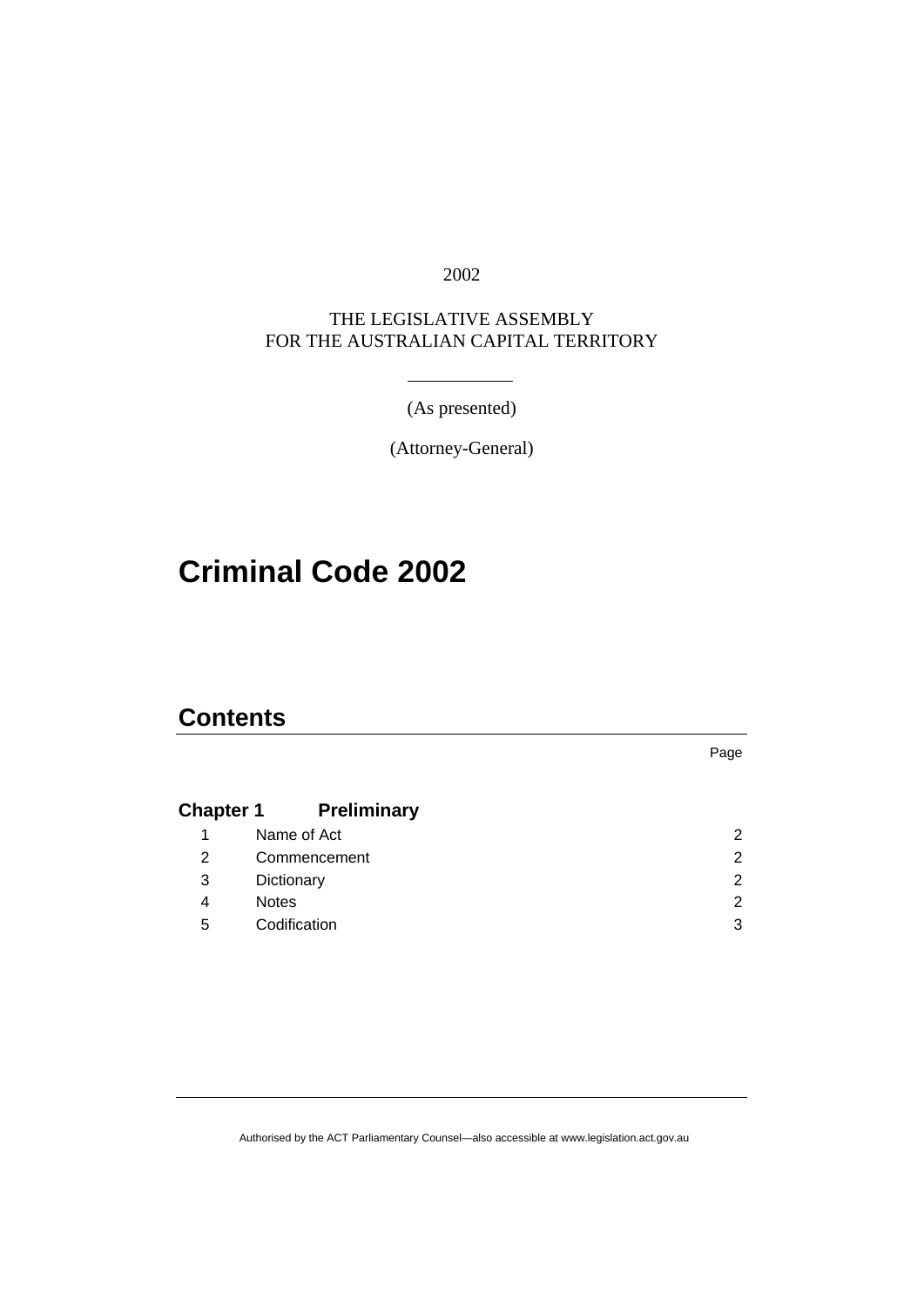| <b>Chapter 2</b> | <b>General principles of criminal</b><br>responsibility                         | Page           |
|------------------|---------------------------------------------------------------------------------|----------------|
| <b>Part 2.1</b>  | <b>Purpose and application</b>                                                  |                |
| 6                | Purpose of ch 2                                                                 | $\overline{4}$ |
| $\overline{7}$   | Application of ch 2                                                             | 4              |
| 8                | Delayed application of ch 2 to certain offences                                 | 4              |
| 9                | Delayed application of div 2.3.2 etc                                            | 5              |
| 10               | Definitions-default application date and immediately applied<br>6<br>provisions |                |
| <b>Part 2.2</b>  | The elements of an offence                                                      |                |
| Division 2.2.1   | General                                                                         |                |
| 11               | Elements                                                                        |                |
| 12               | Establishing guilt of offences                                                  | $\overline{7}$ |
| Division 2.2.2   | <b>Physical elements</b>                                                        |                |
| 13               | Definitions-conduct and engage in conduct                                       | 7              |
| 14               | Physical elements<br>8                                                          |                |
| 15               | Voluntariness<br>8                                                              |                |
| 16               | <b>Omissions</b><br>9                                                           |                |
| Division 2.2.3   | <b>Fault elements</b>                                                           |                |
| 17               | <b>Fault elements</b>                                                           | 9              |
| 18               | Intention<br>9                                                                  |                |
| 19               | Knowledge<br>9                                                                  |                |
| 20               | Recklessness<br>10                                                              |                |
| 21               | Negligence                                                                      | 10             |
| 22               | Offences that do not provide fault elements                                     | 10             |
| Division 2.2.4   | Cases where fault elements are not required                                     |                |
| 23               | <b>Strict liability</b>                                                         | 11             |
| 24               | Absolute liability<br>11                                                        |                |

contents 2 Criminal Code 2002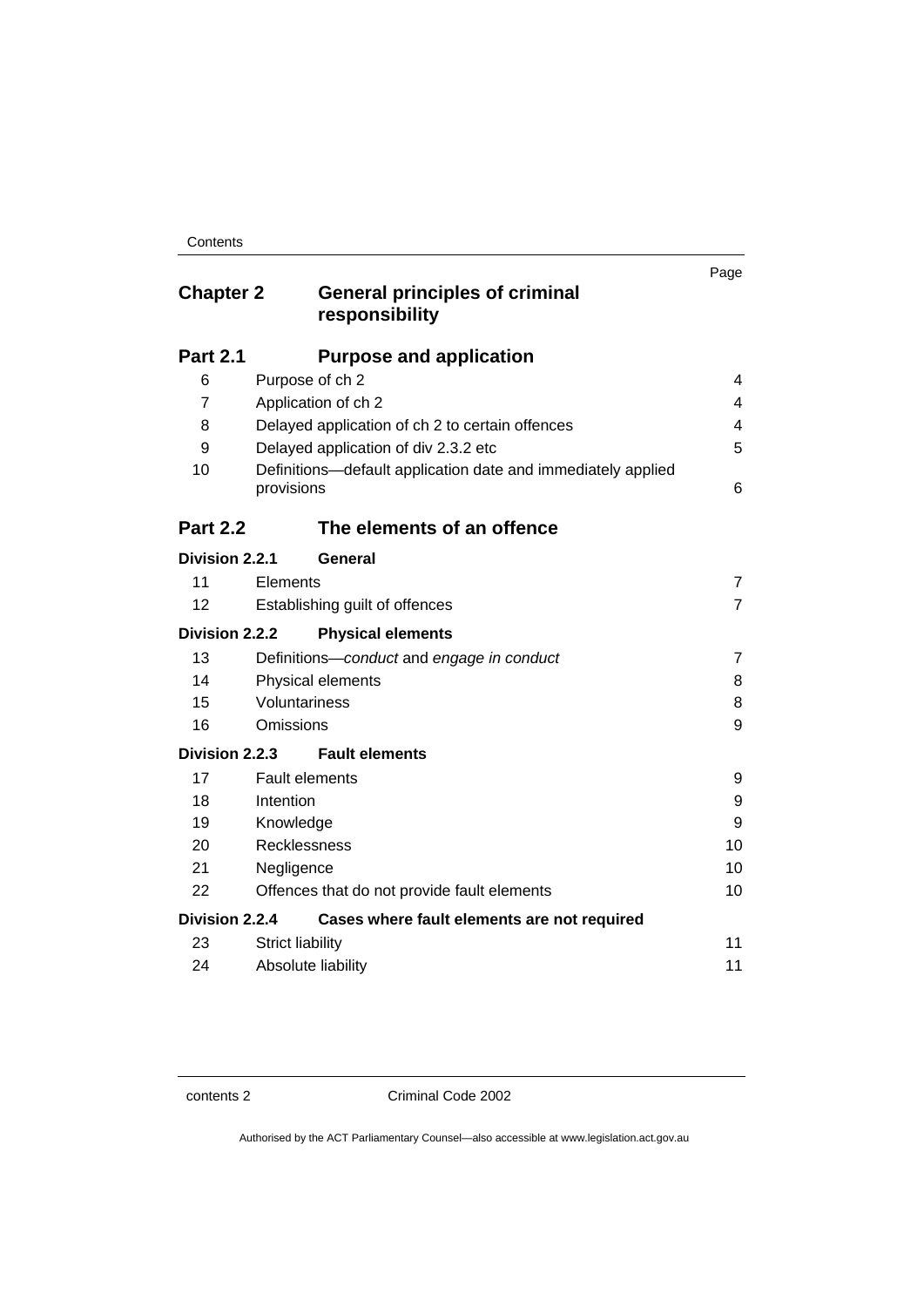|                 |                          |                                                                   | Contents |
|-----------------|--------------------------|-------------------------------------------------------------------|----------|
| <b>Part 2.3</b> |                          | <b>Circumstances where there is no criminal</b><br>responsibility | Page     |
| Division 2.3.1  |                          | Lack of capacity-children                                         |          |
| 25              | Children under 10        |                                                                   | 13       |
| 26              |                          | Children 10 and over but under 14                                 | 13       |
| Division 2.3.2  |                          | Lack of capacity-mental impairment                                |          |
| 27              |                          | Definition-mental impairment                                      | 13       |
| 28              |                          | Mental impairment and criminal responsibility                     | 14       |
| 29              |                          | Mental impairment and other defences                              | 15       |
| Division 2.3.3  |                          | Intoxication                                                      |          |
| 30              |                          | Intoxication-interpretation                                       | 15       |
| 31              |                          | Intoxication-offences involving basic intent                      | 16       |
| 32              |                          | Intoxication-negligence as fault element                          | 16       |
| 33              |                          | Intoxication-relevance to defences                                | 17       |
| 34              | Involuntary intoxication |                                                                   | 17       |
| Division 2.3.4  |                          | <b>Mistake and ignorance</b>                                      |          |
| 35              | negligence               | Mistake or ignorance of fact-fault elements other than            | 17       |
| 36              |                          | Mistake of fact-strict liability                                  | 18       |
| 37              |                          | Mistake or ignorance of law creating offence                      | 19       |
| 38              | Claim of right           |                                                                   | 19       |
| Division 2.3.5  |                          | <b>External factors</b>                                           |          |
| 39              |                          | Intervening conduct or event                                      | 20       |
| 40              | Duress                   |                                                                   | 20       |
| 41              |                          | Sudden or extraordinary emergency                                 | 20       |
| 42              | Self-defence             |                                                                   | 21       |
| 43              | Lawful authority         |                                                                   | 22       |
| <b>Part 2.4</b> |                          | <b>Extensions of criminal responsibility</b>                      |          |
| 44              | Attempt                  |                                                                   | 23       |
| 45              |                          | Complicity and common purpose                                     | 24       |
| 46              | Innocent agency          |                                                                   | 25       |
| 47              | Incitement               |                                                                   | 26       |

Criminal Code 2002 contents 3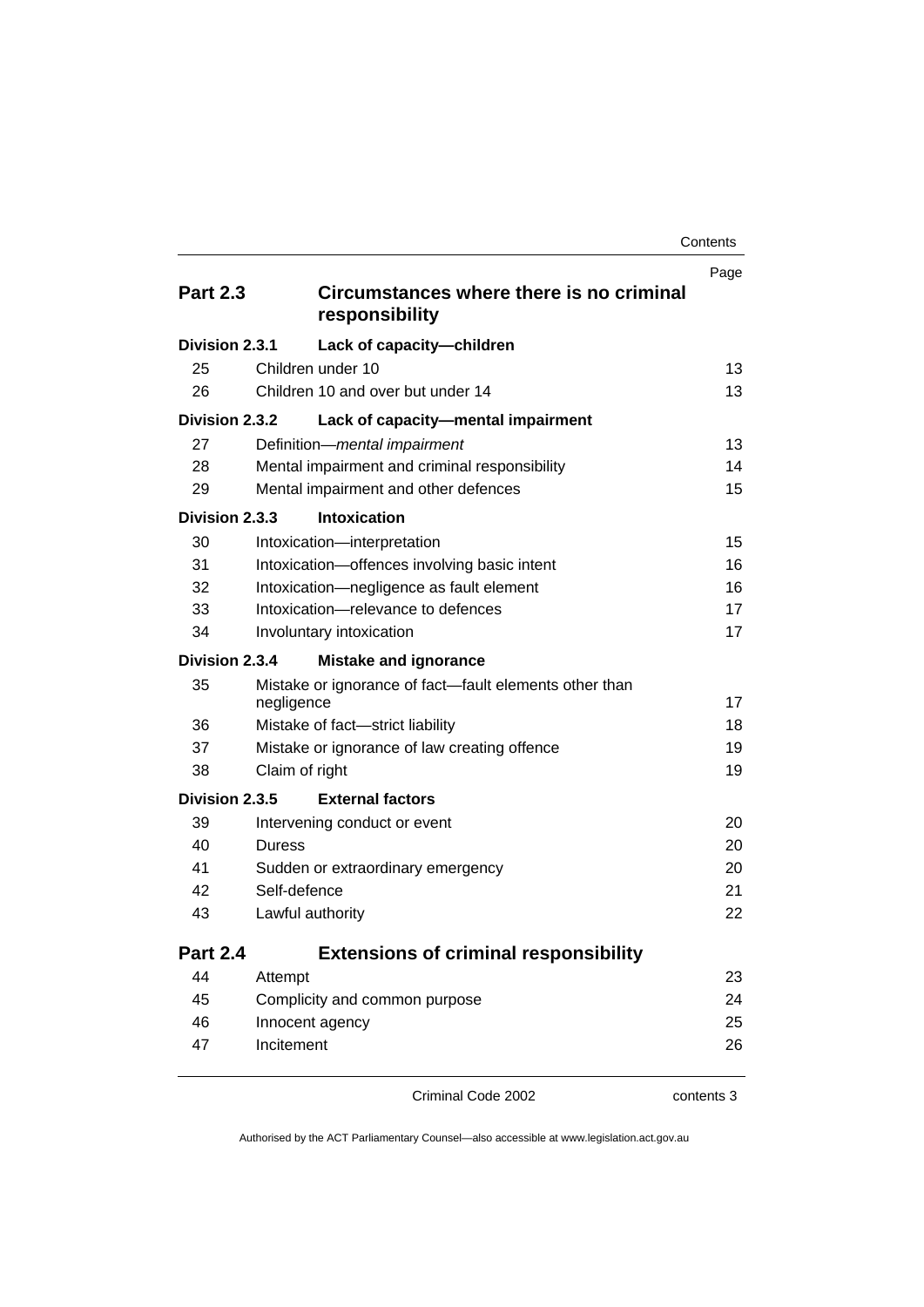| <b>Part 2.5</b><br><b>Corporate criminal responsibility</b><br>49<br>General principles<br>29<br>50<br>Physical elements<br>29<br>51<br>29<br>Corporation-fault elements other than negligence<br>52<br>31<br>Corporation-negligence<br>31<br>53<br>Corporation-mistake of fact-strict liability<br>32<br>54<br>Corporation-intervening conduct or event<br>Evidence of negligence or failure to exercise appropriate<br>55<br>32<br>diligence<br><b>Part 2.6</b><br><b>Proof of criminal responsibility</b><br>33<br>56<br>Legal burden of proof-prosecution<br>57<br>Standard of proof-prosecution<br>33<br>Evidential burden of proof-defence<br>33<br>58<br>Legal burden of proof-defence<br>34<br>59<br>Standard of proof-defence<br>34<br>60<br>61<br>Use of averments<br>35<br><b>Part 2.7</b><br><b>Geographical application</b><br>62<br>Application and effect of pt 2.7<br>36<br>63<br>Interpretation for pt 2.7<br>36<br>64<br>Extension of offences if required geographical nexus exists<br>37<br>65<br>Geographical application-double criminality<br>37<br>Geographical application-procedure<br>37<br>66<br>67<br>Geographical application-suspicion etc that offence committed<br>39<br><b>Chapter 4</b><br><b>Property damage and computer offences</b><br><b>Part 4.1</b><br><b>Property damage offences</b> | 48 | Conspiracy                  | Page<br>27 |
|----------------------------------------------------------------------------------------------------------------------------------------------------------------------------------------------------------------------------------------------------------------------------------------------------------------------------------------------------------------------------------------------------------------------------------------------------------------------------------------------------------------------------------------------------------------------------------------------------------------------------------------------------------------------------------------------------------------------------------------------------------------------------------------------------------------------------------------------------------------------------------------------------------------------------------------------------------------------------------------------------------------------------------------------------------------------------------------------------------------------------------------------------------------------------------------------------------------------------------------------------------------------------------------------------------------------------------|----|-----------------------------|------------|
|                                                                                                                                                                                                                                                                                                                                                                                                                                                                                                                                                                                                                                                                                                                                                                                                                                                                                                                                                                                                                                                                                                                                                                                                                                                                                                                                  |    |                             |            |
|                                                                                                                                                                                                                                                                                                                                                                                                                                                                                                                                                                                                                                                                                                                                                                                                                                                                                                                                                                                                                                                                                                                                                                                                                                                                                                                                  |    |                             |            |
|                                                                                                                                                                                                                                                                                                                                                                                                                                                                                                                                                                                                                                                                                                                                                                                                                                                                                                                                                                                                                                                                                                                                                                                                                                                                                                                                  |    |                             |            |
|                                                                                                                                                                                                                                                                                                                                                                                                                                                                                                                                                                                                                                                                                                                                                                                                                                                                                                                                                                                                                                                                                                                                                                                                                                                                                                                                  |    |                             |            |
|                                                                                                                                                                                                                                                                                                                                                                                                                                                                                                                                                                                                                                                                                                                                                                                                                                                                                                                                                                                                                                                                                                                                                                                                                                                                                                                                  |    |                             |            |
|                                                                                                                                                                                                                                                                                                                                                                                                                                                                                                                                                                                                                                                                                                                                                                                                                                                                                                                                                                                                                                                                                                                                                                                                                                                                                                                                  |    |                             |            |
|                                                                                                                                                                                                                                                                                                                                                                                                                                                                                                                                                                                                                                                                                                                                                                                                                                                                                                                                                                                                                                                                                                                                                                                                                                                                                                                                  |    |                             |            |
|                                                                                                                                                                                                                                                                                                                                                                                                                                                                                                                                                                                                                                                                                                                                                                                                                                                                                                                                                                                                                                                                                                                                                                                                                                                                                                                                  |    |                             |            |
|                                                                                                                                                                                                                                                                                                                                                                                                                                                                                                                                                                                                                                                                                                                                                                                                                                                                                                                                                                                                                                                                                                                                                                                                                                                                                                                                  |    |                             |            |
|                                                                                                                                                                                                                                                                                                                                                                                                                                                                                                                                                                                                                                                                                                                                                                                                                                                                                                                                                                                                                                                                                                                                                                                                                                                                                                                                  |    |                             |            |
|                                                                                                                                                                                                                                                                                                                                                                                                                                                                                                                                                                                                                                                                                                                                                                                                                                                                                                                                                                                                                                                                                                                                                                                                                                                                                                                                  |    |                             |            |
|                                                                                                                                                                                                                                                                                                                                                                                                                                                                                                                                                                                                                                                                                                                                                                                                                                                                                                                                                                                                                                                                                                                                                                                                                                                                                                                                  |    |                             |            |
|                                                                                                                                                                                                                                                                                                                                                                                                                                                                                                                                                                                                                                                                                                                                                                                                                                                                                                                                                                                                                                                                                                                                                                                                                                                                                                                                  |    |                             |            |
|                                                                                                                                                                                                                                                                                                                                                                                                                                                                                                                                                                                                                                                                                                                                                                                                                                                                                                                                                                                                                                                                                                                                                                                                                                                                                                                                  |    |                             |            |
|                                                                                                                                                                                                                                                                                                                                                                                                                                                                                                                                                                                                                                                                                                                                                                                                                                                                                                                                                                                                                                                                                                                                                                                                                                                                                                                                  |    |                             |            |
|                                                                                                                                                                                                                                                                                                                                                                                                                                                                                                                                                                                                                                                                                                                                                                                                                                                                                                                                                                                                                                                                                                                                                                                                                                                                                                                                  |    |                             |            |
|                                                                                                                                                                                                                                                                                                                                                                                                                                                                                                                                                                                                                                                                                                                                                                                                                                                                                                                                                                                                                                                                                                                                                                                                                                                                                                                                  |    |                             |            |
|                                                                                                                                                                                                                                                                                                                                                                                                                                                                                                                                                                                                                                                                                                                                                                                                                                                                                                                                                                                                                                                                                                                                                                                                                                                                                                                                  |    |                             |            |
|                                                                                                                                                                                                                                                                                                                                                                                                                                                                                                                                                                                                                                                                                                                                                                                                                                                                                                                                                                                                                                                                                                                                                                                                                                                                                                                                  |    |                             |            |
|                                                                                                                                                                                                                                                                                                                                                                                                                                                                                                                                                                                                                                                                                                                                                                                                                                                                                                                                                                                                                                                                                                                                                                                                                                                                                                                                  |    |                             |            |
|                                                                                                                                                                                                                                                                                                                                                                                                                                                                                                                                                                                                                                                                                                                                                                                                                                                                                                                                                                                                                                                                                                                                                                                                                                                                                                                                  |    |                             |            |
|                                                                                                                                                                                                                                                                                                                                                                                                                                                                                                                                                                                                                                                                                                                                                                                                                                                                                                                                                                                                                                                                                                                                                                                                                                                                                                                                  |    |                             |            |
|                                                                                                                                                                                                                                                                                                                                                                                                                                                                                                                                                                                                                                                                                                                                                                                                                                                                                                                                                                                                                                                                                                                                                                                                                                                                                                                                  |    |                             |            |
|                                                                                                                                                                                                                                                                                                                                                                                                                                                                                                                                                                                                                                                                                                                                                                                                                                                                                                                                                                                                                                                                                                                                                                                                                                                                                                                                  |    |                             |            |
|                                                                                                                                                                                                                                                                                                                                                                                                                                                                                                                                                                                                                                                                                                                                                                                                                                                                                                                                                                                                                                                                                                                                                                                                                                                                                                                                  |    |                             |            |
|                                                                                                                                                                                                                                                                                                                                                                                                                                                                                                                                                                                                                                                                                                                                                                                                                                                                                                                                                                                                                                                                                                                                                                                                                                                                                                                                  |    | Interpretation for part 4.1 |            |
| Division 4.1.1<br>100<br>Definitions for pt 4.1<br>40                                                                                                                                                                                                                                                                                                                                                                                                                                                                                                                                                                                                                                                                                                                                                                                                                                                                                                                                                                                                                                                                                                                                                                                                                                                                            |    |                             |            |
| 41<br>101<br>Person to whom property belongs                                                                                                                                                                                                                                                                                                                                                                                                                                                                                                                                                                                                                                                                                                                                                                                                                                                                                                                                                                                                                                                                                                                                                                                                                                                                                     |    |                             |            |

contents 4 Criminal Code 2002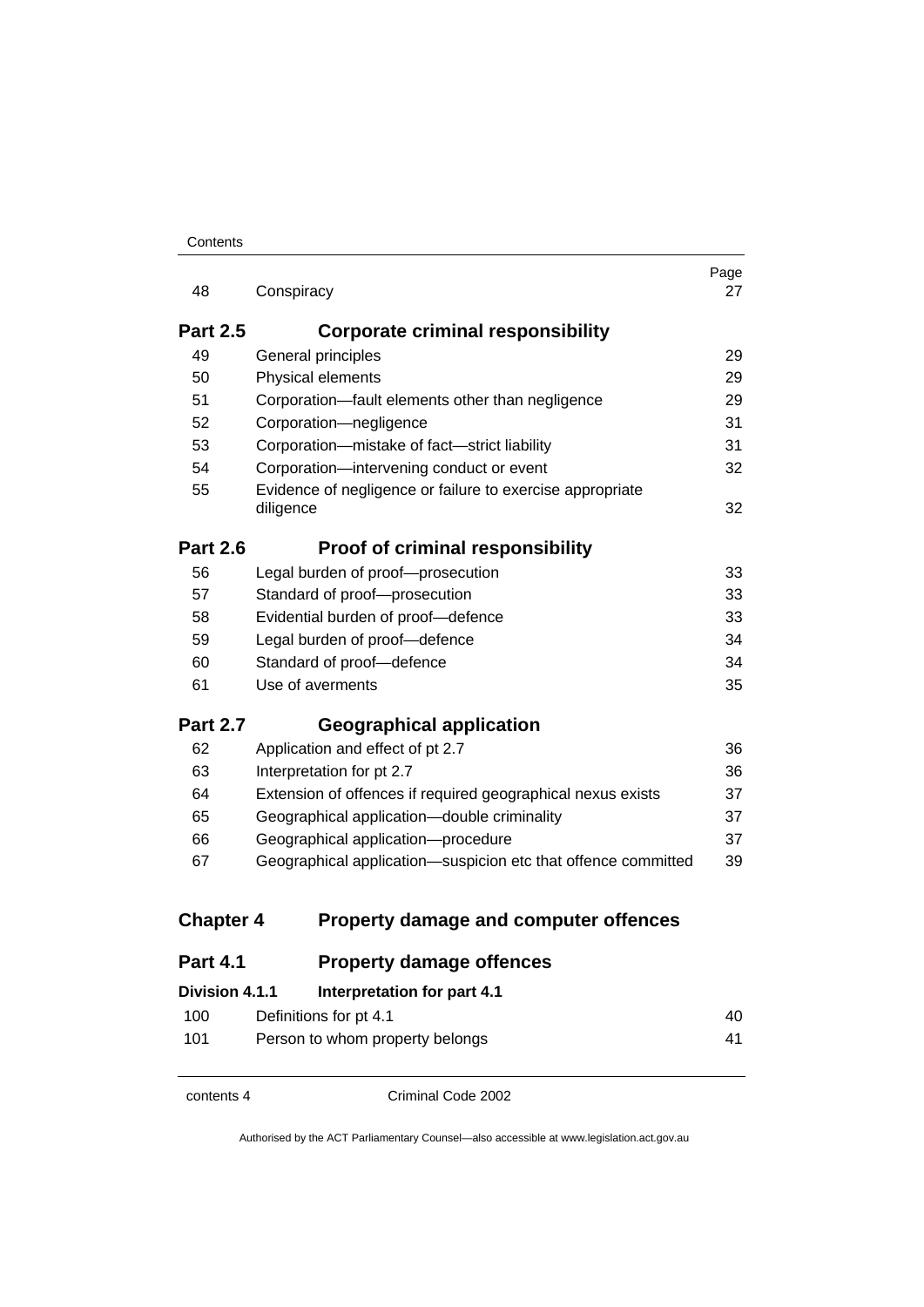|                 |                                       |                                                                   | Contents |
|-----------------|---------------------------------------|-------------------------------------------------------------------|----------|
|                 |                                       |                                                                   | Page     |
| 102             | <b>Threats</b>                        |                                                                   | 41       |
| Division 4.1.2  | <b>Offences</b>                       |                                                                   |          |
| 103             | Damaging property                     |                                                                   | 42       |
| 104             | Arson                                 |                                                                   | 42       |
| 105             | Causing bushfires                     |                                                                   | 43       |
| 106             | harm                                  | Threat to cause property damage—fear of death or serious          | 44       |
| 107             | Threat to cause property damage       |                                                                   | 45       |
| 108             |                                       | Possession of thing with intent to damage property                | 45       |
| Division 4.1.3  | <b>Defences</b>                       |                                                                   |          |
| 109             | Consent-pt 4.1 offences               |                                                                   | 46       |
| 110             | Claim of right-pt 4.1 offences        |                                                                   | 46       |
| 111             | Self defence                          |                                                                   | 47       |
| <b>Part 4.2</b> |                                       | <b>Computer offences</b>                                          |          |
| 112             | Definitions for pt 4.2                |                                                                   | 48       |
| 113             | Limited meaning of access to data etc |                                                                   | 50       |
| 114             |                                       | Meaning of <i>unauthorised</i> access, modification or impairment | 50       |
| 115             | commit serious offence                | Unauthorised access, modification or impairment with intent to    | 50       |
| 116             |                                       | Unauthorised modification of data to cause impairment             | 51       |
| 117             |                                       | Unauthorised impairment of electronic communication               | 52       |
| 118             | offence                               | Possession of data with intent to commit serious computer         | 53       |
| 119             | serious computer offence              | Producing, supplying or obtaining data with intent to commit      | 53       |
| 120             | computer                              | Unauthorised access to or modification of restricted data held in | 54       |
| 121             | card etc                              | Unauthorised impairment of data held in computer disc, credit     | 55       |
| <b>Part 4.3</b> | <b>Sabotage</b>                       |                                                                   |          |
| 122             | Definitions for pt 4.3                |                                                                   | 56       |
| 123             | Sabotage                              |                                                                   | 57       |
| 124             | Threaten sabotage                     |                                                                   | 57       |
|                 |                                       |                                                                   |          |

Criminal Code 2002 contents 5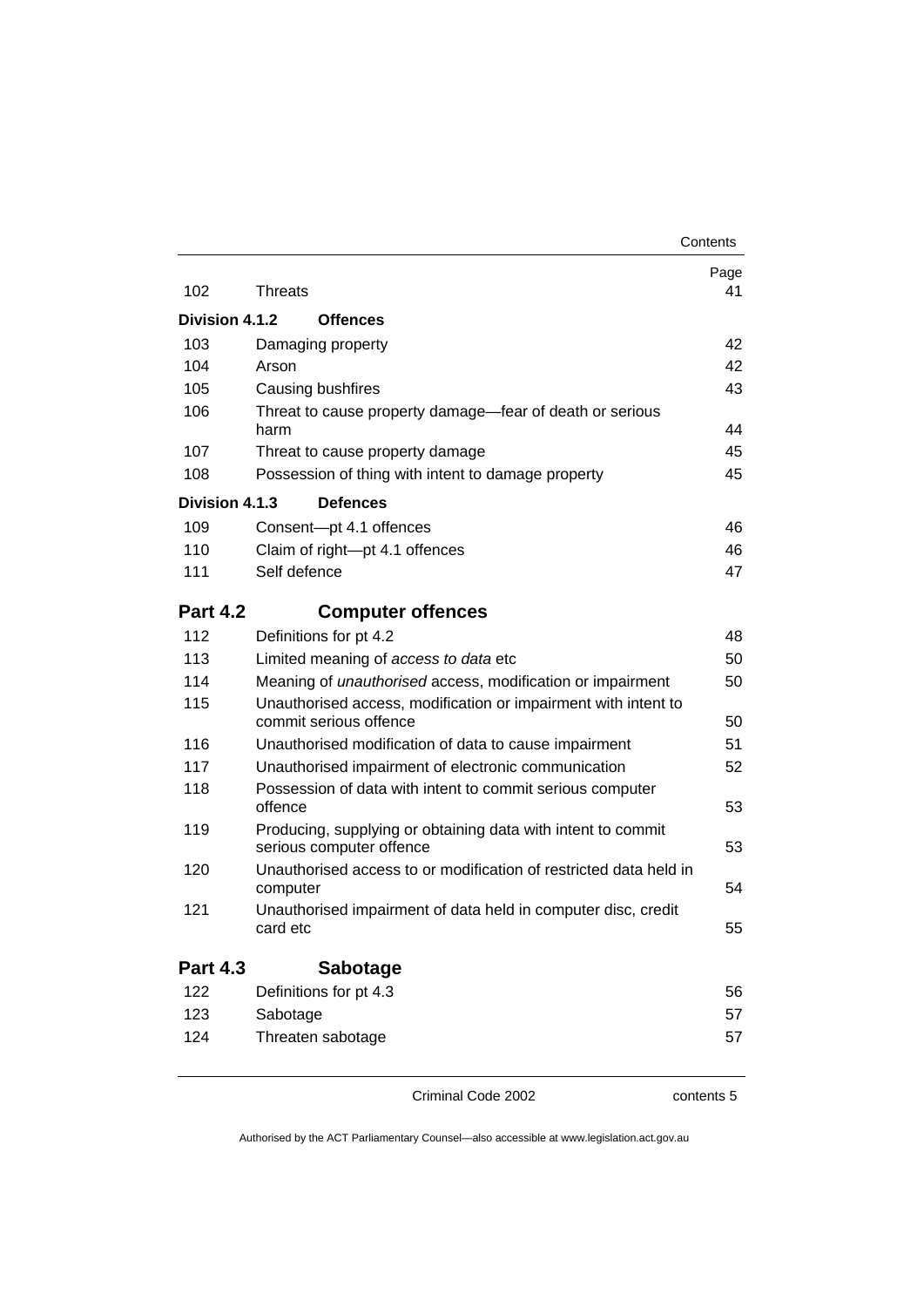#### **Contents**

| <b>Chapter 5</b>  | <b>Miscellaneous</b>                                                             | raye |
|-------------------|----------------------------------------------------------------------------------|------|
| 125               | Regulation-making power                                                          | 59   |
| 126               | Repeal of Criminal Code 2001                                                     | 59   |
| 127               | Consequential amendments-sch 1                                                   | 59   |
| <b>Schedule 1</b> | <b>Consequential amendments</b>                                                  | 60   |
| <b>Part 1.1</b>   | Bail Act 1992                                                                    | 60   |
| <b>Part 1.2</b>   | <b>Building Act 1972</b>                                                         | 60   |
| <b>Part 1.3</b>   | <b>Casino Control Act 1988</b>                                                   | 61   |
| <b>Part 1.4</b>   | <b>Children and Young People Act 1999</b>                                        | 61   |
| <b>Part 1.5</b>   | <b>Clinical Waste Act 1990</b>                                                   | 61   |
| <b>Part 1.6</b>   | <b>Crimes Act 1900</b>                                                           | 62   |
| <b>Part 1.7</b>   | <b>Discrimination Act 1991</b>                                                   | 63   |
| <b>Part 1.8</b>   | <b>Electricity Safety Act 1971</b>                                               | 63   |
| <b>Part 1.9</b>   | <b>Fair Trading (Consumer Affairs) Act 1973</b>                                  | 64   |
| Part 1.10         | <b>Gas Safety Act 2000</b>                                                       | 64   |
| Part 1.11         | <b>Guardianship and Management of Property Act</b><br>1991                       | 64   |
| Part 1.12         | <b>Legislation Act 2001</b>                                                      | 65   |
| Part 1.13         | <b>Occupational Health and Safety Act 1989</b>                                   | 66   |
| Part 1.14         | <b>Protection Orders Act 2001</b>                                                | 66   |
| Part 1.15         | Race and Sports Bookmaking Act 2001                                              | 67   |
| Part 1.16         | Road Transport (Driver Licensing) Act 1999                                       | 67   |
| Part 1.17         | Road Transport (General) Act 1999                                                | 68   |
| Part 1.18         | <b>Road Transport (Safety and Traffic Management)</b><br><b>Act 1999</b>         | 68   |
| Part 1.19         | <b>Road Transport (Safety and Traffic Management)</b><br><b>Regulations 2000</b> | 69   |
| <b>Part 1.20</b>  | Road Transport (Vehicle Registration) Act 1999                                   | 71   |
| contents 6        | Criminal Code 2002                                                               |      |

Page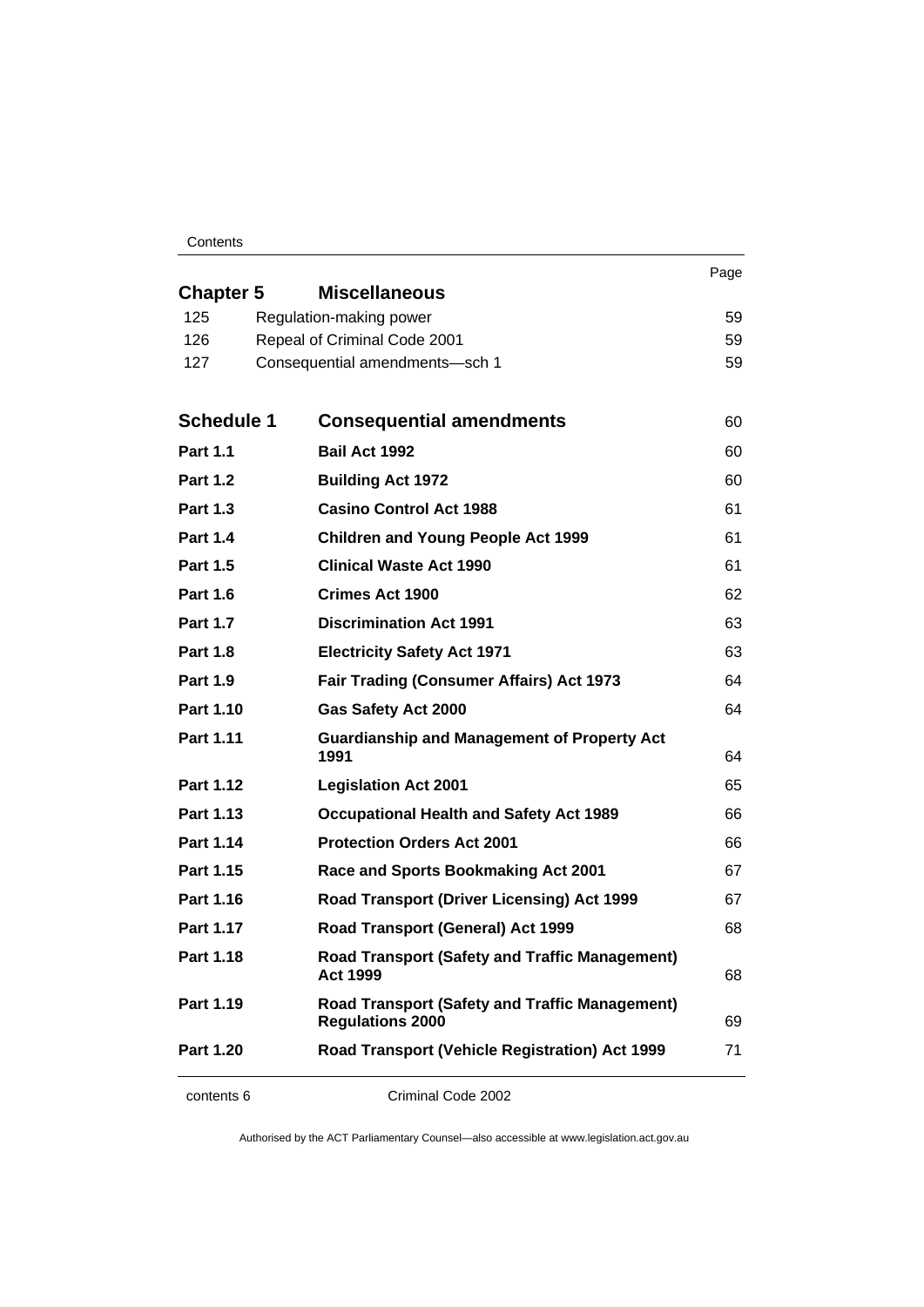**Contents** 

| <b>Part 1.21</b> | <b>Taxation Administration Act 1999</b>                 | Page<br>71 |
|------------------|---------------------------------------------------------|------------|
| <b>Part 1.22</b> | Tree Protection (Interim Scheme) Act 2001               | 72         |
| <b>Part 1.23</b> | <b>Utilities Act 2000</b>                               | 72         |
| <b>Part 1.24</b> | <b>Victims of Crime (Financial Assistance) Act 1983</b> | 73         |
| <b>Part 1.25</b> | <b>Waste Minimisation Act 2001</b>                      | 73         |
| <b>Part 1.26</b> | <b>Water and Sewerage Act 2000</b>                      | 74         |
| <b>Part 1.27</b> | <b>Workers Compensation Act 1951</b>                    | 74         |
|                  |                                                         |            |

**Dictionary** 75

Criminal Code 2002 contents 7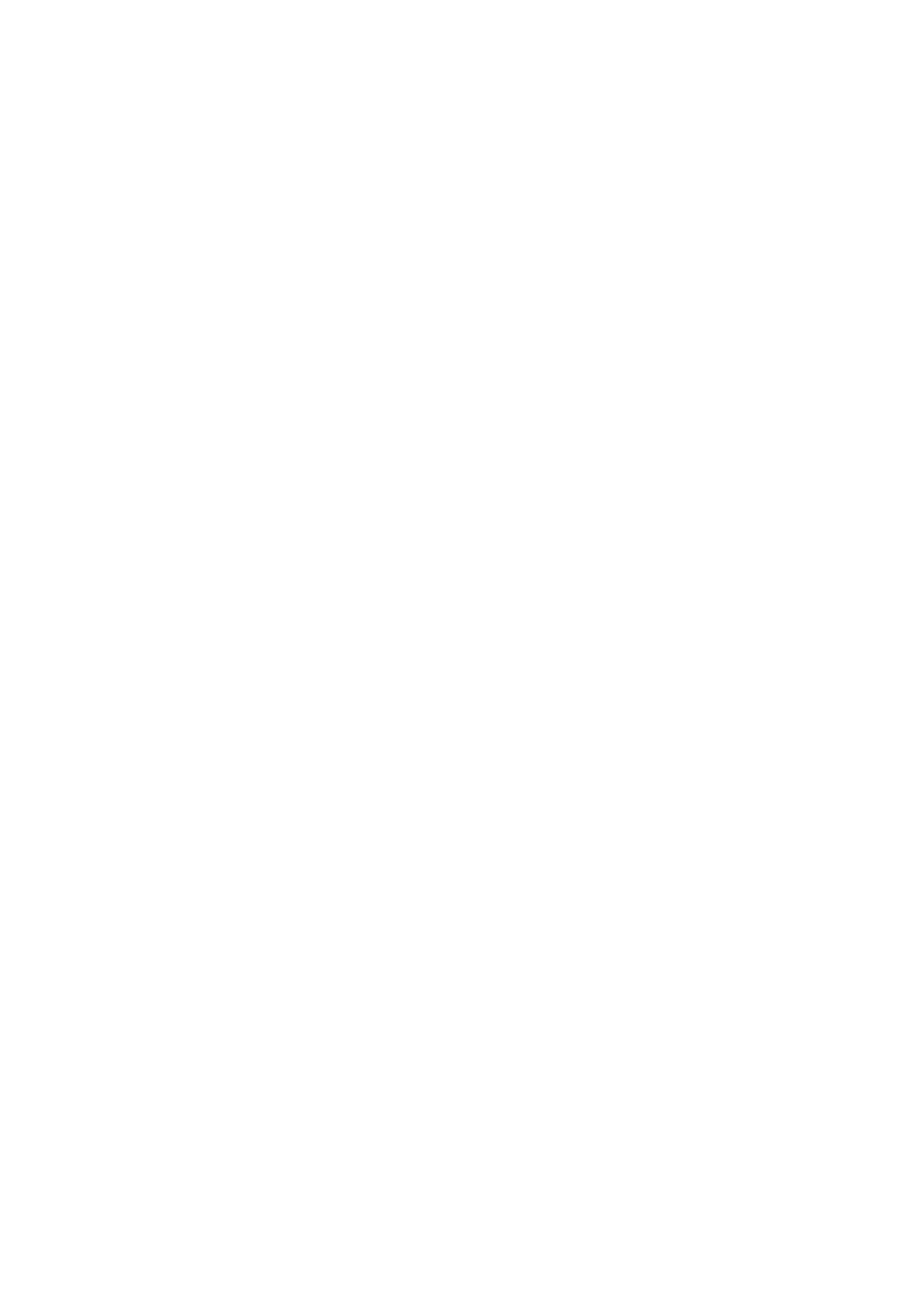2002

#### THE LEGISLATIVE ASSEMBLY FOR THE AUSTRALIAN CAPITAL TERRITORY

(As presented)

(Attorney-General)

# **Criminal Code 2002**

#### **A Bill for**

An Act relating to the criminal law, and for other purposes

The Legislative Assembly for the Australian Capital Territory enacts as follows: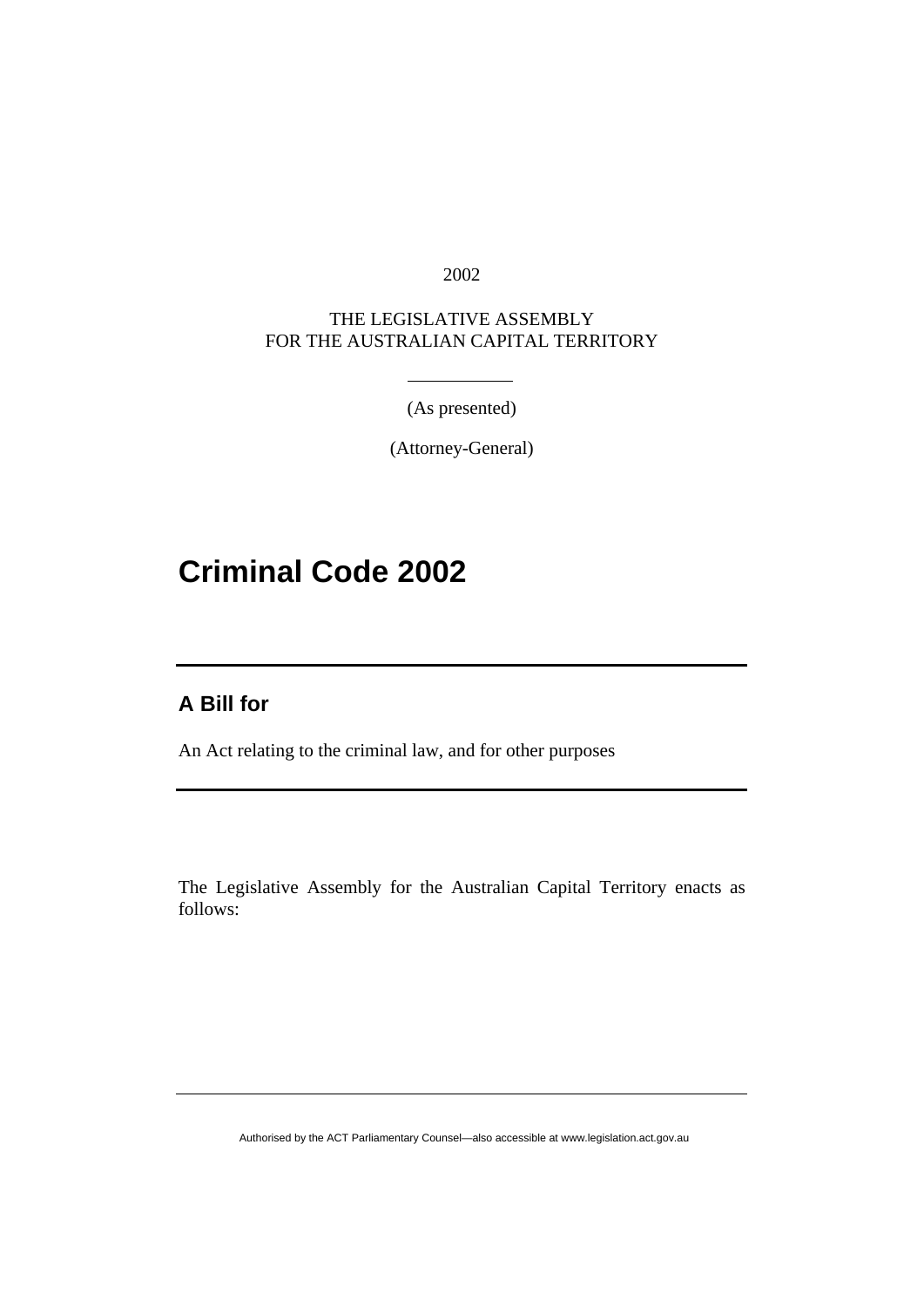| <b>Chapter 1</b> | Preliminary |
|------------------|-------------|
|                  |             |

# **Chapter 1 Preliminary**

#### **1 Name of Act**

This Act is the *Criminal Code 2002*.

#### **2 Commencement**

- 5 This Act commences on 1 January 2003.
- *Note* The naming and commencement provisions automatically commence on the notification day (see *Legislation Act 2001*, s 75).

#### **3 Dictionary**

The dictionary at the end of this Act is part of this Act.

*Note 1* The dictionary at the end of this Act defines certain words and expressions used in this Act, and includes references (*signpost definitions*) to other words and expressions defined elsewhere in this Act. For example, the signpost definition '*conduct*—see section 13.' means that the expression 'conduct' is defined in that section. *Note 2* A definition in the dictionary (including a signpost definition) applies to the entire Act unless the definition, or another provision of the Act, provides otherwise or the contrary intention otherwise appears (see *Legislation Act 2001*, s 155 and s 156 (1)).

#### **4 Notes**

| 21 |      | A note included in this Act is explanatory and is not part of this Act.  |
|----|------|--------------------------------------------------------------------------|
| 22 | Note | See Legislation Act 2001, s 127 (1), (4) and (5) for the legal status of |
| 23 |      | notes.                                                                   |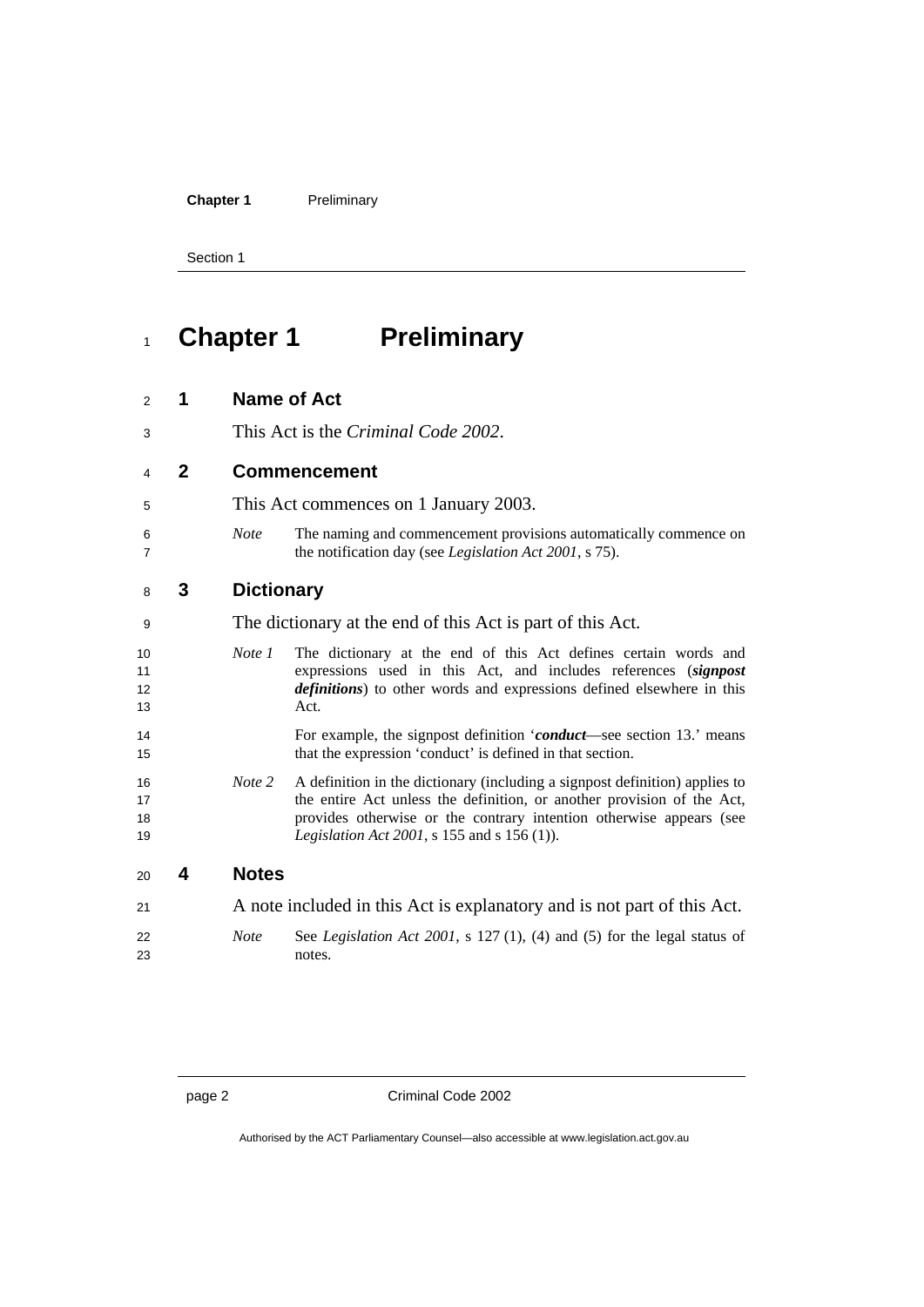| Section 5 |
|-----------|
|-----------|

# **5 Codification**

| 2<br>3         |     | (1) The only offences against Territory laws are the offences created<br>under this Act or any other Act.                                                                                    |
|----------------|-----|----------------------------------------------------------------------------------------------------------------------------------------------------------------------------------------------|
| 4<br>5<br>6    |     | A reference to an Act includes a reference to the statutory instruments<br><b>Note</b><br>made or in force under the Act, including regulations (see <i>Legislation</i><br>Act 2001, s 104). |
| $\overline{7}$ |     | (2) This section does not apply until the default application date.                                                                                                                          |
| 8<br>9         | (3) | Subsection (2) and this subsection expire on the default application<br>date.                                                                                                                |

Criminal Code 2002 page 3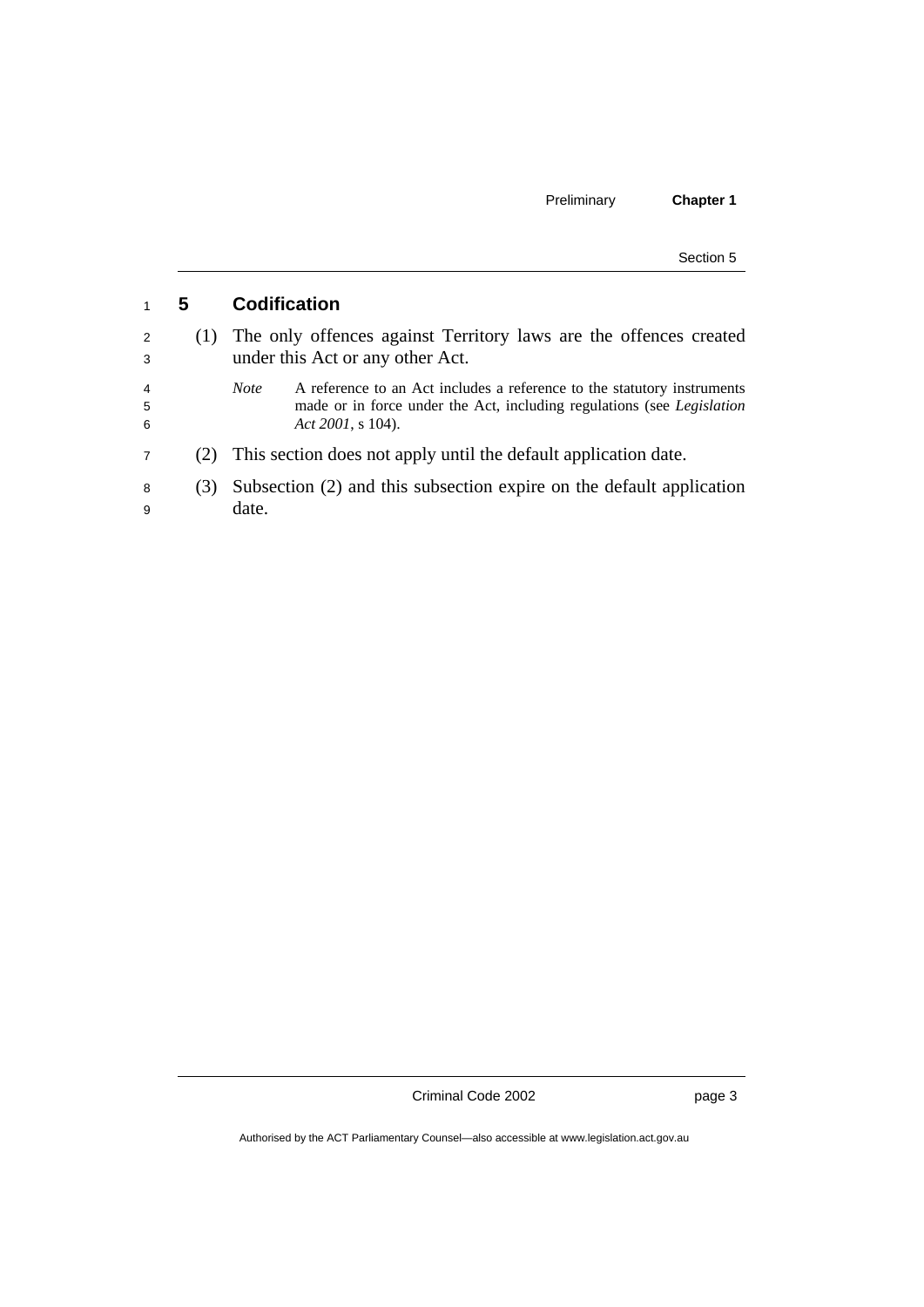**Chapter 2** General principles of criminal responsibility<br>**Part 2.1** Purpose and application Purpose and application

Section 6

# **Chapter 2 General principles of criminal responsibility**

# **Part 2.1 Purpose and application**

#### **6 Purpose of ch 2**

- (1) The purpose of this chapter is to codify general principles of criminal responsibility under Territory laws.
- (2) It contains all the general principles of criminal responsibility that apply to any offence, irrespective of how the offence is created.

#### **7 Application of ch 2**

This chapter applies to all offences against this Act and all other 11 offences against Territory laws.

#### **8 Delayed application of ch 2 to certain offences**

- (1) Despite section 7, the provisions of this chapter (other than the immediately applied provisions) do not apply to offences created before 1 January 2003 until the default application date.
- (2) However, subsection (1) does not apply to an offence so far as an 17 Act or subordinate law—
- (a) expressly applies this chapter to the offence; or
- (b) displaces the subsection either expressly or by manifest 20 contrary intention.

#### **Examples of different kinds of displacement**

- 1 *Express displacement*
- The *Food Handling Act 2000* (hypothetical), section 50 provides for an offence of unlawful handling. The offence was created before 1 January 2003. Section 50 is amended to include the following subsection:

page 4 Criminal Code 2002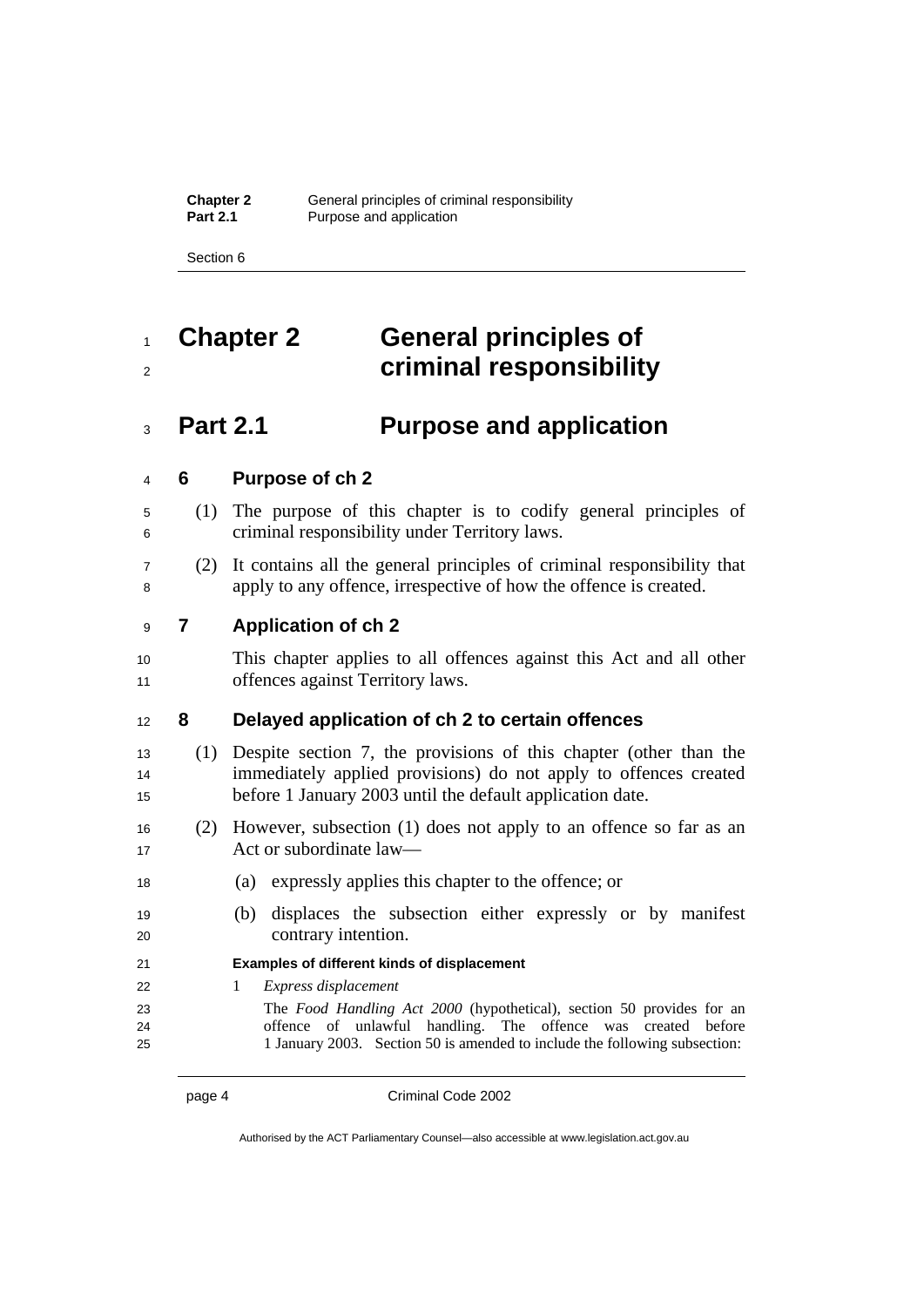| Section 9 |
|-----------|
|           |

| 1<br>2 |     | (2) The Criminal Code, section 8 (1) (Delayed application of ch 2 to certain<br>offences) does not apply to an offence against this section. |
|--------|-----|----------------------------------------------------------------------------------------------------------------------------------------------|
|        |     |                                                                                                                                              |
| 3      |     | Section 50 (2) illustrates a provision expressly displacing the Criminal Code,                                                               |
| 4      |     | $s 8(1)$ .                                                                                                                                   |
| 5      |     | Manifest contrary intention<br>2                                                                                                             |
| 6      |     | The <i>Liquor Act 2001</i> (hypothetical), section 30 provides for an offence of                                                             |
| 7      |     | unlawful sale of liquor. The offence was created before 1 January 2003.                                                                      |
| 8      |     | Section 30 is amended to include the following subsection:                                                                                   |
| 9      |     | (2) An offence against this section is a strict liability offence for the                                                                    |
| 10     |     | Criminal Code.                                                                                                                               |
| 11     |     | Section 30 (2) illustrates a provision displacing the Criminal Code,                                                                         |
| 12     |     | section $8(1)$ by a manifest contrary intention so far as section $8(1)$ relates to                                                          |
| 13     |     | the provision of this chapter relating to strict liability.                                                                                  |
| 14     |     | <b>Note</b><br>An example is part of the Act, is not exhaustive and may extend, but                                                          |
| 15     |     | does not limit, the meaning of the provision in which it appears (see                                                                        |
| 16     |     | Legislation Act 2001, s 126 and s 132).                                                                                                      |
|        |     |                                                                                                                                              |
| 17     | (3) | To remove any doubt, a power to make subordinate laws for an Act                                                                             |
| 18     |     | includes power to make subordinate laws applying this chapter to, or                                                                         |
| 19     |     | displacing the application of subsection (1) to, offences against                                                                            |
|        |     |                                                                                                                                              |
| 20     |     | subordinate laws under that Act.                                                                                                             |
| 21     | (4) | In interpreting the immediately applied provisions in relation to an                                                                         |
|        |     | offence, the other provisions of this Act may be considered.                                                                                 |
| 22     |     |                                                                                                                                              |
| 23     | (5) | This section expires on the default application date.                                                                                        |
|        |     |                                                                                                                                              |
| 24     | 9   | Delayed application of div 2.3.2 etc                                                                                                         |
| 25     | (1) | Despite sections 7 and 8, the provisions of division 2.3.2 (Lack of                                                                          |
|        |     | capacity—mental impairment) and section $66(2)$ (d) do not apply to                                                                          |
| 26     |     |                                                                                                                                              |
| 27     |     | offences until the default application date.                                                                                                 |
|        |     |                                                                                                                                              |
|        |     |                                                                                                                                              |
| 28     | (2) | This section expires on the default application date.                                                                                        |

Criminal Code 2002 page 5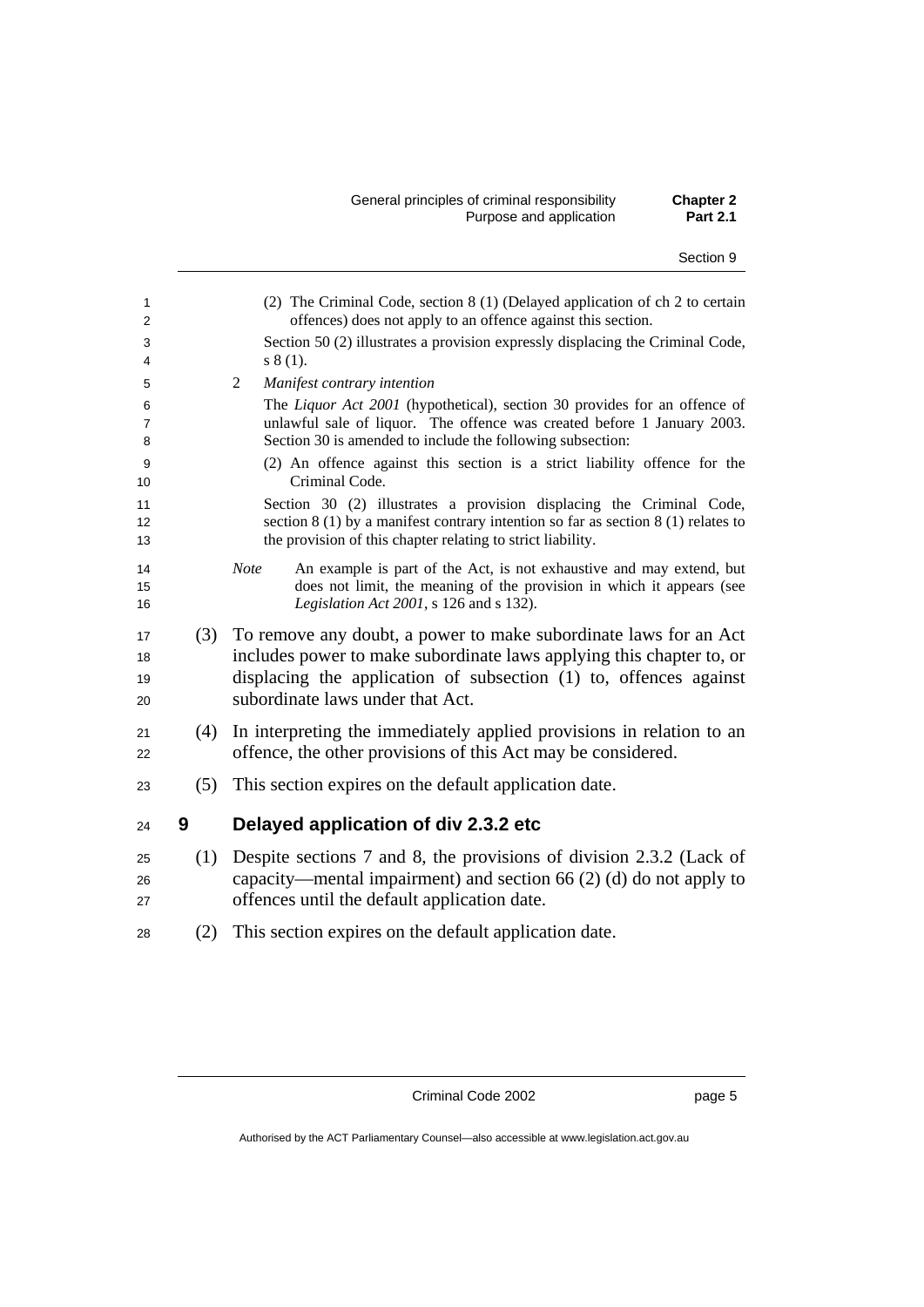| <b>Chapter 2</b> | General principles of criminal responsibility |
|------------------|-----------------------------------------------|
| <b>Part 2.1</b>  | Purpose and application                       |

### **10 Definitions—***default application date* **and** *immediately applied provisions* 3 In this Act: *default application date* means 1 January 2006 or, if another date is 5 prescribed under the regulations for this definition, that date. *immediately applied provisions* mean the following provisions of 7 this chapter: section 15 (5) (which deals with evidence of self-induced 9 intoxication) section 25 (Children under 10) 11 section 26 (Children 10 and over but under 14) section 30 (Intoxication—interpretation) section 31 (Intoxication—offences involving basic intent) section 32 (Intoxication—negligence as fault element) section 33 (Intoxication—relevance to defences) section 34 (Involuntary intoxication) **•** section 44 (Attempt) section 45 (Complicity and common purpose) section 46 (Innocent agency) section 47 (Incitement) section 48 (Conspiracy) **a** part 2.6 (Proof of criminal responsibility) part 2.7 (Geographical application) other than section 66 24  $(2)$   $(d)$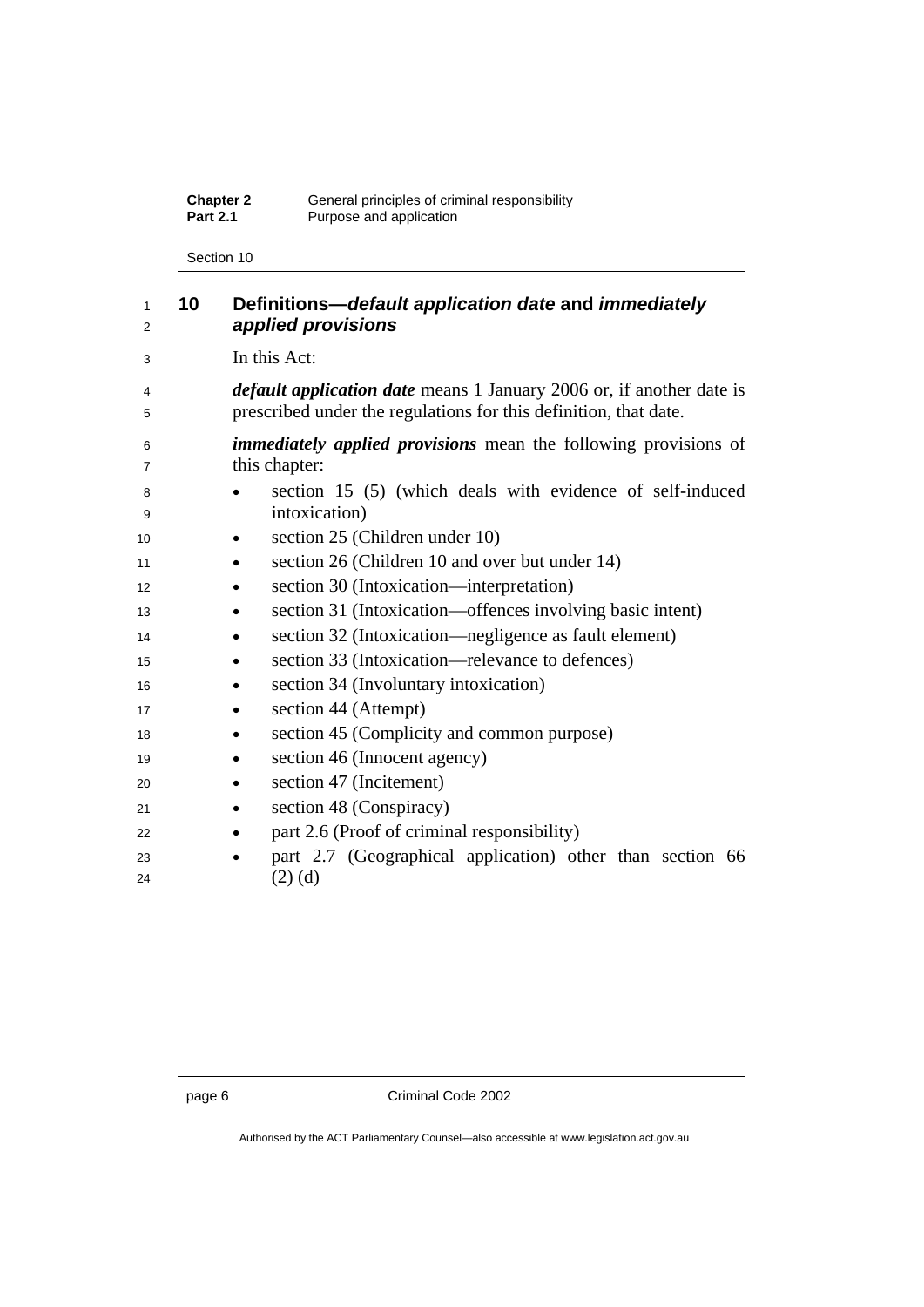# **Part 2.2 The elements of an offence**

#### **Division 2.2.1 General**

#### **11 Elements**

- (1) An offence consists of physical elements and fault elements.
- (2) However, the law that creates the offence may provide that there is no fault element for some or all of the physical elements.
- (3) The law that creates the offence may provide different fault elements for different physical elements.

#### **12 Establishing guilt of offences**

A person must not be found guilty of committing an offence unless 11 the following is proved:

- (a) the existence of the physical elements that are, under the law 13 creating the offence, relevant to establishing guilt;
- (b) for each of the physical elements for which a fault element is required—the fault element or 1 of the fault elements for the 16 physical element.
- *Note 1* See pt 2.6 on proof of criminal responsibility.
- *Note 2* See pt 2.7 on geographical jurisdiction.

## **Division 2.2.2 Physical elements**

#### **13 Definitions—***conduct* **and** *engage in conduct*

21 In this Act:

*conduct* means an act, an omission to do an act or a state of affairs.

Criminal Code 2002 **page 7**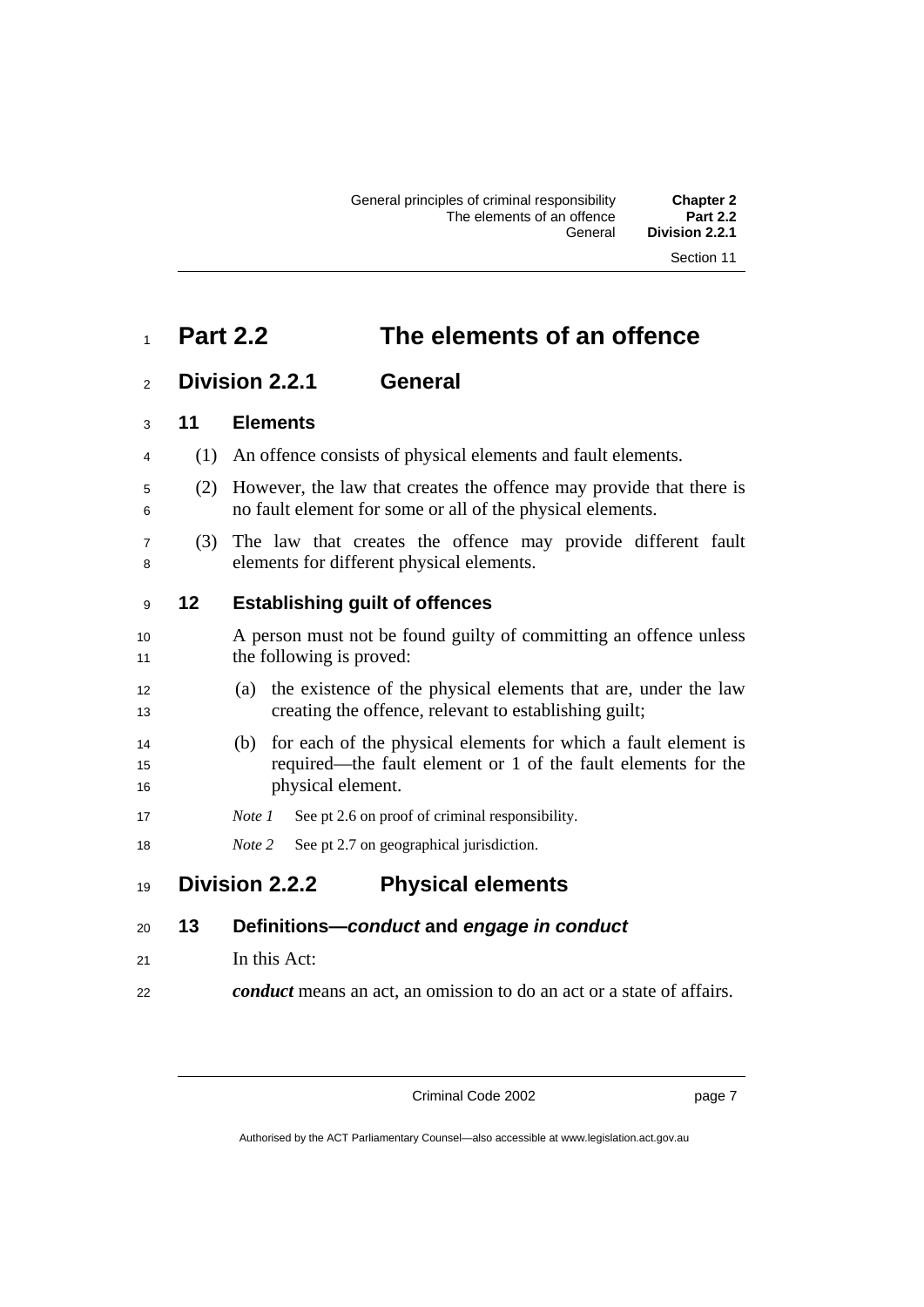| <b>Chapter 2</b> | General principles of criminal responsibility |
|------------------|-----------------------------------------------|
| <b>Part 2.2</b>  | The elements of an offence                    |
| Division 2.2.2   | Physical elements                             |
| Section 14       |                                               |

|     | <i>engage in conduct</i> means—                                                                                                                                                                                                                                       |
|-----|-----------------------------------------------------------------------------------------------------------------------------------------------------------------------------------------------------------------------------------------------------------------------|
|     | (a)<br>do an act; or                                                                                                                                                                                                                                                  |
|     | (b)<br>omit to do an act.                                                                                                                                                                                                                                             |
| 14  | <b>Physical elements</b>                                                                                                                                                                                                                                              |
|     | A <i>physical element</i> of an offence may be—                                                                                                                                                                                                                       |
|     | conduct; or<br>(a)                                                                                                                                                                                                                                                    |
|     | a result of conduct; or<br>(b)                                                                                                                                                                                                                                        |
|     | a circumstance in which conduct, or a result of conduct,<br>(c)<br>happens.                                                                                                                                                                                           |
| 15  | <b>Voluntariness</b>                                                                                                                                                                                                                                                  |
| (1) | Conduct can only be a physical element if it is voluntary.                                                                                                                                                                                                            |
| (2) | Conduct is voluntary only if it is a product of the will of the person<br>whose conduct it is.                                                                                                                                                                        |
|     | Examples of conduct that is not voluntary<br>a spasm, convulsion or other unwilled bodily movement<br>1<br>$\overline{2}$<br>an act done during sleep or unconsciousness<br>3<br>an act done during impaired consciousness depriving the person of the will to<br>act |
|     | An example is part of the Act, is not exhaustive and may extend, but<br><b>Note</b><br>does not limit, the meaning of the provision in which it appears (see<br>Legislation Act 2001, s 126 and s 132).                                                               |
| (3) | An omission to do an act is voluntary only if the act omitted is an<br>act that the person can do.                                                                                                                                                                    |
| (4) | If the conduct required for an offence consists only of a state of<br>affairs, the state of affairs is voluntary only if it is a state of affairs<br>over which the person is capable of exercising control.                                                          |
|     |                                                                                                                                                                                                                                                                       |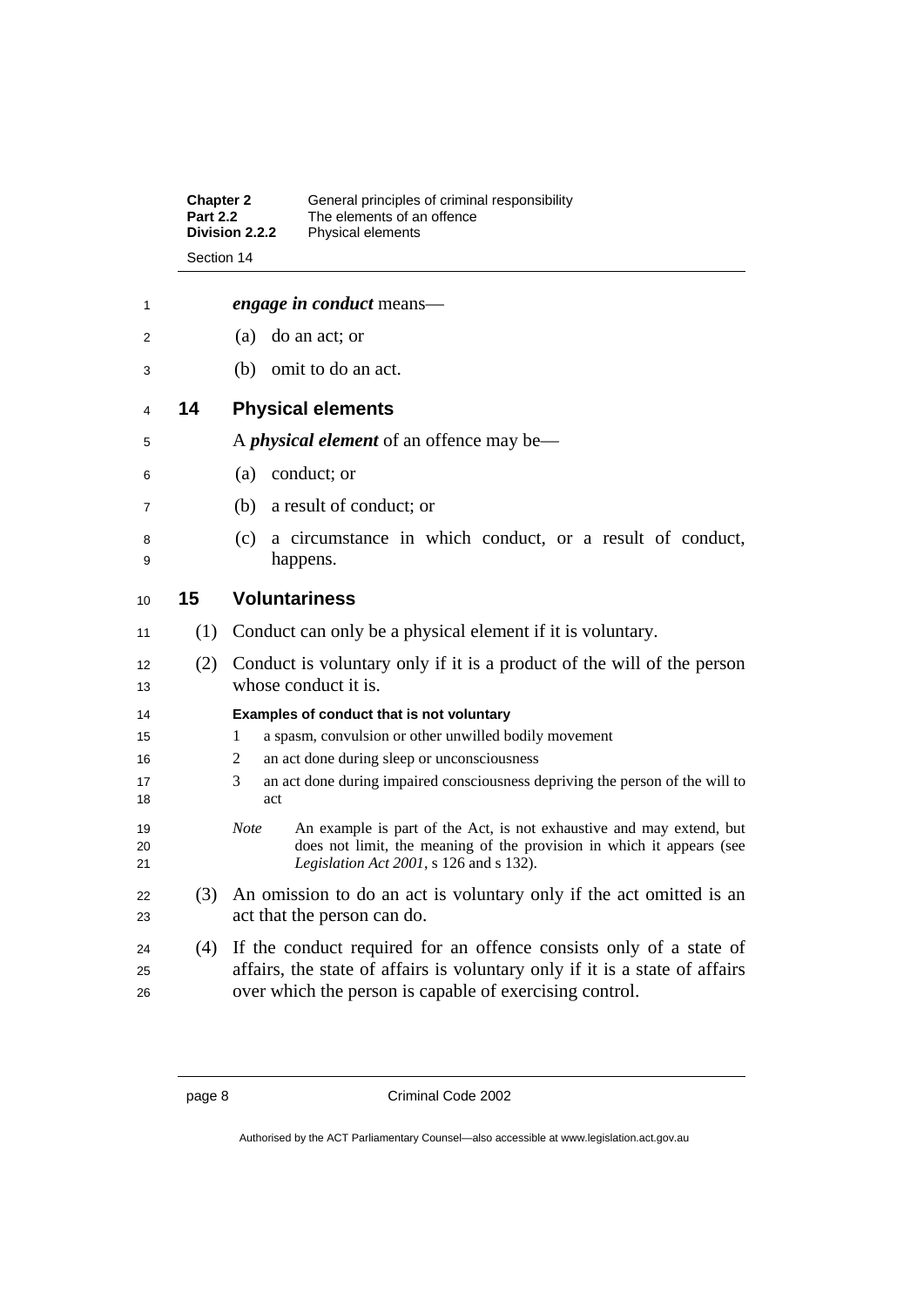(5) Evidence of self-induced intoxication cannot be considered in deciding whether conduct is voluntary.

*Note* For when intoxication is *self-induced*, see s 30.

#### **16 Omissions**

An omission to do an act can only be a physical element if—

- (a) the law creating the offence makes it a physical element; or
- (b) the law creating the offence impliedly provides that the offence is committed by an omission to do an act that, by law, there is a duty to do.

## **Division 2.2.3 Fault elements**

#### **17 Fault elements**

- (1) A *fault element* for a particular physical element may be intention, knowledge, recklessness or negligence.
- (2) Subsection (1) does not prevent a law that creates an offence from providing other fault elements for a physical element of the offence.

#### **18 Intention**

- (1) A person has *intention* in relation to conduct if the person means to 18 engage in the conduct.
- (2) A person has *intention* in relation to a result if the person means to bring it about or is aware that it will happen in the ordinary course 21 of events.
- (3) A person has *intention* in relation to a circumstance if the person believes that it exists or will exist.

#### **19 Knowledge**

A person has *knowledge* of a result or circumstance if the person is aware that it exists or will exist in the ordinary course of events.

Criminal Code 2002 **page 9**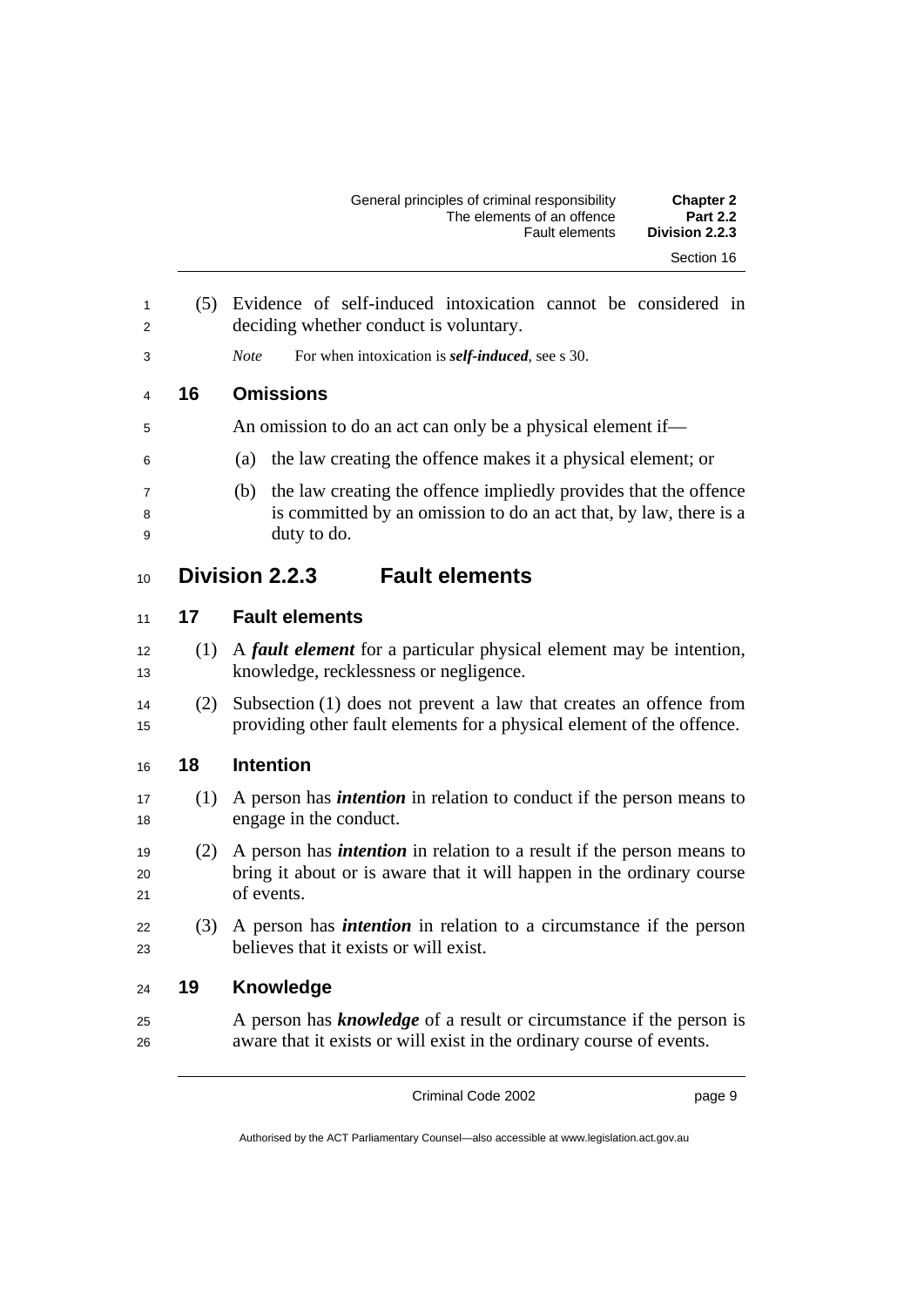| <b>Chapter 2</b> | General principles of criminal responsibility |
|------------------|-----------------------------------------------|
| <b>Part 2.2</b>  | The elements of an offence                    |
| Division 2.2.3   | <b>Fault elements</b>                         |
| Section 20       |                                               |

#### **20 Recklessness**

| 2              | (1) | A person is <i>reckless</i> in relation to a result if—                                                                                                                              |
|----------------|-----|--------------------------------------------------------------------------------------------------------------------------------------------------------------------------------------|
| 3<br>4         |     | the person is aware of a substantial risk that the result will<br>(a)<br>happen; and                                                                                                 |
| 5<br>6         |     | having regard to the circumstances known to the person, it is<br>(b)<br>unjustifiable to take the risk.                                                                              |
| $\overline{7}$ | (2) | A person is <i>reckless</i> in relation to a circumstance if—                                                                                                                        |
| 8<br>9         |     | the person is aware of a substantial risk that the circumstance<br>(a)<br>exists or will exist; and                                                                                  |
| 10<br>11       |     | having regard to the circumstances known to the person, it is<br>(b)<br>unjustifiable to take the risk.                                                                              |
| 12<br>13       | (3) | The question whether taking a risk is unjustifiable is a question of<br>fact.                                                                                                        |
| 14             | (4) | If recklessness is a fault element for a physical element of an<br>offence, proof of intention, knowledge or recklessness satisfies the                                              |
| 15<br>16       |     | fault element.                                                                                                                                                                       |
| 17             | 21  | <b>Negligence</b>                                                                                                                                                                    |
| 18<br>19<br>20 |     | A person is <i>negligent</i> in relation to a physical element of an offence<br>if the person's conduct merits criminal punishment for the offence<br>because it involves—           |
| 21<br>22       |     | such a great falling short of the standard of care that a<br>(a)<br>reasonable person would exercise in the circumstances; and                                                       |
| 23             |     | such a high risk that the physical element exists or will exist.<br>(b)                                                                                                              |
| 24             | 22  | Offences that do not provide fault elements                                                                                                                                          |
| 25<br>26<br>27 | (1) | If the law creating an offence does not provide a fault element for a<br>physical element that consists only of conduct, intention is the fault<br>element for the physical element. |

Authorised by the ACT Parliamentary Counsel—also accessible at www.legislation.act.gov.au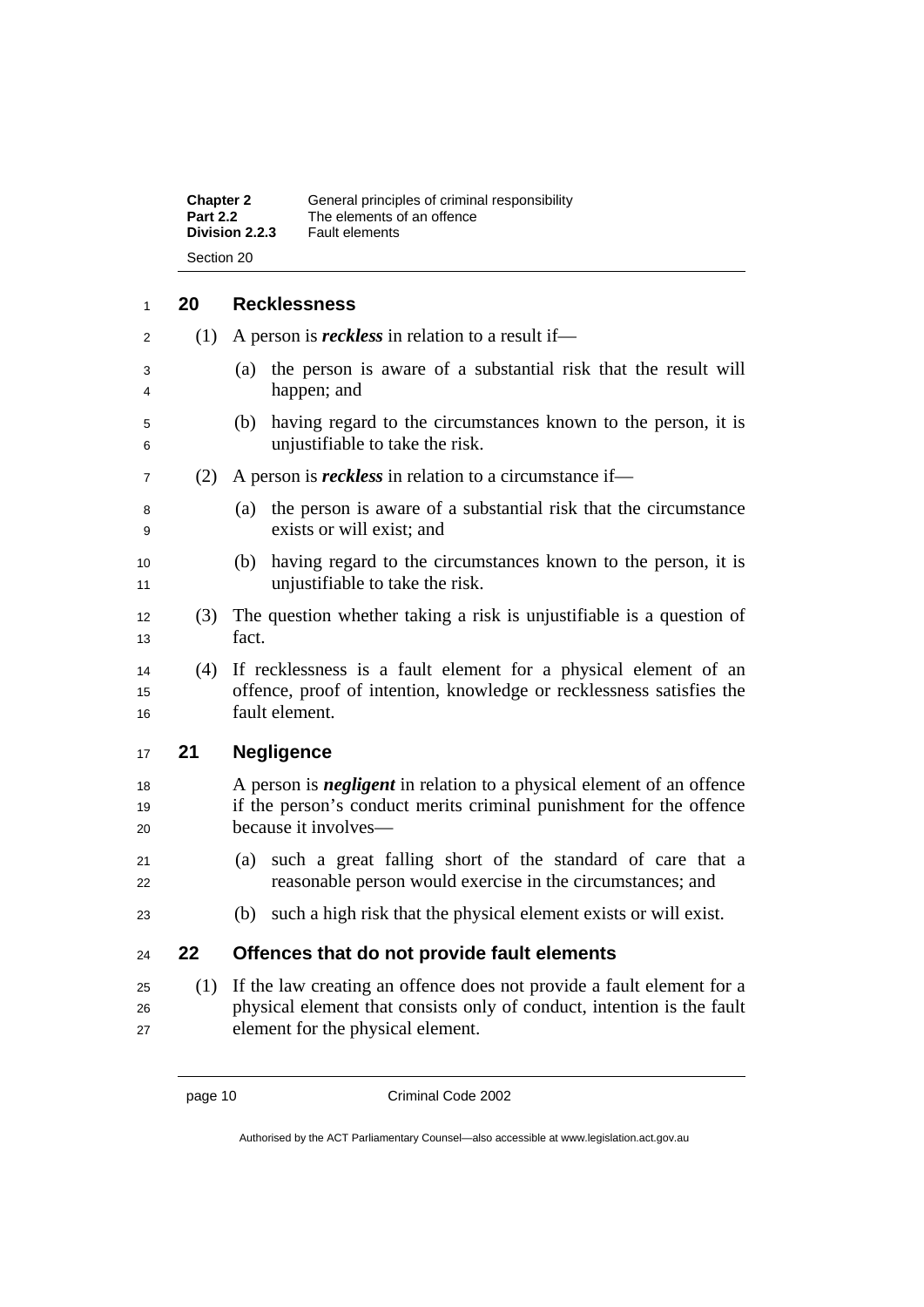<sup>1</sup>(2) If the law creating an offence does not provide a fault element for a <sup>2</sup>physical element that consists of a circumstance or a result, <sup>3</sup>recklessness is the fault element for the physical element.

#### <sup>4</sup>**Division 2.2.4 Cases where fault elements are not**  <sup>5</sup>**required**

#### <sup>6</sup>**23 Strict liability**

- <sup>7</sup>(1) If a law that creates an offence provides that the offence is an 8 offence of strict liability—
- <sup>9</sup>(a) there are no fault elements for any of the physical elements of 10 the offence; and
- <sup>11</sup>(b) the defence of mistake of fact under section 36 (Mistake of 12 fact—strict liability) is available.
- <sup>13</sup>(2) If a law that creates an offence provides that strict liability applies to <sup>14</sup>a particular physical element of the offence—
- <sup>15</sup>(a) there are no fault elements for the physical element; and
- <sup>16</sup>(b) the defence of mistake of fact under section 36 is available in 17 relation to the physical element.
- <sup>18</sup>(3) The existence of strict liability does not make any other defence 19 unavailable.
- <sup>20</sup>**24 Absolute liability**
- <sup>21</sup>(1) If a law that creates an offence provides that the offence is an 22 offence of absolute liability—
- <sup>23</sup>(a) there are no fault elements for any of the physical elements of 24 the offence: and
- <sup>25</sup>(b) the defence of mistake of fact under section 36 (Mistake of 26 fact—strict liability) is not available.

Criminal Code 2002 **page 11**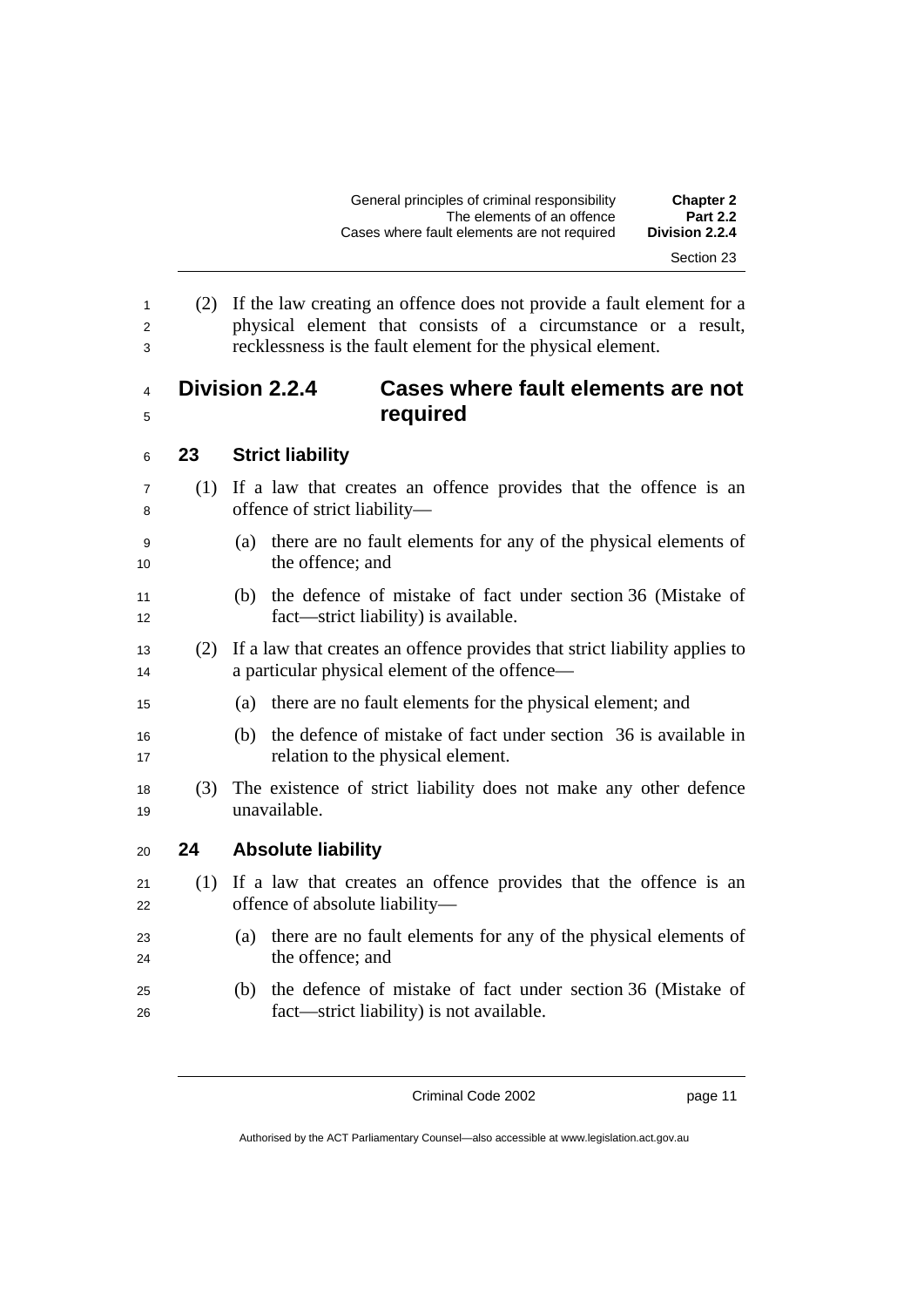| <b>Chapter 2</b> | General principles of criminal responsibility |
|------------------|-----------------------------------------------|
| <b>Part 2.2</b>  | The elements of an offence                    |
| Division 2.2.4   | Cases where fault elements are not required   |
| Section 24       |                                               |

| $\overline{1}$<br>2  |     | (2) If a law that creates an offence provides that absolute liability<br>applies to a particular physical element of the offence— |
|----------------------|-----|-----------------------------------------------------------------------------------------------------------------------------------|
| -3                   |     | there are no fault elements for the physical element; and<br>(a)                                                                  |
| $\overline{4}$<br>-5 |     | the defence of mistake of fact under section 36 is not available<br>(b)<br>in relation to the physical element.                   |
| 6<br>$\overline{7}$  | (3) | The existence of absolute liability does not make any other defence<br>unavailable.                                               |

page 12 Criminal Code 2002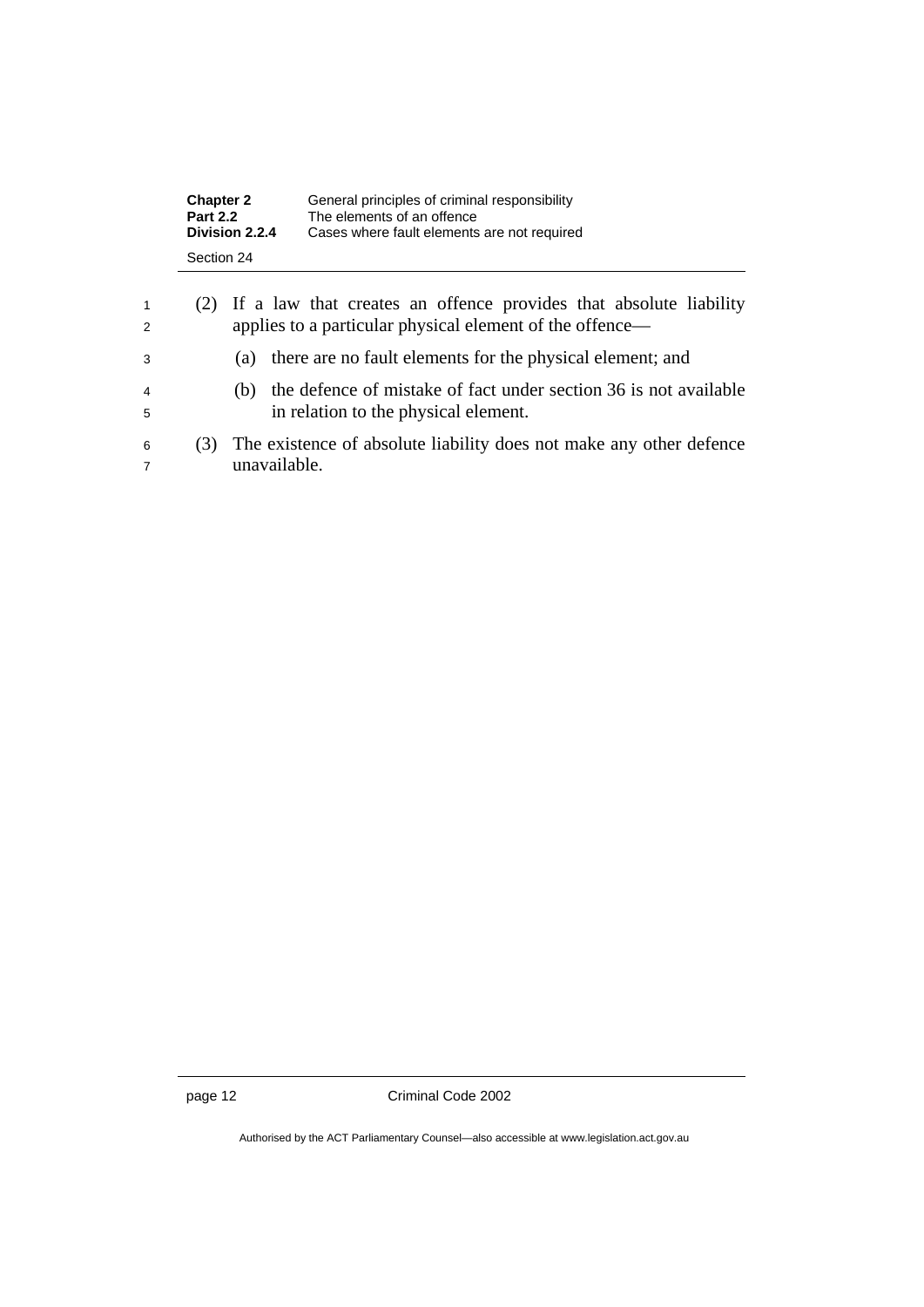# **Part 2.3 Circumstances where there is no criminal responsibility**

#### **Division 2.3.1 Lack of capacity—children**

#### **25 Children under 10**

A child under 10 years old is not criminally responsible for an 6 offence.

#### **26 Children 10 and over but under 14**

- (1) A child aged 10 years or older, but under 14 years old, can only be criminally responsible for an offence if the child knows that his or 10 her conduct is wrong.
- (2) The question whether a child knows that his or her conduct is wrong 12 is a question of fact.
- (3) The burden of proving that a child knows that his or her conduct is wrong is on the prosecution.

### **Division 2.3.2 Lack of capacity—mental impairment**

#### **27 Definition—***mental impairment*

(1) In this Act:

- *mental impairment* includes senility, intellectual disability, mental illness, brain damage and severe personality disorder.
- (2) In this section:

*mental illness* is an underlying pathological infirmity of the mind, whether of long or short duration and whether permanent or temporary, but does not include a condition (a *reactive condition*)

Criminal Code 2002 page 13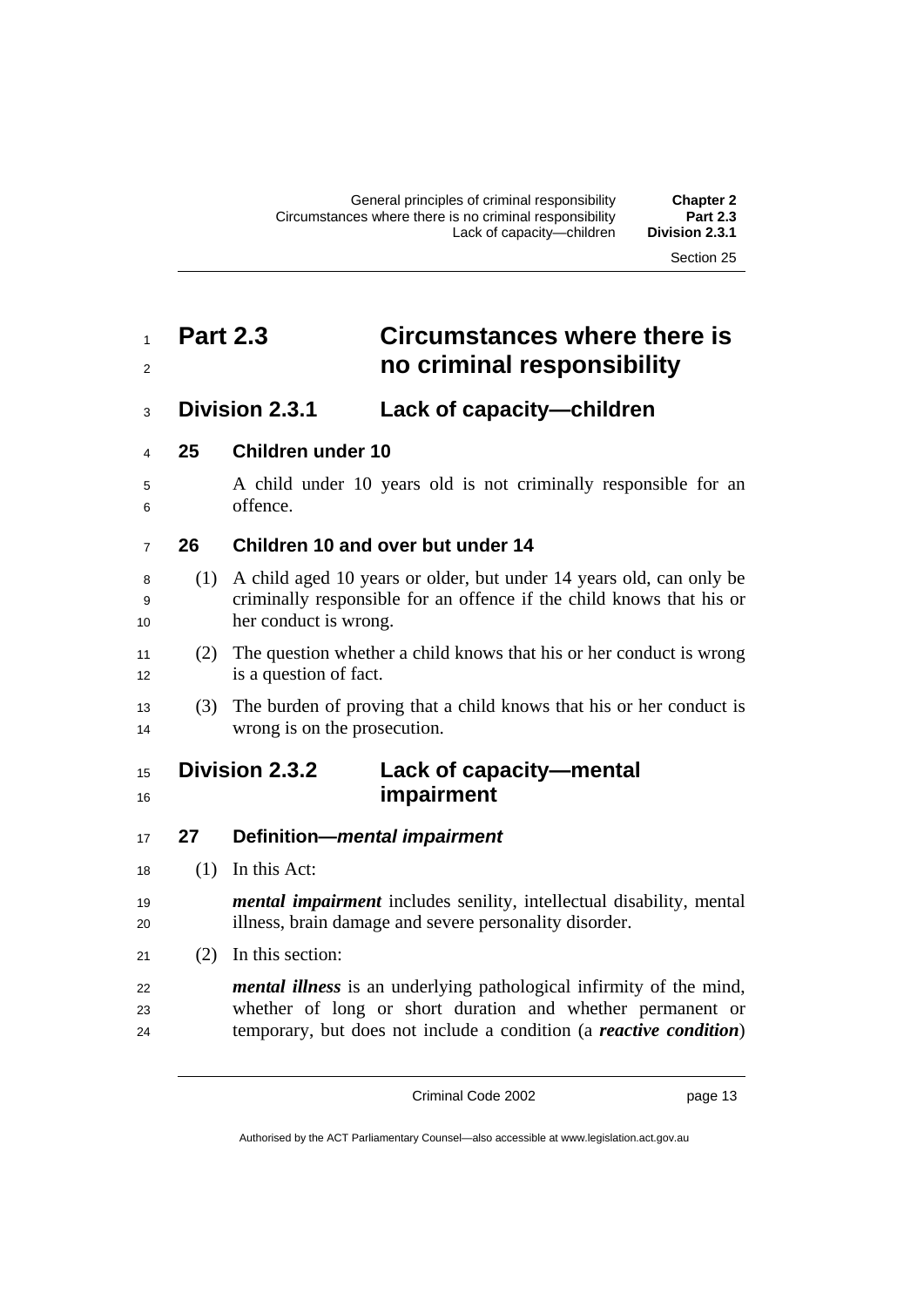| <b>Chapter 2</b> | General principles of criminal responsibility           |
|------------------|---------------------------------------------------------|
| <b>Part 2.3</b>  | Circumstances where there is no criminal responsibility |
| Division 2.3.2   | Lack of capacity—mental impairment                      |
| Section 28       |                                                         |

| 1<br>2                   |     | resulting from the reaction of a healthy mind to extraordinary<br>external stimuli.                                                                                                                                                                             |
|--------------------------|-----|-----------------------------------------------------------------------------------------------------------------------------------------------------------------------------------------------------------------------------------------------------------------|
| 3<br>4                   | (3) | However, a reactive condition may be evidence of a mental illness if<br>it involves some abnormality and is prone to recur.                                                                                                                                     |
| 5                        | 28  | Mental impairment and criminal responsibility                                                                                                                                                                                                                   |
| 6<br>$\overline{7}$<br>8 | (1) | A person is not criminally responsible for an offence if, when<br>carrying out the conduct required for the offence, the person was<br>suffering from a mental impairment that had the effect that—                                                             |
| 9<br>10                  |     | the person did not know the nature and quality of the conduct;<br>(a)<br><sub>or</sub>                                                                                                                                                                          |
| 11                       |     | the person did not know that the conduct was wrong; or<br>(b)                                                                                                                                                                                                   |
| $12 \overline{ }$        |     | the person could not control the conduct.<br>(c)                                                                                                                                                                                                                |
| 13<br>14<br>15<br>16     | (2) | For subsection $(1)$ (b), a person does not know that conduct is wrong<br>if the person cannot reason with a moderate degree of sense and<br>composure about whether the conduct, as seen by a reasonable<br>person, is wrong.                                  |
| 17<br>18                 | (3) | The question whether a person was suffering from a mental<br>impairment is a question of fact.                                                                                                                                                                  |
| 19<br>20                 | (4) | A person is presumed not to have been suffering from a mental<br>impairment.                                                                                                                                                                                    |
| 21<br>22<br>23           | (5) | The presumption is displaced only if it is proved on the balance of<br>probabilities (by the prosecution or defence) that the person was<br>suffering from a mental impairment.                                                                                 |
| 24                       | (6) | The prosecution may rely on this section only if the court gives leave.                                                                                                                                                                                         |
| 25<br>26<br>27<br>28     | (7) | If the tribunal of fact is satisfied that a person is not criminally<br>responsible for an offence only because of mental impairment, it<br>must make or return a special verdict that the person is not guilty of<br>the offence because of mental impairment. |

Authorised by the ACT Parliamentary Counsel—also accessible at www.legislation.act.gov.au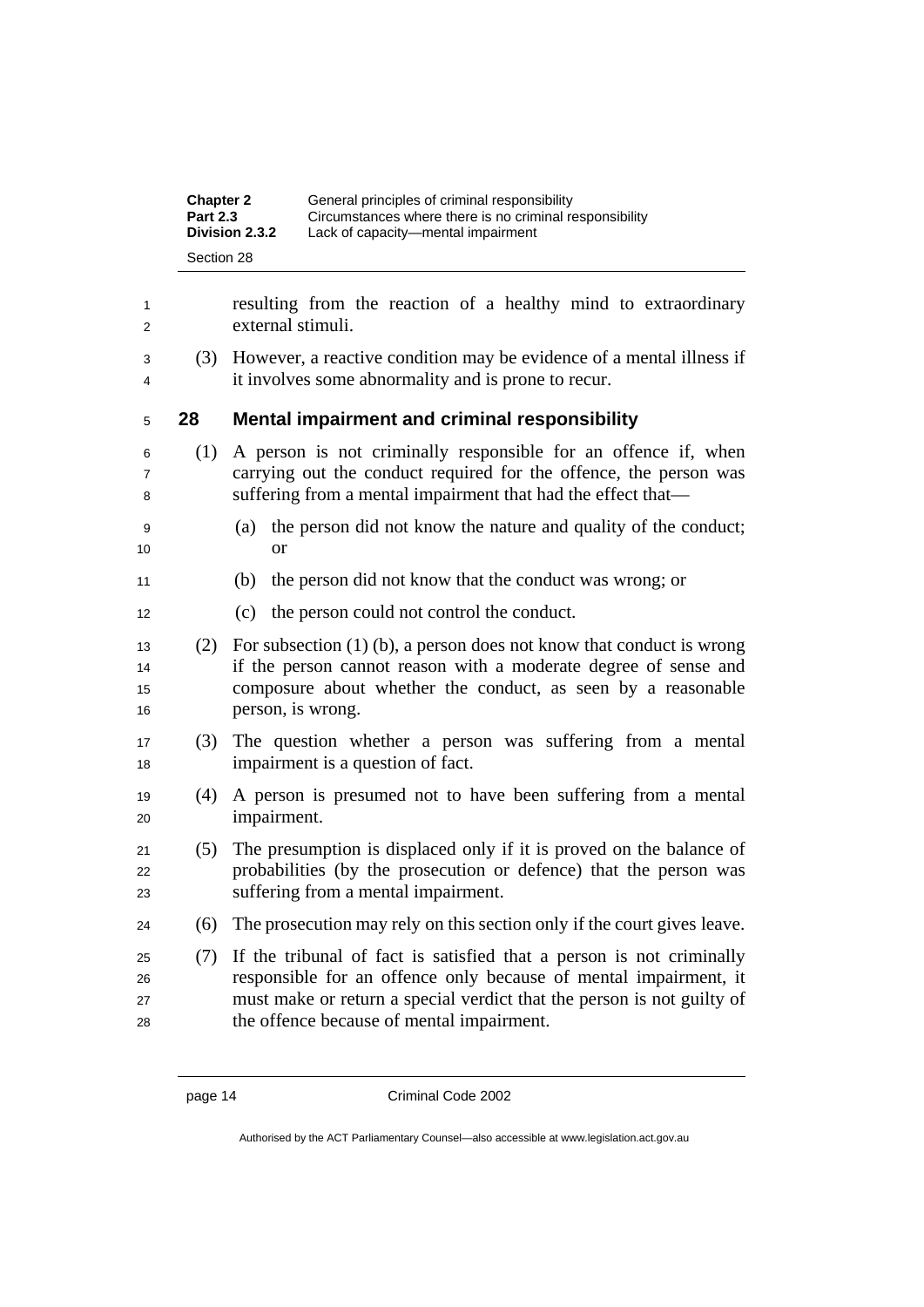#### <sup>1</sup>**29 Mental impairment and other defences**

<sup>2</sup>(1) A person cannot rely on a mental impairment to deny voluntariness <sup>3</sup>or the existence of a fault element, but may rely on mental <sup>4</sup>impairment to deny criminal responsibility.

(2) If the tribunal of fact is satisfied that a person carried out conduct because of a delusion caused by a mental impairment, the delusion itself cannot be relied on as a defence, but the person may rely on 8 the mental impairment to deny criminal responsibility.

#### <sup>9</sup>**Division 2.3.3 Intoxication**

#### <sup>10</sup>**30 Intoxication—interpretation**

 $11$  (1) In this Act:

- <sup>12</sup>*fault element of basic intent* means a fault element of intention for a 13 bhysical element that consists only of conduct.
- <sup>14</sup>*intoxication* means intoxication because of the influence of alcohol, 15 a drug or any other substance.
- <sup>16</sup>(2) For this Act, intoxication is *self-induced* unless it came about—
- <sup>17</sup>(a) involuntarily; or
- <sup>18</sup>(b) because of fraud, sudden or extraordinary emergency, accident, 19 reasonable mistake, duress or force; or
- <sup>20</sup>(c) from the use of a drug for which a prescription is required and 21 that was used in accordance with the directions of the doctor or 22 dentist who prescribed it; or
- <sup>23</sup>(d) from the use of a drug for which no prescription is required and 24 that was used for a purpose, and in accordance with the dosage 25 level, recommended by the manufacturer.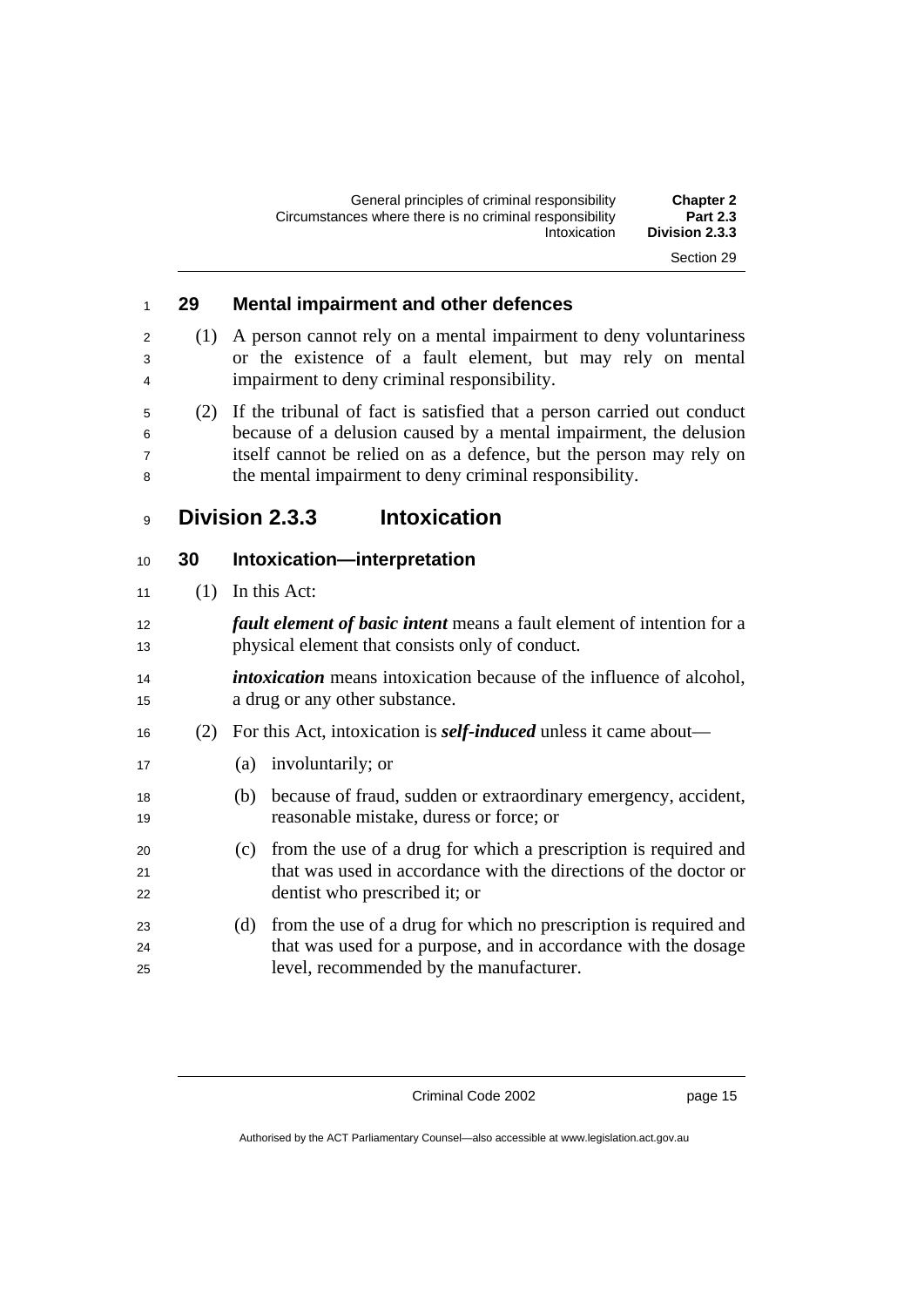| <b>Chapter 2</b> | General principles of criminal responsibility           |
|------------------|---------------------------------------------------------|
| <b>Part 2.3</b>  | Circumstances where there is no criminal responsibility |
| Division 2.3.3   | Intoxication                                            |
| Section 31       |                                                         |

(3) However, subsections (2) (c) and (d) do not apply if the person using the drug knew, or had reason to believe, when the person took the drug that the drug would significantly impair the person's 4 judgment or control. **31 Intoxication—offences involving basic intent**  (1) Evidence of self-induced intoxication cannot be considered in deciding whether a fault element of basic intent exists. *Note* A fault element of intention in relation to a result or circumstance is not a fault element of basic intent. (2) This section does not prevent evidence of self-induced intoxication 11 being considered in deciding whether conduct was accidental. (3) This section does not prevent evidence of self-induced intoxication being considered in deciding whether a person had a mistaken belief about facts if, when carrying out the conduct making up the physical element of the offence, the person considered whether or not the 16 facts existed. (4) A person may be taken to have considered whether or not facts 18 existed when carrying out conduct if— (a) the person had considered, on a previous occasion, whether the 20 facts existed in the circumstances surrounding that occasion; 21 and (b) the person honestly and reasonably believed that the circumstances surrounding the present occasion were the same, or substantially the same, as the circumstances surrounding the 25 previous occasion. **32 Intoxication—negligence as fault element**  (1) If negligence is a fault element for a particular physical element of an offence, in deciding whether the fault element exists for a person who is intoxicated, regard must be had to the standard of a reasonable person who is not intoxicated.

Authorised by the ACT Parliamentary Counsel—also accessible at www.legislation.act.gov.au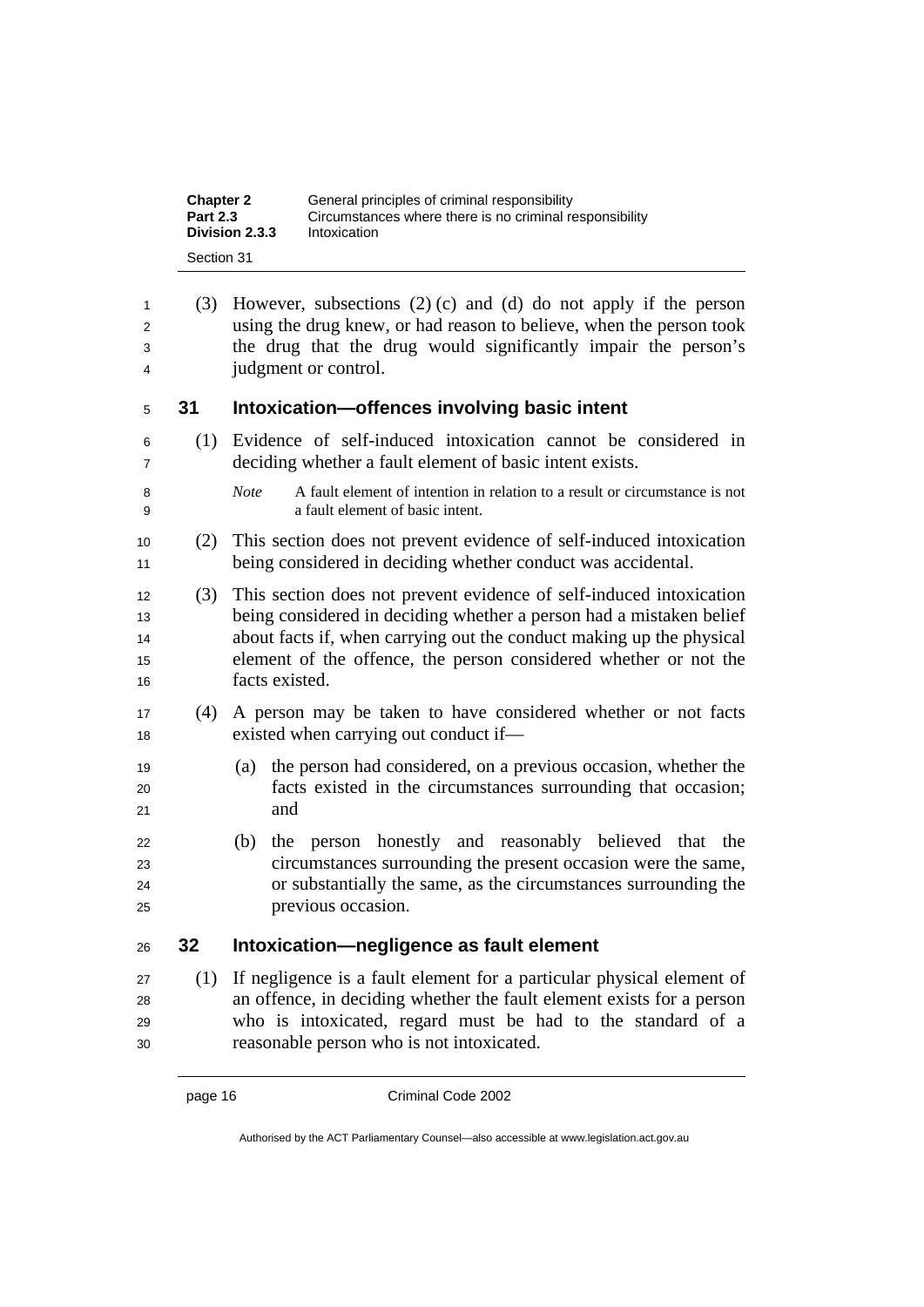(2) However, if intoxication is not self-induced, regard must be had to 2 the standard of a reasonable person intoxicated to the same extent as 3 the person concerned.

#### **33 Intoxication—relevance to defences**

- (1) If any part of a defence is based on actual knowledge or belief, evidence of intoxication may be considered in deciding whether the knowledge or belief exists.
- (2) However, subsection (1) does not apply to an offence if:
- (a) each physical element of the offence has a fault element of 10 basic intent; and
- (b) any part of a defence is based on actual knowledge or belief.
- (3) If any part of a defence is based on reasonable belief, in deciding whether the reasonable belief exists, regard must be had to the standard of a reasonable person who is not intoxicated.
- (4) If a person's intoxication is not self-induced, in deciding whether any part of a defence based on reasonable belief exists, regard must 17 be had to the standard of a reasonable person intoxicated to the same 18 extent as the person concerned.

#### **34 Involuntary intoxication**

A person is not criminally responsible for an offence if the person's conduct making up the offence was as a result of intoxication that was not self-induced.

#### **Division 2.3.4 Mistake and ignorance**

#### **35 Mistake or ignorance of fact—fault elements other than negligence**

(1) A person is not criminally responsible for an offence that has a 27 physical element for which there is a fault element other than negligence if—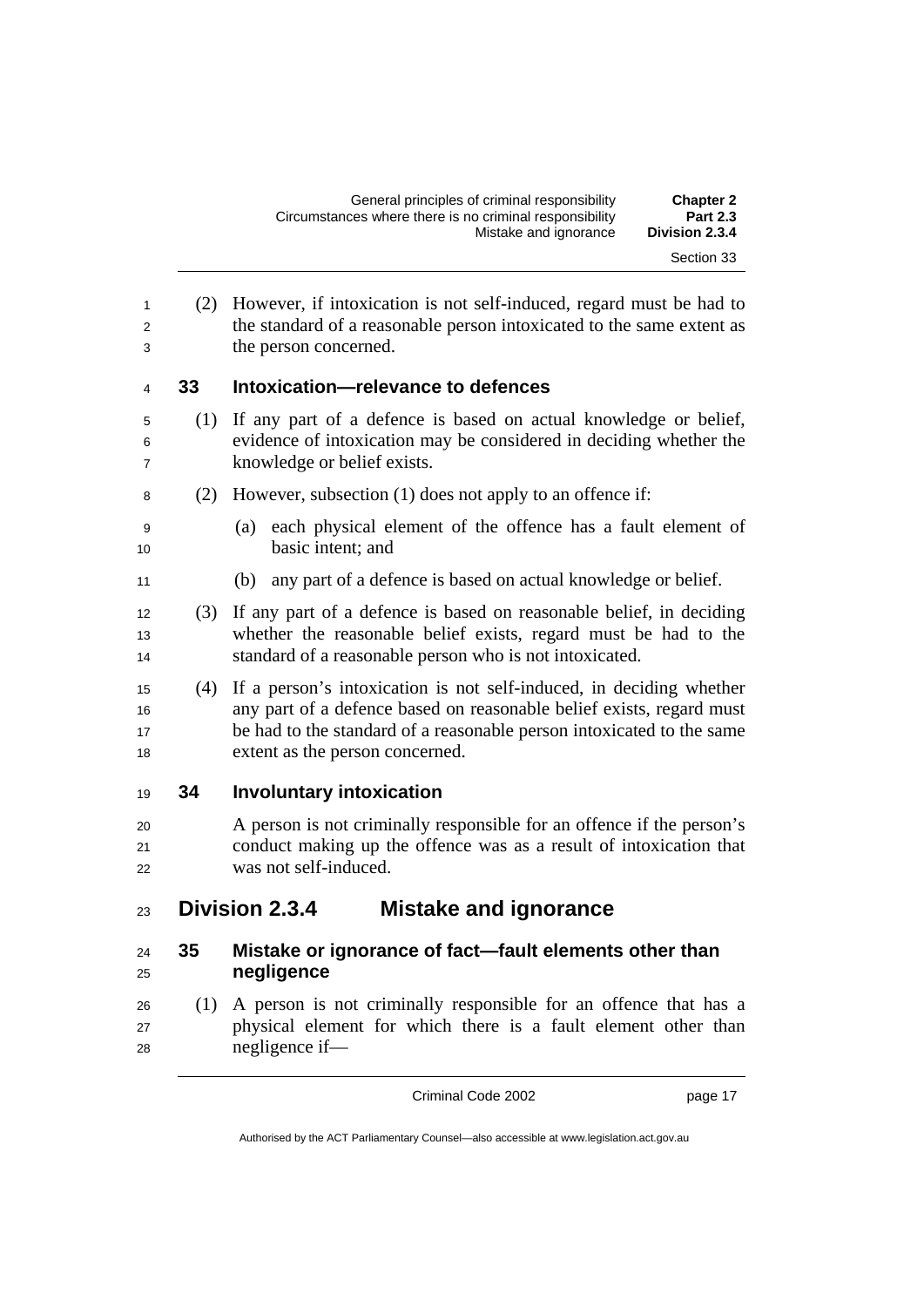|                      | <b>Chapter 2</b><br><b>Part 2.3</b> | General principles of criminal responsibility<br>Circumstances where there is no criminal responsibility<br>Division 2.3.4<br>Mistake and ignorance                                                                                        |
|----------------------|-------------------------------------|--------------------------------------------------------------------------------------------------------------------------------------------------------------------------------------------------------------------------------------------|
|                      | Section 36                          |                                                                                                                                                                                                                                            |
| 1<br>2<br>3          |                                     | when carrying out the conduct making up the physical element,<br>(a)<br>the person is under a mistaken belief about, or is ignorant of,<br>facts; and                                                                                      |
| 4<br>5               |                                     | (b) the existence of the mistaken belief or ignorance negates a fault<br>element applying to the physical element.                                                                                                                         |
| 6<br>7<br>8<br>9     |                                     | (2) In deciding whether a person was under a mistaken belief about<br>facts, or was ignorant of facts, the tribunal of fact may consider<br>whether the mistaken belief or ignorance was reasonable in the<br>circumstances.               |
| 10                   | 36                                  | Mistake of fact-strict liability                                                                                                                                                                                                           |
| 11<br>12             | (1)                                 | A person is not criminally responsible for an offence that has a<br>physical element for which there is no fault element if—                                                                                                               |
| 13<br>14<br>15       |                                     | (a) when carrying out the conduct making up the physical element,<br>the person considered whether or not facts existed, and was<br>under a mistaken but reasonable belief about the facts; and                                            |
| 16<br>17             |                                     | had the facts existed, the conduct would not have been an<br>(b)<br>offence.                                                                                                                                                               |
| 18<br>19             | (2)                                 | A person may be taken to have considered whether or not facts<br>existed when carrying out conduct if—                                                                                                                                     |
| 20<br>21<br>22       |                                     | (a) the person had considered, on a previous occasion, whether the<br>facts existed in the circumstances surrounding that occasion;<br>and                                                                                                 |
| 23<br>24<br>25<br>26 |                                     | honestly<br>reasonably<br>believed<br>(b)<br>the<br>and<br>that<br>the<br>person<br>circumstances surrounding the present occasion were the same,<br>or substantially the same, as the circumstances surrounding the<br>previous occasion. |
| 27<br>28             |                                     | Section 24 (Absolute liability) prevents this section applying to offences<br><b>Note</b><br>of absolute liability.                                                                                                                        |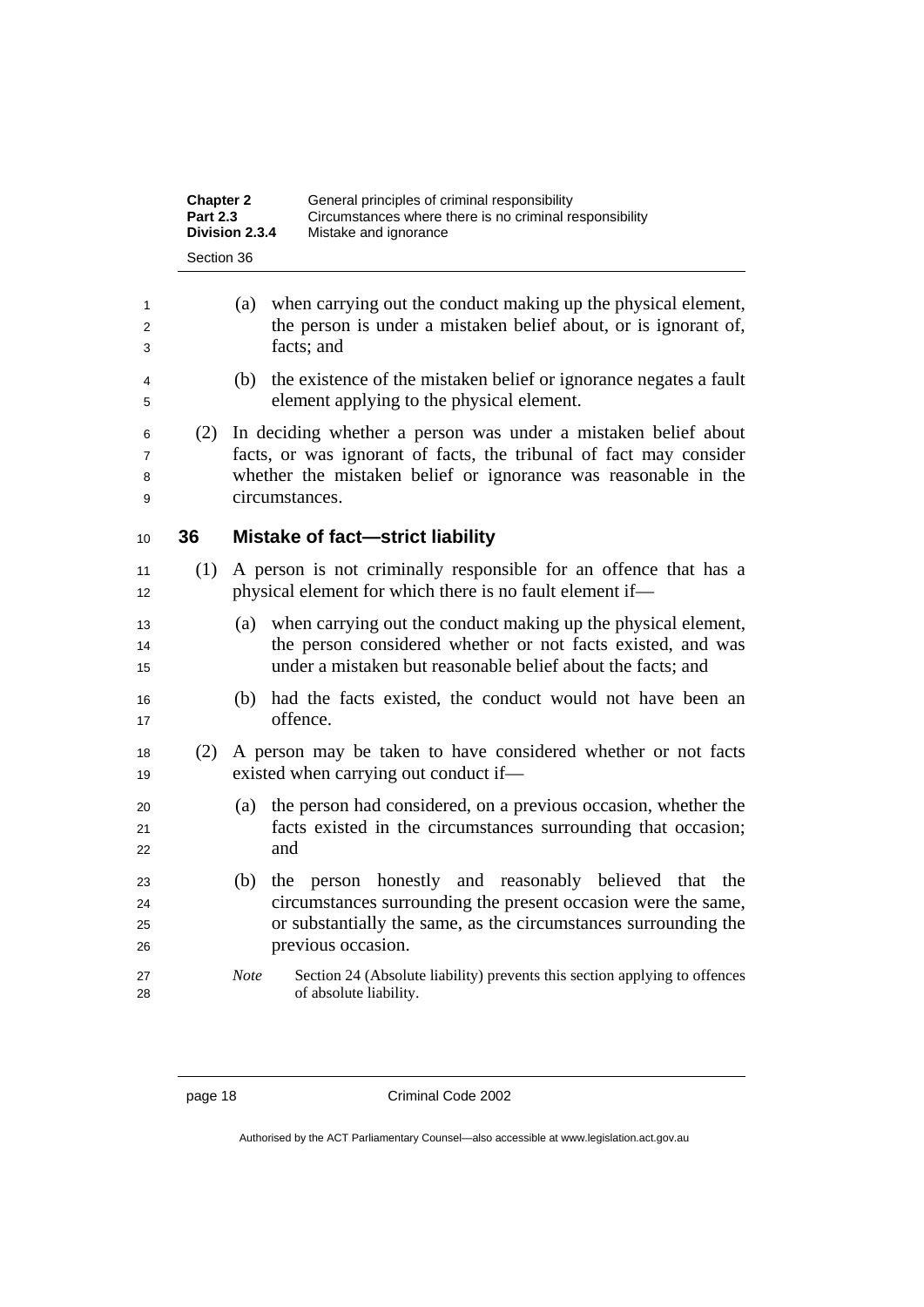#### **37 Mistake or ignorance of law creating offence**

- (1) A person can be criminally responsible for an offence even though, when carrying out the conduct required for the offence, the person is mistaken about, or ignorant of, the existence or content of a law that creates the offence.
- (2) However, the person is not criminally responsible for the offence if—
- (a) the law creating the offence expressly or impliedly provides that a person is not criminally responsible for the offence in 10 those circumstances; or
- (b) the person's ignorance or mistake negates a fault element 12 applying to a physical element of the offence.
- **38 Claim of right**
- (1) A person is not criminally responsible for an offence that has a 15 physical element relating to property if—
- (a) when carrying out the conduct required for the offence, the **person** is under a mistaken belief about a proprietary or 18 possessory right; and
- (b) the existence of the right would negate a fault element for any 20 physical element of the offence.
- (2) A person is not criminally responsible for any other offence arising necessarily out of the exercise of a proprietary or possessory right 23 that the person mistakenly believes to exist.
- (3) This section does not negate criminal responsibility for an offence relating to the use of force against a person.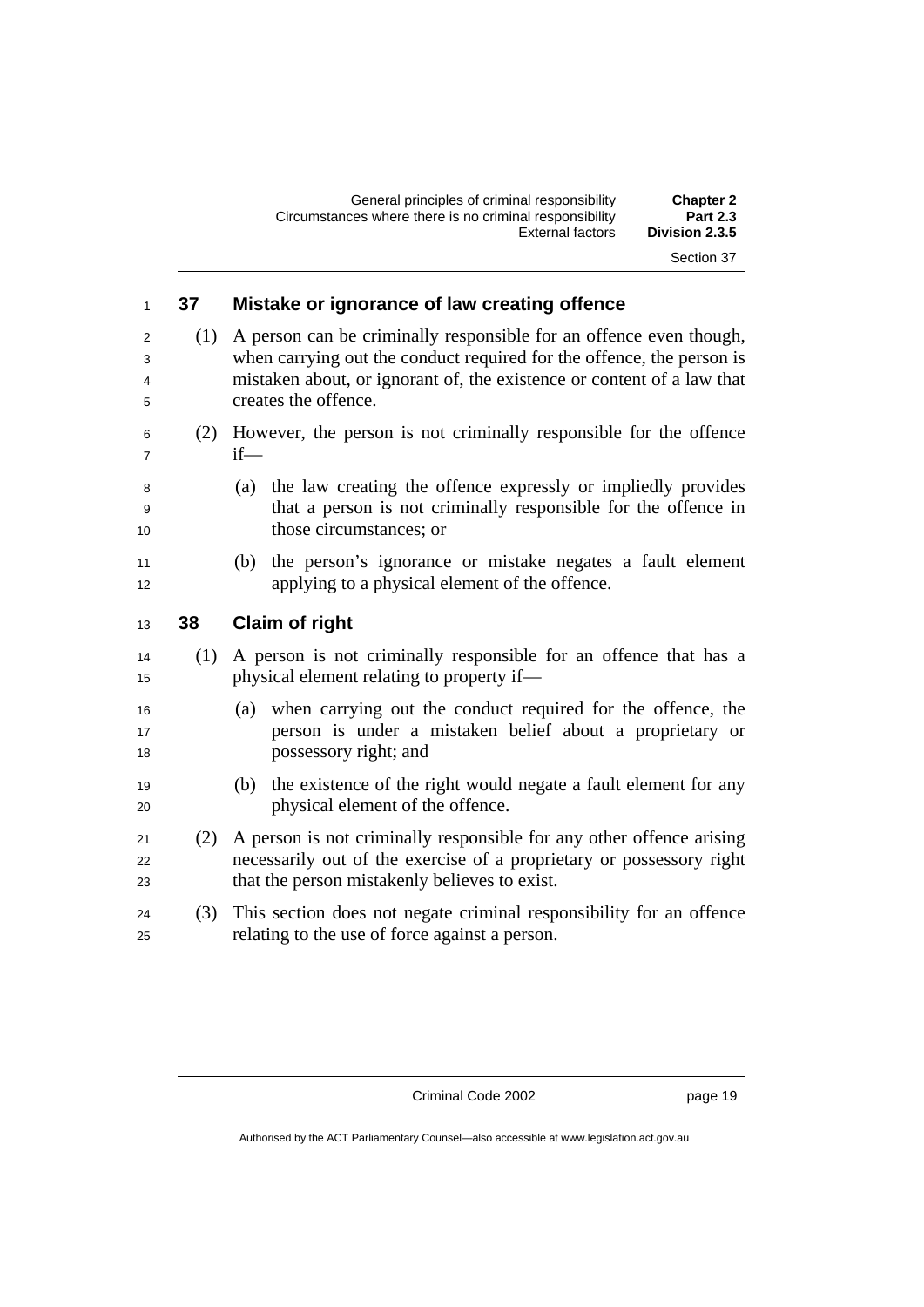**Chapter 2** General principles of criminal responsibility<br>**Part 2.3** Circumstances where there is no criminal responsibility **Part 2.3** Circumstances where there is no criminal responsibility<br>**Division 2.3.5** External factors **External factors** Section 39

# **Division 2.3.5 External factors**

#### **39 Intervening conduct or event**

A person is not criminally responsible for an offence that has a physical element to which absolute or strict liability applies if—

- (a) the physical element is brought about by someone else over whom the person has no control or by a non-human act or event over which the person has no control; and
- (b) the person could not reasonably have been expected to guard against the bringing about of the physical element.

#### **40 Duress**

- (1) A person is not criminally responsible for an offence if the person 12 carries out the conduct required for the offence under duress.
- (2) A person carries out conduct under duress only if the person 14 reasonably believes that—
- (a) a threat has been made that will be carried out unless an 16 offence is committed; and
- (b) there is no reasonable way to make the threat ineffective; and
- (c) the conduct is a reasonable response to the threat.

(3) However, the person does not carry out conduct under duress if the 20 threat is made by or on behalf of a person with whom the person is 21 voluntarily associating to carry out conduct of the kind required for 22 the offence.

#### **41 Sudden or extraordinary emergency**

(1) A person is not criminally responsible for an offence if the person carries out the conduct required for the offence in response to circumstances of sudden or extraordinary emergency.

page 20 Criminal Code 2002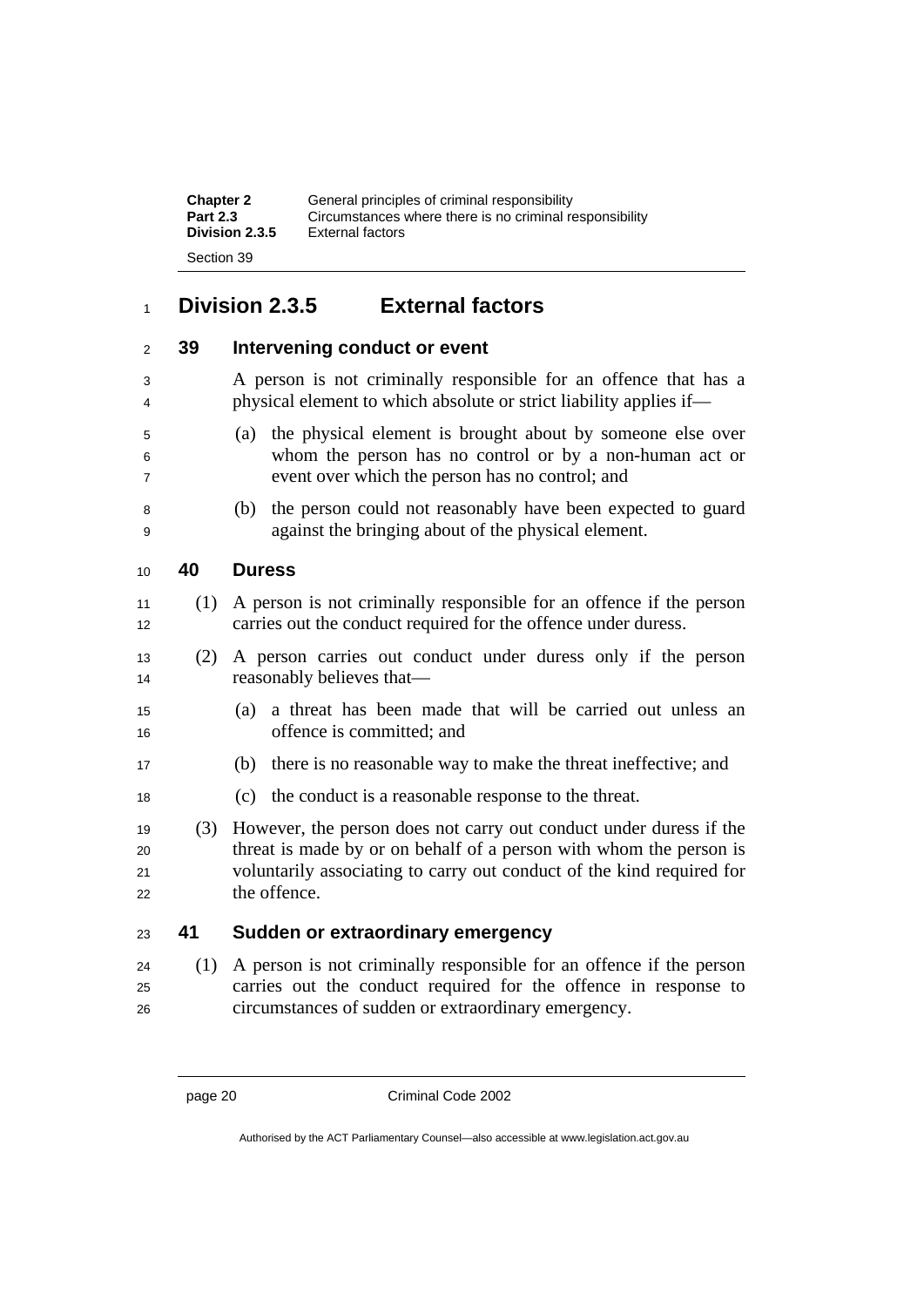| 1                   | (2) | This section applies only if the person reasonably believes that—                                                                        |
|---------------------|-----|------------------------------------------------------------------------------------------------------------------------------------------|
| 2                   |     | circumstances of sudden or extraordinary emergency exist; and<br>(a)                                                                     |
| 3<br>4              |     | committing the offence is the only reasonable way to deal with<br>(b)<br>the emergency; and                                              |
| 5                   |     | (c) the conduct is a reasonable response to the emergency.                                                                               |
| 6                   | 42  | Self-defence                                                                                                                             |
| $\overline{7}$<br>8 | (1) | A person is not criminally responsible for an offence if the person<br>carries out the conduct required for the offence in self-defence. |
| 9                   | (2) | A person carries out conduct in self-defence only if—                                                                                    |
| 10                  |     | the person believes the conduct is necessary—<br>(a)                                                                                     |
| 11                  |     | to defend himself or herself or someone else; or<br>(i)                                                                                  |
| 12<br>13            |     | to prevent or end the unlawful imprisonment of himself<br>(ii)<br>or herself or someone else; or                                         |
| 14<br>15            |     | to protect property from unlawful<br>(iii)<br>appropriation,<br>destruction, damage or interference; or                                  |
| 16                  |     | to prevent criminal trespass to land or premises; or<br>(iv)                                                                             |
| 17<br>18            |     | to remove from land or premises a person committing<br>(v)<br>criminal trespass; and                                                     |
| 19<br>20            |     | the conduct is a reasonable response in the circumstances as<br>(b)<br>the person perceives them.                                        |
| 21                  | (3) | However, the person does not carry out conduct in self-defence if—                                                                       |
| 22<br>23            |     | the person uses force that involves the intentional infliction of<br>(a)<br>death or really serious injury—                              |
| 24                  |     | (i)<br>to protect property; or                                                                                                           |
| 25                  |     | (ii)<br>to prevent criminal trespass; or                                                                                                 |
| 26                  |     | (iii)<br>to remove a person committing criminal trespass; or                                                                             |
|                     |     |                                                                                                                                          |

Authorised by the ACT Parliamentary Counsel—also accessible at www.legislation.act.gov.au

Criminal Code 2002 page 21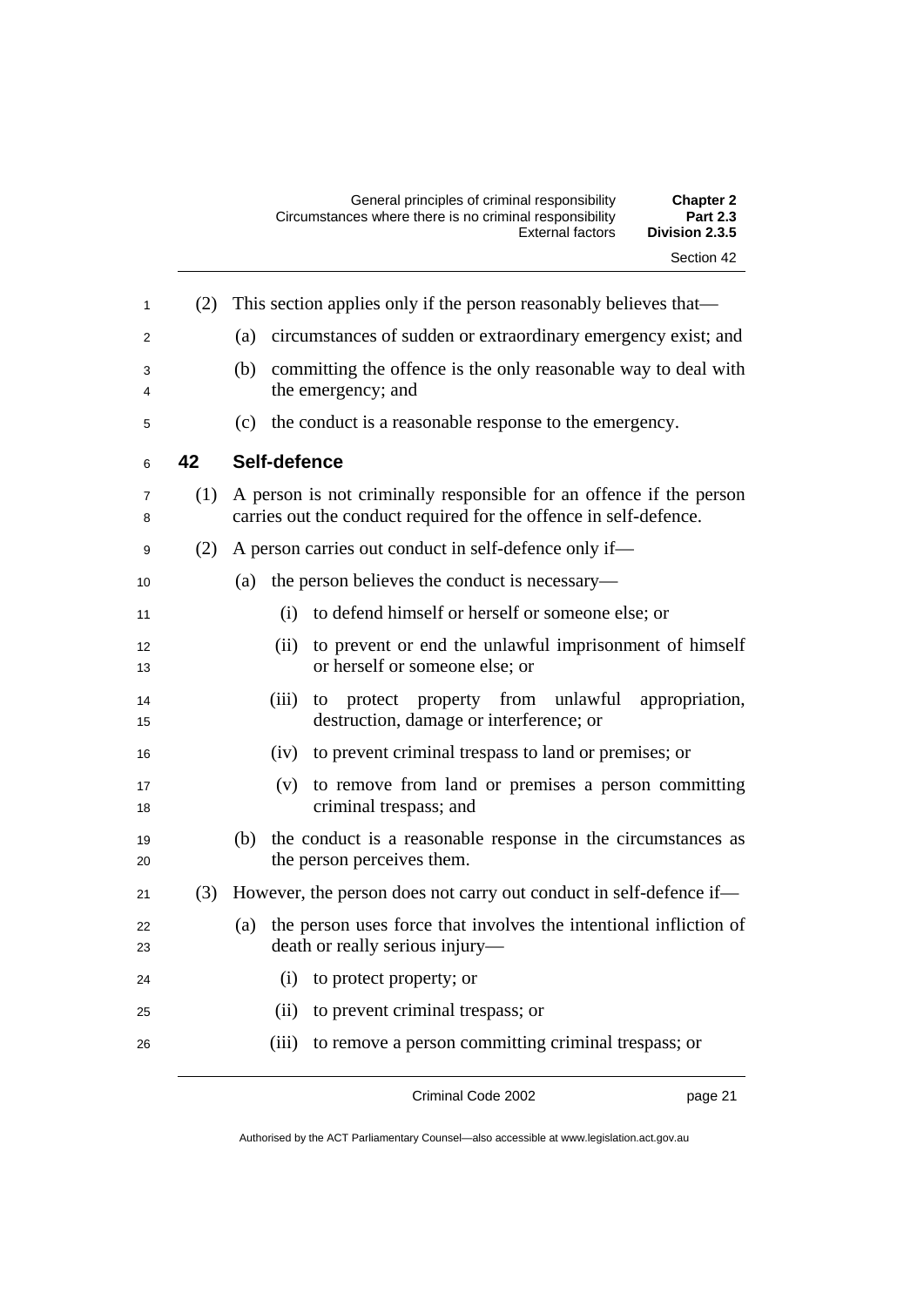| <b>Chapter 2</b><br><b>Part 2.3</b><br>Division 2.3.5 | General principles of criminal responsibility<br>Circumstances where there is no criminal responsibility<br>External factors |
|-------------------------------------------------------|------------------------------------------------------------------------------------------------------------------------------|
| Section 43                                            |                                                                                                                              |
| (b)                                                   | the person is responding to lawful conduct that the person                                                                   |

|             | knows is lawful.                                                             |  |
|-------------|------------------------------------------------------------------------------|--|
| $3^{\circ}$ | $(4)$ Conduct is not lawful for subsection $(3)$ (b) only because the person |  |
|             | carrying it out is not criminally responsible for it.                        |  |

#### <sup>5</sup>**43 Lawful authority**

<sup>6</sup>A person is not criminally responsible for an offence if the conduct 7 required for the offence is justified or excused under a law.

page 22 Criminal Code 2002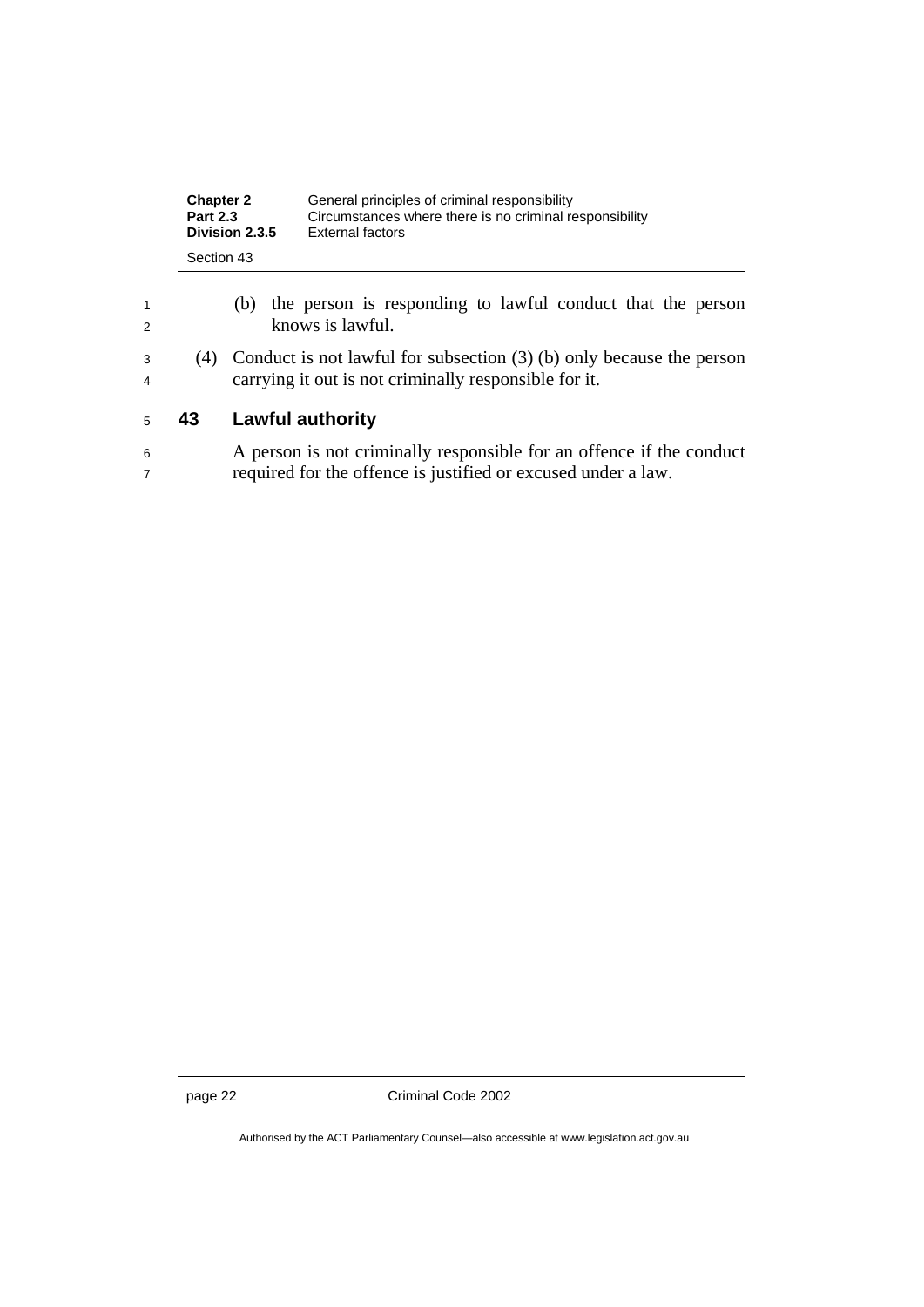# **Part 2.4 Extensions of criminal responsibility**

#### **44 Attempt**

- (1) If a person attempts to commit an offence, the person commits the 5 fence of attempting to commit that offence.
- (2) However, a person commits the offence of attempting to commit an offence only if the person carries out conduct that is more than merely preparatory to the commission of the offence attempted.
- (3) The question whether conduct is more than merely preparatory is a 10 question of fact.
- (4) A person may be found guilty of attempting to commit an offence 12 even though—
- (a) it was impossible to commit the offence attempted; or
- (b) the person committed the offence attempted.
- (5) For the offence of attempting to commit an offence, intention and knowledge are fault elements for each physical element of the 17 offence attempted.
- *Note* Only 1 of the fault elements of intention or knowledge needs to be established for each physical element of the offence attempted (see s 12 (Establishing guilt of offences)).
- (6) However, any special liability provisions that apply to an offence 22 apply also to the offence of attempting to commit the offence.
- (7) Any defence, procedure, limitation or qualifying provision applying to an offence applies to the offence of attempting to commit the 25 offence.
- (8) If a person is found guilty of attempting to commit an offence, the person cannot later be charged with committing the offence.

Criminal Code 2002 **page 23**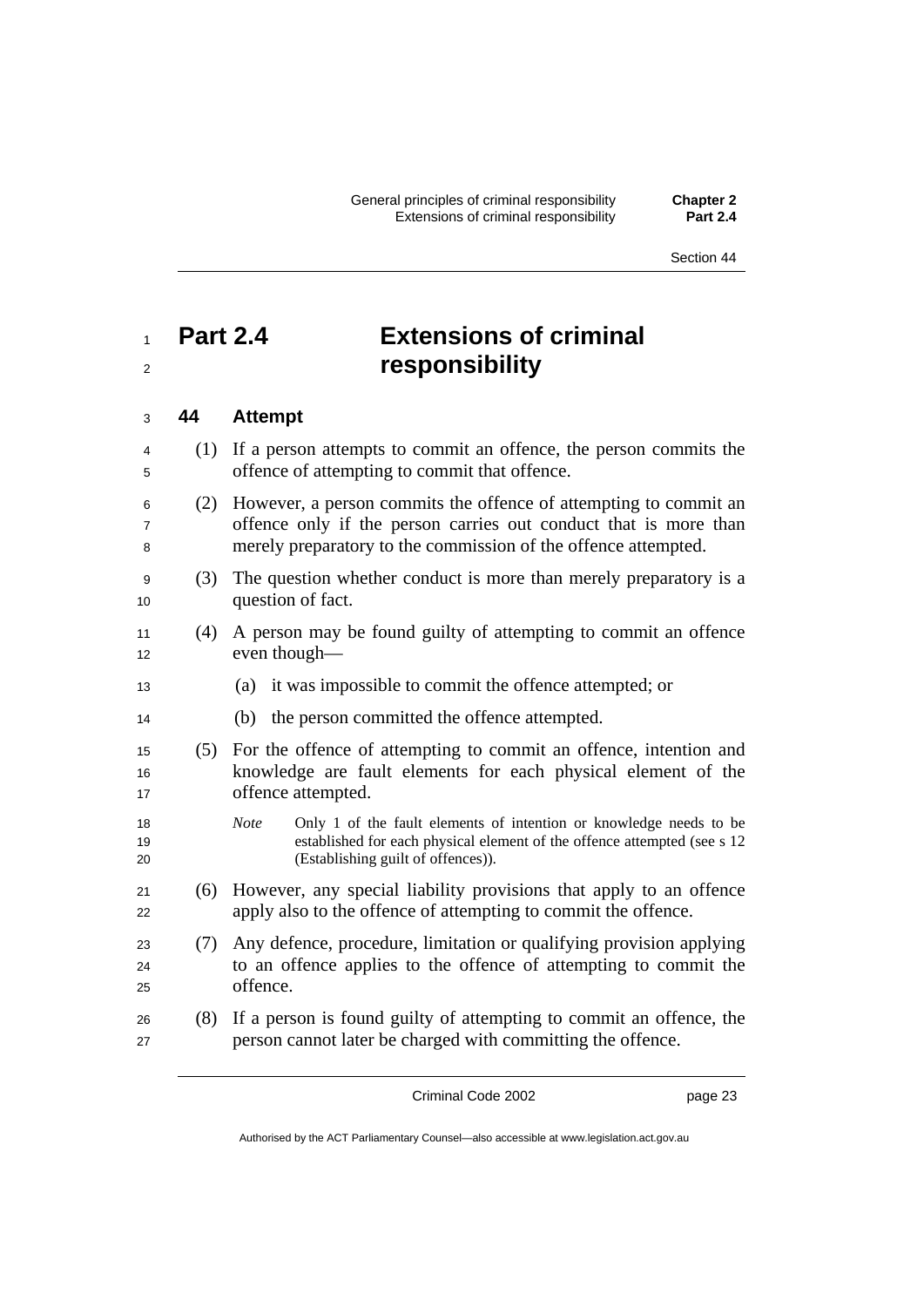| <b>Chapter 2</b> | General principles of criminal responsibility |
|------------------|-----------------------------------------------|
| <b>Part 2.4</b>  | Extensions of criminal responsibility         |

| 1<br>2               | (9)  | The offence of attempting to commit an offence is punishable as if<br>the offence attempted had been committed.                                                                                                                                  |
|----------------------|------|--------------------------------------------------------------------------------------------------------------------------------------------------------------------------------------------------------------------------------------------------|
| 3<br>4               | (10) | This section does not apply to an offence against section 45<br>(Complicity and common purpose) or 48 (Conspiracy).                                                                                                                              |
| 5                    | 45   | <b>Complicity and common purpose</b>                                                                                                                                                                                                             |
| 6<br>7<br>8          | (1)  | A person is taken to have committed an offence if the person aids,<br>abets, counsels or procures the commission of the offence by<br>someone else.                                                                                              |
| 9<br>10              | (2)  | However, the person commits the offence because of this section<br>only if—                                                                                                                                                                      |
| 11<br>12             |      | the person's conduct in fact aids, abets, counsels or procures<br>(a)<br>the commission of the offence by the other person; and                                                                                                                  |
| 13                   |      | when carrying out the conduct, the person either—<br>(b)                                                                                                                                                                                         |
| 14<br>15<br>16       |      | intends the conduct to aid, abet, counsel or procure the<br>(i)<br>commission of any offence (including its fault elements)<br>of the type committed by the other person; or                                                                     |
| 17<br>18<br>19<br>20 |      | intends the conduct to aid, abet, counsel or procure the<br>(ii)<br>commission of an offence by the other person and is<br>reckless about the commission of the offence (including<br>its fault elements) in fact committed by the other person. |
| 21<br>22             | (3)  | To remove any doubt, the person is taken to have committed the<br>offence only if the other person commits the offence.                                                                                                                          |
| 23<br>24<br>25       | (4)  | Despite subsection (2), any special liability provisions that apply to<br>an offence apply also to the offence of aiding, abetting, counselling<br>or procuring the commission of the offence.                                                   |
| 26<br>27<br>28       | (5)  | A person must not be found guilty of aiding, abetting, counselling or<br>procuring the commission of an offence if, before the offence was<br>committed, the person-                                                                             |
| 29                   |      | ended his or her involvement; and<br>(a)                                                                                                                                                                                                         |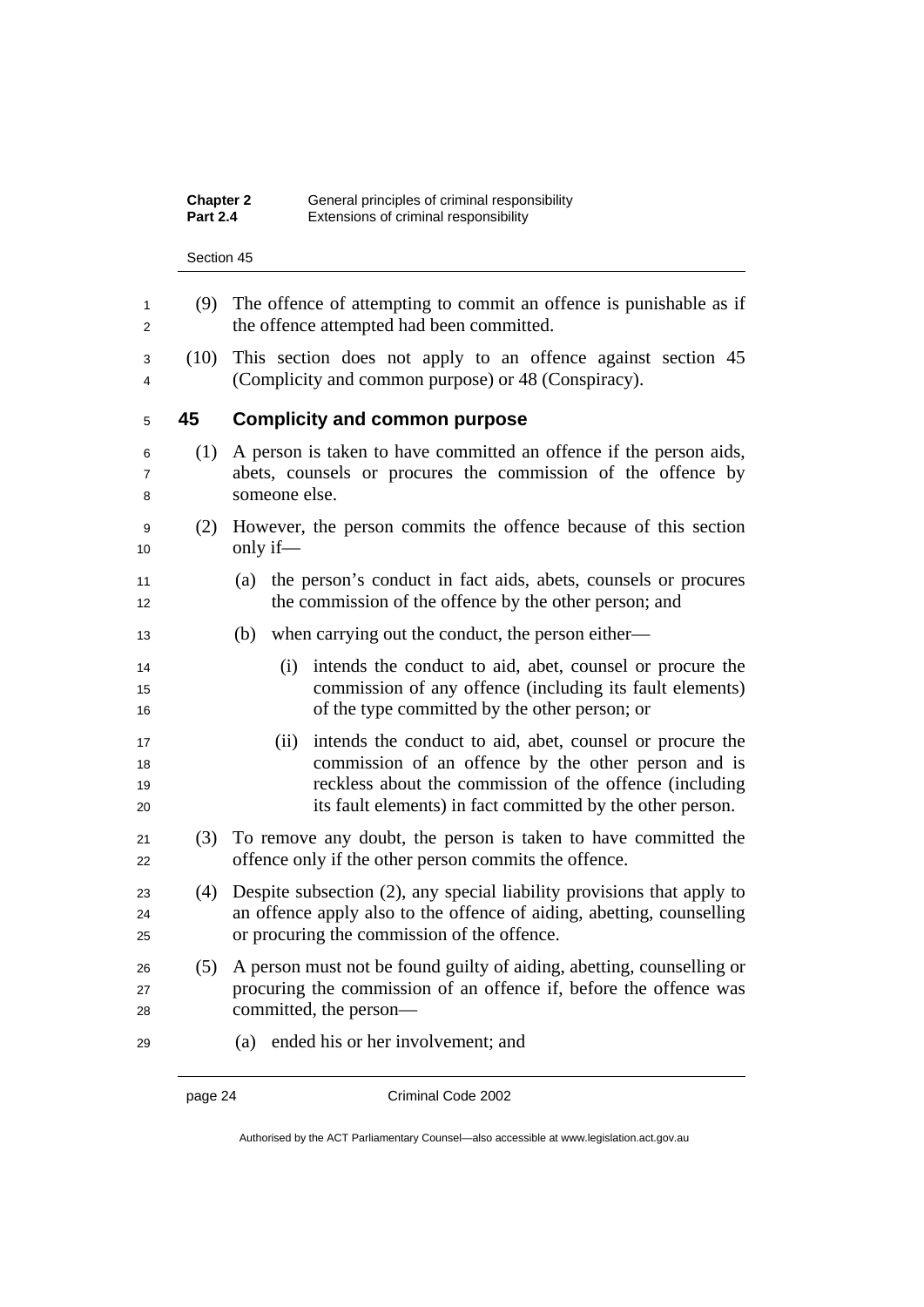| 1<br>2               |     | took all reasonable steps to prevent the commission of the<br>(b)<br>offence.                                                                                                                                             |
|----------------------|-----|---------------------------------------------------------------------------------------------------------------------------------------------------------------------------------------------------------------------------|
| 3<br>4<br>5          | (6) | A person may be found guilty of aiding, abetting, counselling or<br>procuring the commission of an offence even if the person who<br>committed the offence is not prosecuted or found guilty.                             |
| 6<br>7<br>8<br>9     | (7) | To remove any doubt, if a person is taken to have committed an<br>offence because of this section, the offence is punishable as if, apart<br>from the operation of this section, the person had committed the<br>offence. |
| 10                   | 46  | Innocent agency                                                                                                                                                                                                           |
| 11                   | (1) | A person is taken to have committed an offence if—                                                                                                                                                                        |
| 12<br>13<br>14<br>15 |     | the person procures someone else to engage in conduct that<br>(a)<br>(whether or not together with conduct engaged in by the<br>person) makes up the physical elements of the offence<br>consisting of conduct; and       |
| 16<br>17             |     | any physical element of the offence consisting of a<br>(b)<br>circumstance exists; and                                                                                                                                    |
| 18<br>19             |     | any physical element of the offence consisting of a result of the<br>(c)<br>conduct happens; and                                                                                                                          |
| 20<br>21<br>22       |     | when the person procured the other person to engage in the<br>(d)<br>conduct, the person had a fault element applying to each<br>physical element of the offence.                                                         |
| 23<br>24<br>25<br>26 | (2) | To remove any doubt, if a person is taken to have committed an<br>offence because of this section, the offence is punishable as if, apart<br>from the operation of this section, the person had committed the<br>offence. |

Criminal Code 2002 **page 25**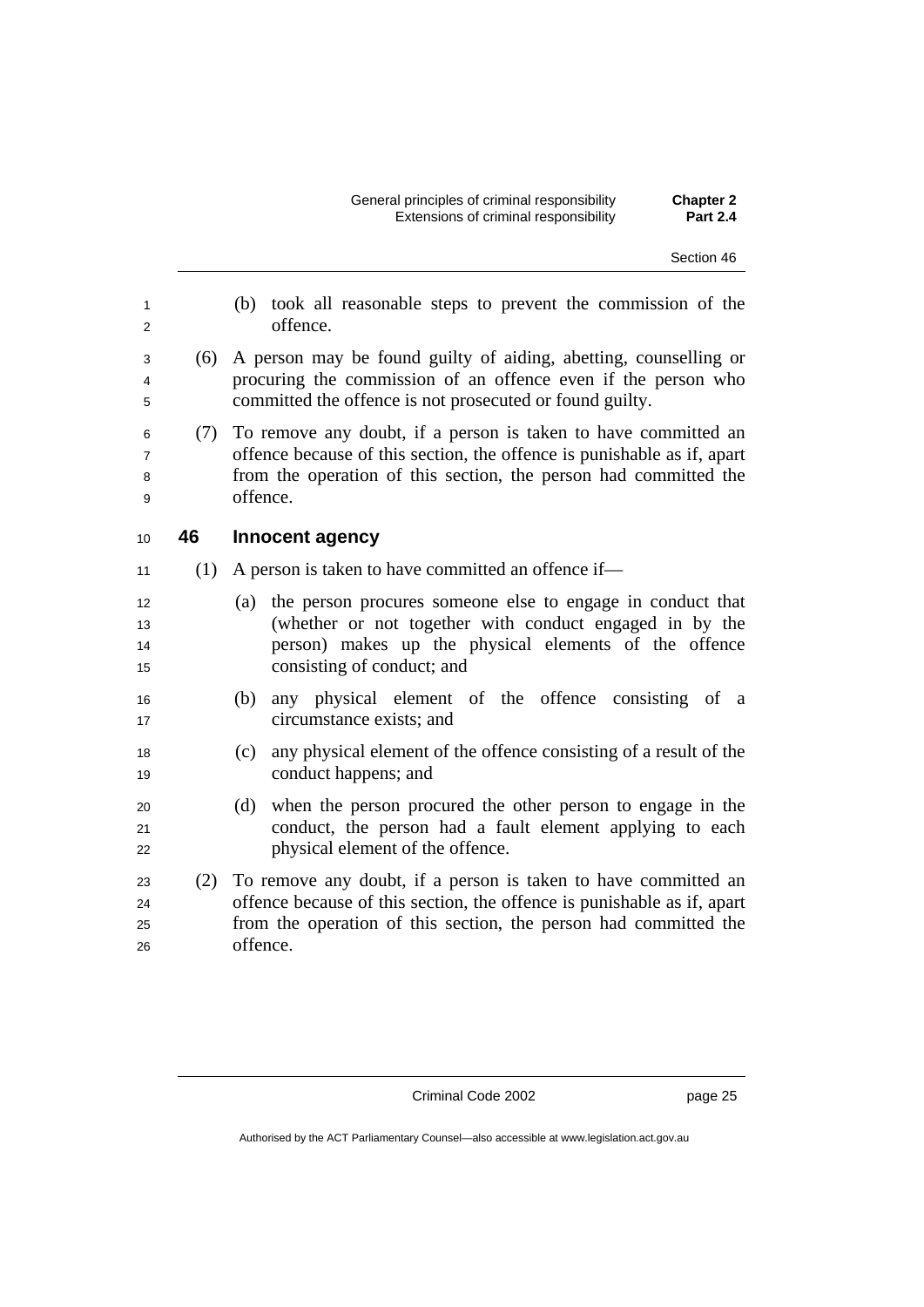| <b>Chapter 2</b> | General principles of criminal responsibility |
|------------------|-----------------------------------------------|
| <b>Part 2.4</b>  | Extensions of criminal responsibility         |

#### **47 Incitement**

| 2<br>3                   | (1) | If a person urges the commission of an offence (the <i>offence incited</i> ),<br>the person commits the offence of incitement.                                                  |  |
|--------------------------|-----|---------------------------------------------------------------------------------------------------------------------------------------------------------------------------------|--|
| 4                        |     | Maximum penalty:                                                                                                                                                                |  |
| 5<br>6<br>$\overline{7}$ |     | offence<br>incited<br>$(a)$ if<br>the<br>is<br>punishable<br>life<br>by<br>imprisonment—imprisonment for 10 years, 1 000 penalty units<br>or both; or                           |  |
| 8<br>9<br>10             |     | if the offence incited is punishable by imprisonment for 14<br>(b)<br>years or more (but not life imprisonment)—imprisonment for 7<br>years, 700 penalty units or both; or      |  |
| 11<br>12<br>13           |     | if the offence incited is punishable by imprisonment for 10<br>(c)<br>years or more (but less than 14 years)—imprisonment for 5<br>years, 500 penalty units or both; or         |  |
| 14<br>15                 |     | if the offence incited is punishable by imprisonment for less<br>(d)<br>than 10 years, either or both of the following:                                                         |  |
| 16<br>17                 |     | the lesser of the maximum term of imprisonment for the<br>(i)<br>offence incited and imprisonment for 3 years;                                                                  |  |
| 18                       |     | 300 penalty units; or<br>(i)                                                                                                                                                    |  |
| 19<br>20<br>21           |     | if the offence incited is not punishable by imprisonment—the<br>(e)<br>number of penalty units equal to the maximum number of<br>penalty units applying to the offence incited. |  |
| 22<br>23                 | (2) | However, the person commits the offence of incitement only if the<br>person intends that the offence incited be committed.                                                      |  |
| 24<br>25<br>26           |     | (3) Despite subsection (2), any special liability provisions that apply to<br>an offence apply also to the offence of incitement to commit the<br>offence.                      |  |
| 27<br>28                 | (4) | A person may be found guilty of the offence of incitement even<br>though it was impossible to commit the offence incited.                                                       |  |

Authorised by the ACT Parliamentary Counsel—also accessible at www.legislation.act.gov.au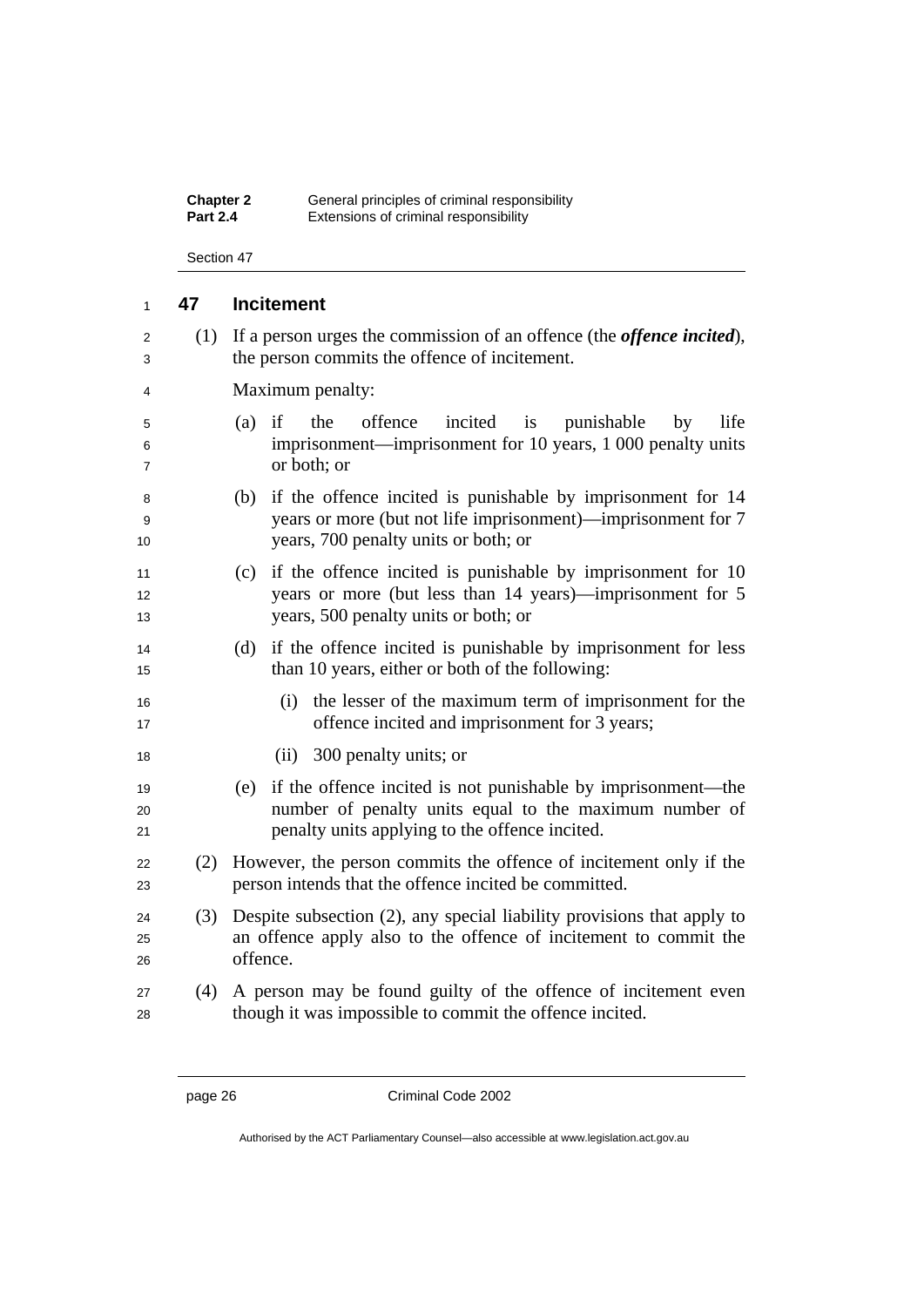(5) Any defence, procedure, limitation or qualifying provision applying to an offence applies to the offence of incitement in relation to the 3 offence. (6) This section does not apply to an offence against section 44 (Attempt), 48 (Conspiracy) or this section. **48 Conspiracy**  (1) If a person conspires with someone else to commit an offence (the *offence conspired*) punishable by imprisonment for longer than 1 year or by a fine of 200 penalty units or more (or both), the person 10 commits the offence of conspiracy. (2) However, the person commits the offence of conspiracy only if— (a) the person entered into an agreement with at least 1 other 13 person; and (b) the person and at least 1 other party to the agreement intend 15 that an offence be committed under the agreement; and (c) the person or at least 1 other party to the agreement commits an 17 overt act under the agreement. (3) Despite subsection (2), any special liability provisions that apply to 19 an offence apply also to the offence of conspiracy to commit the 20 offence. (4) The offence of conspiring to commit an offence is punishable as if 22 the offence conspired had been committed. (5) A person may be found guilty of the offence of conspiracy even 24 though— (a) it was impossible to commit the offence conspired; or (b) the person and each other party to the agreement is a corporation; or

Criminal Code 2002 **page 27**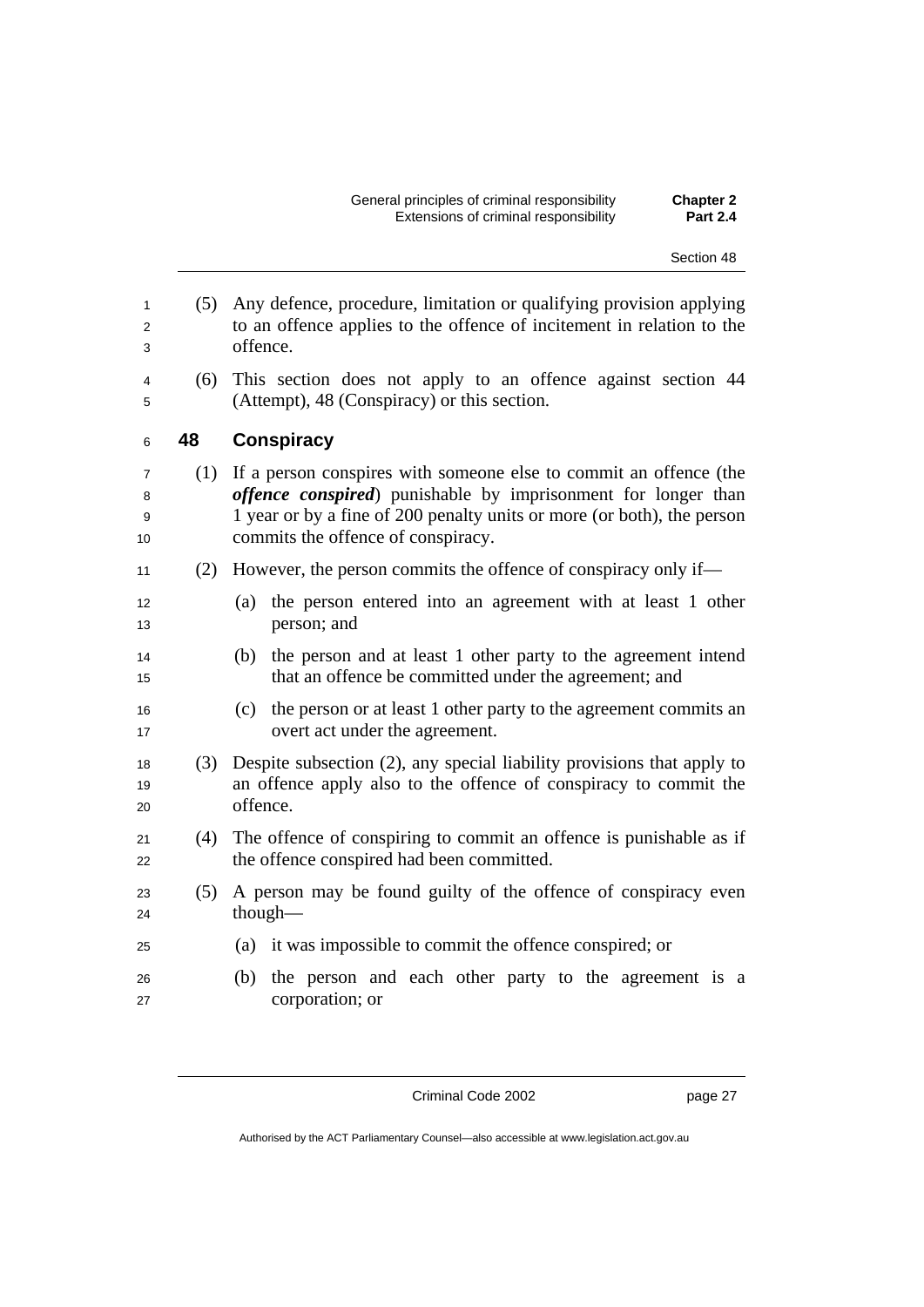| Section 48 |                                                                                                                                                                          |
|------------|--------------------------------------------------------------------------------------------------------------------------------------------------------------------------|
|            | each other party to the agreement is—<br>(c)                                                                                                                             |
|            | a person who is not criminally responsible; or<br>(i)                                                                                                                    |
|            | a person for whose benefit or protection the offence<br>(ii)<br>exists; or                                                                                               |
|            | (d)<br>all other parties to the agreement are acquitted of the<br>conspiracy (unless to find the person<br>guilty would be<br>inconsistent with their acquittal).        |
| (6)        | A person must not be found guilty of the offence of conspiracy to<br>commit an offence if, before the commission of an overt act under<br>the agreement, the person—     |
|            | withdrew from the agreement; and<br>(a)                                                                                                                                  |
|            | took all reasonable steps to prevent the commission of the<br>(b)<br>offence conspired.                                                                                  |
| (7)        | A person for whose benefit or protection an offence exists cannot be<br>found guilty of conspiracy to commit the offence.                                                |
| (8)        | Any defence, procedure, limitation or qualifying provision applying<br>to an offence applies to the offence of conspiracy to commit the<br>offence.                      |
| (9)        | A court may dismiss a charge of conspiracy if it considers that the<br>interests of justice require it to dismiss the charge.                                            |
| (10)       | A proceeding for an offence of conspiracy must not be begun<br>without the consent of the Attorney-General or the director of public<br>prosecutions.                    |
| (11)       | However, a person may be arrested for, charged with, or remanded<br>in custody or on bail in relation to, an offence of conspiracy before<br>the consent has been given. |

**Chapter 2** General principles of criminal responsibility **Part 2.4 Extensions of criminal responsibility** 

Authorised by the ACT Parliamentary Counsel—also accessible at www.legislation.act.gov.au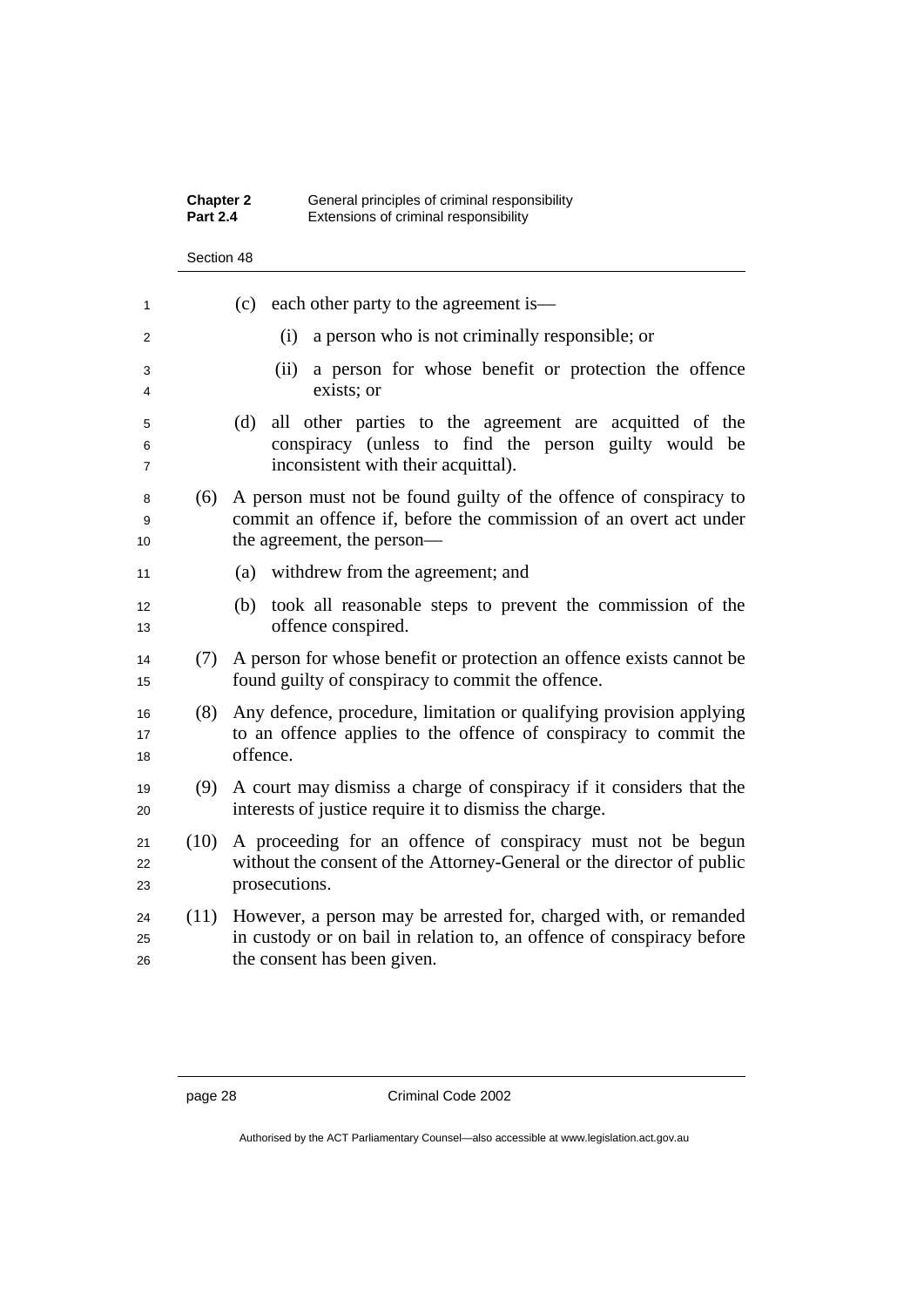### **Part 2.5 Corporate criminal responsibility**

#### **49 General principles**

(1) This Act applies to corporations as well as individuals.

- *Note* A law that creates an offence applies to a corporation as well as to an individual (see *Legislation Act 2001*, s 161).
- (2) The Act applies to corporations in the same way as it applies to individuals, but subject to the changes made by this part and any other changes necessary because criminal responsibility is being 10 imposed on a corporation rather than an individual.
- **50 Physical elements**
- A physical element of an offence consisting of conduct is taken to 13 be committed by a corporation if it is committed by an employee, agent or officer of the corporation acting within the actual or 15 apparent scope of his or her employment or within his or her actual 16 or apparent authority.

#### **51 Corporation—fault elements other than negligence**

- (1) In deciding whether the fault element of intention, knowledge or recklessness exists for an offence in relation to a corporation, the fault element is taken to exist if the corporation expressly, tacitly or impliedly authorises or permits the commission of the offence.
- (2) The ways in which authorisation or permission may be established include—
- (a) proving that the corporation's board of directors intentionally, knowingly or recklessly engaged in the conduct or expressly, 26 tacitly or impliedly authorised or permitted the commission of the offence; or

Criminal Code 2002 page 29

Authorised by the ACT Parliamentary Counsel—also accessible at www.legislation.act.gov.au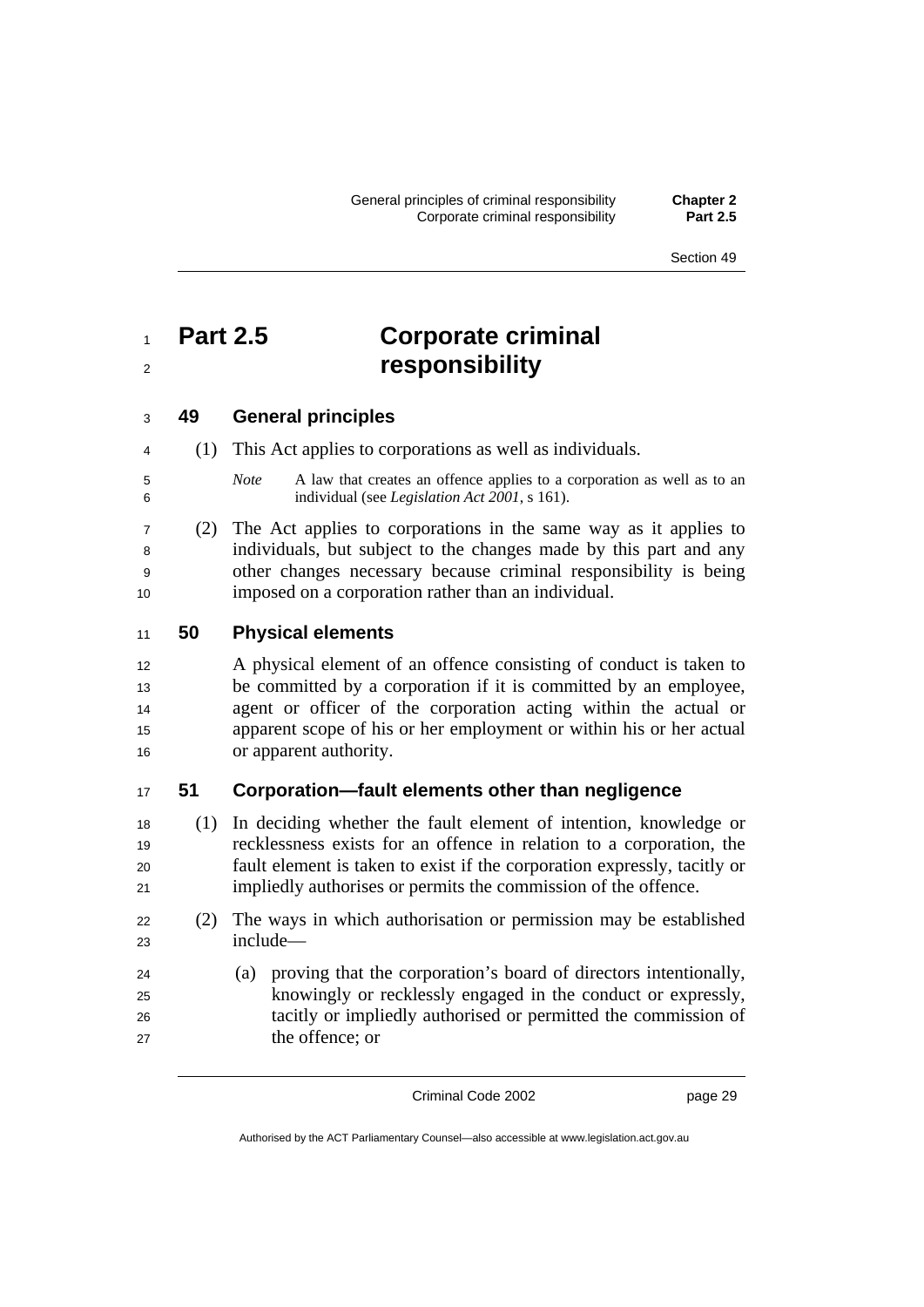| <b>Chapter 2</b> | General principles of criminal responsibility |
|------------------|-----------------------------------------------|
| <b>Part 2.5</b>  | Corporate criminal responsibility             |

| 1<br>2<br>3<br>4                  | proving that a high managerial agent of the corporation<br>(b)<br>intentionally, knowingly or recklessly engaged in the conduct<br>or expressly, tacitly or impliedly authorised or permitted the<br>commission of the offence; or                                                                                                                   |
|-----------------------------------|------------------------------------------------------------------------------------------------------------------------------------------------------------------------------------------------------------------------------------------------------------------------------------------------------------------------------------------------------|
| 5<br>6<br>$\overline{7}$          | proving that a corporate culture existed within the corporation<br>(c)<br>that directed, encouraged, tolerated or led to noncompliance<br>with the contravened law; or                                                                                                                                                                               |
| 8<br>9<br>10                      | (d)<br>proving that the corporation failed to create and maintain a<br>corporate culture requiring compliance with the contravened<br>law.                                                                                                                                                                                                           |
| (3)<br>11<br>12<br>13             | Subsection $(2)$ (b) does not apply if the corporation proves that it<br>exercised appropriate diligence to prevent the conduct, or the<br>authorisation or permission.                                                                                                                                                                              |
| (4)<br>14                         | Factors relevant to subsection $(2)$ (c) and (d) include—                                                                                                                                                                                                                                                                                            |
| 15<br>16<br>17                    | whether authority to commit an offence of the same or a<br>(a)<br>similar character had been given by a high managerial agent of<br>the corporation; and                                                                                                                                                                                             |
| 18<br>19<br>20<br>21<br>22        | whether the employee, agent or officer of the corporation who<br>(b)<br>committed the offence reasonably believed, or<br>had<br><sub>a</sub><br>reasonable expectation, that a high managerial agent of the<br>corporation would have<br>authorised<br>$\alpha$<br>permitted<br>the<br>commission of the offence.                                    |
| (5)<br>23<br>24<br>25<br>26<br>27 | If recklessness is not a fault element for a physical element of an<br>offence, subsection (2) does not enable the fault element to be<br>proved by proving that the board of directors, or a high managerial<br>agent, of the corporation recklessly engaged in the conduct or<br>recklessly authorised or permitted the commission of the offence. |
| 28                                | $(6)$ In this section:                                                                                                                                                                                                                                                                                                                               |
| 29<br>30<br>31                    | <b>board of directors</b> , of a corporation, means the body exercising the<br>corporation's executive authority, whether or not the body is called<br>the board of directors.                                                                                                                                                                       |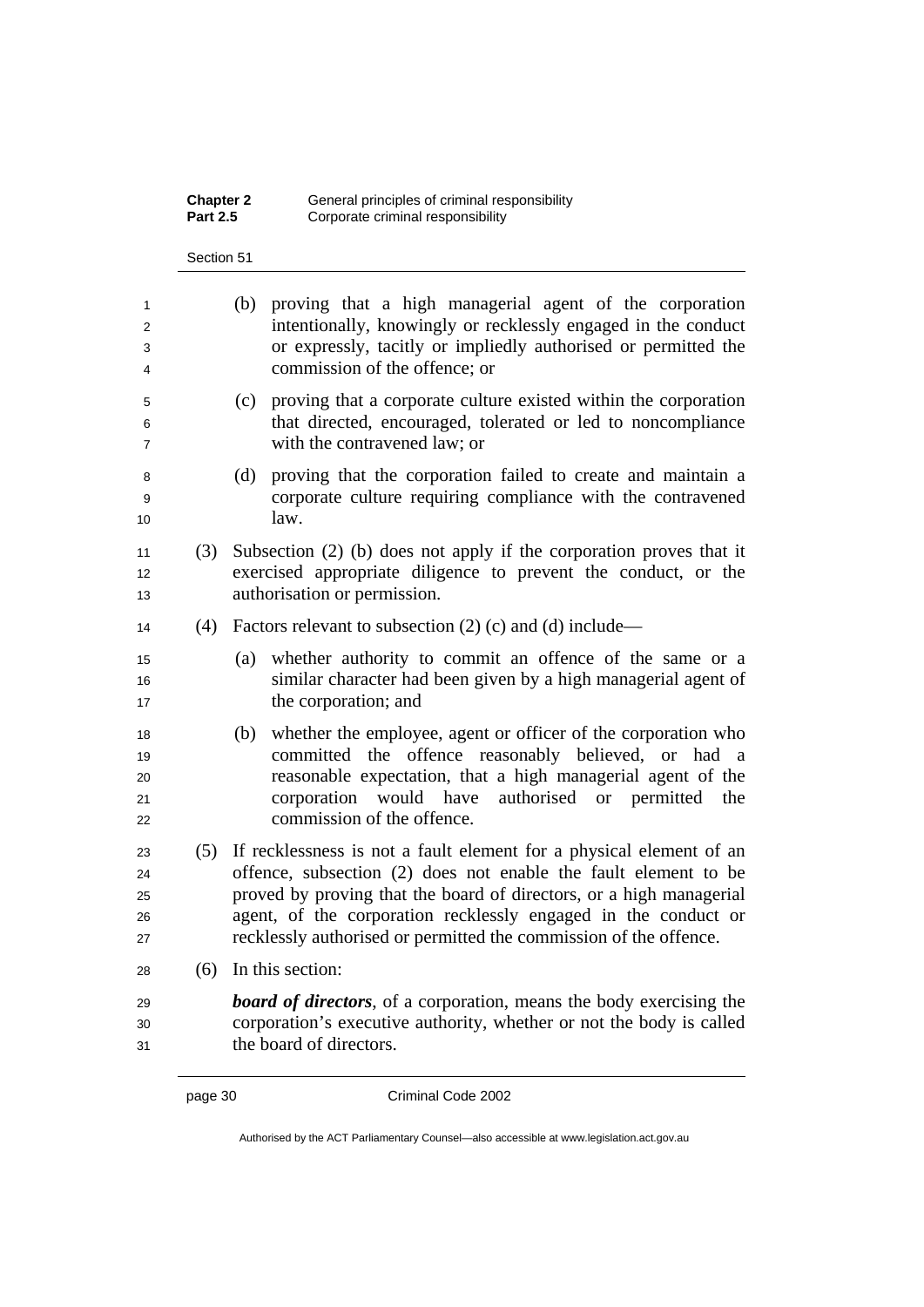*corporate culture*, for a corporation, means an attitude, policy, rule, course of conduct or practice existing within the corporation generally or in the part of the corporation where the relevant conduct happens.

*high managerial agent*, of a corporation, means an employee, agent or officer of the corporation whose conduct may fairly be assumed to represent the corporation's policy because of the level of responsibility of his or her duties.

#### **52 Corporation—negligence**

(1) This section applies if negligence is a fault element in relation to a physical element of an offence and no individual employee, agent or 12 officer of a corporation has the fault element.

(2) The fault element of negligence may exist for the corporation in relation to the physical element if the corporation's conduct is negligent when viewed as a whole (that is, by aggregating the conduct of a number of its employees, agents or officers).

*Note* The test of negligence for a corporation is that set out in s 21 18 (Negligence).

#### **53 Corporation—mistake of fact—strict liability**

- A corporation may only rely on section 36 (Mistake of fact—strict 21 liability) in relation to the conduct that would make up an offence 22 by the corporation if—
- (a) the employee, agent or officer of the corporation who carried out the conduct was under a mistaken but reasonable belief about facts that, had they existed, would have meant that the 26 conduct would not have been an offence; and
- (b) the corporation proves that it exercised appropriate diligence to prevent the conduct.

Criminal Code 2002 page 31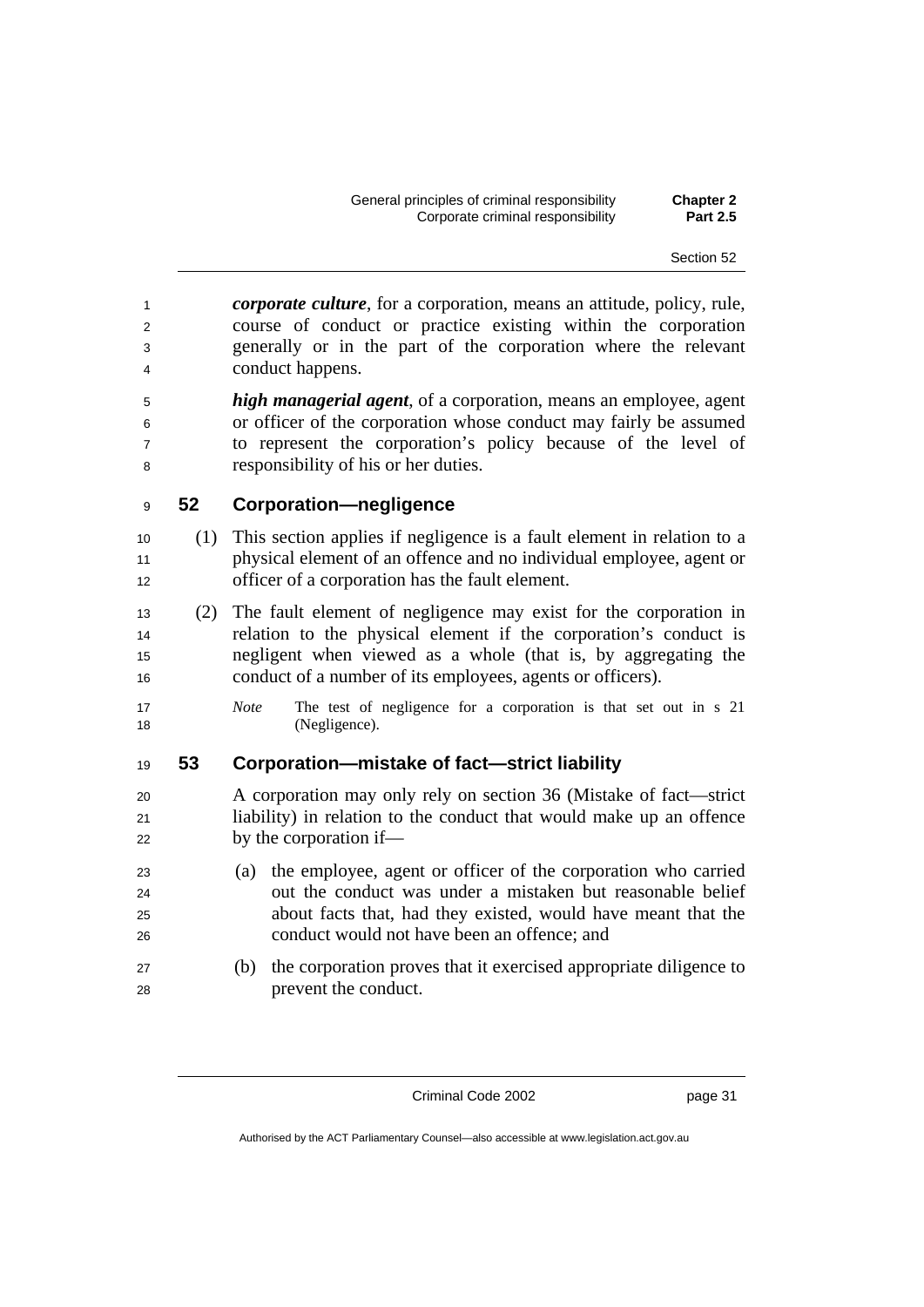| <b>Chapter 2</b> | General principles of criminal responsibility |
|------------------|-----------------------------------------------|
| <b>Part 2.5</b>  | Corporate criminal responsibility             |

#### <sup>1</sup>**54 Corporation—intervening conduct or event**

A corporation may not rely on section 39 (Intervening conduct or event) in relation to a physical element of an offence brought about by someone else if the other person is an employee, agent or officer of the corporation.

#### <sup>6</sup>**55 Evidence of negligence or failure to exercise appropriate**  <sup>7</sup>**diligence**

- <sup>8</sup>Negligence, or failure to exercise appropriate diligence, in relation <sup>9</sup>to conduct of a corporation may be evidenced by the fact that the 10 conduct was substantially attributable to—
- <sup>11</sup>(a) inadequate corporate management, control or supervision of 12 the conduct of 1 or more of the corporation's employees, 13 agents or officers; or
- <sup>14</sup>(b) failure to provide adequate systems for giving relevant 15 information to relevant people in the corporation.

page 32 Criminal Code 2002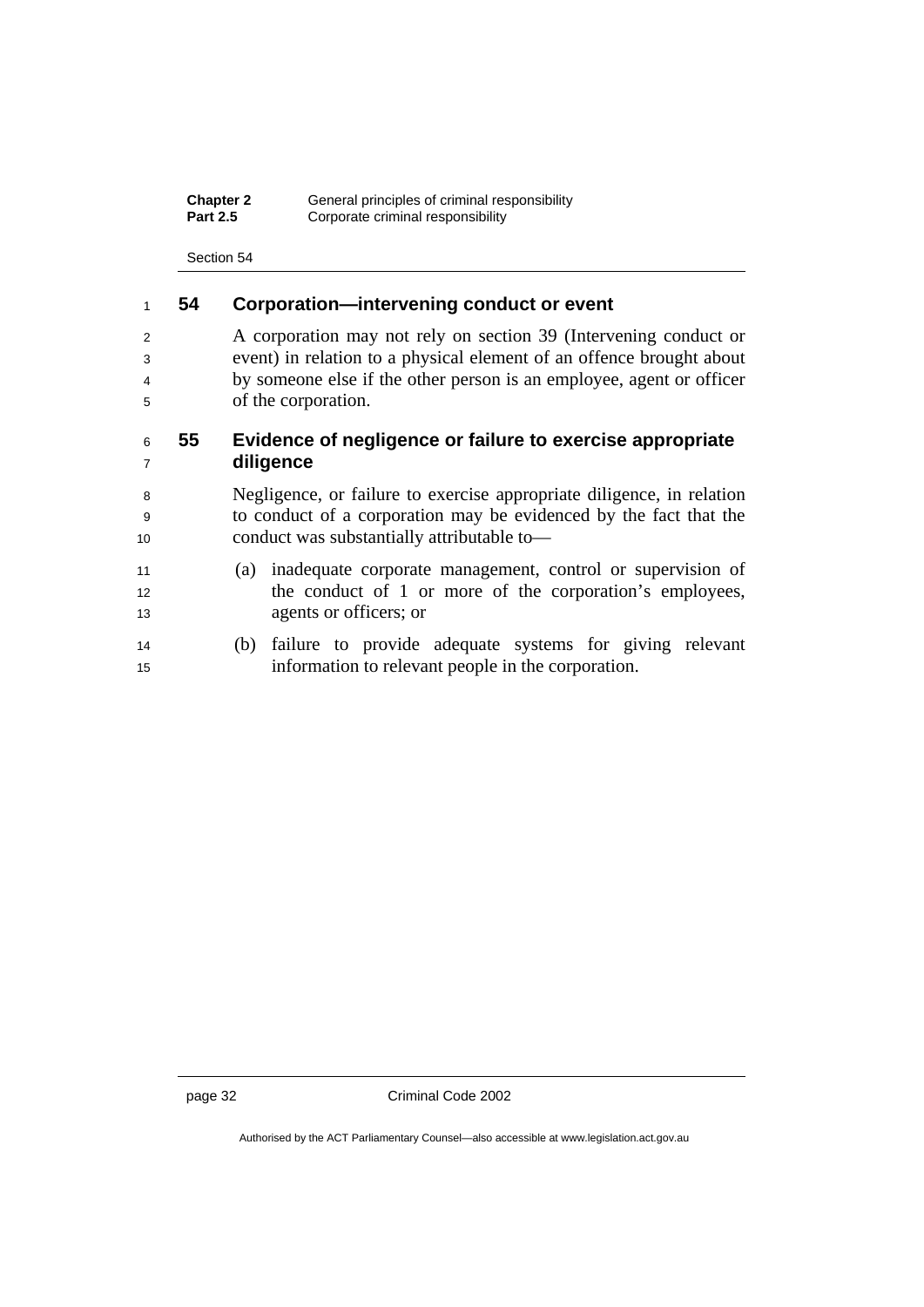### **Part 2.6 Proof of criminal responsibility**

#### **56 Legal burden of proof—prosecution**

(1) The prosecution has the legal burden of proving every element of an offence relevant to the guilt of the person charged.

*Note* See s 11 (Elements) on what elements are relevant to a person's guilt.

- (2) The prosecution also has the legal burden of disproving any matter in relation to which the defendant has discharged an evidential burden of proof on the defendant.
- (3) In this Act:
- *legal burden*, in relation to a matter, means the burden of proving 12 the existence of the matter.

#### **57 Standard of proof—prosecution**

- (1) A legal burden of proof on the prosecution must be discharged 15 beyond reasonable doubt.
- (2) Subsection (1) does not apply if a law provides for a different 17 standard of proof.

#### **58 Evidential burden of proof—defence**

- (1) Subject to section 59 (Legal burden of proof—defence), a burden of proof that a law imposes on a defendant is an evidential burden only.
- (2) A defendant who wishes to deny criminal responsibility by relying on a provision of part 2.3 (Circumstances where there is no criminal responsibility) has an evidential burden in relation to the matter.

Criminal Code 2002 **page 33**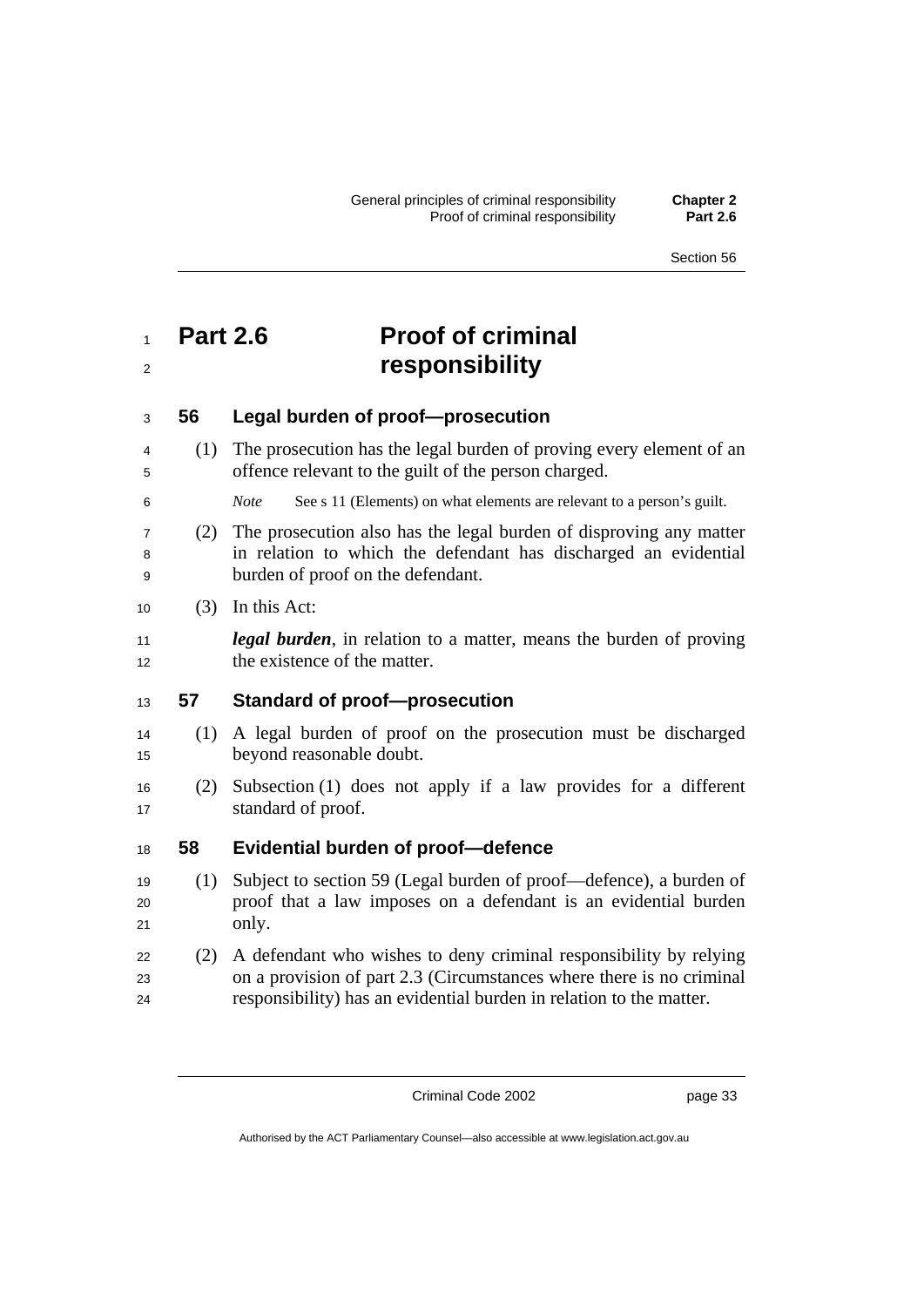| <b>Chapter 2</b> | General principles of criminal responsibility |
|------------------|-----------------------------------------------|
| <b>Part 2.6</b>  | Proof of criminal responsibility              |

| 1<br>2<br>3<br>4<br>5    | (3) | Subject to section 59, a defendant who wishes to rely on any<br>exception, exemption, excuse, qualification or justification provided<br>by the law creating an offence (whether or not it accompanies the<br>description of the offence) has an evidential burden in relation to the<br>matter. |  |
|--------------------------|-----|--------------------------------------------------------------------------------------------------------------------------------------------------------------------------------------------------------------------------------------------------------------------------------------------------|--|
| 6<br>$\overline{7}$<br>8 | (4) | To remove any doubt, for a strict liability offence that allows the<br>defence of reasonable excuse, a defendant has an evidential burden<br>in relation to the defence.                                                                                                                         |  |
| 9<br>10<br>11            | (5) | The defendant no longer has the evidential burden in relation to a<br>matter if evidence sufficient to discharge the burden is presented by<br>the prosecution.                                                                                                                                  |  |
| 12<br>13                 | (6) | The question whether an evidential burden has been discharged is a<br>question of law.                                                                                                                                                                                                           |  |
| 14                       | (7) | In this Act:                                                                                                                                                                                                                                                                                     |  |
| 15<br>16<br>17           |     | <i>evidential burden</i> , in relation to a matter, means the burden of<br>presenting or pointing to evidence that suggests a reasonable<br>possibility that the matter exists or does not exist.                                                                                                |  |
| 18                       | 59  | Legal burden of proof-defence                                                                                                                                                                                                                                                                    |  |
| 19<br>20                 |     | A burden of proof that a law imposes on the defendant is a legal<br>burden only if the law expressly—                                                                                                                                                                                            |  |
| 21<br>22                 |     | provides that the burden of proof in relation to the matter in<br>(a)<br>question is a legal burden; or                                                                                                                                                                                          |  |
| 23                       |     | requires the defendant to prove the matter; or<br>(b)                                                                                                                                                                                                                                            |  |
| 24<br>25                 |     | creates a presumption that the matter exists unless the contrary<br>(c)<br>is proved.                                                                                                                                                                                                            |  |
| 26                       | 60  | <b>Standard of proof-defence</b>                                                                                                                                                                                                                                                                 |  |
| 27<br>28                 |     | A legal burden of proof on the defendant must be discharged on the<br>balance of probabilities.                                                                                                                                                                                                  |  |

page 34 Criminal Code 2002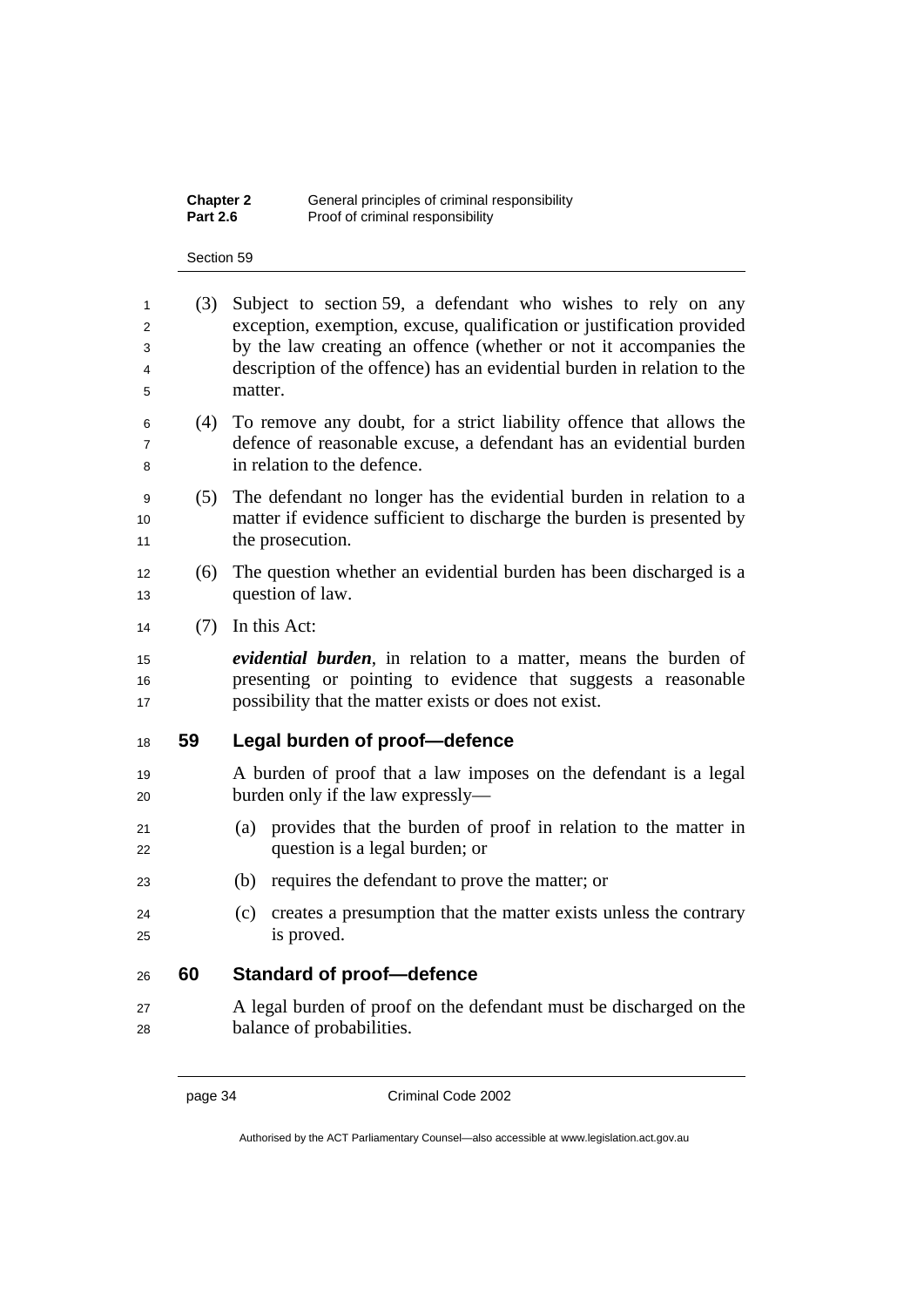# <sup>1</sup>**61 Use of averments**

|   | A law that allows the prosecution to make an averment (however |
|---|----------------------------------------------------------------|
|   | expressed) does not allow the prosecution—                     |
| Δ | (a) to aver any fault element of an offence; or                |

<sup>5</sup>(b) to make an averment in prosecuting for an offence that is 6 directly punishable by imprisonment.

Criminal Code 2002 **page 35**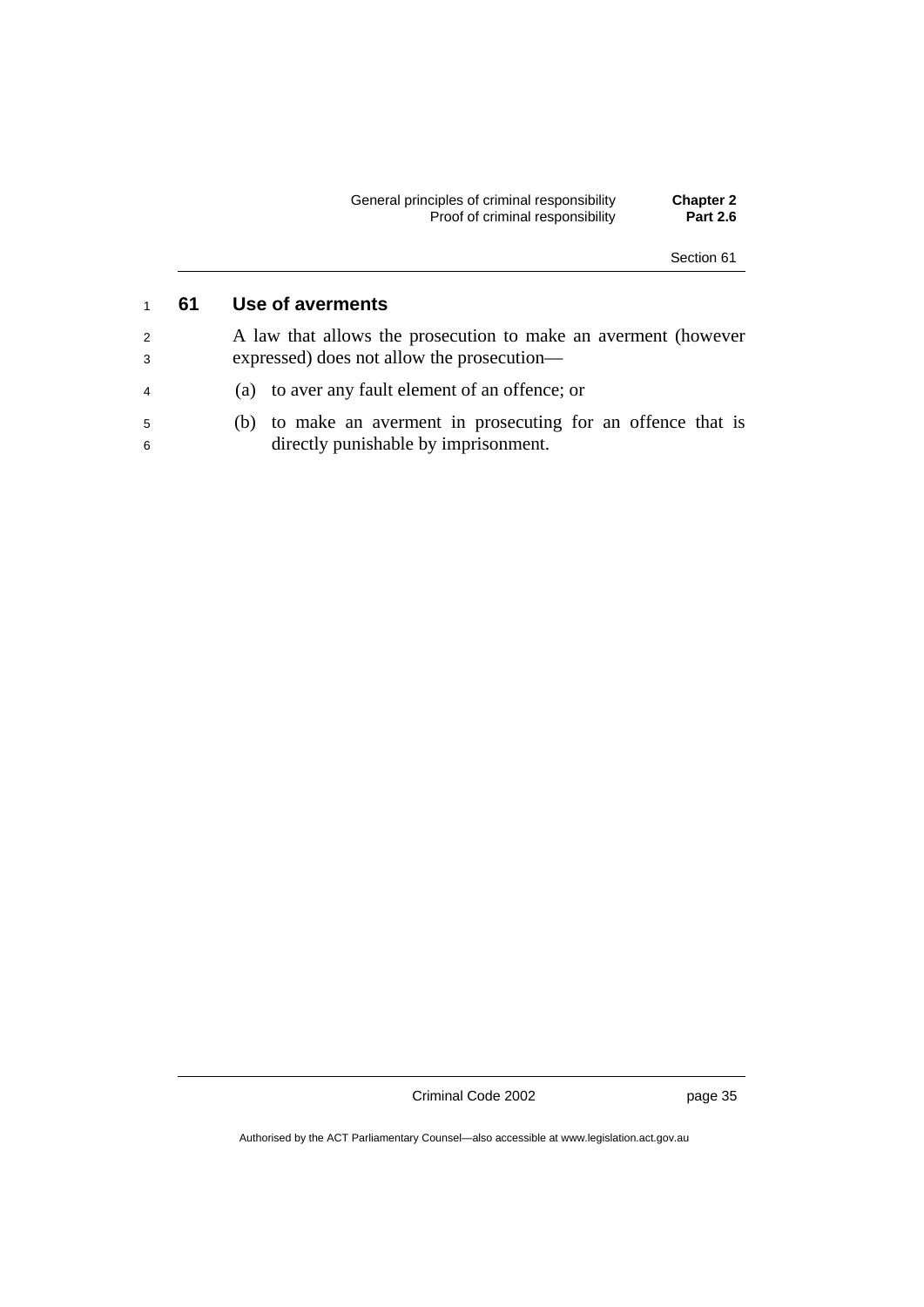## **Part 2.7 Geographical application**

#### **62 Application and effect of pt 2.7**

- (1) This part applies to all offences.
- (2) This part extends the application of a Territory law that creates an offence beyond the territorial limits of the ACT (and Australia) if the required geographical nexus exists for the offence.
- (3) If a law that creates an offence provides for any geographical consideration for the offence, that provision prevails over any inconsistent provision of this part.

#### **Examples for s (3)**

- 1 A law creating an offence may provide that the place of commission of the offence is (explicitly or by necessary implication) an element of the offence.
- 2 A law creating an offence may provide for its application outside the ACT and exclude (explicitly or by necessary implication) the requirement for a geographical nexus between the ACT and an element of the offence.
- *Note* An example is part of the Act, is not exhaustive and may extend, but does not limit, the meaning of the provision in which it appears (see *Legislation Act 2001*, s 126 and s 132).

#### **63 Interpretation for pt 2.7**

- (1) For this part, the *required geographical nexus* is the geographical 21 nexus mentioned in section 64 (2).
- (2) For this part, the place where an offence is committed is the place where any of the physical elements of the offence happen.
- (3) For this part, the place where an offence has an effect includes—
- (a) any place whose peace, welfare or good government is 26 threatened by the offence; and
- (b) any place where the offence would have an effect (or would cause such a threat) if the offence were committed.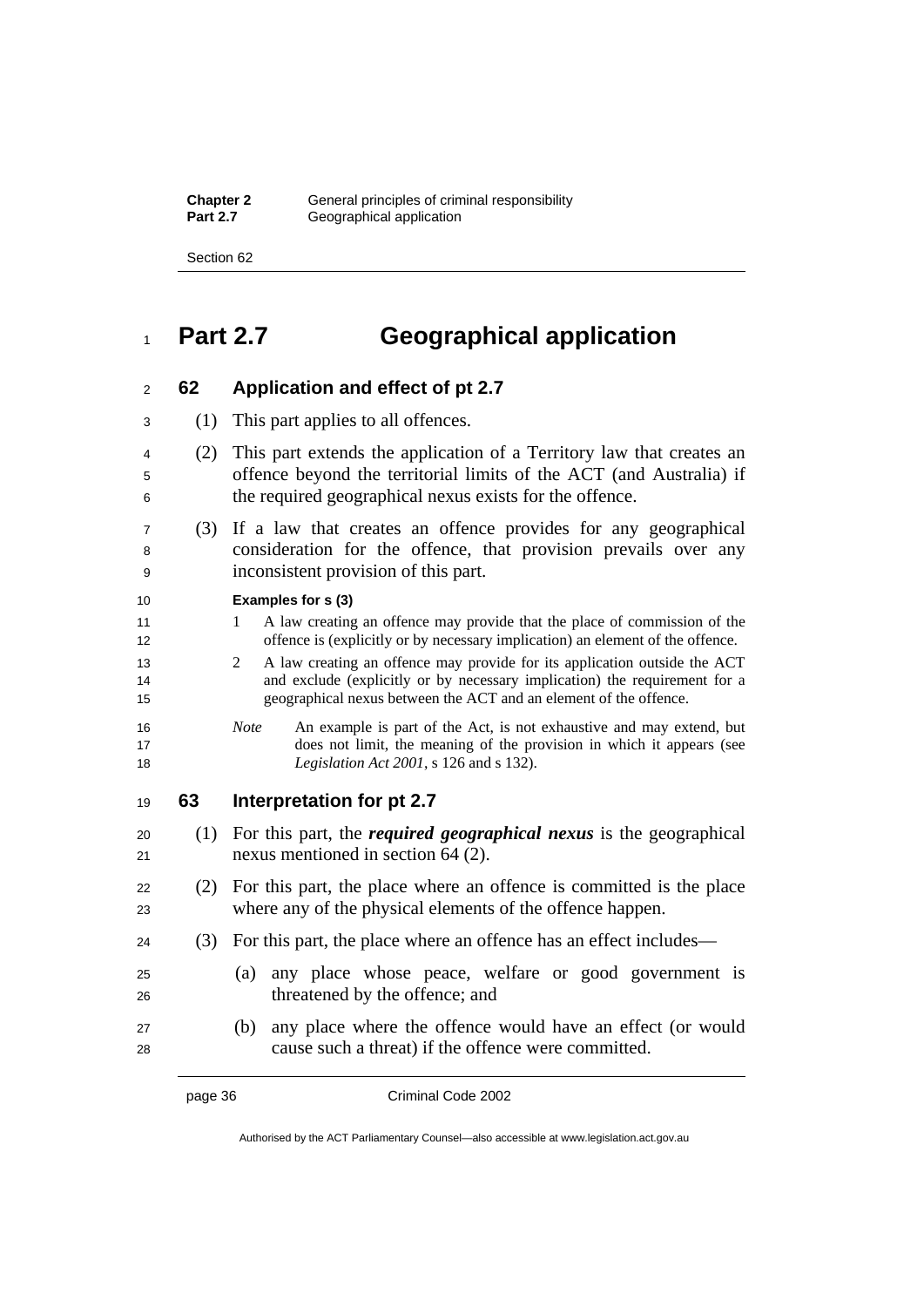| 1<br>2               | 64  | Extension of offences if required geographical nexus<br>exists                                                                                                                                                                         |
|----------------------|-----|----------------------------------------------------------------------------------------------------------------------------------------------------------------------------------------------------------------------------------------|
| 3                    | (1) | An offence against a law is committed if—                                                                                                                                                                                              |
| 4<br>5               |     | disregarding any geographical considerations, all elements of<br>(a)<br>the offence exist; and                                                                                                                                         |
| 6                    |     | a geographical nexus exists between the ACT and the offence.<br>(b)                                                                                                                                                                    |
| 7                    | (2) | A geographical nexus exists between the ACT and an offence if—                                                                                                                                                                         |
| 8<br>9               |     | the offence is committed completely or partly in the ACT,<br>(a)<br>whether or not the offence has any effect in the ACT; or                                                                                                           |
| 10<br>11             |     | the offence is committed completely outside the ACT (whether<br>(b)<br>or not outside Australia) but has an effect in the ACT.                                                                                                         |
| 12                   | 65  | Geographical application-double criminality                                                                                                                                                                                            |
| 13<br>14<br>15       | (1) | This part applies to an offence committed partly in the ACT and<br>partly in a place outside the ACT (whether or not outside Australia),<br>even if it is not also an offence in that place.                                           |
| 16<br>17             | (2) | This part applies to an offence committed completely outside the<br>ACT (whether or not outside Australia) only if—                                                                                                                    |
| 18                   |     | (a) it is also an offence in the place where it is committed; or                                                                                                                                                                       |
| 19<br>20<br>21<br>22 |     | it is not also an offence in that place, but the tribunal of fact is<br>(b)<br>satisfied that the offence is such a threat to the peace, welfare<br>or good government of the ACT that it justifies criminal<br>punishment in the ACT. |
| 23                   | 66  | <b>Geographical application-procedure</b>                                                                                                                                                                                              |
| 24<br>25             | (1) | The required geographical nexus is conclusively presumed for an<br>offence unless rebutted under subsection (2) or (4).                                                                                                                |
| 26<br>27<br>28       |     | (2) If a person charged with an offence disputes the existence of the<br>required geographical nexus for the offence, the following<br>provisions apply:                                                                               |

Criminal Code 2002 page 37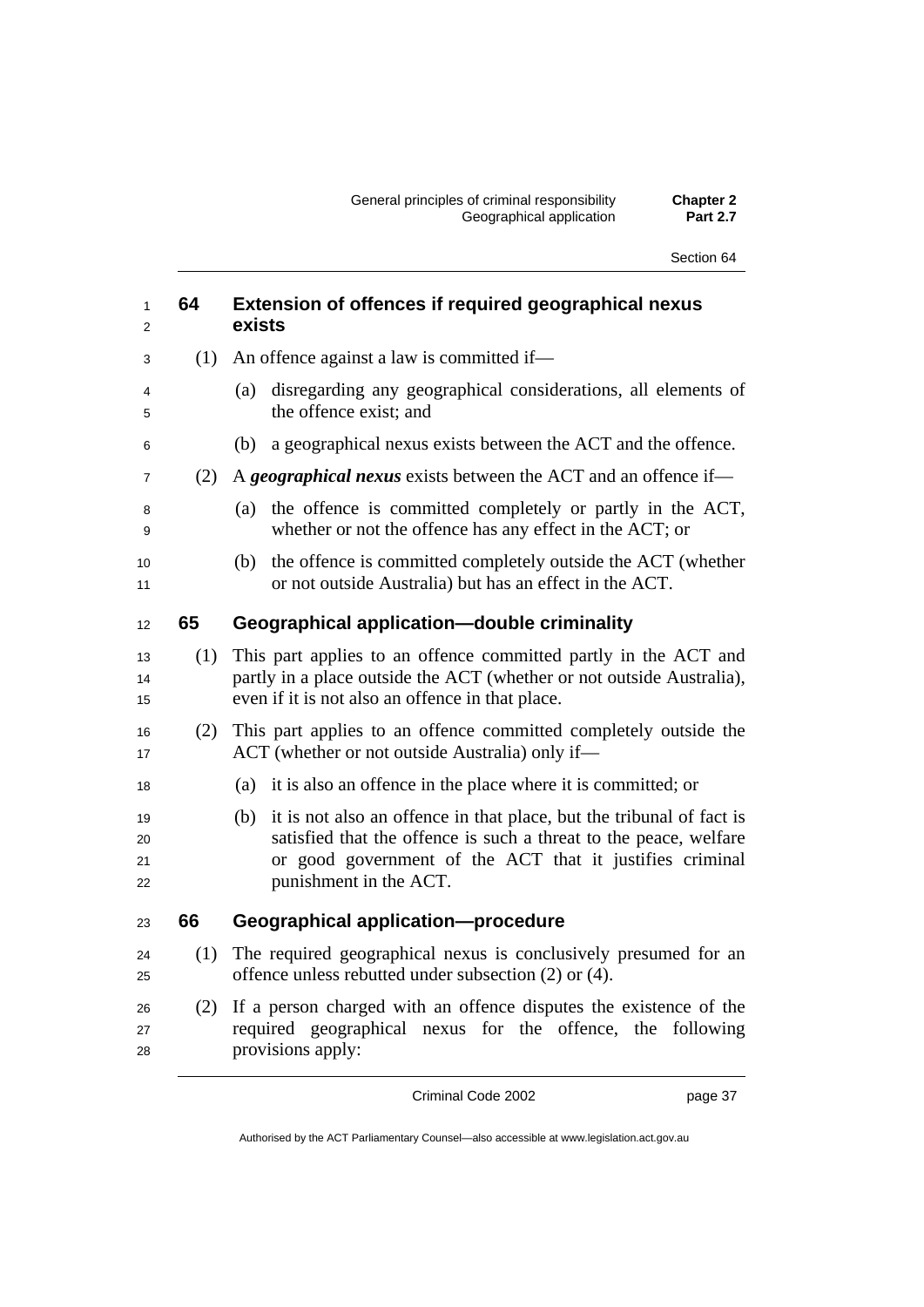| <b>Chapter 2</b> | General principles of criminal responsibility |
|------------------|-----------------------------------------------|
| <b>Part 2.7</b>  | Geographical application                      |

| Section 67 |  |
|------------|--|
|            |  |

| 1<br>2                         | (a) | the court must proceed with the trial of the offence in the usual<br>way;                                                                                                                                                                                                               |  |
|--------------------------------|-----|-----------------------------------------------------------------------------------------------------------------------------------------------------------------------------------------------------------------------------------------------------------------------------------------|--|
| 3<br>4<br>5<br>6               | (b) | if, at the end of the trial, the tribunal of fact is satisfied on the<br>balance of probabilities that the required geographical nexus<br>does not exist, it must make or return a finding to that effect,<br>and the court must dismiss the charge;                                    |  |
| $\overline{7}$<br>8<br>9<br>10 | (c) | however, if, disregarding any geographical considerations, the<br>tribunal of fact would find the person not guilty of the offence<br>(other than because of mental impairment), it must make or<br>return a verdict of not guilty;                                                     |  |
| 11<br>12<br>13<br>14<br>15     | (d) | also, if, disregarding any geographical considerations, the<br>tribunal of fact would find the person not guilty of the offence<br>only because of mental impairment, it must make or return a<br>verdict that the person is not guilty of the offence because of<br>mental impairment. |  |
| 16<br>17<br>18                 |     | <b>Note</b><br>Par (d) does not apply to offences until the default application<br>date (see $s \, 9 \, (1)$ ). For findings in relation to mental illness<br>before that date, see Crimes Act 1900, pt 13.                                                                             |  |
| (3)<br>19<br>20<br>21          |     | This section applies to any alternative verdict available by law to the<br>tribunal of fact in relation to another offence with which the person<br>was not charged.                                                                                                                    |  |
| (4)<br>22<br>23<br>24<br>25    |     | The tribunal of fact may make or return a finding of guilty in<br>relation to the other offence (mentioned in subsection (3)) unless<br>satisfied on the balance of probabilities that the required<br>geographical nexus does not exist for the other offence.                         |  |
| 26<br>27<br>28<br>29           |     | (5) If the issue of whether the required geographical nexus exists for an<br>offence is raised before the trial (including at a special hearing under<br>the Crimes Act 1900, section 315), the issue must be reserved for<br>consideration at the trial.                               |  |

Authorised by the ACT Parliamentary Counsel—also accessible at www.legislation.act.gov.au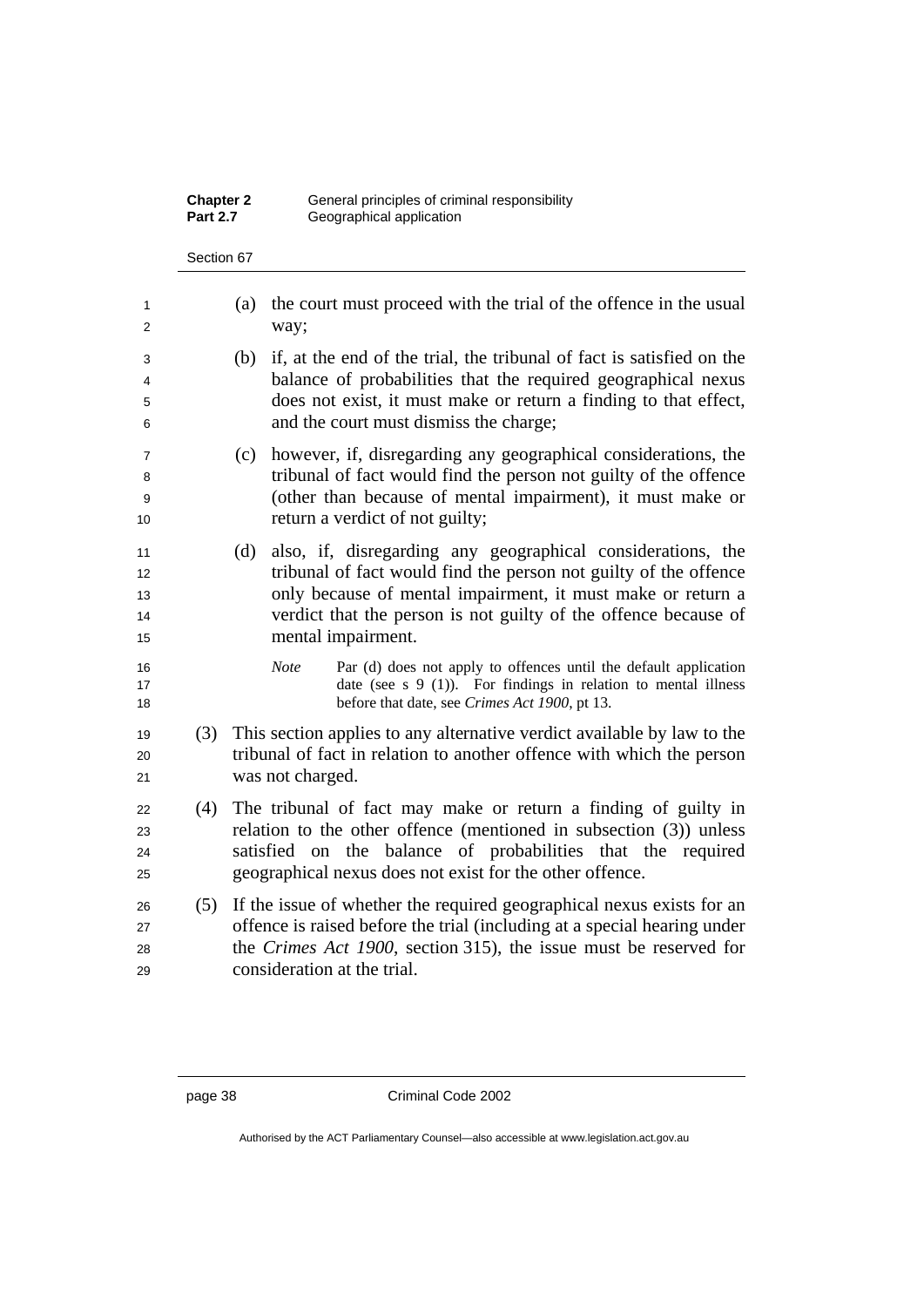#### **67 Geographical application—suspicion etc that offence committed**

- (1) This section applies if a person may exercise a function under a law on reasonable suspicion or belief that an offence has been committed.
- (2) The person may exercise the function if the person suspects or believes, as the case requires, on reasonable grounds that all the elements required for the offence exist.
- (3) Subsection (2) applies whether or not the person suspects or 10 believes, or has any ground to suspect or believe, that the required geographical nexus exists for the offence.

Criminal Code 2002 **page 39**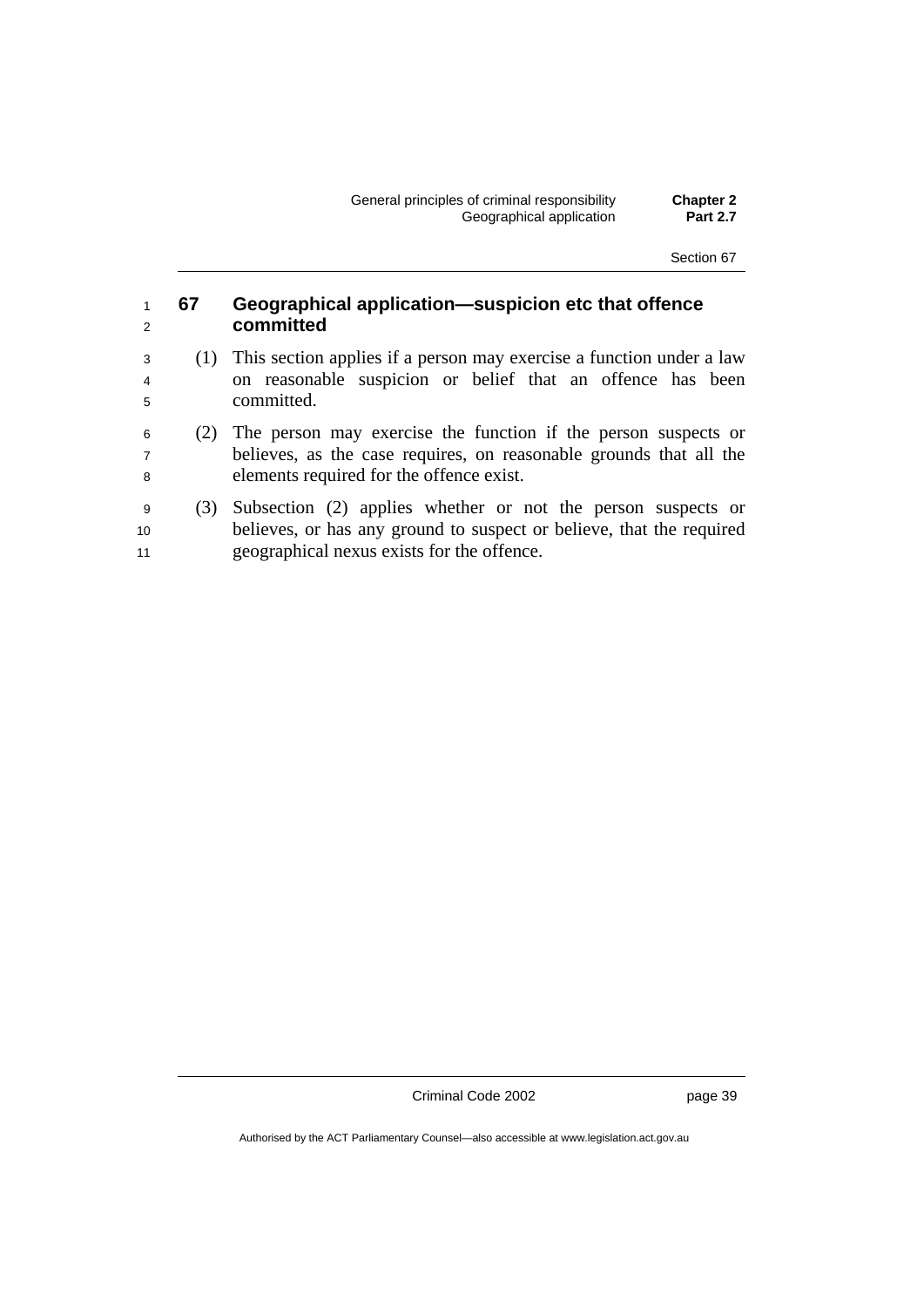**Chapter 4** Property damage and computer offences<br>**Part 4.1** Property damage offences **Part 4.1** Property damage offences<br>**Division 4.1.1** Interpretation for part 4.1 **Division 4.1.1** Interpretation for part 4.1 Section 100

## <sup>1</sup>**Chapter 4 Property damage and**  <sup>2</sup>**computer offences**

### <sup>3</sup>**Part 4.1 Property damage offences**

### <sup>4</sup>**Division 4.1.1 Interpretation for part 4.1**

#### <sup>5</sup>**100 Definitions for pt 4.1**

<sup>6</sup>In this part:

<sup>7</sup>*causes* damage or another result—a person *causes* damage or <sup>8</sup>another result if the person's conduct substantially contributes to the <sup>9</sup>damage or other result.

#### <sup>10</sup>*damage* property, includes the following:

- 11 (a) destroy the property;
- <sup>12</sup>(b) cause the physical loss of the property by interfering with the 13 property (including by removing any restraint over the property 14 or abandoning the property);
- <sup>15</sup>(c) cause loss of a use or function of the property by interfering 16 with the property;
- 17 (d) deface the property;
- <sup>18</sup>(e) for a document—obliterate or make illegible the whole or part 19 of the document;
- <sup>20</sup>(f) for an animal—harm or kill the animal;
- <sup>21</sup>(g) for a plant or other thing forming part of land—cut it from the 22 land.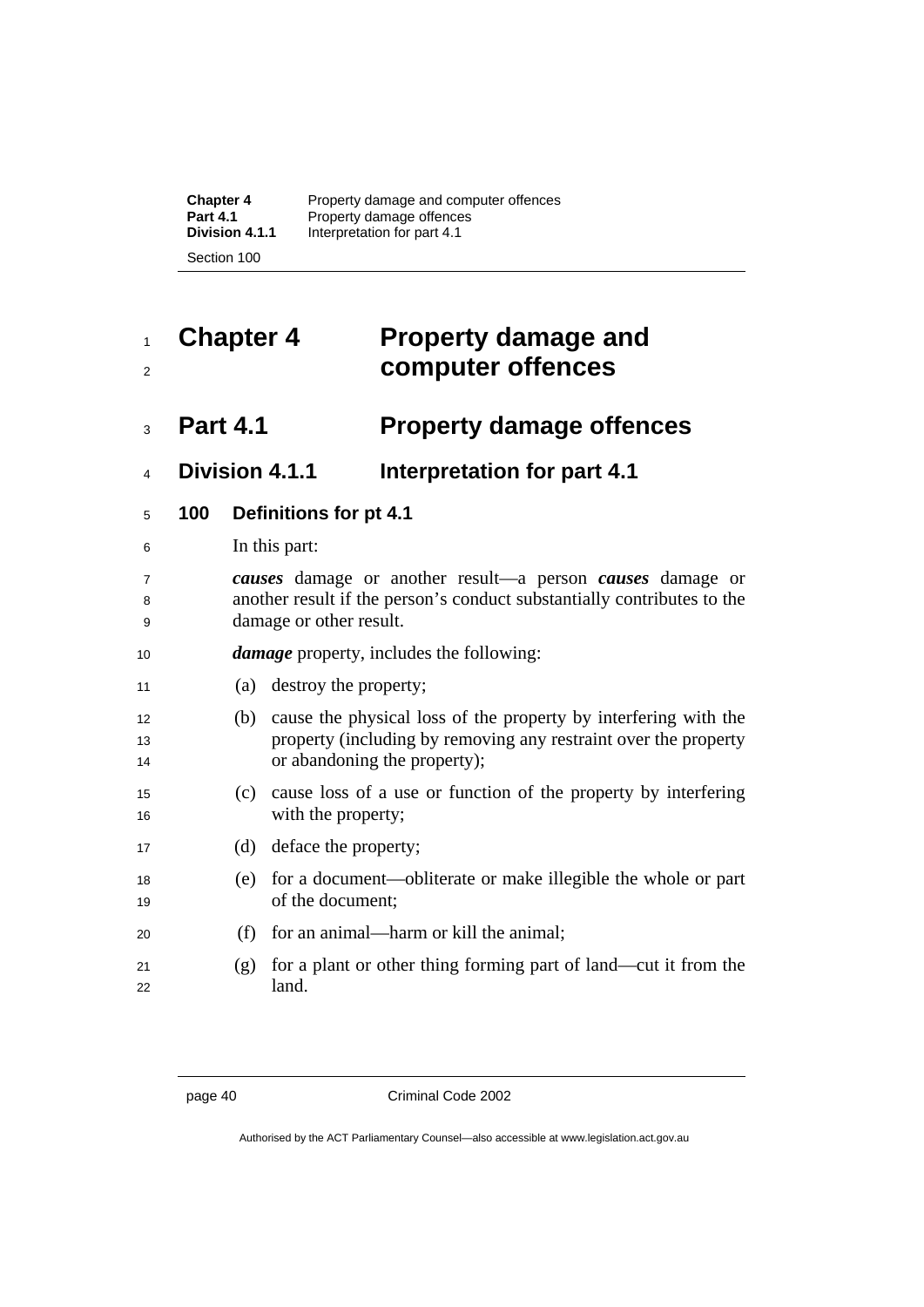| <b>Chapter 4</b> | Property damage and computer offences |
|------------------|---------------------------------------|
| <b>Part 4.1</b>  | Property damage offences              |
| Division 4.1.2   | Offences                              |
| Section 101      |                                       |

*property* means any real or personal property of a tangible nature, 2 including— (a) a wild creature that is tamed or ordinarily kept in captivity or that is in, or is being taken into, the possession of a person; and (b) any organ or part of a human body and any blood, ova, semen or other substance extracted from a human body. **101 Person to whom property belongs**  (1) For this part, property belongs to anyone having possession or control of it, or having any proprietary right or interest in it (other 10 than an equitable interest arising only from an agreement to transfer or grant an interest or from a constructive trust). (2) If property is subject to a trust, a reference to the people to whom it belongs includes a reference to anyone having a right to enforce the 14 trust. (3) If property belongs to 2 or more people, a reference to the person to 16 whom the property belongs is a reference to all the people. **102 Threats**  18 For this part— (a) a threat may be made by any conduct and may be explicit or implicit and conditional or unconditional; and (b) a threat to a person includes a threat to a group of people; and (c) fear that a threat will be carried out includes apprehension that it will be carried out.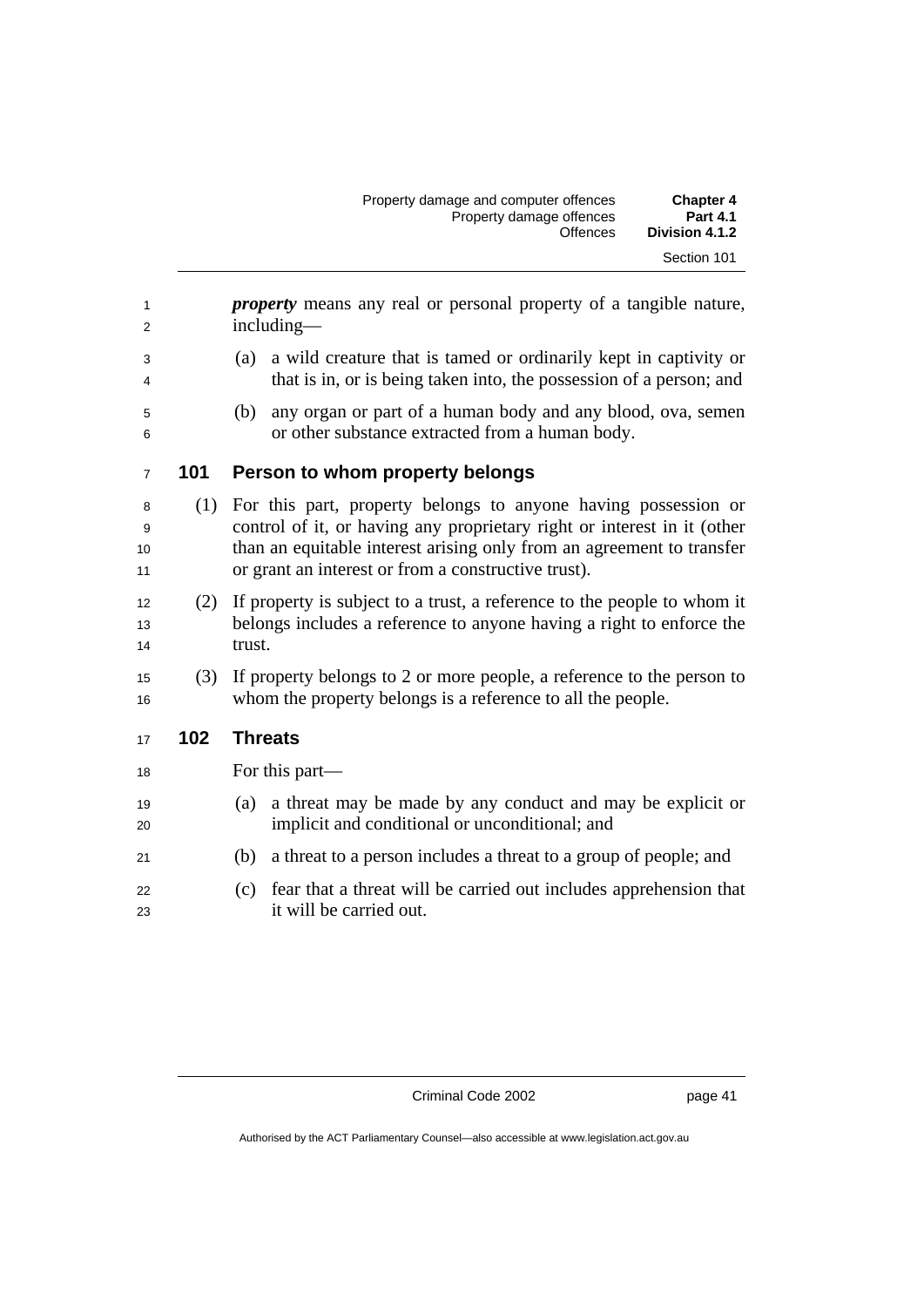| <b>Chapter 4</b><br><b>Part 4.1</b> | Property damage and computer offences<br>Property damage offences |
|-------------------------------------|-------------------------------------------------------------------|
| Division 4.1.2                      | Offences                                                          |
| Section 103                         |                                                                   |

### <sup>1</sup>**Division 4.1.2 Offences**

#### <sup>2</sup>**103 Damaging property**

| 3 <sup>1</sup> | $(1)$ A person commits an offence if the person—             |
|----------------|--------------------------------------------------------------|
| $\overline{4}$ | (a) causes damage to property belonging to someone else; and |

- <sup>5</sup>(b) intends to cause, or is reckless about causing, damage to that <sup>6</sup>property or any other property belonging to someone else.
- <sup>7</sup>Maximum penalty: 1 000 penalty units, imprisonment for 10 years 8 or both.
- <sup>9</sup>(2) A conviction for an offence against this section is an alternative 10 verdict to a charge for-
- <sup>11</sup>(a) an offence against section 116 (Unauthorised modification of 12 data to cause impairment); or
- <sup>13</sup>(b) an offence against section 117 (Unauthorised impairment of 14 electronic communication).

#### <sup>15</sup>**104 Arson**

- <sup>16</sup>(1) A person commits an offence if the person—
- <sup>17</sup>(a) causes damage to a building or vehicle by fire or explosive; 18<sup>and</sup>
- <sup>19</sup>(b) intends to cause, or is reckless about causing, damage to that or 20 any other building or vehicle.
- <sup>21</sup>Maximum penalty: 1 500 penalty units, imprisonment for 15 years 22 or both.
- <sup>23</sup>(2) A person commits an offence if the person—
- <sup>24</sup>(a) makes to someone else (*person B*) a threat to damage, by fire <sup>25</sup>or explosive, a building or vehicle belonging to person B or to 26 another person; and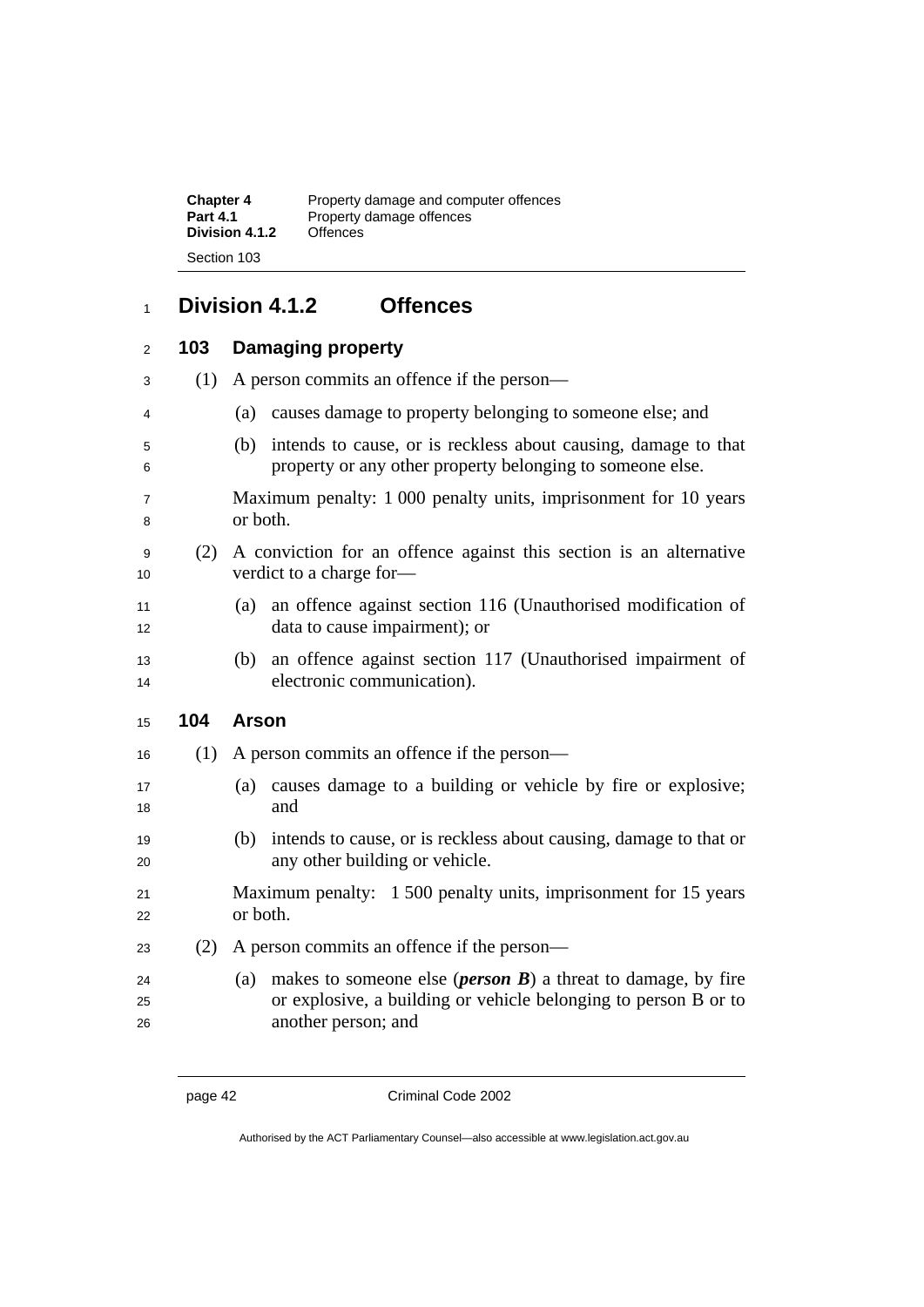|             |     | Property damage and computer offences<br><b>Chapter 4</b><br><b>Part 4.1</b><br>Property damage offences<br><b>Offences</b><br>Division 4.1.2                                            |
|-------------|-----|------------------------------------------------------------------------------------------------------------------------------------------------------------------------------------------|
|             |     | Section 105                                                                                                                                                                              |
| 1<br>2      |     | intends to cause, or is reckless about causing, person B to fear<br>(b)<br>that the threat will be carried out.                                                                          |
| 3<br>4      |     | Maximum penalty: 700 penalty units, imprisonment for 7 years or<br>both.                                                                                                                 |
| 5<br>6<br>7 | (3) | In the prosecution of an offence against subsection $(2)$ it is not<br>necessary to prove that the person threatened (person B) actually<br>feared that the threat would be carried out. |
| 8           | (4) | In this section:                                                                                                                                                                         |
| 9           |     | building includes-                                                                                                                                                                       |
| 10          |     | (a) part of a building; or                                                                                                                                                               |
| 11<br>12    |     | any structure (whether or not moveable) that is used, designed<br>(b)<br>or adapted for residential purposes.                                                                            |
| 13          |     | <i>vehicle</i> means motor vehicle, motorised vessel or aircraft.                                                                                                                        |
| 14          | 105 | <b>Causing bushfires</b>                                                                                                                                                                 |
| 15          | (1) | A person commits an offence if the person—                                                                                                                                               |
| 16          |     | (a) intentionally or recklessly causes a fire; and                                                                                                                                       |
| 17<br>18    |     | is reckless about the spread of the fire to vegetation on<br>(b)<br>property belonging to someone else.                                                                                  |
| 19<br>20    |     | Maximum penalty: 1 500 penalty units, imprisonment for 15 years<br>or both.                                                                                                              |
| 21<br>22    |     | The fault element of recklessness can be satisfied by proof of intention,<br><i>Note</i><br>knowledge or recklessness (see s 20 (4)).                                                    |
| 23          | (2) | In this section:                                                                                                                                                                         |
| 24<br>25    |     | <i>causes</i> a fire—a person <i>causes</i> a fire if the person does any of the<br>following:                                                                                           |
| 26          |     | lights a fire;<br>(a)                                                                                                                                                                    |
| 27          |     | maintains a fire;<br>(b)                                                                                                                                                                 |

Criminal Code 2002 **page 43**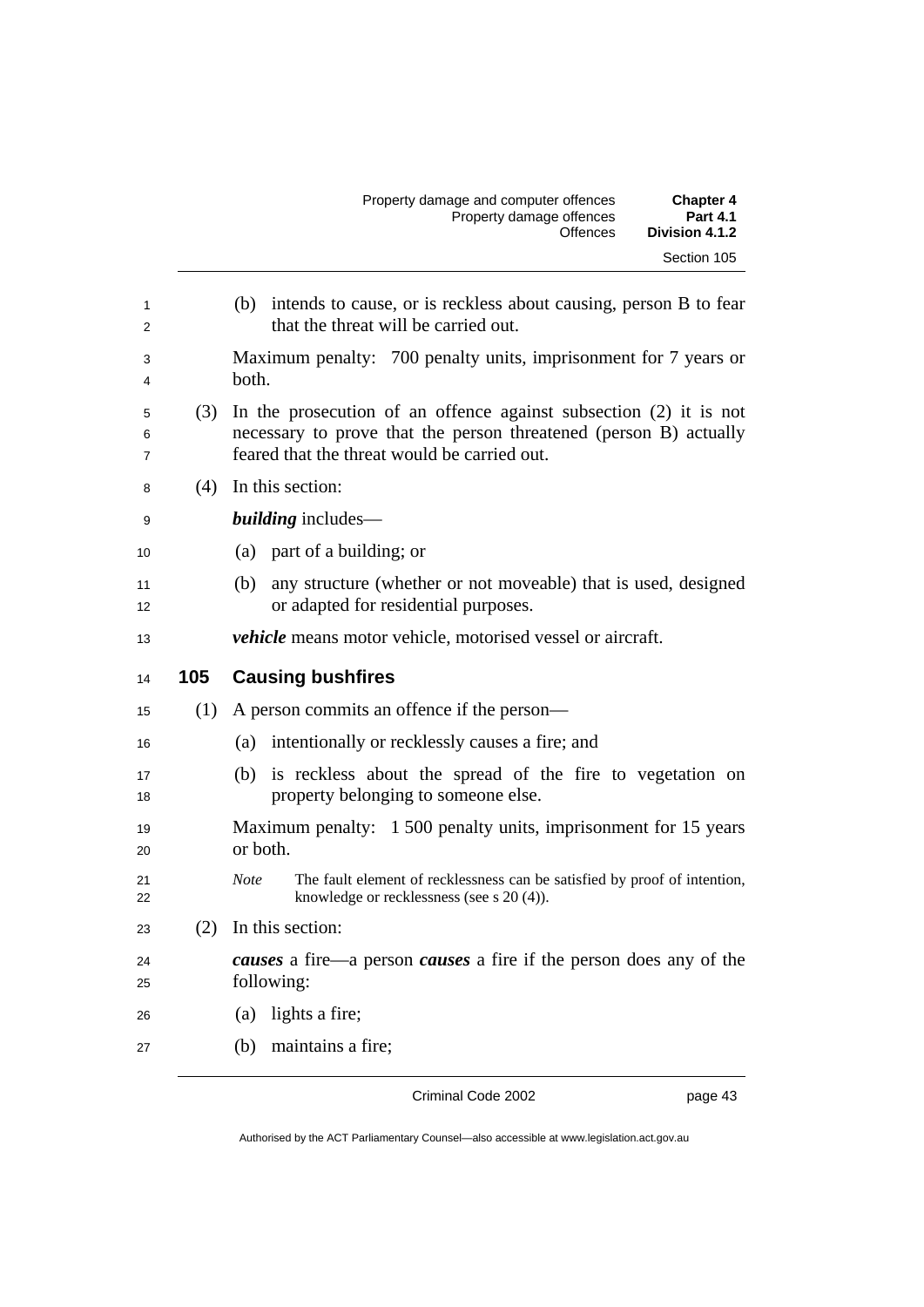| <b>Chapter 4</b><br><b>Part 4.1</b> | Property damage and computer offences<br>Property damage offences<br>Division 4.1.2<br><b>Offences</b>                                                                    |
|-------------------------------------|---------------------------------------------------------------------------------------------------------------------------------------------------------------------------|
|                                     | Section 106                                                                                                                                                               |
|                                     | fails to contain or extinguish a fire that was lit by the person if<br>(c)<br>it is not beyond the person's capacity to contain or extinguish<br>it.                      |
|                                     | spread, of a fire, means spread of the fire beyond the capacity of the<br>person who caused the fire to contain or extinguish it.                                         |
| 106                                 | Threat to cause property damage—fear of death or<br>serious harm                                                                                                          |
| (1)                                 | A person commits an offence if the person—                                                                                                                                |
|                                     | intentionally makes to someone else a threat to damage<br>(a)<br>property; and                                                                                            |
|                                     | is reckless about causing that person to fear that the carrying<br>(b)<br>out of the threat will kill or cause serious harm to that person<br>or another person.          |
|                                     | Maximum penalty: 700 penalty units, imprisonment for 7 years or<br>both.                                                                                                  |
|                                     | <b>Note</b><br>The fault element of recklessness can be satisfied by proof of intention,<br>knowledge or recklessness (see s 20 (4)).                                     |
| (2)                                 | In the prosecution of an offence against this section it is not<br>necessary to prove that the person threatened actually feared that the<br>threat would be carried out. |
| (3)                                 | In this section:                                                                                                                                                          |
|                                     | serious harm means any harm (including the cumulative effect of<br>more than 1 harm) that—                                                                                |
|                                     | endangers, or is likely to endanger, human life; or<br>(a)                                                                                                                |
|                                     | is, or is likely to be, significant and longstanding.<br>(b)                                                                                                              |
|                                     |                                                                                                                                                                           |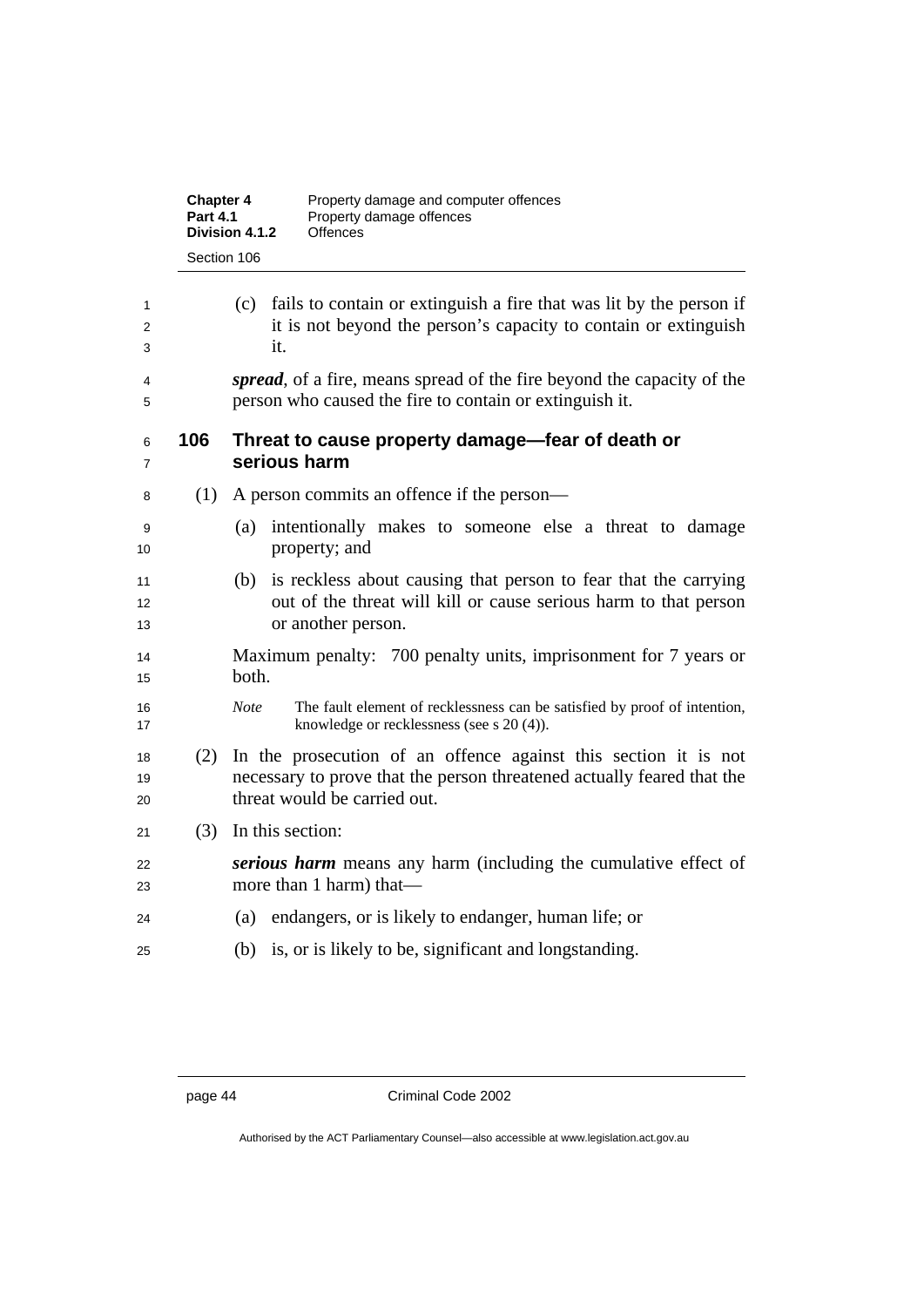| 1              | 107 | Threat to cause property damage                                                                                                                                                      |
|----------------|-----|--------------------------------------------------------------------------------------------------------------------------------------------------------------------------------------|
| 2              | (1) | A person commits an offence if the person—                                                                                                                                           |
| 3<br>4         |     | intentionally makes to someone else a threat to damage<br>(a)<br>property belonging to that person or to another person; and                                                         |
| 5              |     | (b) intends that person to fear that the threat will be carried out.                                                                                                                 |
| 6<br>7         |     | Maximum penalty: 200 penalty units, imprisonment for 2 years or<br>both.                                                                                                             |
| 8<br>9<br>10   | (2) | In the prosecution of an offence against this section it is not<br>necessary to prove that the person threatened actually feared that the<br>threat would be carried out.            |
| 11             | 108 | Possession of thing with intent to damage property                                                                                                                                   |
|                |     |                                                                                                                                                                                      |
| 12<br>13<br>14 |     | (1) A person commits an offence if the person possesses a thing with<br>the intention that the person or someone else will use it to damage<br>property belonging to another person. |
| 15<br>16       |     | Maximum penalty: 300 penalty units, imprisonment for 3 years or<br>both.                                                                                                             |
| 17             | (2) | In this section:                                                                                                                                                                     |
| 18             |     | <i>possess</i> a thing includes—                                                                                                                                                     |
| 19<br>20       |     | have control over disposing of the thing (whether or not the<br>(a)<br>thing is in the custody of the person); or                                                                    |

Criminal Code 2002 **page 45**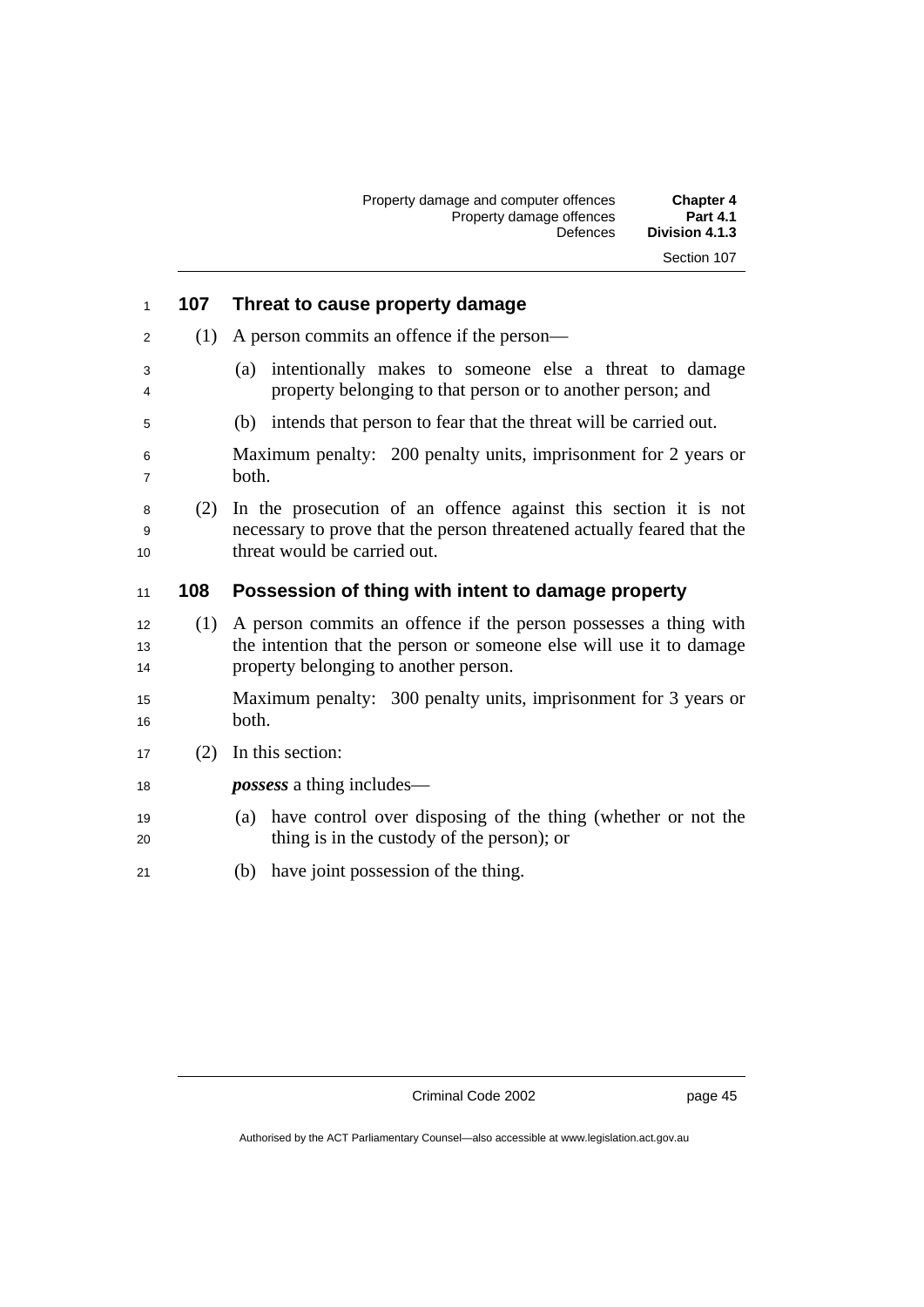| <b>Chapter 4</b> | Property damage and computer offences |
|------------------|---------------------------------------|
| <b>Part 4.1</b>  | Property damage offences              |
| Division 4.1.3   | Defences                              |
| Section 109      |                                       |

### **Division 4.1.3 Defences**

*Note* A defendant bears an evidential burden in relation to the defences in this division (see s 58 (3)).

#### **109 Consent—pt 4.1 offences**

- (1) A person (*person A*) is not criminally responsible for an offence against this part if, when the conduct required for the offence was carried out—
- (a) a person entitled to consent to the damage to the property concerned had consented; or
- (b) person A believed that a person entitled to consent to the 11 damage to the property concerned—
- 12 (i) had consented; or
- (ii) would have consented if the person had known about the 14 damage to the property and its circumstances.
- (2) For the application of this defence to an offence against section 105 (Causing bushfires):
- *damage*, to property, means the risk of fire spreading to the 18 property.

#### **110 Claim of right—pt 4.1 offences**

- (1) A person is not criminally responsible for an offence against this part if, when engaging in the conduct required for the offence, the person believed that the person had a right or interest in the property 23 concerned that entitled the person to engage in the conduct.
- (2) In this section:
- *right or interest in property* includes a right or privilege in or over land or waters, whether created by grant, licence or otherwise.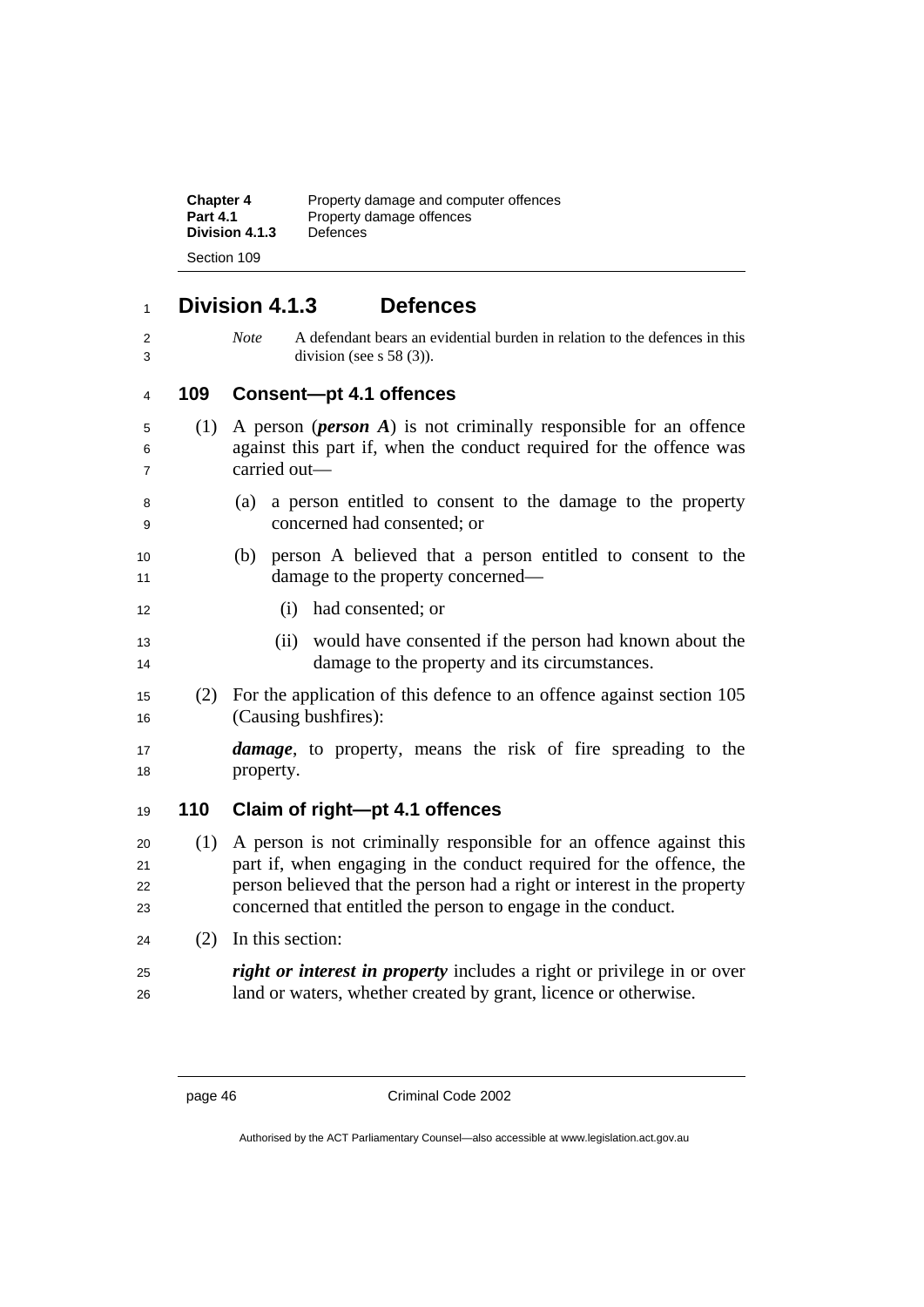| Property damage and computer offences | <b>Chapter 4</b> |
|---------------------------------------|------------------|
| Property damage offences              | <b>Part 4.1</b>  |
| Defences                              | Division 4.1.3   |
|                                       | Section 111      |

### <sup>1</sup>**111 Self defence**

| To remove any doubt, section 42 (Self-defence) applies to an |  |
|--------------------------------------------------------------|--|
| offence against this part.                                   |  |

Criminal Code 2002 **page 47**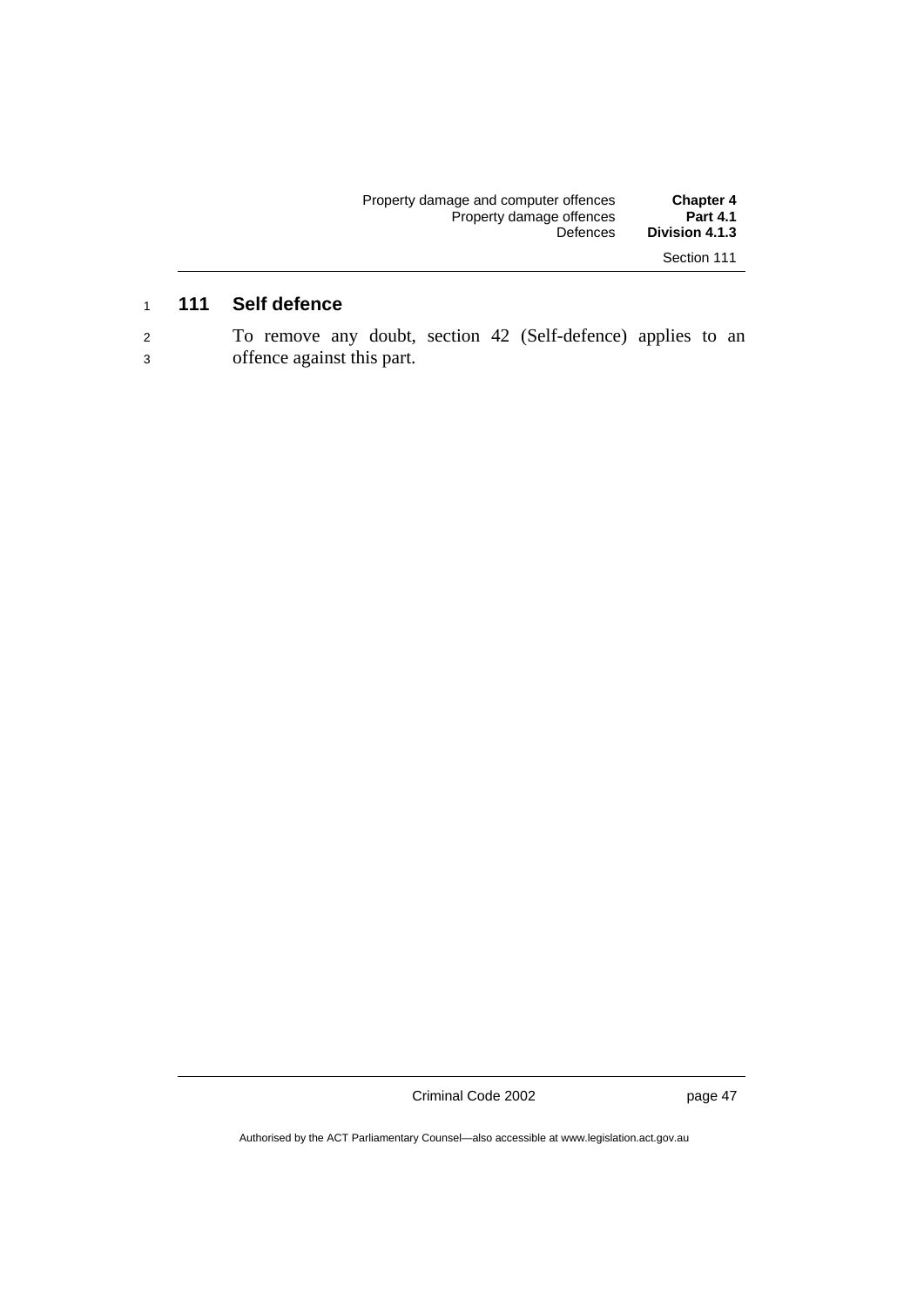**Chapter 4** Property damage and computer offences<br>**Part 4.2** Computer offences **Computer offences** 

Section 112

## **Part 4.2 Computer offences**

#### **112 Definitions for pt 4.2**

3 In this part:

| $\overline{4}$ | causes—a person causes unauthorised access to or modification of      |
|----------------|-----------------------------------------------------------------------|
| 5              | data, or impairment of electronic communication or of the             |
| 6              | reliability, security or operation of data, if the person's conduct   |
|                | substantially contributes to the unauthorised access, modification or |
| 8              | impairment.                                                           |
| - 9            | <i>access</i> , to data held in a computer, means—                    |
| 10             | the display of the data by the computer or any other output of<br>(a) |
| 11             | the data from the computer; or                                        |
| 12             | (b) the copying or moving of the data to another place in the         |

- 13 computer or to a data storage device; or
- (c) for a program—the execution of the program.
- *data* includes—
- (a) information in any form; and
- (b) a program (or part of a program).
- *data held in a computer* includes—
- 19 (a) data entered or copied into the computer; and
- (b) data held in a removable storage device in the computer; and
- (c) data held in a data storage device on a computer network of which the computer forms part.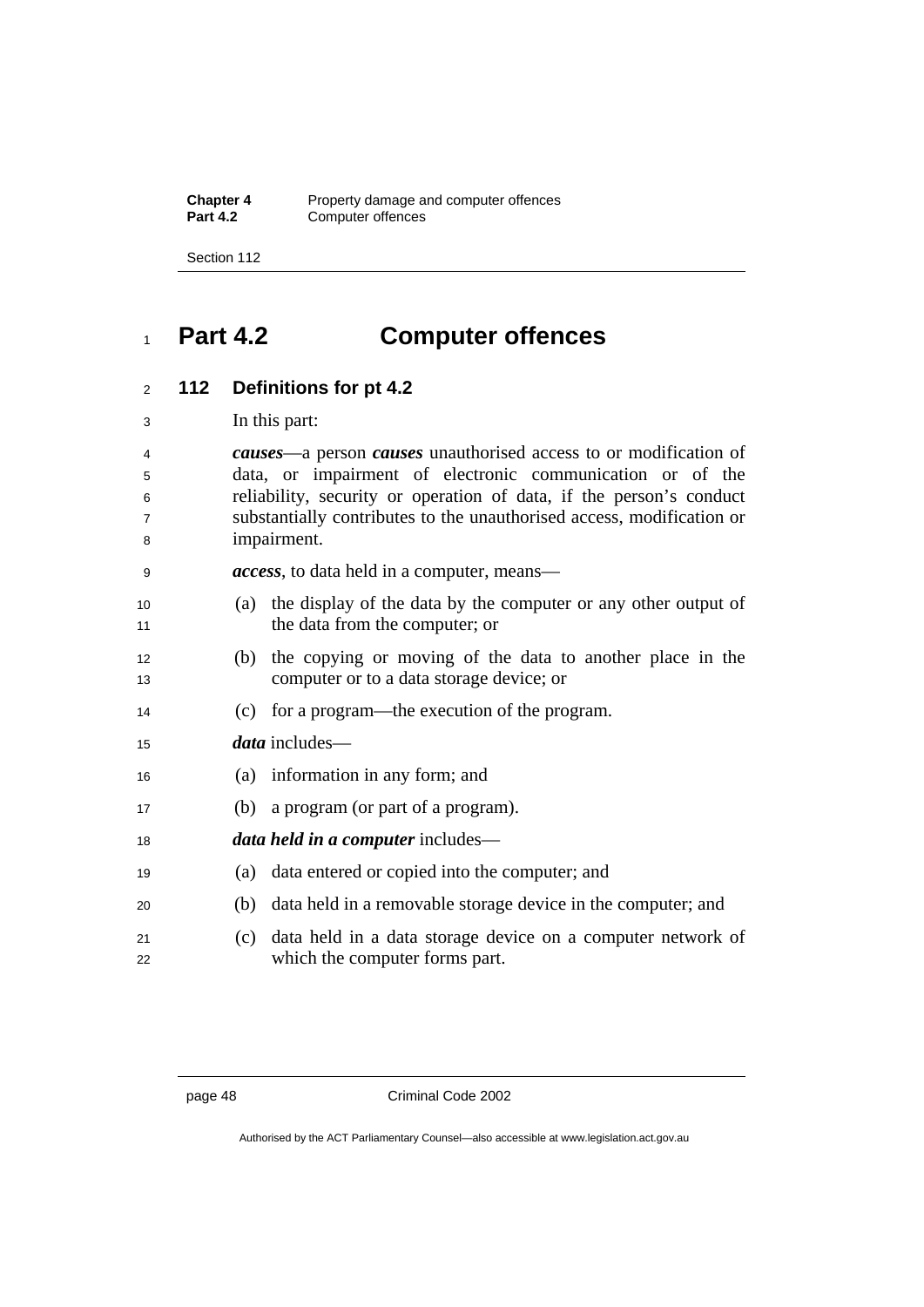*data storage device* means anything containing or designed to contain data for use by a computer. **Examples of data storage devices**  1 a disc 2 a file server *Note* An example is part of the Act, is not exhaustive and may extend, but does not limit, the meaning of the provision in which it appears (see *Legislation Act 2001*, s 126 and s 132). *electronic communication* means a communication of information 10 in any form by way of guided or unguided electromagnetic energy. *impairment*, of electronic communication to or from a computer, 12 includes— (a) the prevention of the communication, and (b) the impairment of the communication on an electronic link or 15 network used by the computer; 16 but does not include a mere interception of the communication. *modification*, of data held in a computer, means— (a) the alteration or removal of the data, or (b) an addition to the data. *serious computer offence* means— (a) an offence against section 115, 116 or 117; or (b) conduct in another jurisdiction that is an offence in that 23 jurisdiction and would be an offence against section 115, 116 or 117 if the conduct happened in the ACT.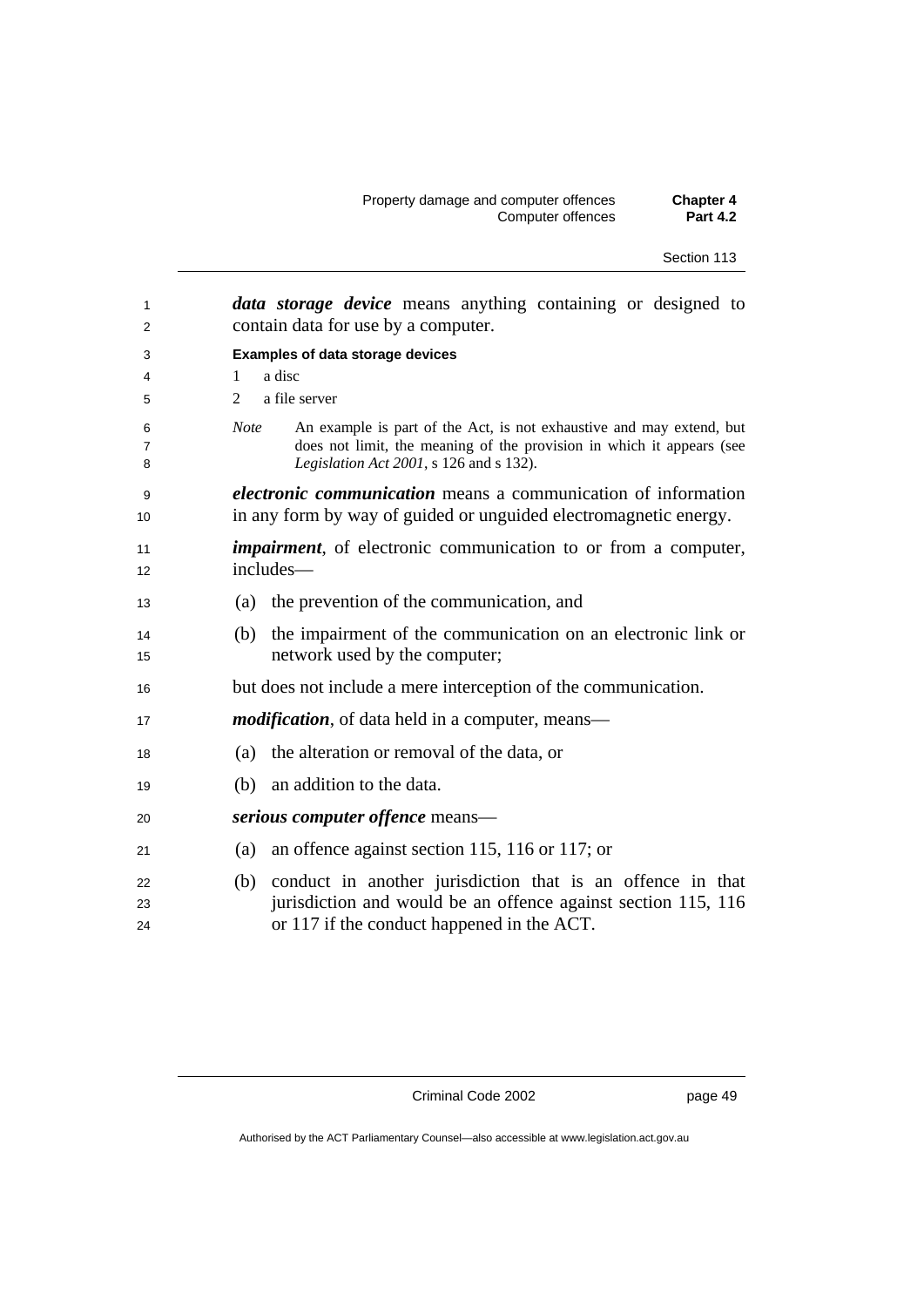| <b>Chapter 4</b> | Property damage and computer offences |
|------------------|---------------------------------------|
| <b>Part 4.2</b>  | Computer offences                     |

| $\mathbf{1}$                        | 113 | Limited meaning of access to data etc                                                                                                                                                                                                                                        |
|-------------------------------------|-----|------------------------------------------------------------------------------------------------------------------------------------------------------------------------------------------------------------------------------------------------------------------------------|
| 2                                   |     | In this part, a reference to-                                                                                                                                                                                                                                                |
| 3                                   |     | (a)<br>access to data held in a computer; or                                                                                                                                                                                                                                 |
| 4                                   |     | modification of data held in a computer; or<br>(b)                                                                                                                                                                                                                           |
| 5<br>6                              |     | impairment of electronic communication to<br>(c)<br>or from a<br>computer;                                                                                                                                                                                                   |
| $\overline{7}$<br>8                 |     | is limited to access, modification or impairment caused (directly or<br>indirectly) by the execution of a function of a computer.                                                                                                                                            |
| 9<br>10                             | 114 | Meaning of <i>unauthorised</i> access, modification or<br>impairment                                                                                                                                                                                                         |
| 11<br>$12 \overline{ }$<br>13<br>14 | (1) | For this part, access to or modification of data, or impairment of<br>electronic communication or of the reliability, security or operation<br>of data, by a person is <i>unauthorised</i> if the person is not entitled to<br>cause the access, modification or impairment. |
| 15<br>16<br>17                      | (2) | access, modification or impairment<br>the<br>However,<br><i>is</i><br>not<br>unauthorised only because the person has an ulterior purpose for<br>causing it.                                                                                                                 |
| 18<br>19                            | 115 | Unauthorised access, modification or impairment with<br>intent to commit serious offence                                                                                                                                                                                     |
| 20                                  | (1) | A person commits an offence if—                                                                                                                                                                                                                                              |
| 21                                  |     | (a)<br>the person causes—                                                                                                                                                                                                                                                    |
| 22                                  |     | unauthorised access to data held in a computer; or<br>(i)                                                                                                                                                                                                                    |
| 23                                  |     | unauthorised modification of data held in a computer, or<br>(ii)                                                                                                                                                                                                             |
| 24<br>25                            |     | unauthorised impairment of electronic communication to<br>(iii)<br>or from a computer; and                                                                                                                                                                                   |
| 26<br>27                            |     | the person knows the access, modification or impairment is<br>(b)<br>unauthorised; and                                                                                                                                                                                       |
|                                     |     |                                                                                                                                                                                                                                                                              |

page 50 Criminal Code 2002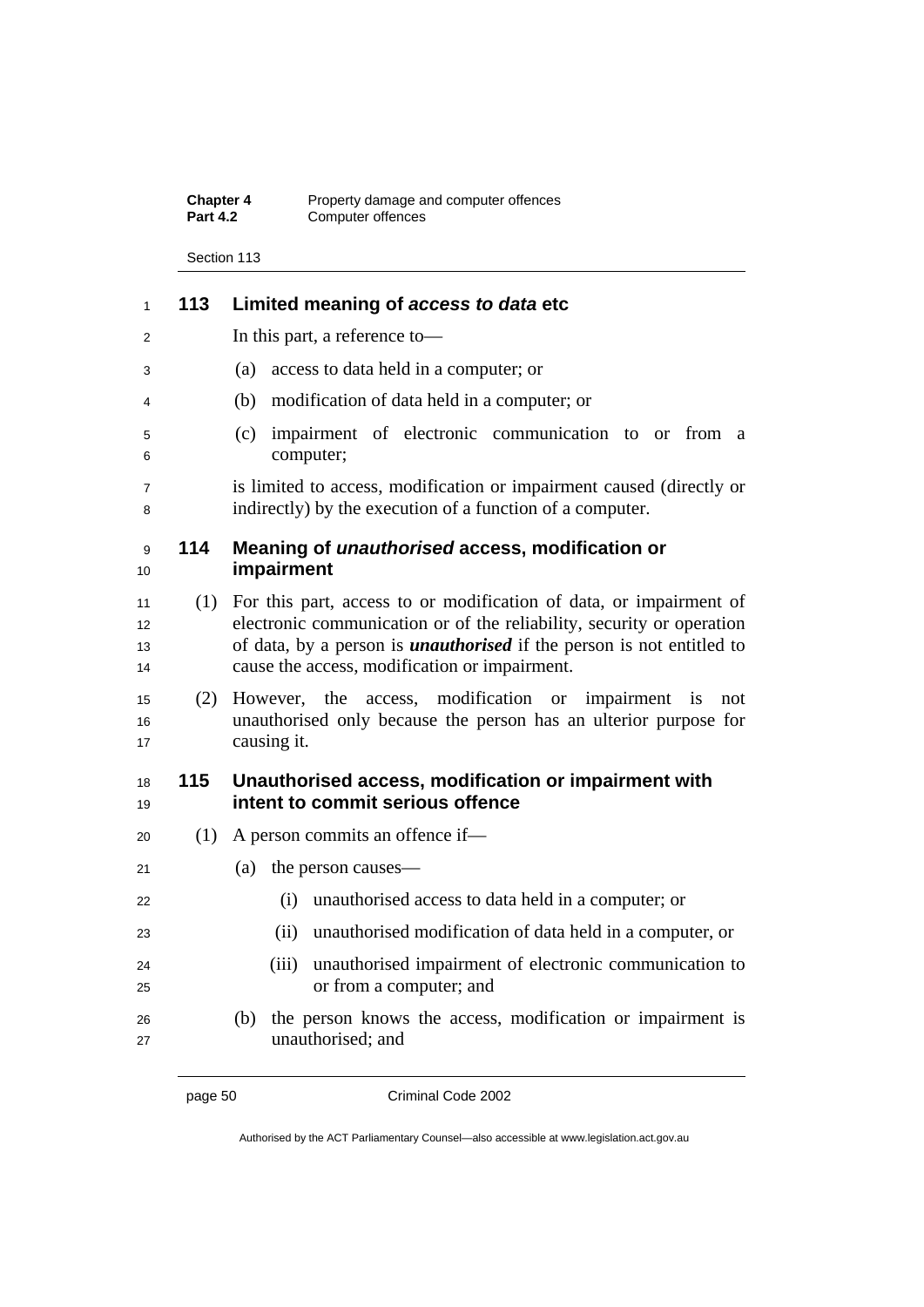| 1<br>2         |     | (c) the person intends to commit, or enable the commission of, a<br>serious offence (by the person or by someone else).                                                                           |
|----------------|-----|---------------------------------------------------------------------------------------------------------------------------------------------------------------------------------------------------|
| 3<br>4<br>5    |     | Maximum penalty: the maximum penalty applicable if the person<br>had committed, or enabled the commission of, the serious offence in<br>the ACT.                                                  |
| 6<br>7<br>8    |     | (2) In the prosecution of an offence against this section it is not<br>necessary to prove that the defendant knew that the offence was a<br>serious offence.                                      |
| 9              | (3) | A person can be found guilty of an offence against this section—                                                                                                                                  |
| 10             |     | (a) even if committing the serious offence is impossible; or                                                                                                                                      |
| 11<br>12       |     | whether the serious offence is to be committed at the time of<br>(b)<br>the unauthorised conduct or at a later time.                                                                              |
| 13<br>14       | (4) | It is not an offence to attempt to commit an offence against this<br>section.                                                                                                                     |
| 15             | (5) | In this section:                                                                                                                                                                                  |
| 16<br>17<br>18 |     | serious offence means an offence punishable by imprisonment for<br>5 years or longer, and includes an offence in another jurisdiction<br>that would be a serious offence if committed in the ACT. |
| 19             | 116 | Unauthorised modification of data to cause impairment                                                                                                                                             |
| 20             | (1) | A person commits an offence if—                                                                                                                                                                   |
| 21<br>22       |     | the person causes unauthorised modification of data held in a<br>(a)<br>computer; and                                                                                                             |
| 23             |     | the person knows the modification is unauthorised; and<br>(b)                                                                                                                                     |
| 24             |     | (c)<br>the person—                                                                                                                                                                                |
| 25<br>26<br>27 |     | intends by the modification to impair access to, or to<br>(i)<br>impair the reliability, security or operation of, data held<br>in a computer; or                                                 |
|                |     |                                                                                                                                                                                                   |

Criminal Code 2002 page 51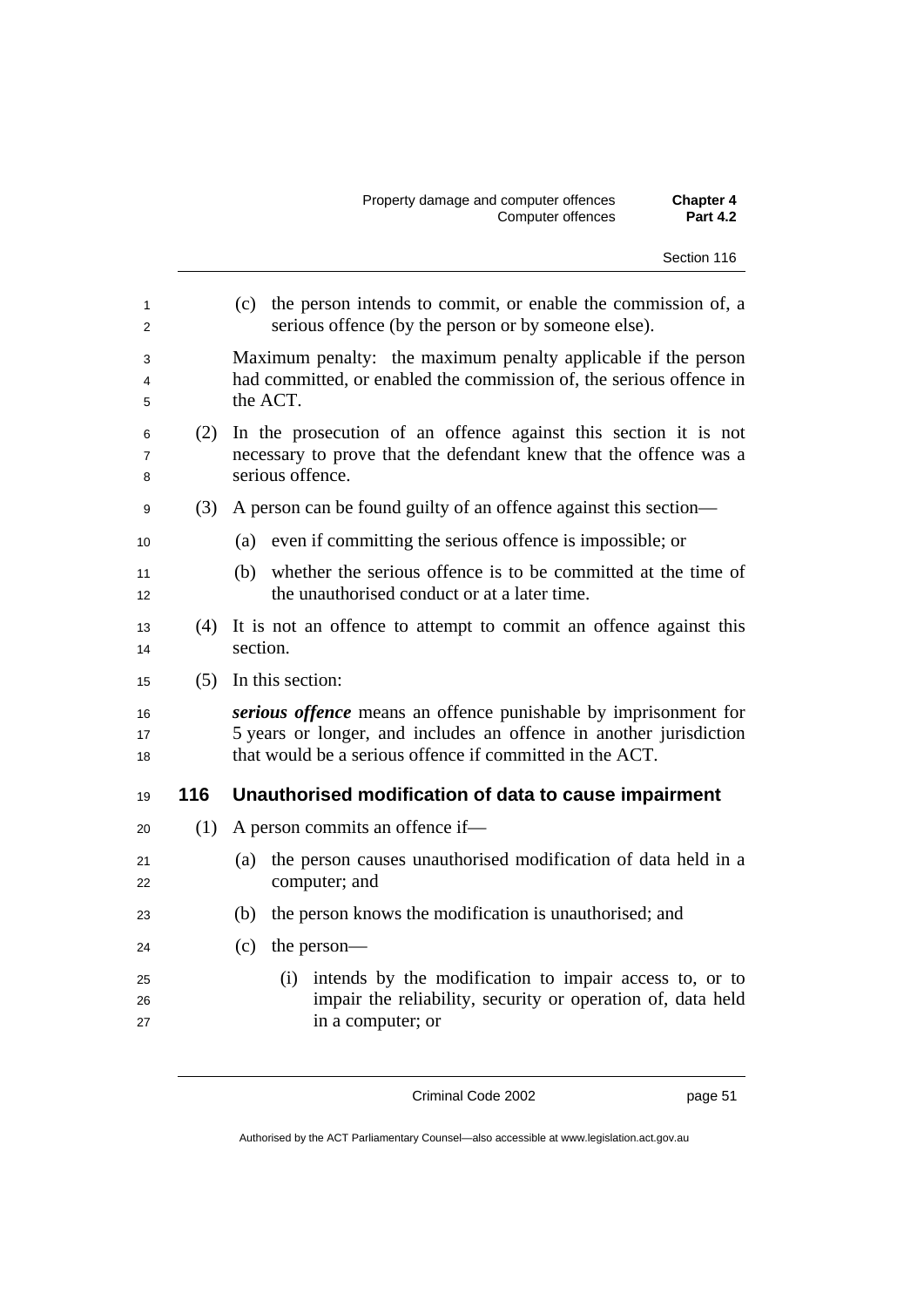| 1           |     | (ii) is reckless about any such impairment.                                                                                                                                                                     |
|-------------|-----|-----------------------------------------------------------------------------------------------------------------------------------------------------------------------------------------------------------------|
| 2<br>3      |     | Maximum penalty: 1 000 penalty units, imprisonment for 10 years<br>or both.                                                                                                                                     |
| 4<br>5<br>6 |     | (2) A person can be found guilty of an offence against this section even<br>if there is or will be no actual impairment to access to, or the<br>reliability, security or operation of, data held in a computer. |
| 7<br>8      | (3) | A conviction for an offence against this section is an alternative<br>verdict to a charge for-                                                                                                                  |
| 9           |     | an offence against section 103 (Damaging property); or<br>(a)                                                                                                                                                   |
| 10<br>11    |     | an offence against section 117 (Unauthorised impairment of<br>(b)<br>electronic communication).                                                                                                                 |
| 12          | 117 | Unauthorised impairment of electronic communication                                                                                                                                                             |
| 13          | (1) | A person commits an offence if—                                                                                                                                                                                 |
| 14<br>15    |     | the person causes an unauthorised impairment of electronic<br>(a)<br>communication to or from a computer; and                                                                                                   |
| 16          |     | the person knows the impairment is unauthorised; and<br>(b)                                                                                                                                                     |
| 17          |     | the person—<br>(c)                                                                                                                                                                                              |
| 18<br>19    |     | intends to impair electronic communication to or from<br>(i)<br>the computer; or                                                                                                                                |
| 20          |     | is reckless about any such impairment.<br>(ii)                                                                                                                                                                  |
| 21<br>22    |     | Maximum penalty: 1 000 penalty units, imprisonment for 10 years<br>or both.                                                                                                                                     |
| 23<br>24    | (2) | A conviction for an offence against this section is an alternative<br>verdict to a charge for-                                                                                                                  |
| 25          |     | an offence against section 103 (Damaging property); or<br>(a)                                                                                                                                                   |
| 26<br>27    |     | an offence against section 116 (Unauthorised modification of<br>(b)<br>data to cause impairment).                                                                                                               |
|             |     |                                                                                                                                                                                                                 |

Authorised by the ACT Parliamentary Counsel—also accessible at www.legislation.act.gov.au

page 52 Criminal Code 2002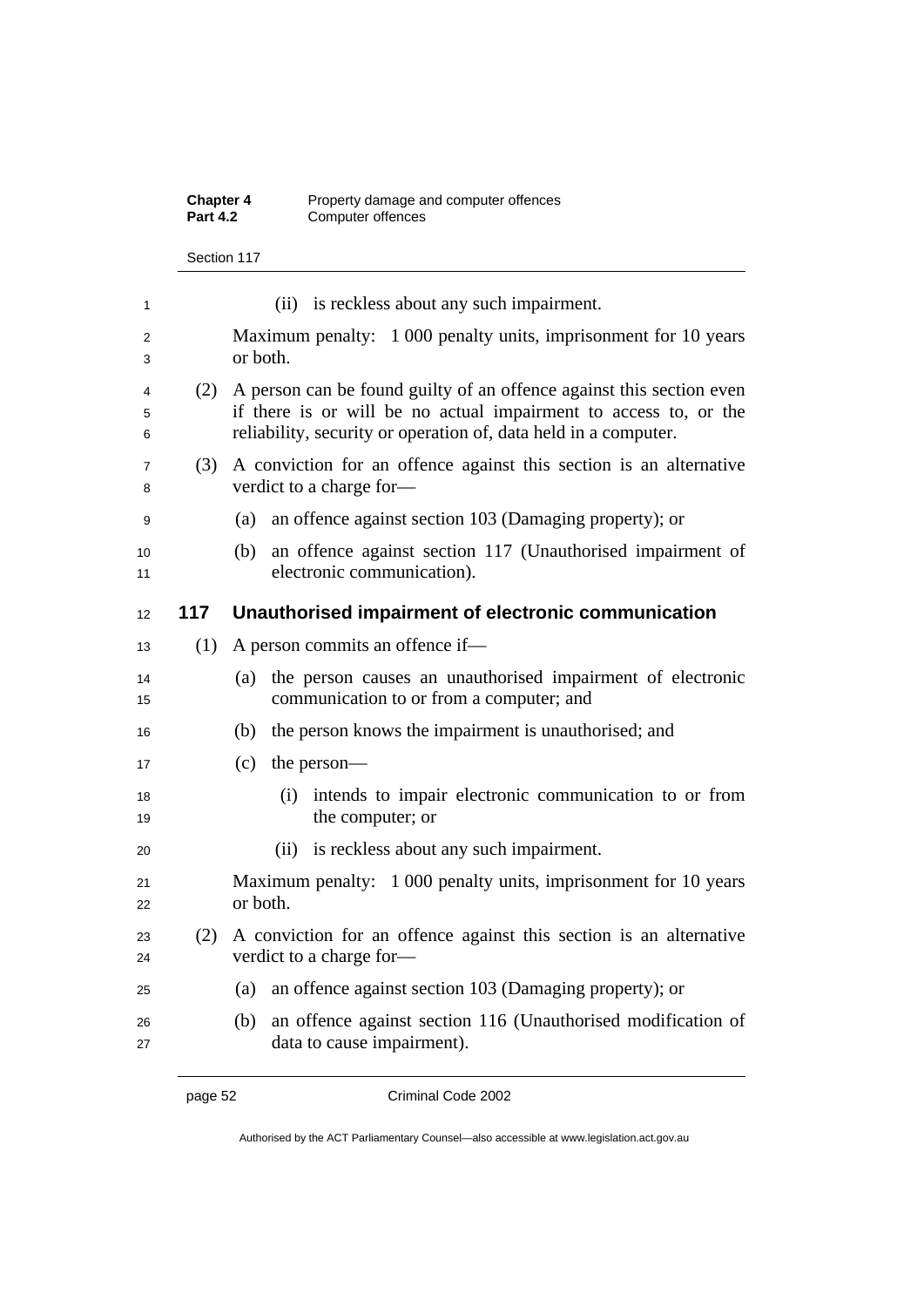| 1<br>2                  | 118 | Possession of data with intent to commit serious<br>computer offence                                                                    |
|-------------------------|-----|-----------------------------------------------------------------------------------------------------------------------------------------|
| 3<br>4                  | (1) | A person commits an offence if the person has possession or control<br>of data with the intention of-                                   |
| 5                       |     | committing a serious computer offence; or<br>(a)                                                                                        |
| 6<br>7                  |     | enabling the commission of a serious computer offence<br>(b)<br>(whether by the person or by someone else).                             |
| 8<br>9                  |     | Maximum penalty: 300 penalty units, imprisonment for 3 years or<br>both.                                                                |
| 10                      |     | (2) For this section:                                                                                                                   |
| 11                      |     | <i>possession or control of data includes—</i>                                                                                          |
| $12 \overline{ }$<br>13 |     | possession of a computer or data storage device holding or<br>(a)<br>containing the data; or                                            |
| 14                      |     | (b) possession of a document in which the data is recorded; or                                                                          |
| 15<br>16                |     | control of data held in a computer that is in the possession of<br>(c)<br>someone else (whether the computer is in or outside the ACT). |
| 17<br>18                | (3) | A person can be found guilty of an offence against this section even<br>if committing the serious computer offence is impossible.       |
| 19<br>20                | (4) | It is not an offence to attempt to commit an offence against this<br>section.                                                           |
| 21<br>22                | 119 | Producing, supplying or obtaining data with intent to<br>commit serious computer offence                                                |
| 23<br>24                | (1) | A person commits an offence if the person produces, supplies or<br>obtains data with the intention of—                                  |
| 25                      |     | committing a serious computer offence; or<br>(a)                                                                                        |

Criminal Code 2002 **page 53**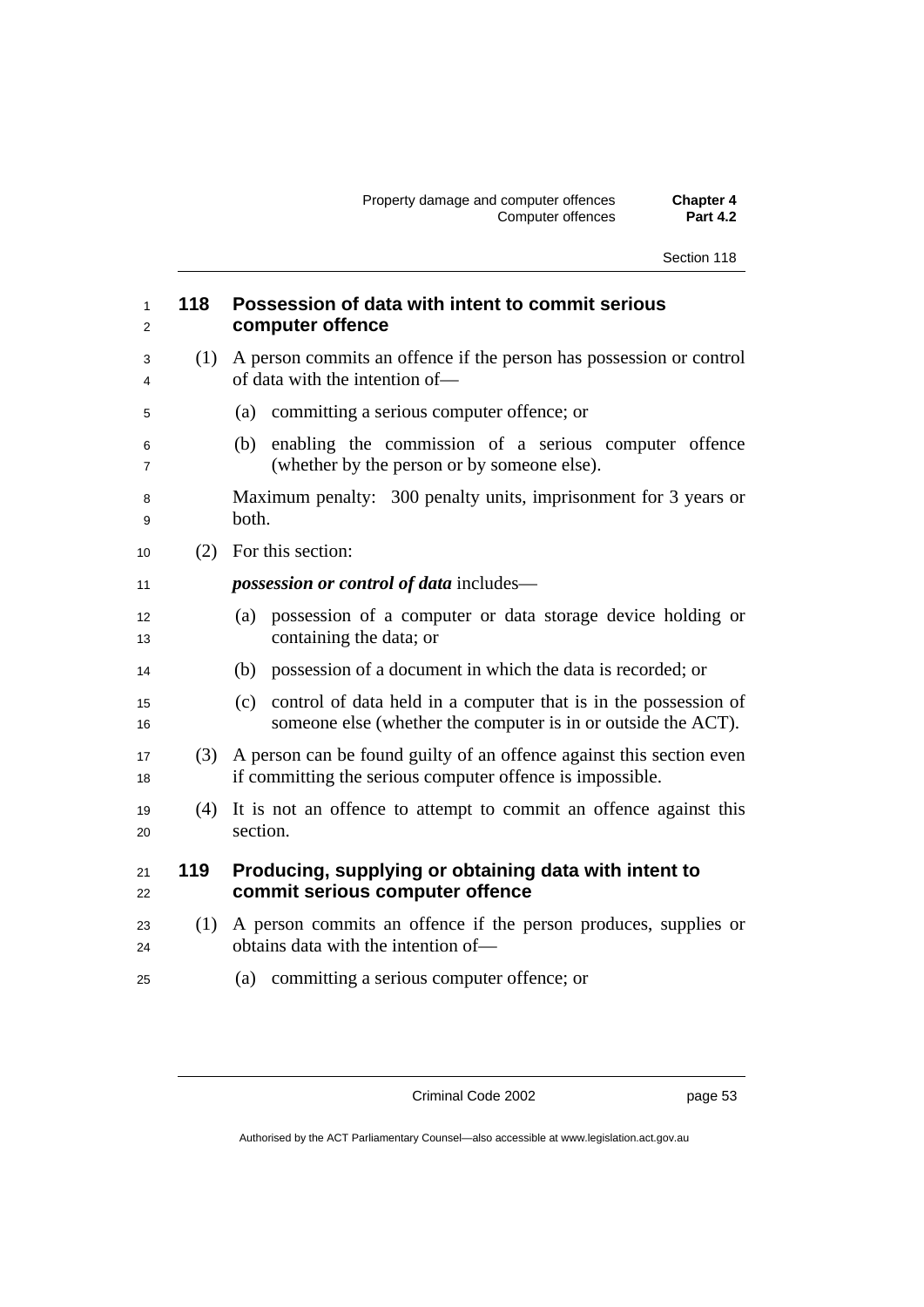| <b>Chapter 4</b> | Property damage and computer offences |
|------------------|---------------------------------------|
| <b>Part 4.2</b>  | Computer offences                     |

| 1<br>2         |     | (b) enabling the commission of a serious computer offence<br>(whether by the person or by another person).                                                       |  |  |
|----------------|-----|------------------------------------------------------------------------------------------------------------------------------------------------------------------|--|--|
| 3<br>4         |     | Maximum penalty: 300 penalty units, imprisonment for 3 years or<br>both.                                                                                         |  |  |
| 5              |     | (2) For this section:                                                                                                                                            |  |  |
| 6              |     | <i>produce, supply or obtain data includes—</i>                                                                                                                  |  |  |
| 7<br>8         |     | produce, supply or obtain data held or contained in a computer<br>(a)<br>or data storage device; or                                                              |  |  |
| 9<br>10        |     | produce, supply or obtain a document in which the data is<br>(b)<br>recorded.                                                                                    |  |  |
| 11<br>12       |     | (3) A person can be found guilty of an offence against this section even<br>if committing the serious computer offence concerned is impossible.                  |  |  |
| 13<br>14       | 120 | Unauthorised access to or modification of restricted data<br>held in computer                                                                                    |  |  |
| 15             | (1) | A person commits an offence if—                                                                                                                                  |  |  |
| 16<br>17       |     | the person causes unauthorised access to or modification of<br>(a)<br>restricted data held in a computer; and                                                    |  |  |
| 18<br>19       |     | the person knows the access or modification is unauthorised;<br>(b)<br>and                                                                                       |  |  |
| 20             |     | the person intends to cause the access or modification.<br>(c)                                                                                                   |  |  |
| 21<br>22       |     | Maximum penalty: 200 penalty units, imprisonment for 2 years or<br>both.                                                                                         |  |  |
| 23             |     |                                                                                                                                                                  |  |  |
|                | (2) | In this section:                                                                                                                                                 |  |  |
| 24<br>25<br>26 |     | <i>restricted data</i> means data held in a computer to which access is<br>restricted by an access control system associated with a function of<br>the computer. |  |  |

page 54 Criminal Code 2002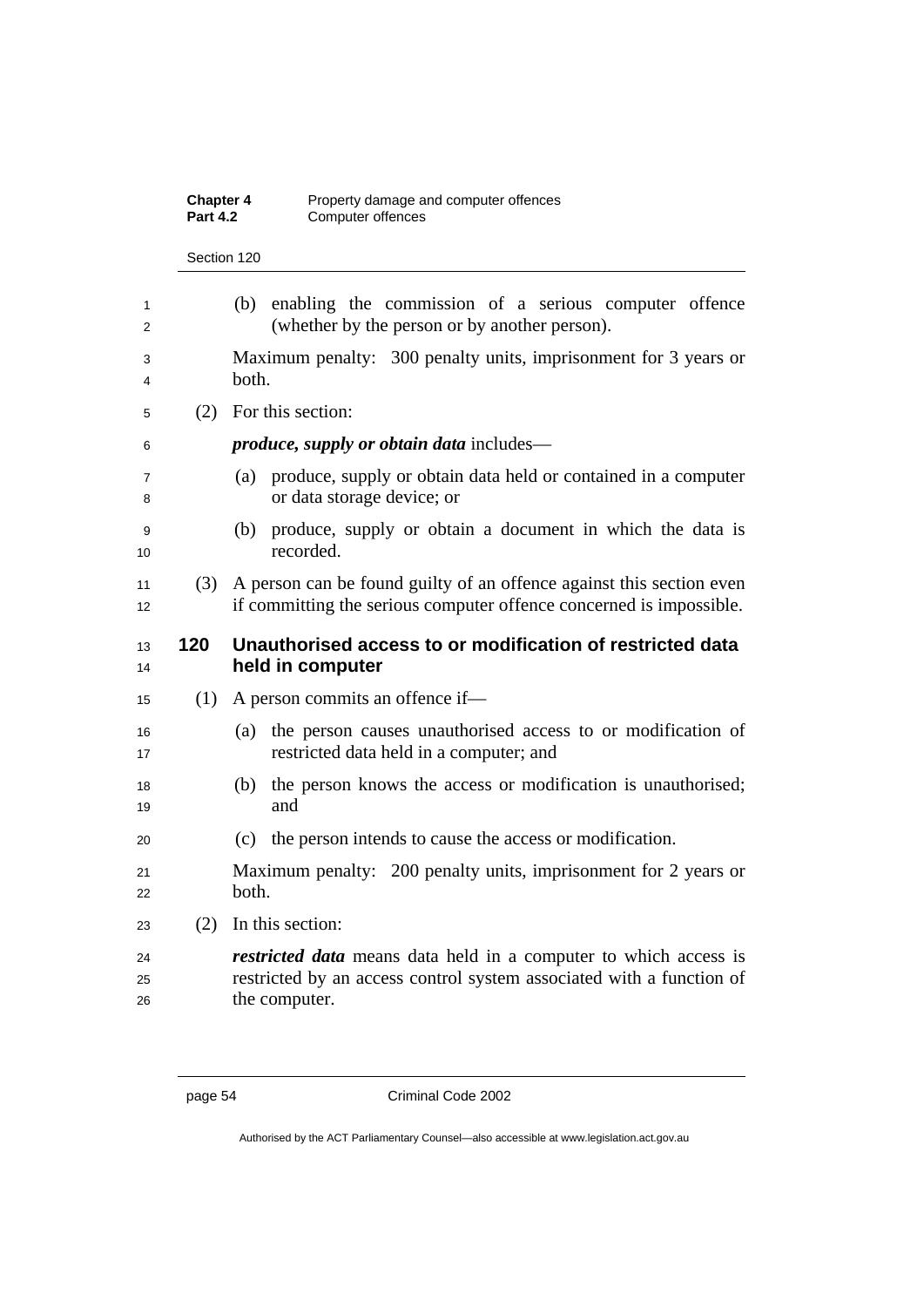#### **121 Unauthorised impairment of data held in computer disc, credit card etc**

A person commits an offence if—

- (a) the person causes unauthorised impairment of the reliability, security or operation of data held in a computer disc, credit card or other device used to store data by electronic means; and
- (b) the person knows the impairment is unauthorised; and
- (c) the person intends to cause the impairment.
- Maximum penalty: 200 penalty units, imprisonment for 2 years or both.

Criminal Code 2002 **page 55**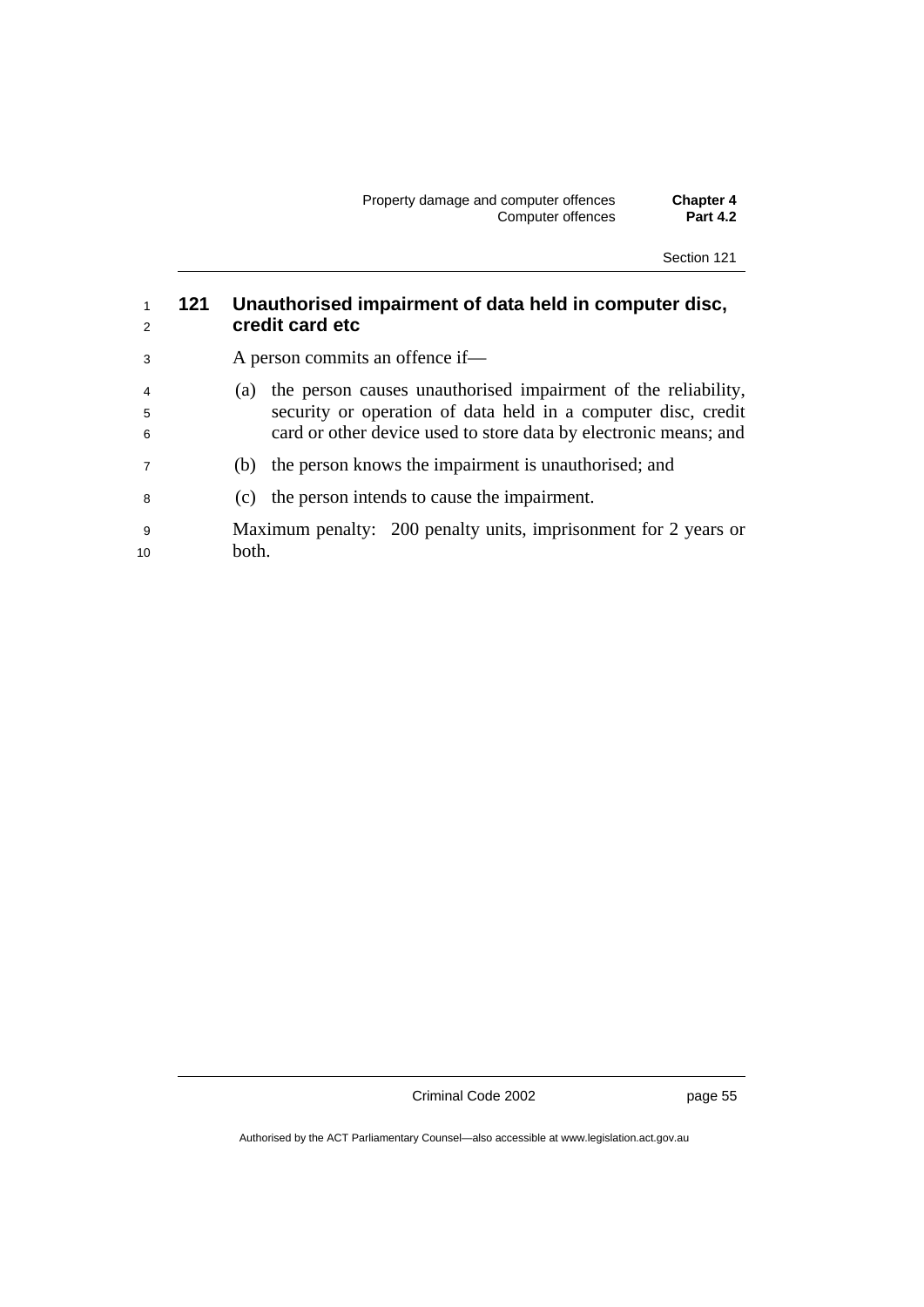**Chapter 4** Property damage and computer offences<br>**Part 4.3** Sabotage Sabotage

Section 122

### **Part 4.3 Sabotage**

### **122 Definitions for pt 4.3**

 $3 \quad (1)$  In this part:

*causes* damage or disruption—a person *causes* damage or disruption if the person's conduct substantially contributes to the damage or disruption. *damage*, to a public facility, means— (a) damage to the facility or part of the facility; or (b) disruption to the use or operation of the facility. *property offence* means— (a) an offence against part 4.1 (Property damage offences); or (b) conduct in another jurisdiction that is an offence in that 13 jurisdiction and would be an offence against part 4.1 if the 14 conduct happened in the ACT. *public facility* means any of the following (whether publicly or **privately owned**): (a) a government facility, including premises used by government 18 employees for official duties; (b) a public infrastructure facility, including a facility providing water, sewerage, energy, fuel, communication or other services 21 to the public; (c) a public information system, including a system used to generate, send, receive, store or otherwise process electronic 24 communications: (d) a public transport facility, including a vehicle used to transport people or goods;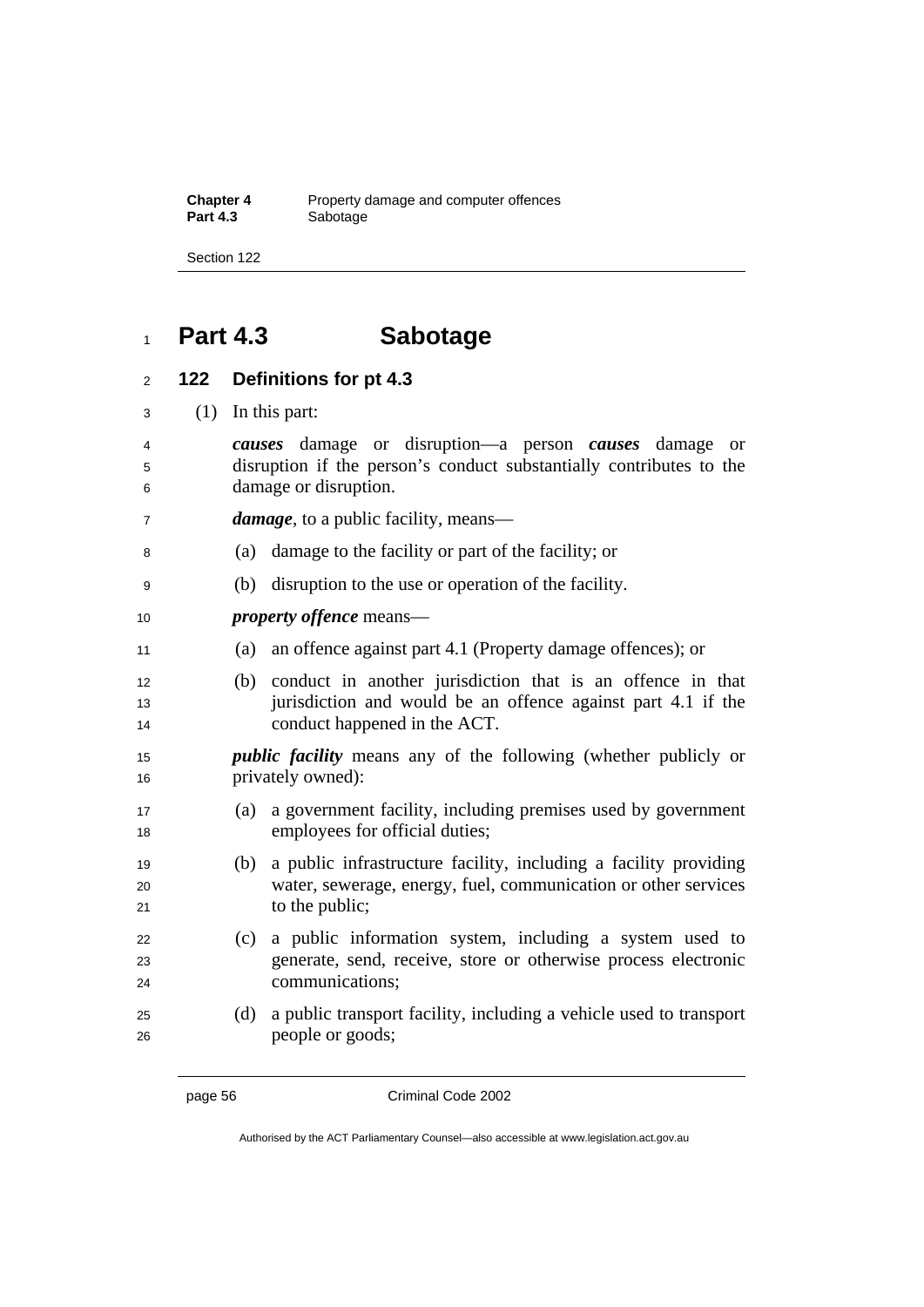| Property damage and computer offences | <b>Chapter 4</b> |
|---------------------------------------|------------------|
| Sabotage                              | <b>Part 4.3</b>  |

| 1<br>2         |     | a public place, including any premises, land or water open to<br>(e)<br>the public.                                                                                                             |  |
|----------------|-----|-------------------------------------------------------------------------------------------------------------------------------------------------------------------------------------------------|--|
| 3<br>4         |     | <i>unauthorised computer function</i> means any of the following<br>(within the meaning of part 4.2 (Computer offences)):                                                                       |  |
| 5              |     | (a) unauthorised access to data held in a computer;                                                                                                                                             |  |
| 6              |     | unauthorised modification of data held in a computer;<br>(b)                                                                                                                                    |  |
| 7<br>8         |     | unauthorised impairment of electronic communication to or<br>(c)<br>from a computer.                                                                                                            |  |
| 9              | 123 | Sabotage                                                                                                                                                                                        |  |
| 10             |     | A person commits an offence if—                                                                                                                                                                 |  |
| 11<br>12<br>13 |     | the person causes damage to a public facility by committing a<br>(a)<br>property offence or by causing an unauthorised computer<br>function; and                                                |  |
| 14             |     | the person intends to cause—<br>(b)                                                                                                                                                             |  |
| 15             |     | major disruption to government functions; or<br>(i)                                                                                                                                             |  |
| 16             |     | major disruption to the use of services by the public; or<br>(ii)                                                                                                                               |  |
| 17             |     | major economic loss.<br>(iii)                                                                                                                                                                   |  |
| 18<br>19       |     | Maximum penalty: 2 500 penalty units, imprisonment for 25 years<br>or both.                                                                                                                     |  |
| 20             | 124 | <b>Threaten sabotage</b>                                                                                                                                                                        |  |
| 21             | (1) | A person commits an offence if—                                                                                                                                                                 |  |
| 22<br>23<br>24 |     | the person intentionally makes to someone else a threat to<br>(a)<br>cause damage to a public facility by committing a property<br>offence or by causing an unauthorised computer function; and |  |
| 25<br>26       |     | the person intends the other person to fear that the threat will<br>(b)<br>be carried out and will cause—                                                                                       |  |

Criminal Code 2002 **page 57**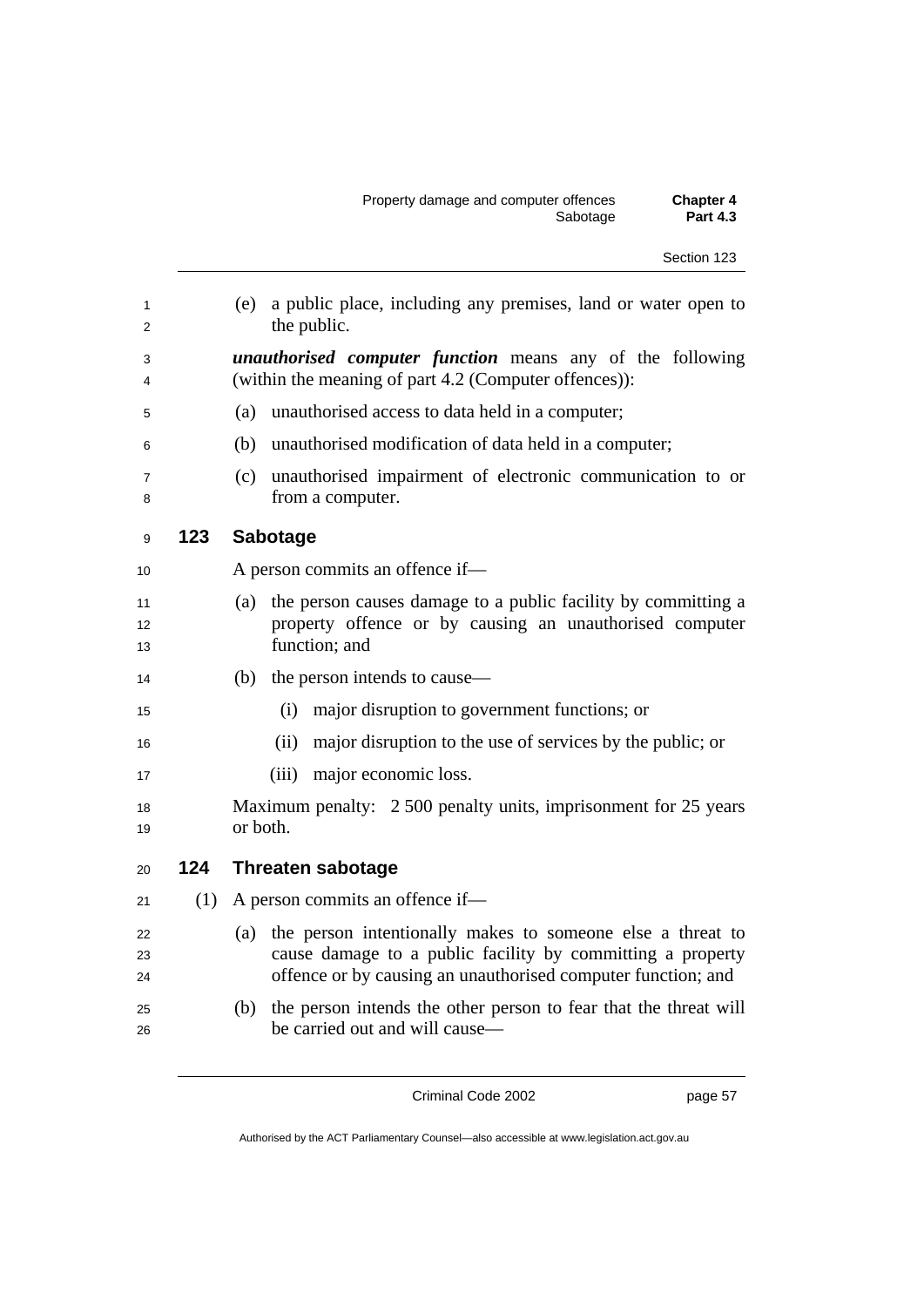| <b>Chapter 4</b> | Property damage and computer offences |
|------------------|---------------------------------------|
| <b>Part 4.3</b>  | Sabotage                              |

| 1                  | major disruption to government functions; or<br>(i)                                                                                                                       |
|--------------------|---------------------------------------------------------------------------------------------------------------------------------------------------------------------------|
| 2                  | major disruption to the use of services by the public; or<br>(i)                                                                                                          |
| 3                  | major economic loss.<br>(iii)                                                                                                                                             |
| 4<br>5             | Maximum penalty: 1 500 penalty units, imprisonment for 15 years<br>or both.                                                                                               |
| (2)<br>6<br>7<br>8 | In the prosecution of an offence against this section it is not<br>necessary to prove that the person threatened actually feared that the<br>threat would be carried out. |
| (3)<br>9           | For this section—                                                                                                                                                         |
| 10<br>11           | (a) a threat can be made by any conduct and can be explicit or<br>implicit and conditional or unconditional; and                                                          |
| 12                 | a threat to a person includes a threat to a group of people; and<br>(b)                                                                                                   |
| 13<br>14           | (c) fear that a threat will be carried out includes apprehension that<br>it will be carried out.                                                                          |

page 58 Criminal Code 2002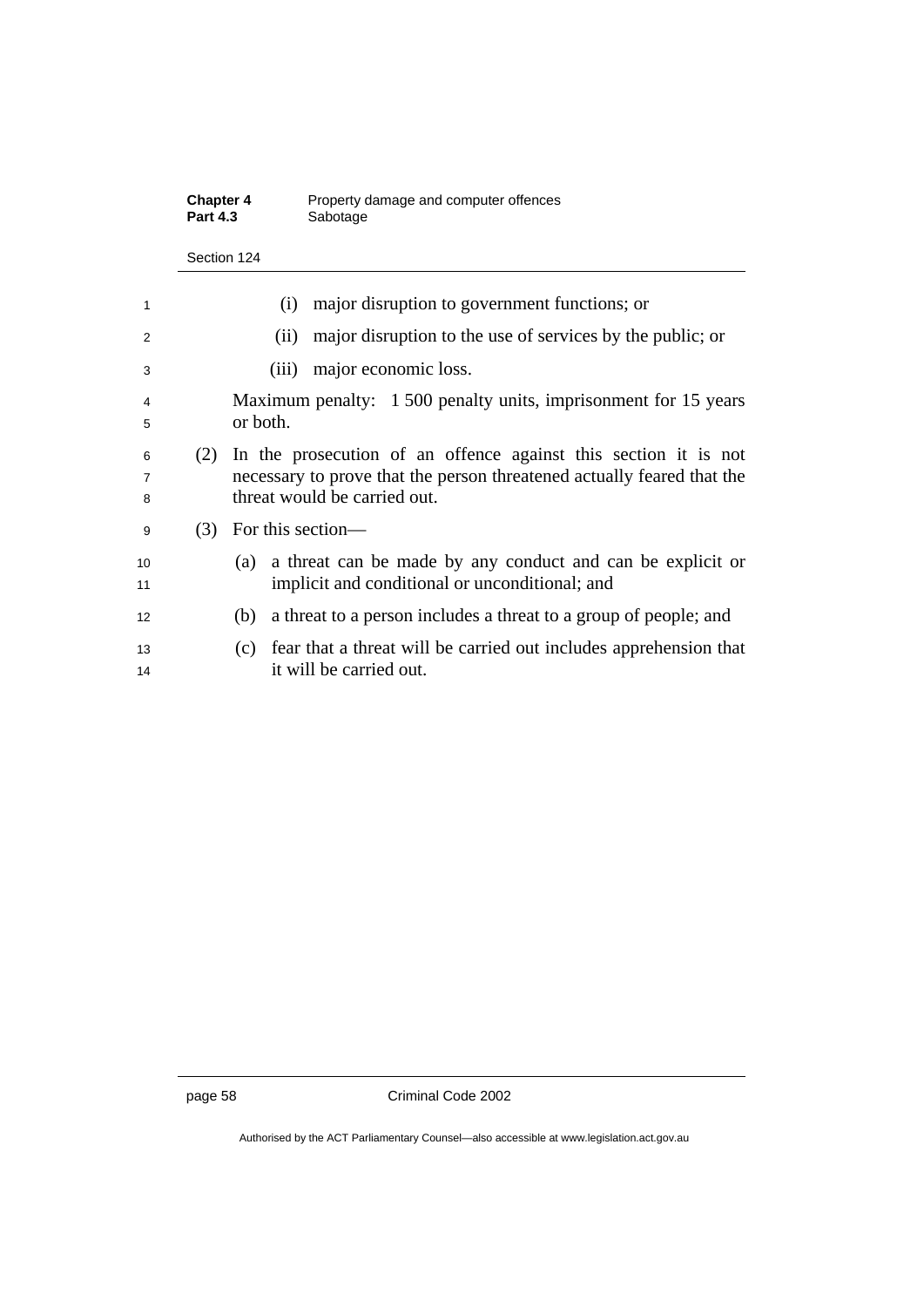Miscellaneous **Chapter 5** 

Section 125

## **Chapter 5 Miscellaneous**

#### **125 Regulation-making power**

The Executive may make regulations for this Act.

*Note* Regulations must be notified, and presented to the Legislative Assembly, under the *Legislation Act 2001*.

#### **126 Repeal of Criminal Code 2001**

The *Criminal Code 2001* No 64 is repealed.

#### **127 Consequential amendments—sch 1**

Schedule 1 amends the Acts and regulations mentioned in it.

Criminal Code 2002 **page 59**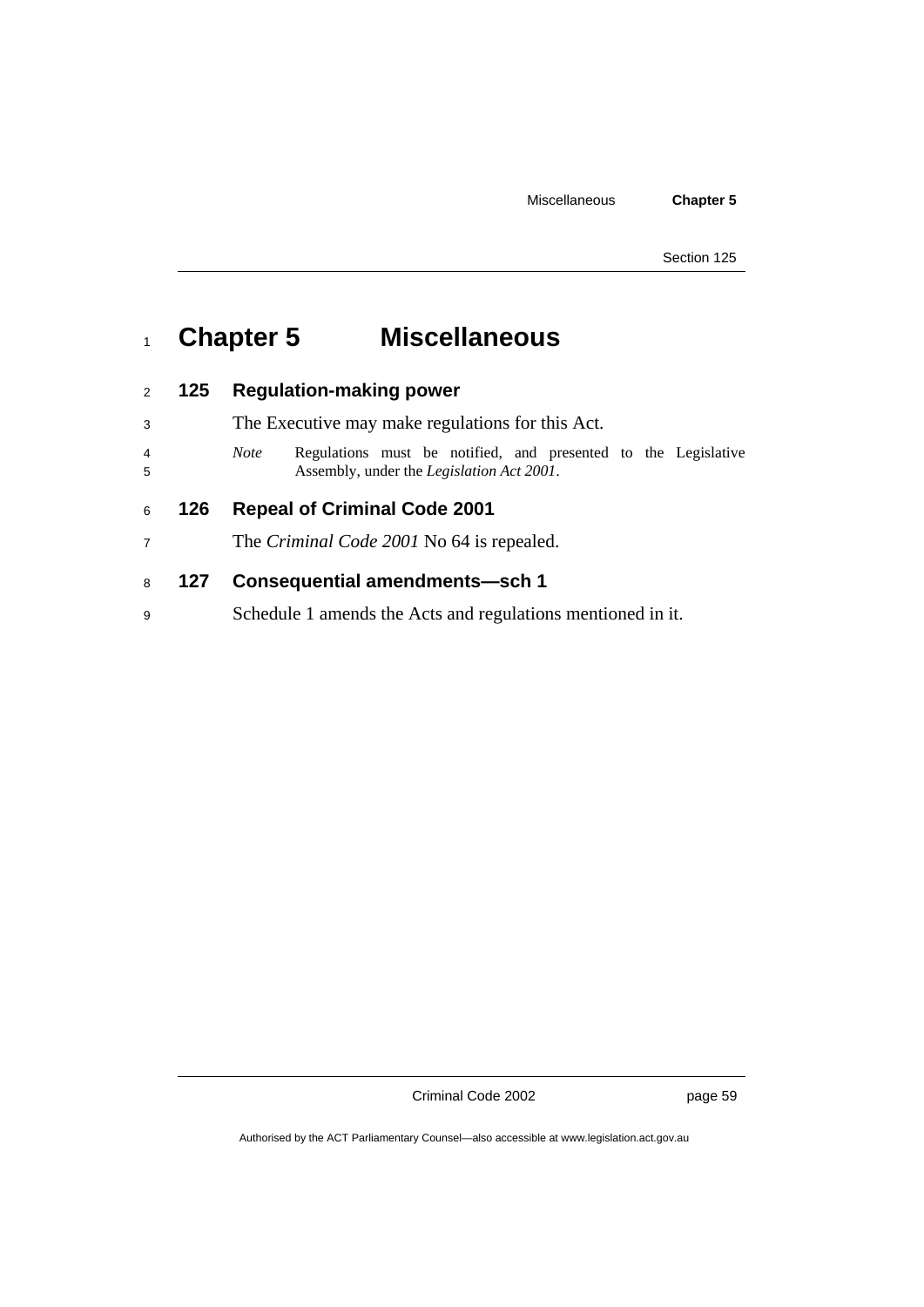**Schedule 1 Consequential amendments Part 1.1 Bail Act 1992** Amendment [1.1]

# **Schedule 1 Consequential amendments**

(see s 127)

### **Part 1.1 Bail Act 1992**

| 4<br>5              | [1.1]           | Section 3 (1), definition of domestic violence offence,<br>paragraph (c)                                                                                                       |
|---------------------|-----------------|--------------------------------------------------------------------------------------------------------------------------------------------------------------------------------|
| 6                   |                 | substitute                                                                                                                                                                     |
| $\overline{7}$<br>8 |                 | the Criminal Code, section $103$ , $104$ , $106$ , $107$ or $108$ (which<br>(c)<br>deal with property offences); or                                                            |
| 9<br>10             |                 | any of the following provisions of the Road Transport (Safety<br>(d)<br>and Traffic Management) Act 1999:                                                                      |
| 11                  |                 | section $6(1)$ (which is about negligent driving);<br>(i)                                                                                                                      |
| 12<br>13            |                 | section $7(1)$ (which is about furious, reckless or<br>(ii)<br>dangerous driving);                                                                                             |
| 14                  |                 | section $8(1)$ or $(2)$ (which are about menacing driving).<br>(iii)                                                                                                           |
| 15<br>16            |                 | A reference to an offence against a Territory law includes a reference to<br><b>Note</b><br>a related ancillary offence, eg attempt (see <i>Legislation Act 2001</i> , s 189). |
| 17                  | [1.2]           | Schedule 1, item 37                                                                                                                                                            |
| 18                  |                 | omit                                                                                                                                                                           |
| 19                  | <b>Part 1.2</b> | <b>Building Act 1972</b>                                                                                                                                                       |
| 20                  | $[1.3]$         | Section 107 (1), note 2                                                                                                                                                        |
| 21                  |                 | substitute                                                                                                                                                                     |
| 22                  |                 | A reference to an offence against a Territory law includes a reference to<br>Note 2                                                                                            |

a related ancillary offence, eg attempt (see *Legislation Act 2001*, s 189).

page 60 Criminal Code 2002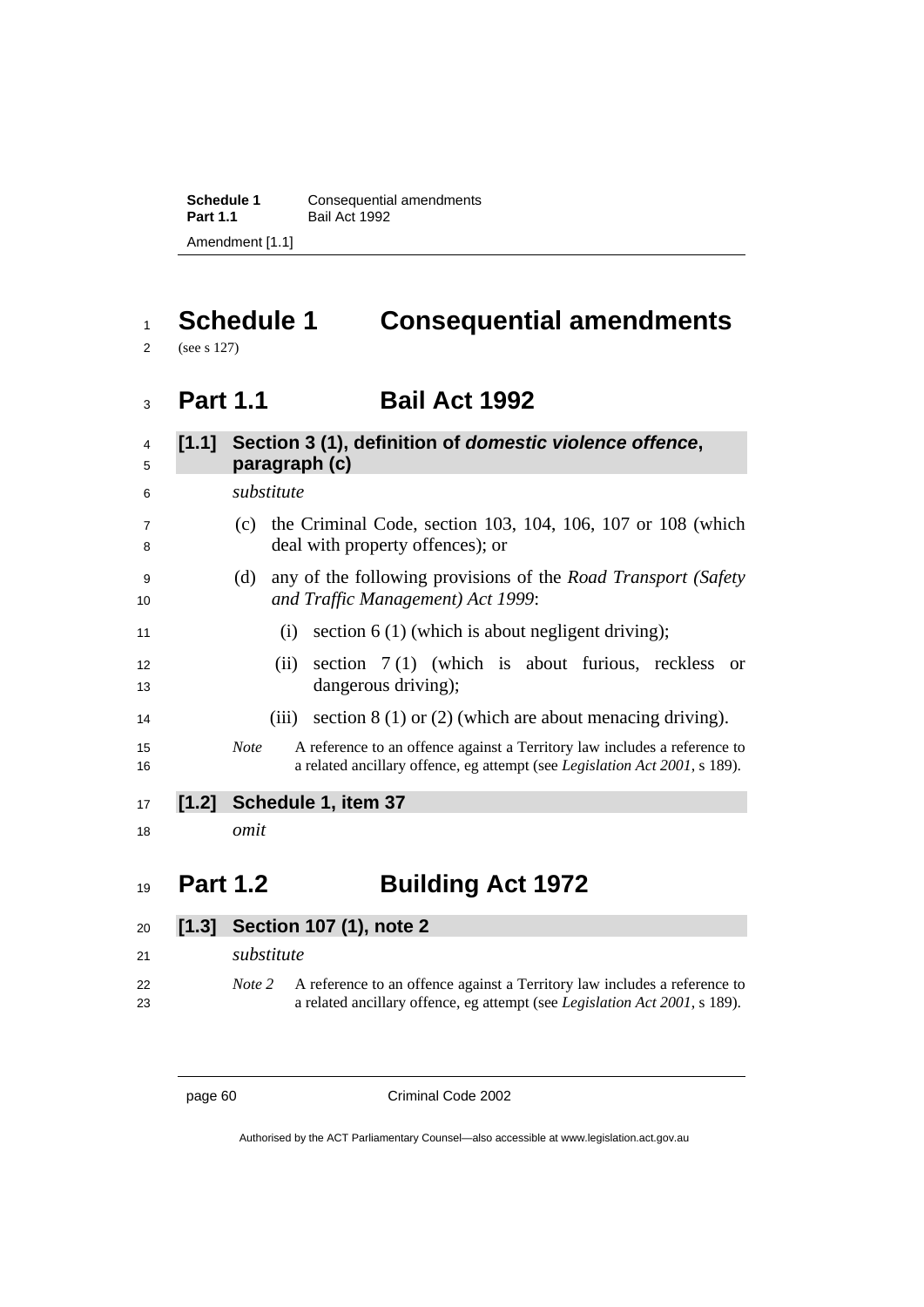Consequential amendments **Schedule 1 Casino Control Act 1988** 

Amendment [1.4]

## **Part 1.3 Casino Control Act 1988**

#### **[1.4] Section 100 (1) (b), note**

#### *substitute*

*Note* A reference to an offence against a Territory law includes a reference to a related ancillary offence, eg attempt (see *Legislation Act 2001*, s 189).

### **Part 1.4 Children and Young People Act 1999**

- **[1.5] Section 71**
- *omit*

#### **[1.6] Section 72 (1)**

#### *substitute*

(1) If a police officer reasonably believes that a person is a child under 13 the age of 10 years and had carried out, or is carrying out, conduct that makes up the physical elements of an offence, the police officer may apprehend the child, and for that purpose may use necessary 16 and reasonable force.

*Note* The Criminal Code, div 2.3.1 deals with the criminal responsibility of children.

### **Part 1.5 Clinical Waste Act 1990**

| 20       | [1.7] Section 2, definition of offence against this Act, note |                                                                                                                                                                 |  |
|----------|---------------------------------------------------------------|-----------------------------------------------------------------------------------------------------------------------------------------------------------------|--|
| 21       | substitute                                                    |                                                                                                                                                                 |  |
| 22<br>23 | <i>Note</i>                                                   | A reference to an offence against a Territory law includes a reference to<br>a related ancillary offence, eg attempt (see <i>Legislation Act 2001</i> , s 189). |  |

Criminal Code 2002 **page 61**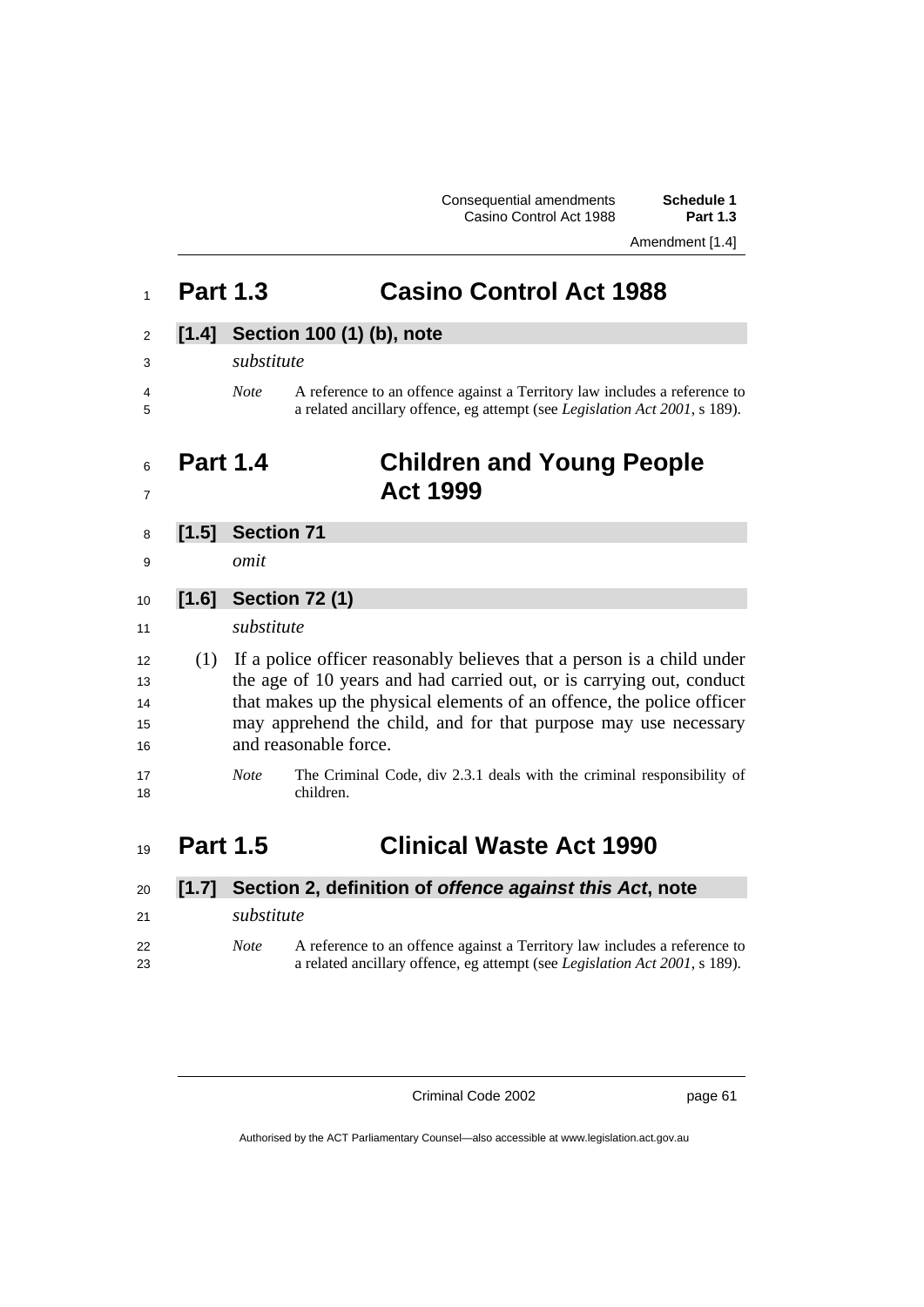**Schedule 1 Consequential amendments Part 1.6 Crimes Act 1900** Amendment [1.8] Division 6.3

## **Part 1.6 Crimes Act 1900**

| [1.8]  | <b>Division 6.3</b>                                                              |
|--------|----------------------------------------------------------------------------------|
|        | omit                                                                             |
|        | section $116(1)$<br>$\bullet$                                                    |
|        | section $117(1)$<br>$\bullet$                                                    |
|        | sections 118 and 118A                                                            |
|        | sections 120 and 121.                                                            |
|        | [1.9] Sections 116 and 117                                                       |
|        | renumber subsections when Act next republished under the<br>Legislation Act 2001 |
|        | [1.10] Division 6.5                                                              |
|        | omit                                                                             |
|        | [1.11] Part 9, heading                                                           |
|        | substitute                                                                       |
| Part 9 | <b>Accessories</b>                                                               |
|        | [1.12] Section 180                                                               |
|        | omit                                                                             |
|        | [1.13] Sections 182 to 184                                                       |
|        | omit                                                                             |
|        | [1.14] Part 14                                                                   |
|        | omit                                                                             |
|        | [1.15] Schedule 1, item 37                                                       |
|        | omit                                                                             |

page 62 Criminal Code 2002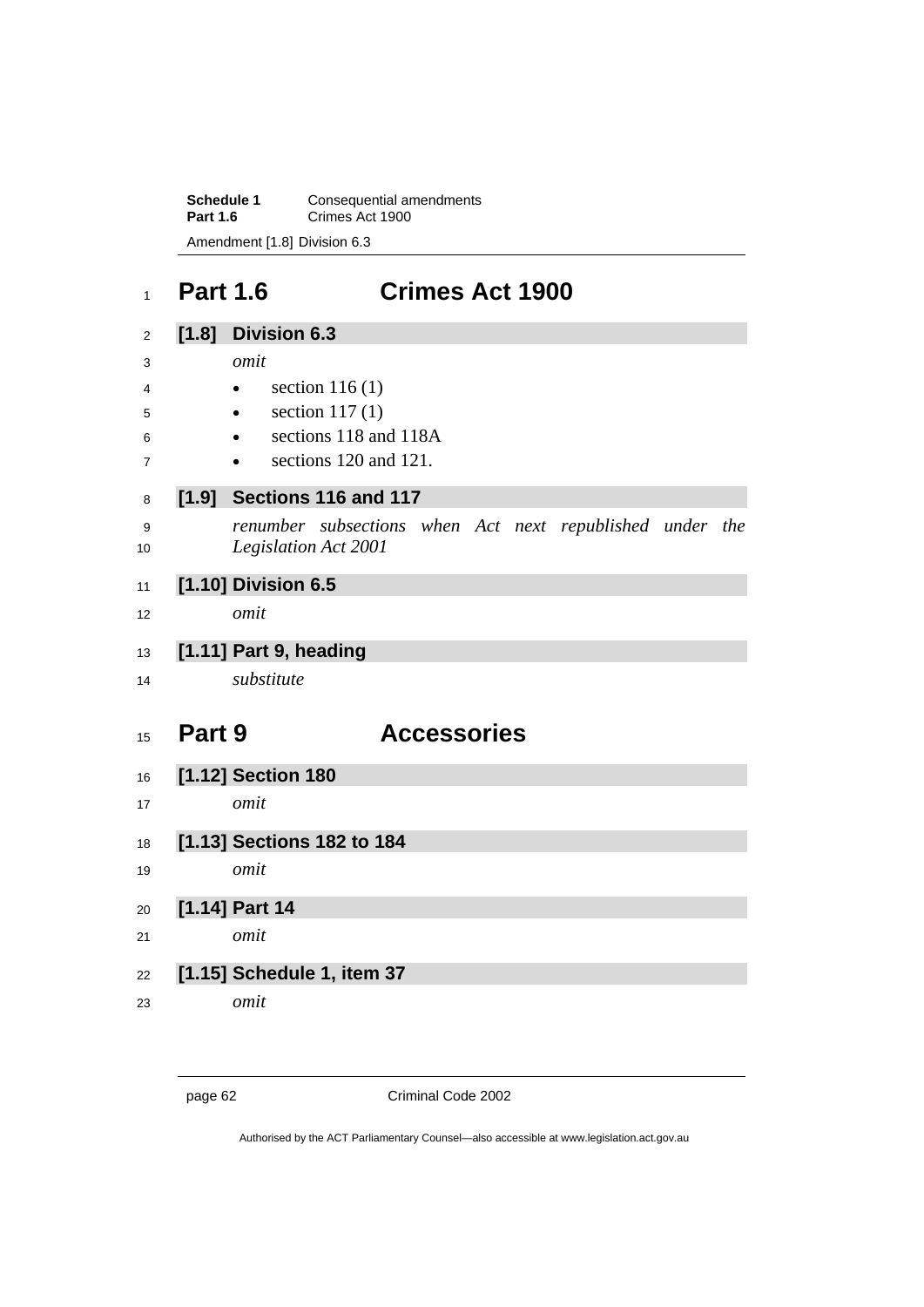| 1<br>2   | [1.16] Dictionary, definition of <i>domestic violence offence</i> ,<br>paragraph (c)                                                                                   |
|----------|------------------------------------------------------------------------------------------------------------------------------------------------------------------------|
| 3        | substitute                                                                                                                                                             |
| 4<br>5   | the Criminal Code, section $103$ , $104$ , $106$ , $107$ or $108$ (which<br>(c)<br>deal with property offences); or                                                    |
| 6<br>7   | any of the following provisions of the <i>Road Transport</i> ( <i>Safety</i><br>(d)<br>and Traffic Management) Act 1999:                                               |
| 8        | section $6(1)$ (which is about negligent driving);<br>(i)                                                                                                              |
| 9<br>10  | section $7(1)$ (which is about furious, reckless or<br>(11)<br>dangerous driving);                                                                                     |
| 11       | section $8(1)$ or $(2)$ (which are about menacing driving).<br>(111)                                                                                                   |
| 12<br>13 | <b>Note</b><br>A reference to an offence against a Territory law includes a reference to<br>a related ancillary offence, eg attempt (see Legislation Act 2001, s 189). |

## **Part 1.7 Discrimination Act 1991**

- **[1.17] Section 108E, note**
- *substitute*
- *Note* A reference to an offence against a Territory law includes a reference to a related ancillary offence, eg attempt (see *Legislation Act 2001*, s 189).

### **Part 1.8 Electricity Safety Act 1971**

**[1.18] Section 112 (3), note 1**  *substitute Note 1* A reference to an offence against a Territory law includes a reference to a related ancillary offence, eg attempt (see *Legislation Act 2001*, s 189).

Criminal Code 2002 **page 63**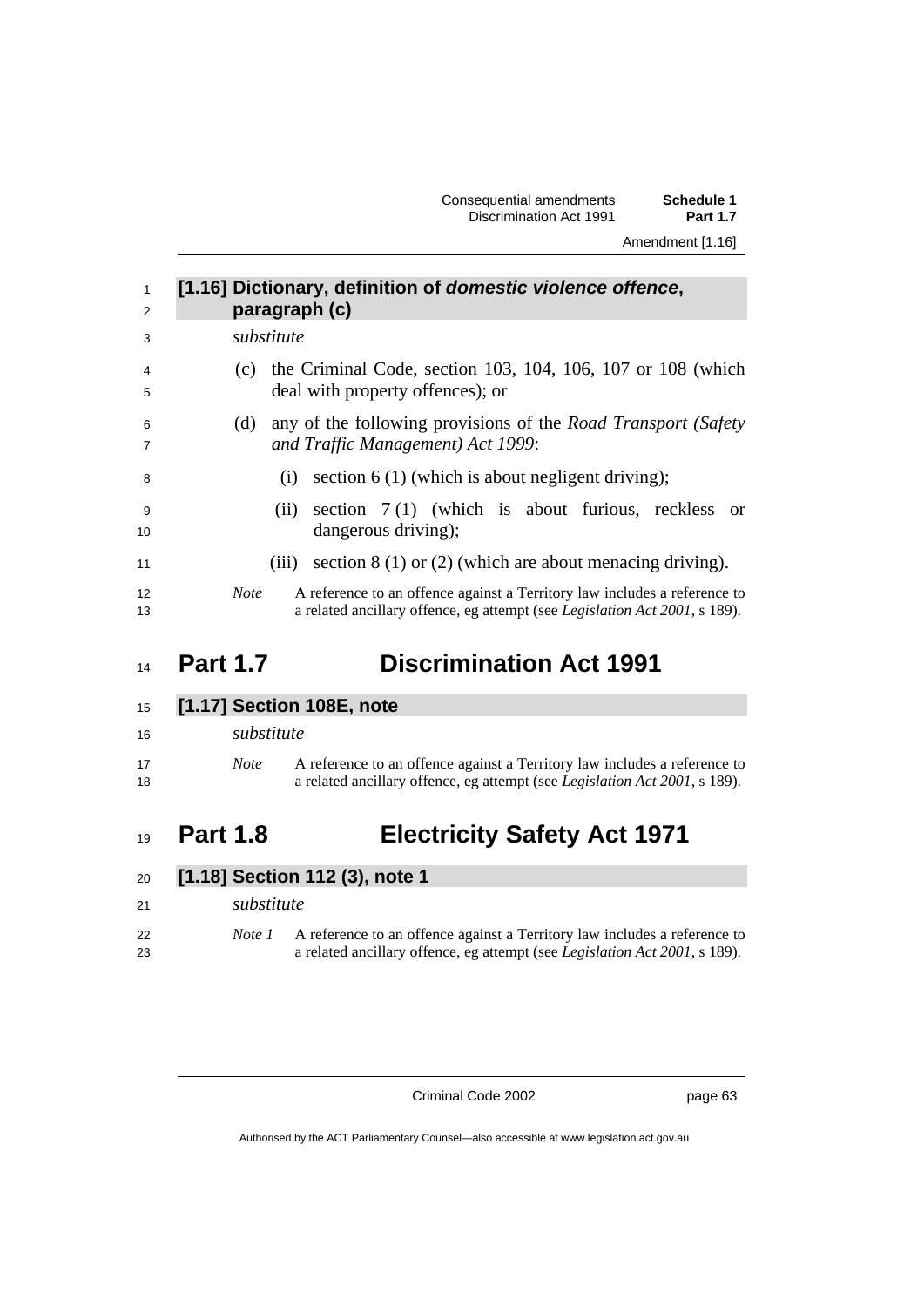**Schedule 1** Consequential amendments **Part 1.9 Fair Trading (Consumer Affairs) Act 1973** Amendment [1.19]

### Part 1.9 **Fair Trading (Consumer Affairs) Act 1973**

#### **[1.19] Section 12I (3), note 1**

- *substitute*
- *Note 1* A reference to an offence against a Territory law includes a reference to a related ancillary offence, eg attempt (see *Legislation Act 2001*, s 189).

### **Part 1.10 Gas Safety Act 2000**

- **[1.20] Section 58 (3), note 1**
- *substitute*
- *Note 1* A reference to an offence against a Territory law includes a reference to a related ancillary offence, eg attempt (see *Legislation Act 2001*, s 189).

## **Part 1.11 Guardianship and Management of Property Act 1991**

#### **[1.21] Section 50 (2), note**

*substitute* 

*Note* A reference to an offence against a Territory law includes a reference to a related ancillary offence, eg attempt (see *Legislation Act 2001*, s 189).

page 64 Criminal Code 2002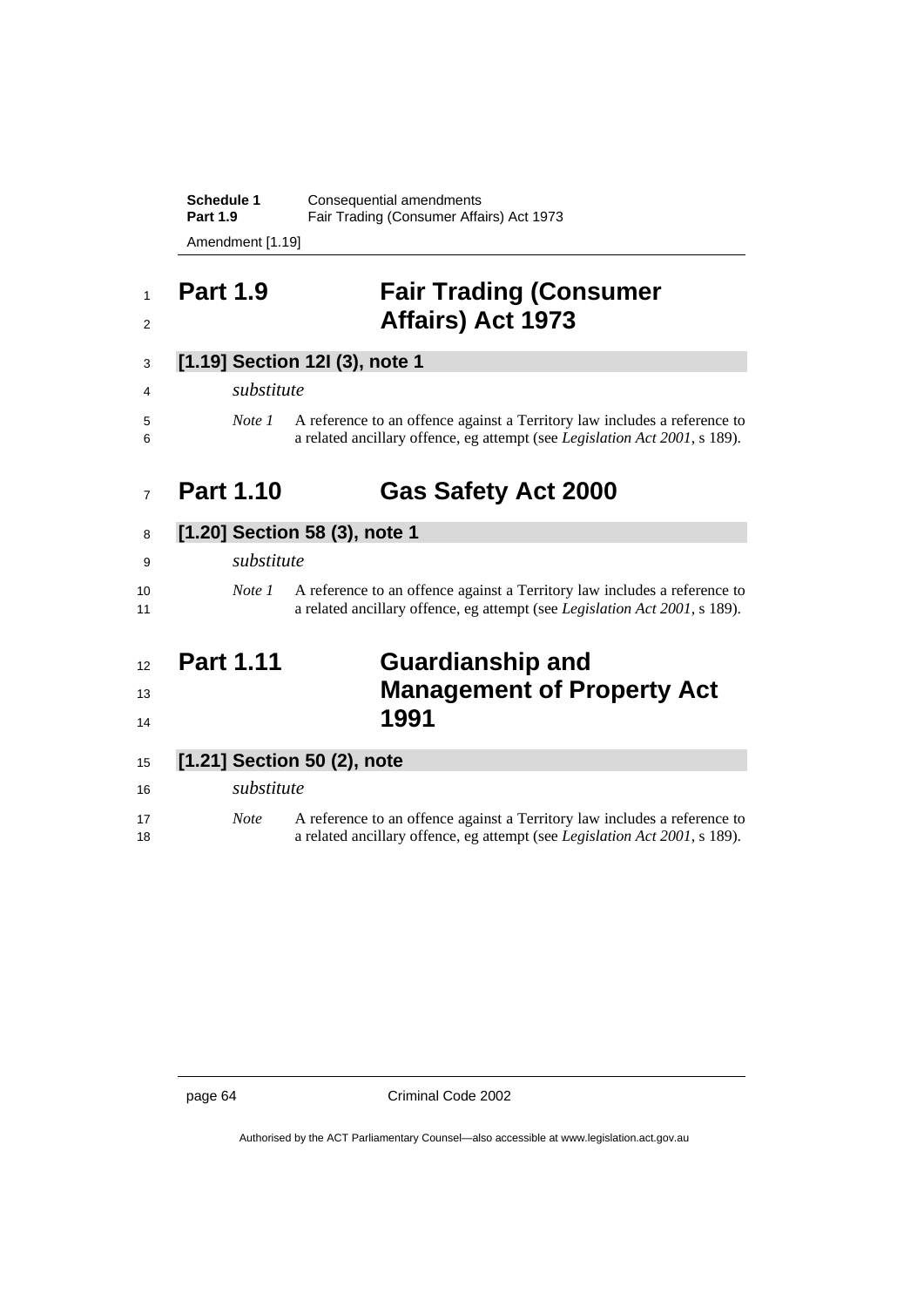#### Consequential amendments **Schedule 1**  Legislation Act 2001 **Part 1.12**

Amendment [1.22]

# **Part 1.12 Legislation Act 2001**

#### **[1.22] Section 189**

- *omit*
- *the Crimes Act 1900, part 9*

*substitute* 

the Criminal Code, part 2.4 (Extensions of criminal responsibility) or the *Crimes Act 1900*, section 181 (Accessory after the fact)

#### **[1.23] Section 189, example and note**

*substitute* 

#### **Example**

X is the holder of a licence under the *Plant Development Act 2001* (hypothetical). Section 23 of the Act provides for the cancellation of a licence if a licence holder commits an offence against the Act. While his business premises are being inspected, X incites an employee to obstruct the inspector. As a result, the employee obstructs the inspector (which is an offence against the Act). X is later convicted of the offence of incitement against the Criminal Code, section 47 (which is an offence in the Criminal Code, pt 2.4). Because of the Legislation Act, section 189, X is taken to have committed an offence against the Plant Development Act and is therefore liable to have his licence cancelled.

- *Note* The result would be the same if X had been convicted of conspiracy relating to the offence of obstruction in the Plant Development Act.
- Apart from the Legislation Act, section 189, the following offences in the Criminal Code*,* pt 2.4 could also apply to the offence in the Plant Development Act:
- **a** aiding and abetting (s 45 (Complicity and common purpose))
- **attempt (s 44 (Attempt)).**
- *Note* An example is part of the Act, is not exhaustive and may extend, but does not limit, the meaning of the provision in which it appears (see *Legislation Act 2001*, s 126 and s 132).

Criminal Code 2002 page 65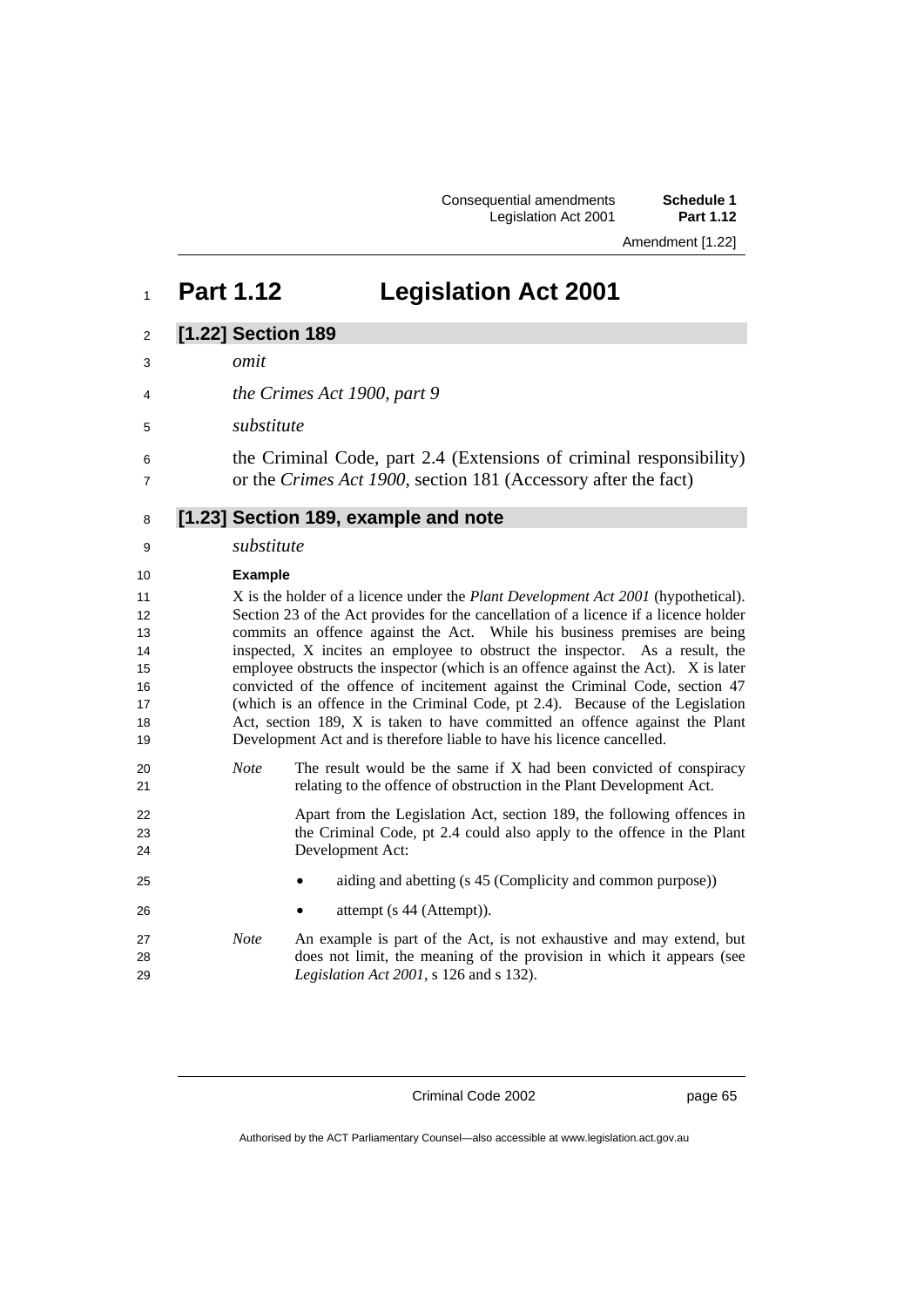**Schedule 1 Consequential amendments Part 1.13 Occupational Health and Safety Act 1989** Amendment [1.24]

**[1.24] Section 192 (4) (a)**  *substitute*  (a) an offence against the Criminal Code, section 45 (Complicity and common purpose); or **[1.25] Dictionary, part 1, new definition of** *Criminal Code insert Criminal Code* means the *Criminal Code 2002*. **Part 1.13 Occupational Health and Safety Act 1989 [1.26] Section 93 (1), note**  *substitute Note* A reference to an offence against a Territory law includes a reference to a related ancillary offence, eg attempt (see *Legislation Act 2001*, s 189). **Part 1.14 Protection Orders Act 2001 [1.27] Section 9 (2) (c) and (d)** 

- (c) the Criminal Code, section 103, 104, 106, 107 or 108 (which 18 deal with property offences); or
- (d) any of the following provisions of the *Road Transport (Safety and Traffic Management) Act 1999*:
- 21 (i) section 6 (1) (which is about negligent driving);
- (ii) section 7 (1) (which is about furious, reckless or dangerous driving);

*substitute* 

page 66 Criminal Code 2002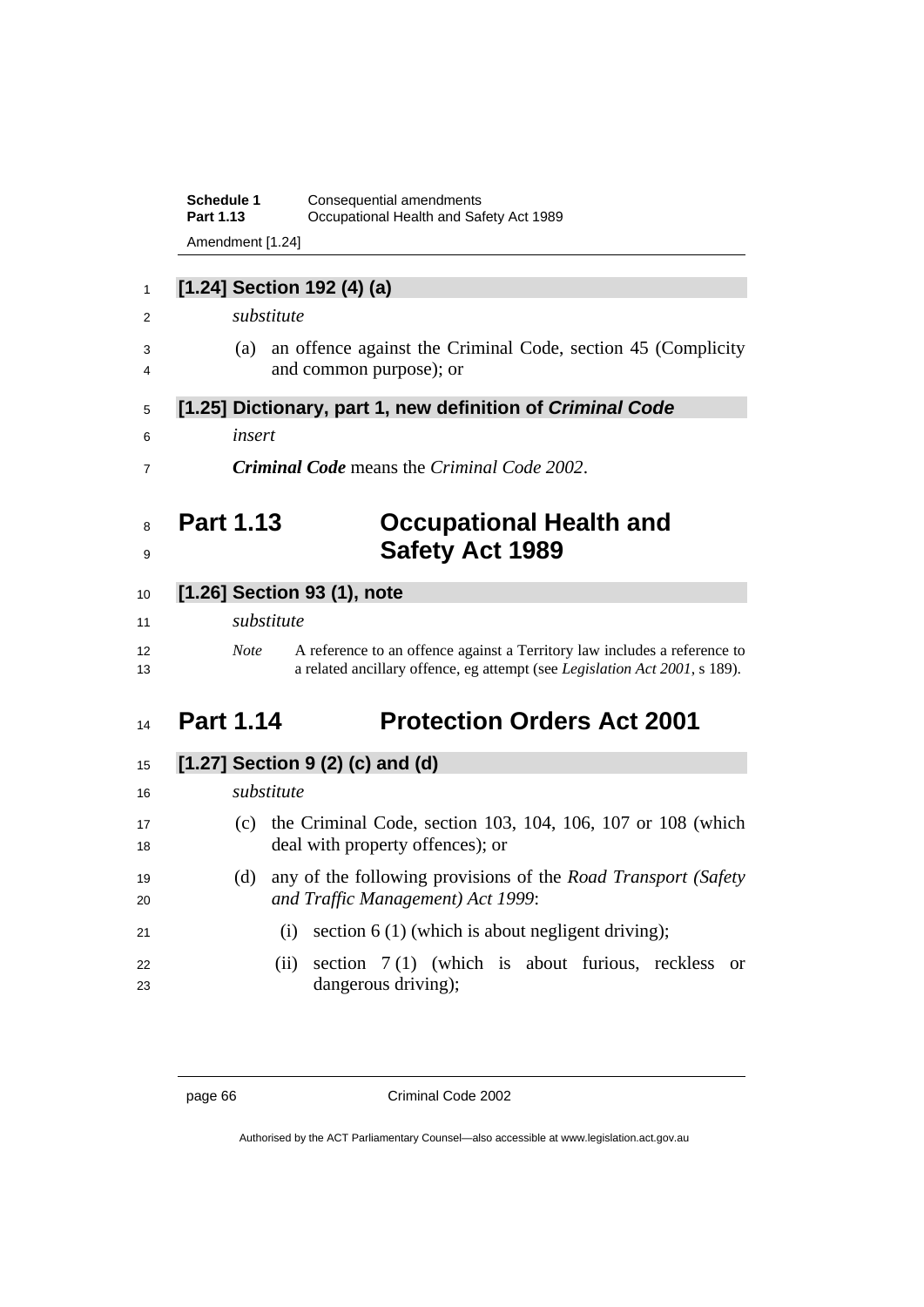|     |                  | Consequential amendments<br>Race and Sports Bookmaking Act 2001                                                                                                                                                                                                                              | <b>Schedule 1</b><br><b>Part 1.15</b> |
|-----|------------------|----------------------------------------------------------------------------------------------------------------------------------------------------------------------------------------------------------------------------------------------------------------------------------------------|---------------------------------------|
|     |                  |                                                                                                                                                                                                                                                                                              | Amendment [1.28]                      |
|     | (iii)            | section $8(1)$ or $(2)$ (which are about menacing driving).                                                                                                                                                                                                                                  |                                       |
|     | <b>Note</b>      | A reference to an offence against a Territory law includes a reference to<br>a related ancillary offence, eg attempt (see Legislation Act 2001, s 189).                                                                                                                                      |                                       |
|     |                  | [1.28] Schedule 1, item 37                                                                                                                                                                                                                                                                   |                                       |
|     | omit             |                                                                                                                                                                                                                                                                                              |                                       |
|     | <b>Part 1.15</b> | <b>Race and Sports Bookmaking</b><br><b>Act 2001</b>                                                                                                                                                                                                                                         |                                       |
|     |                  | [1.29] Section 94 (3), note 1                                                                                                                                                                                                                                                                |                                       |
|     | substitute       |                                                                                                                                                                                                                                                                                              |                                       |
|     | Note 1           | A reference to an offence against a Territory law includes a reference to<br>a related ancillary offence, eg attempt (see Legislation Act 2001, s 189).                                                                                                                                      |                                       |
|     | <b>Part 1.16</b> | <b>Road Transport (Driver</b><br><b>Licensing) Act 1999</b>                                                                                                                                                                                                                                  |                                       |
|     |                  | [1.30] Section 27 (1)                                                                                                                                                                                                                                                                        |                                       |
|     | substitute       |                                                                                                                                                                                                                                                                                              |                                       |
| (1) |                  | The regulations may apply publications of the National Road<br>Transport Commission approved, or of matters approved, by the<br>Australian Transport Council or any other instrument as in force<br>from time to time.                                                                       |                                       |
|     | Note 1           | The text of an applied, adopted or incorporated law or instrument,<br>whether applied as in force from time to time or as at a particular time,<br>is taken to be a notifiable instrument if the operation of the Legislation<br>Act 2001, s 47 (5) or (6) is not disapplied (see s 47 (7)). |                                       |
|     | Note 2           | A notifiable instrument must be notified under the Legislation Act 2001.                                                                                                                                                                                                                     |                                       |
|     |                  |                                                                                                                                                                                                                                                                                              |                                       |

Criminal Code 2002 page 67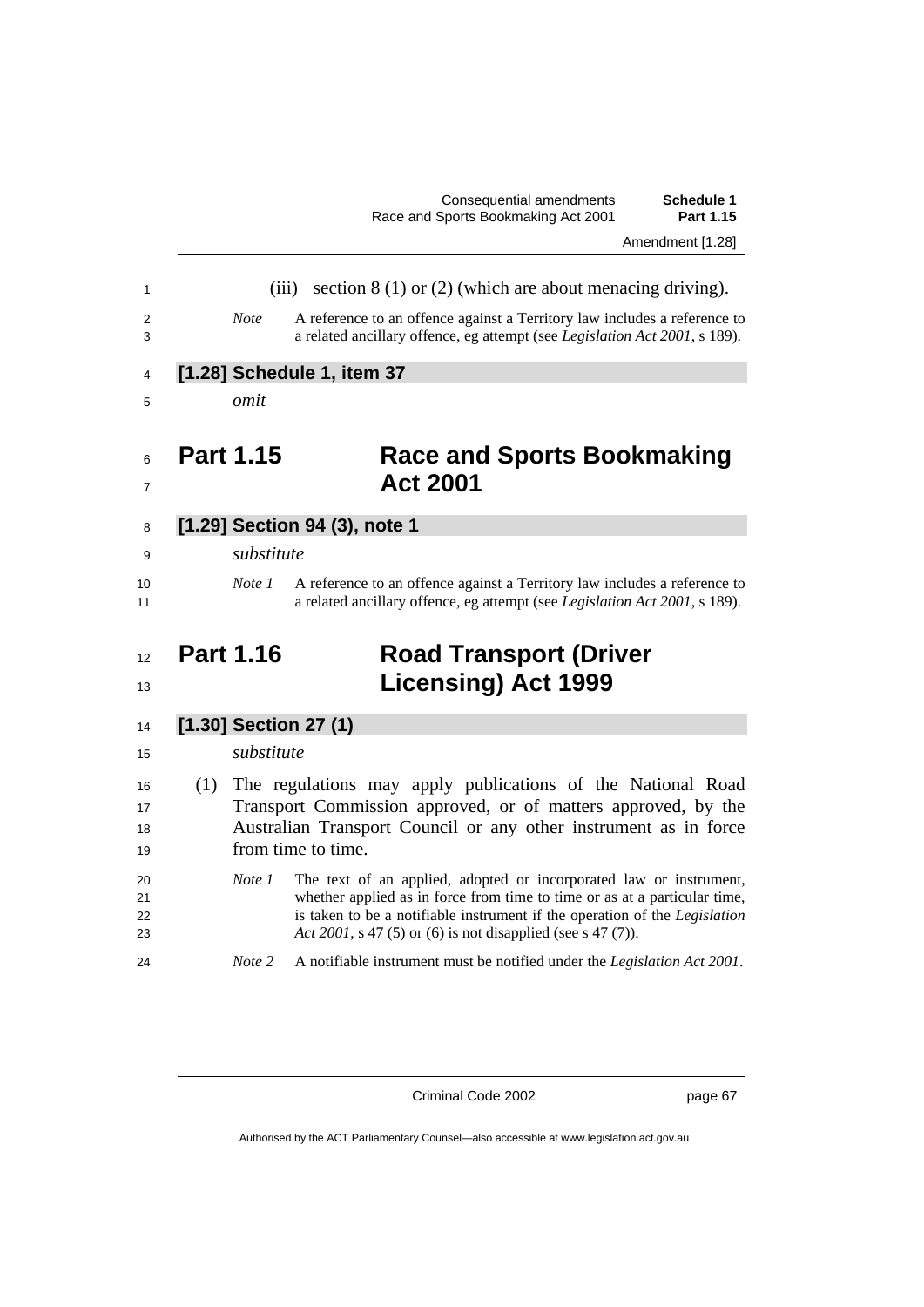**Schedule 1 Consequential amendments** Part 1.17 **Road Transport (General) Act 1999** Amendment [1.31]

# **Part 1.17 Road Transport (General) Act 1999**

#### **[1.31] Section 229 (1)**

*substitute* 

(1) The regulations may apply publications of the National Road Transport Commission approved, or of matters approved, by the Australian Transport Council or any other instrument as in force from time to time.

- *Note 1* The text of an applied, adopted or incorporated law or instrument, 10 whether applied as in force from time to time or as at a particular time, is taken to be a notifiable instrument if the operation of the *Legislation Act 2001*, s 47 (5) or (6) is not disapplied (see s 47 (7)).
- *Note 2* A notifiable instrument must be notified under the *Legislation Act 2001*.

# **Part 1.18 Road Transport (Safety and Traffic Management) Act 1999**

#### **[1.32] Section 34 (1)**

*substitute* 

(1) The regulations may apply publications of the National Road Transport Commission approved, or of matters approved, by the Australian Transport Council or any other instrument as in force 21 from time to time.

- *Note 1* The text of an applied, adopted or incorporated law or instrument, whether applied as in force from time to time or as at a particular time, is taken to be a notifiable instrument if the operation of the *Legislation Act 2001*, s 47 (5) or (6) is not disapplied (see s 47 (7)).
- *Note 2* A notifiable instrument must be notified under the *Legislation Act 2001*.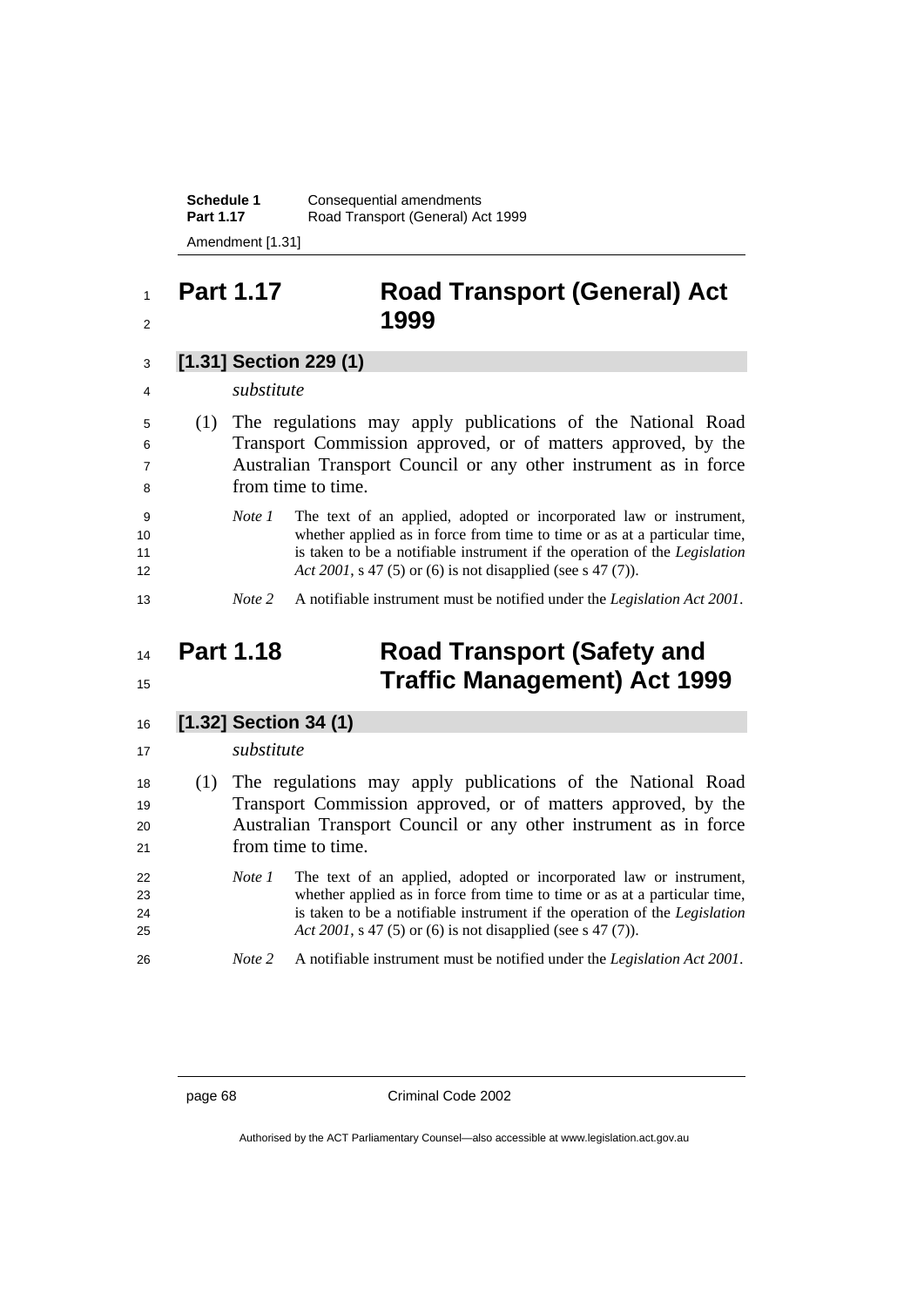# **Part 1.19 Road Transport (Safety and Traffic Management) Regulations 2000 [1.33] Regulation 23B (2), note 3**  *omit*  Criminal Code, s 10.3 (as applied by reg 115). *insert*  8 Criminal Code, s 41. **[1.34] Regulation 34**  *substitute*  **34 Application of Criminal Code**  12 The Criminal Code applies to an offence against the Australian 13 Road Rules. *Note* The Criminal Code sets out the general principles of criminal responsibility. **[1.35] Regulation 35**  *omit*  18 for the Criminal Code, chapter 2 **[1.36] Regulation 36**  *omit*  21 defence under the Criminal Code, chapter 2 *insert*  other defence

Criminal Code 2002 **page 69**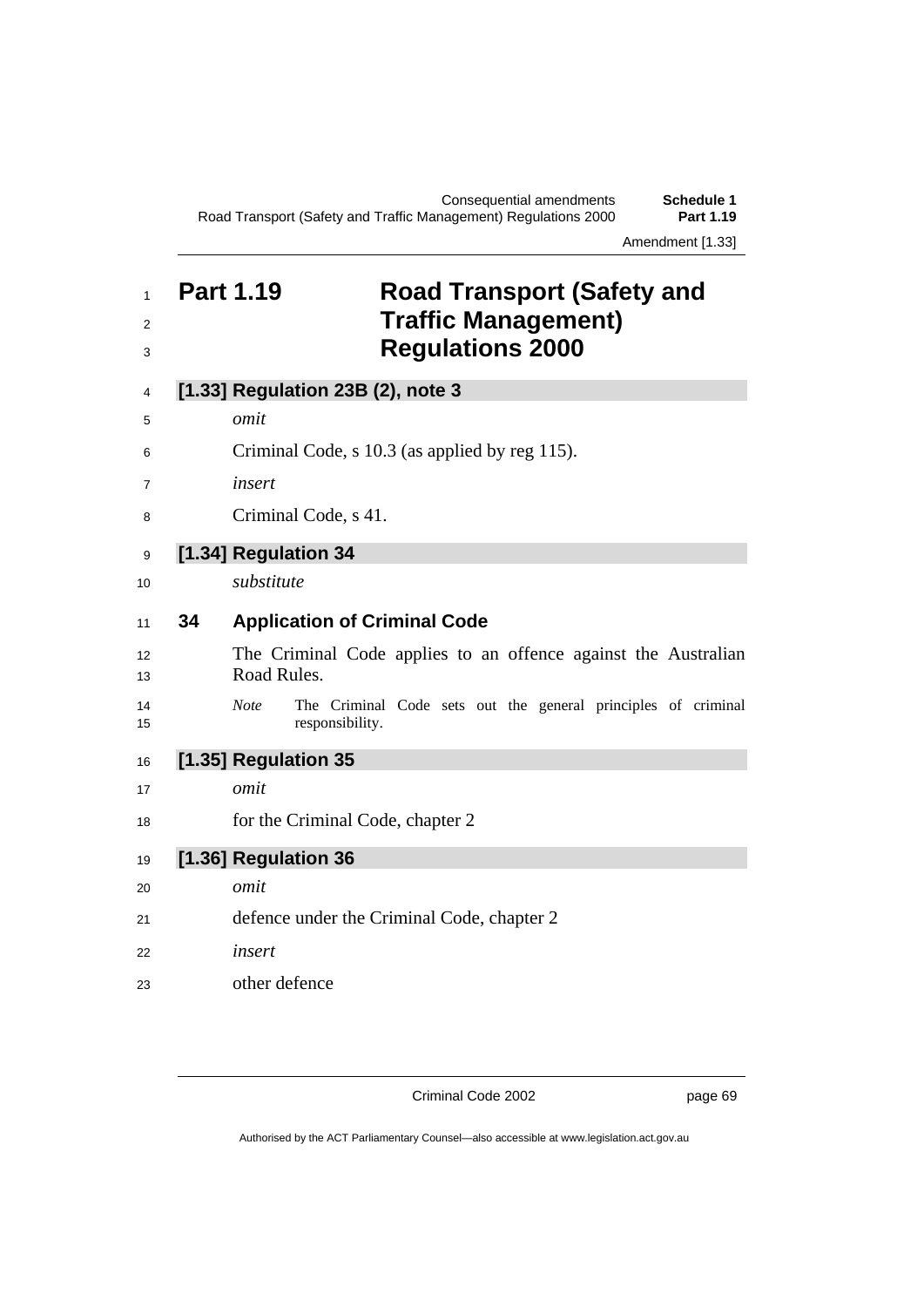**Schedule 1 Consequential amendments** Part 1.20 **Road Transport (Vehicle Registration) Act 1999** Amendment [1.37]

|     | [1.37] Regulation 115                                                                           |  |  |  |
|-----|-------------------------------------------------------------------------------------------------|--|--|--|
|     | substitute                                                                                      |  |  |  |
| 115 | <b>Application of Criminal Code to regulations</b>                                              |  |  |  |
|     | The Criminal Code applies to an offence against these regulations.                              |  |  |  |
|     | <b>Note</b><br>The Criminal Code sets out the general principles of criminal<br>responsibility. |  |  |  |
|     | [1.38] Regulation 116                                                                           |  |  |  |
|     | omit                                                                                            |  |  |  |
|     | for the Criminal Code, chapter 2                                                                |  |  |  |
|     | insert                                                                                          |  |  |  |
|     | Criminal Code                                                                                   |  |  |  |
|     | [1.39] Regulation 117                                                                           |  |  |  |
|     | omit                                                                                            |  |  |  |
|     | defence under the Criminal Code, chapter 2                                                      |  |  |  |
|     | insert                                                                                          |  |  |  |
|     | other defence                                                                                   |  |  |  |
|     |                                                                                                 |  |  |  |

page 70 Criminal Code 2002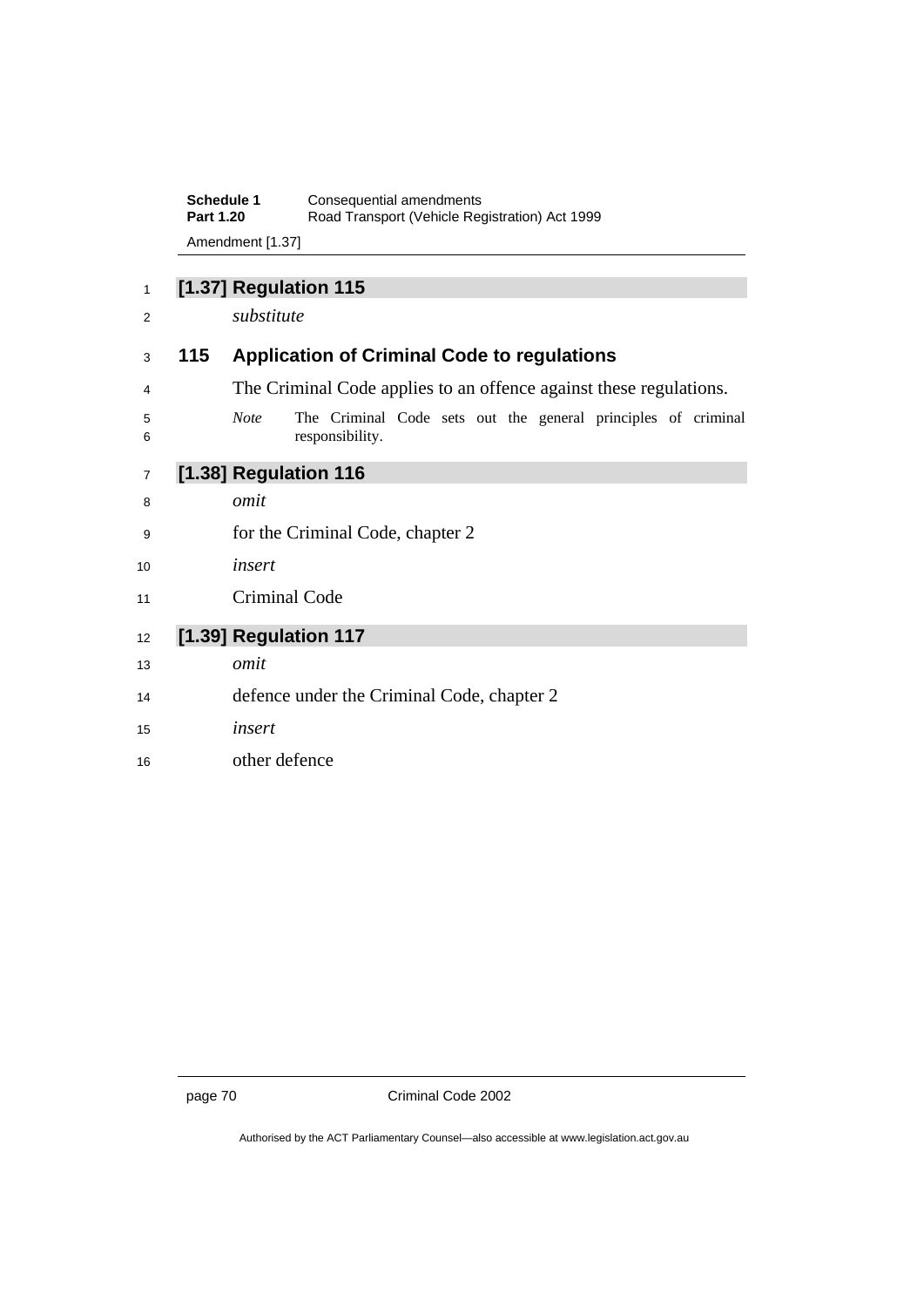Amendment [1.40]

# **Part 1.20 Road Transport (Vehicle Registration) Act 1999**

#### **[1.40] Section 16 (1)**

#### *substitute*

(1) The regulations may apply publications of the National Road Transport Commission approved, or of matters approved, by the Australian Transport Council or any other instrument as in force from time to time.

- *Note 1* The text of an applied, adopted or incorporated law or instrument, 10 whether applied as in force from time to time or as at a particular time, is taken to be a notifiable instrument if the operation of the *Legislation Act 2001*, s 47 (5) or (6) is not disapplied (see s 47 (7)).
- *Note 2* A notifiable instrument must be notified under the *Legislation Act 2001*.

# **Part 1.21 Taxation Administration Act 1999**

#### **[1.41] Section 70 (3)**

#### *substitute*

(1) For this section, a reference to an offence against a law of the Commonwealth includes a reference to an offence against the *Crimes Act 1914* (Cwlth), section 6 or the *Criminal Code* (Cwlth), 21 section 11.1, 11.4 or 11.5 that relates to an offence against that law 22 of the Commonwealth.

*Note* A reference to an offence against a Territory law includes a reference to a related ancillary offence, eg attempt (see *Legislation Act 2001*, s 189).

Criminal Code 2002 page 71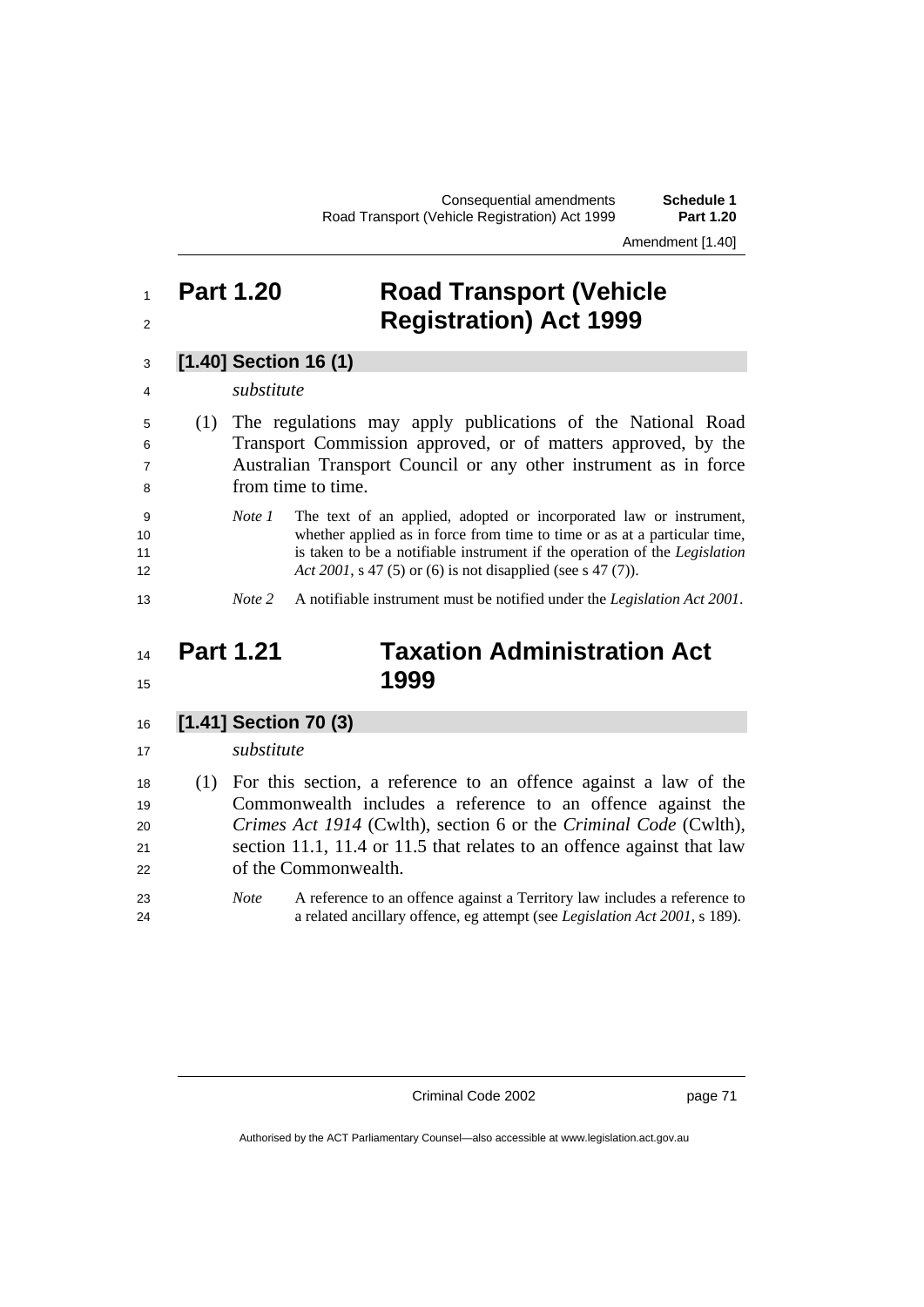**Schedule 1** Consequential amendments **Part 1.22** Tree Protection (Interim Scheme) Act 2001 Amendment [1.42]

# **Part 1.22 Tree Protection (Interim Scheme) Act 2001**

#### **[1.42] Section 40 (3), note 1**

#### *substitute*

*Note 1* A reference to an offence against a Territory law includes a reference to a related ancillary offence, eg attempt (see *Legislation Act 2001*, s 189).

# **Part 1.23 Utilities Act 2000**

#### **[1.43] Section 74 (2), note 1**

- *substitute*
- *Note 1* A reference to an offence against a Territory law includes a reference to a related ancillary offence, eg attempt (see *Legislation Act 2001*, s 189).
- **[1.44] Section 166 (2), note 1**
- *substitute*
- *Note 1* A reference to an offence against a Territory law includes a reference to a related ancillary offence, eg attempt (see *Legislation Act 2001*, s 189).

#### **[1.45] Section 201 (2), note 1**

- *substitute*
- *Note 1* A reference to an offence against a Territory law includes a reference to a related ancillary offence, eg attempt (see *Legislation Act 2001*, s 189).
- **[1.46] Section 226, note**
- *substitute*
- *Note* A reference to an offence against a Territory law includes a reference to a related ancillary offence, eg attempt (see *Legislation Act 2001*, s 189).

page 72 Criminal Code 2002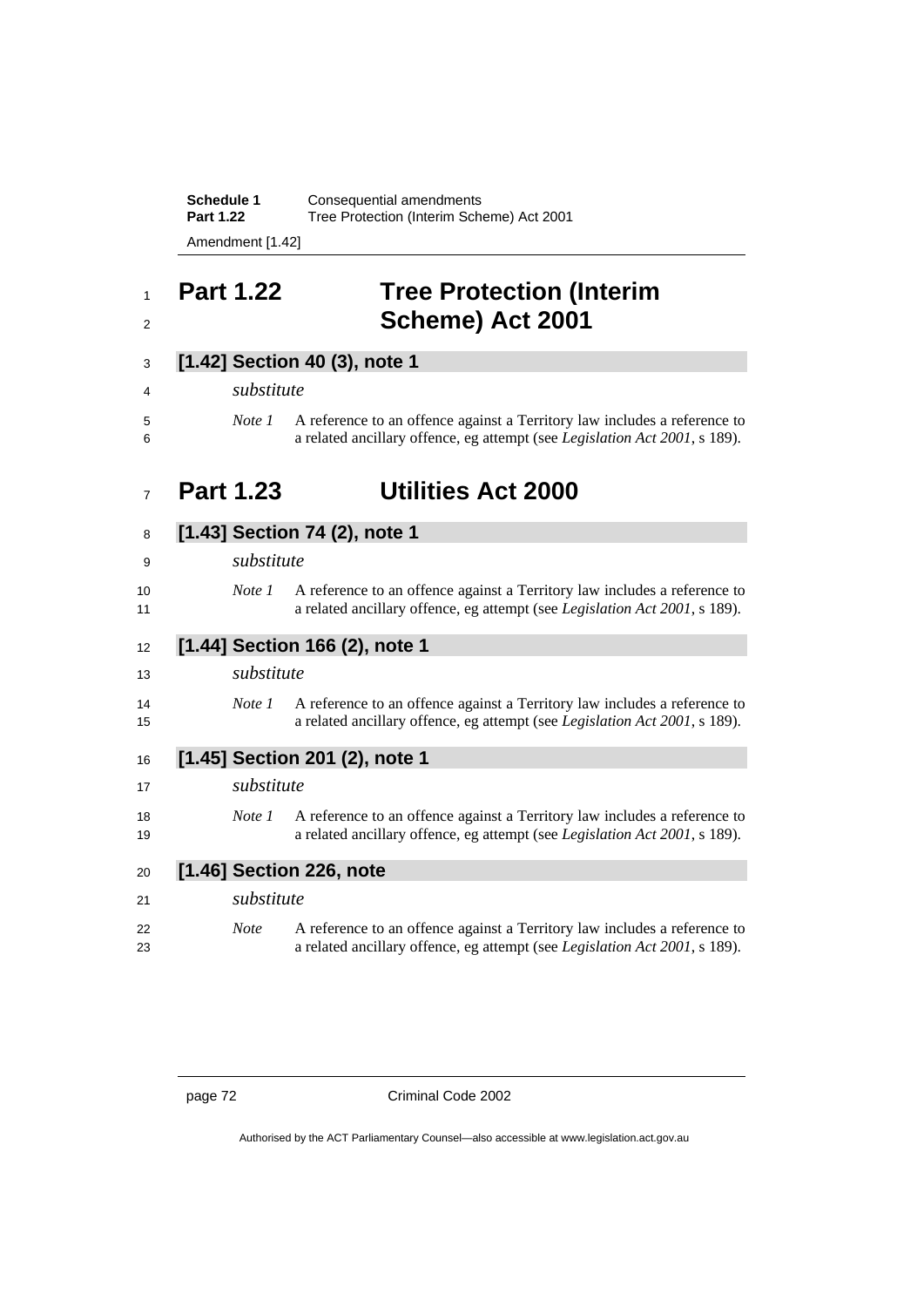# **Part 1.24 Victims of Crime (Financial Assistance) Act 1983**

### **[1.47] Section 2, definition of** *serious crime***, paragraph (e) and note**

*substitute* 

- (e) an offence against a law of the Commonwealth, a State or another Territory corresponding to a provision of the Criminal Code, part 2.4 (Extensions of criminal responsibility) or the *Crimes Act 1900*, section 181 (Accessory after the fact) in 10 relation to an offence mentioned in paragraphs (a) to (d).
- *Note* A reference to an offence against a Territory law includes a reference to a related ancillary offence, eg attempt (see *Legislation Act 2001*, s 189).

#### **[1.48] Section 2, definition of** *sexual crime***, paragraph (c) and note**

#### *substitute*

| 16 | (c) an offence against a law of the Commonwealth, a State or       |
|----|--------------------------------------------------------------------|
| 17 | another Territory corresponding to a provision of the Criminal     |
| 18 | Code, part 2.4 (Extensions of criminal responsibility) or the      |
| 19 | <i>Crimes Act 1900</i> , section 181 (Accessory after the fact) in |
| 20 | relation to an offence mentioned in paragraph (b).                 |
|    |                                                                    |

*Note* A reference to an offence against a Territory law includes a reference to a related ancillary offence, eg attempt (see *Legislation Act 2001*, s 189).

# **Part 1.25 Waste Minimisation Act 2001**

**[1.49] Section 48 (3), note 1**  *substitute* 

*Note 1* A reference to an offence against a Territory law includes a reference to a related ancillary offence, eg attempt (see *Legislation Act 2001*, s 189).

Criminal Code 2002 page 73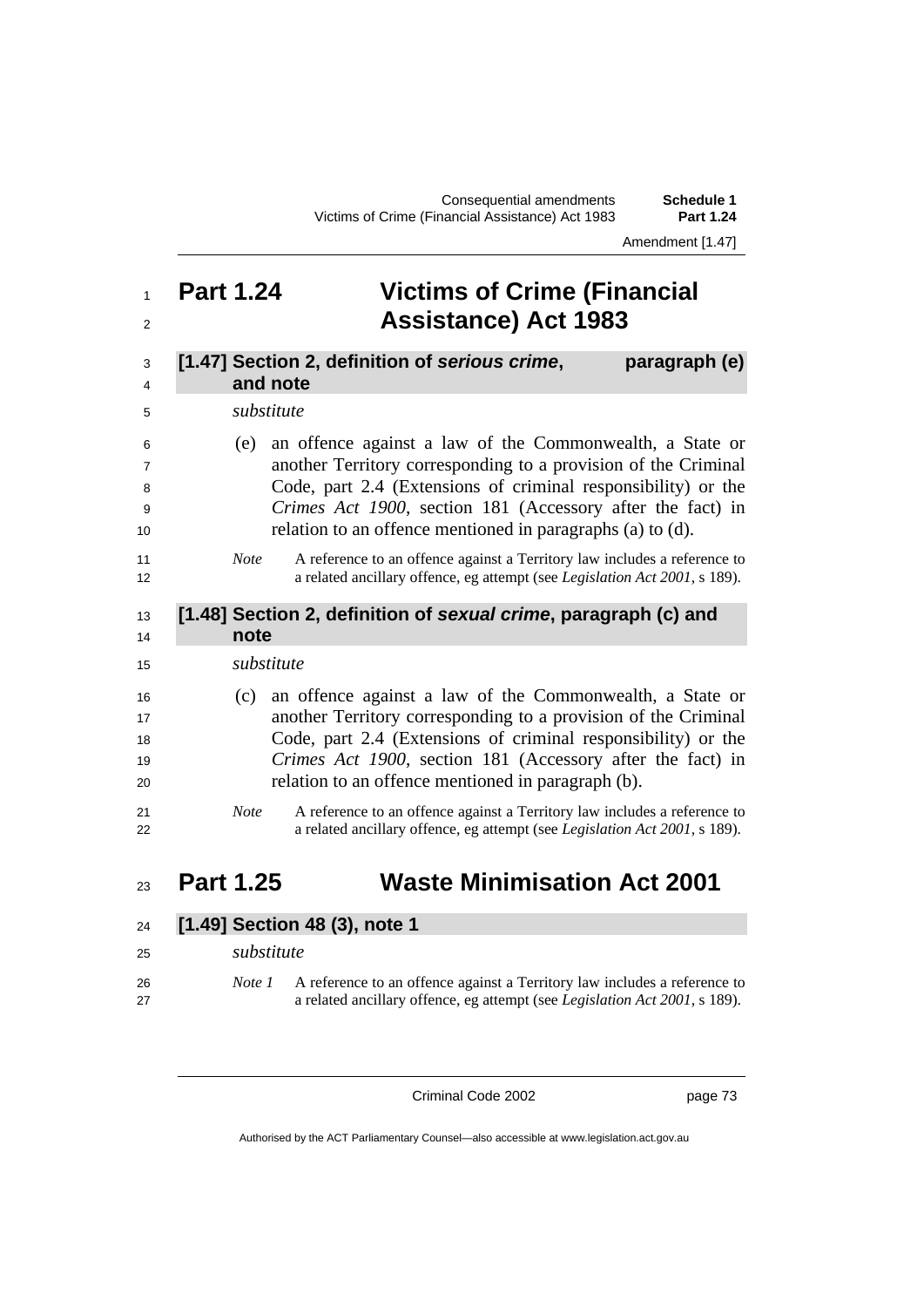**Schedule 1** Consequential amendments **Part 1.26** Water and Sewerage Act 2000 Amendment [1.50]

# **Part 1.26 Water and Sewerage Act 2000**

#### **[1.50] Section 39 (3), note 1**

#### *substitute*

*Note 1* A reference to an offence against a Territory law includes a reference to a related ancillary offence, eg attempt (see *Legislation Act 2001*, s 189).

# **Part 1.27 Workers Compensation Act 1951**

#### **[1.51] Section 161 (2), note**

#### *omit*

*Note* Under the Criminal Code, pt 2.4, it is an offence to attempt to commit an offence, to aid, abet or incite a person to commit an offence or to conspire with a person to commit an offence. Also, under the *Crimes Act 1900*, s 181 it is an offence to receive or assist a person knowing they have committed an offence. Those provisions apply to an offence against this section.

#### **[1.52] Section 214 (2), note**

*substitute* 

| 18 | Note 1 | A reference to an offence against a Territory law includes a reference to          |
|----|--------|------------------------------------------------------------------------------------|
| 19 |        | a related ancillary offence, eg attempt (see <i>Legislation Act 2001</i> , s 189). |

page 74 Criminal Code 2002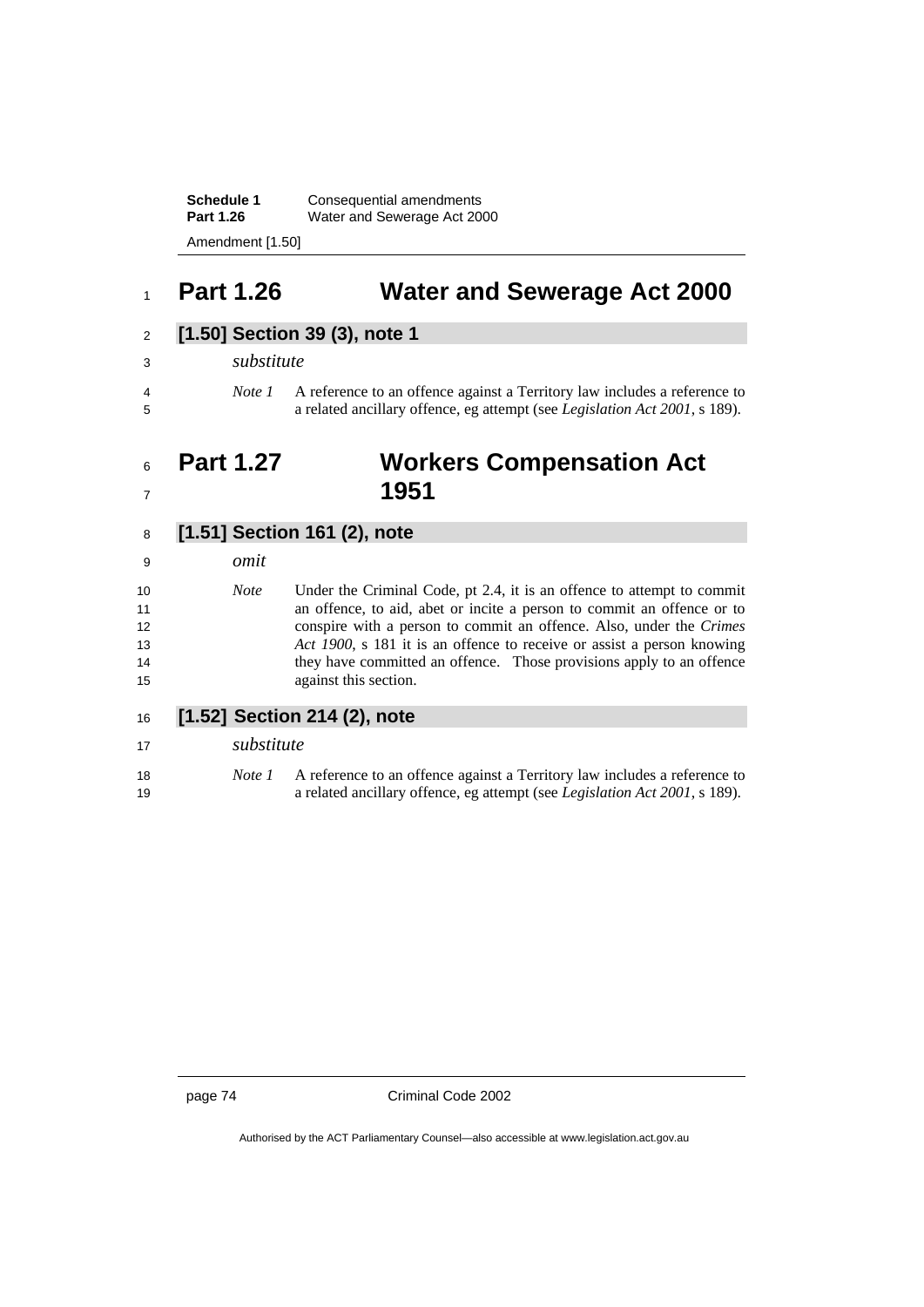## **Dictionary**  (see s 3) *Note 1* The *Legislation Act 2001* contains definitions and other provisions relevant to this Act. *Note 2* In particular, the *Legislation Act 2001*, dict, pt 1, defines the following terms relevant to this Act:  $7 \qquad \qquad \bullet \quad \text{Act}$  ACT contravene corporation **e** function **e** person proceeding **provision subordinate law** *access*, for part 4.2 (Computer offences)—see section 112. *causes*— (a) for part 4.1 (Property damage offences)—see section 100. 19 (b) for part 4.2 (Computer offences)—see section 112. (c) for part 4.3 (Sabotage)—see section 122. *conduct*—see section 13. *creates*—a law *creates* an offence if it directly or indirectly creates 23 the offence or affects its scope or operation. *damage*— (a) for part 4.1 (Property damage offences)—see section 100. (b) for part 4.3 (Sabotage)—see section 122. *data*, for part 4.2 (Computer offences)—see section 112.

Criminal Code 2002 **page 75**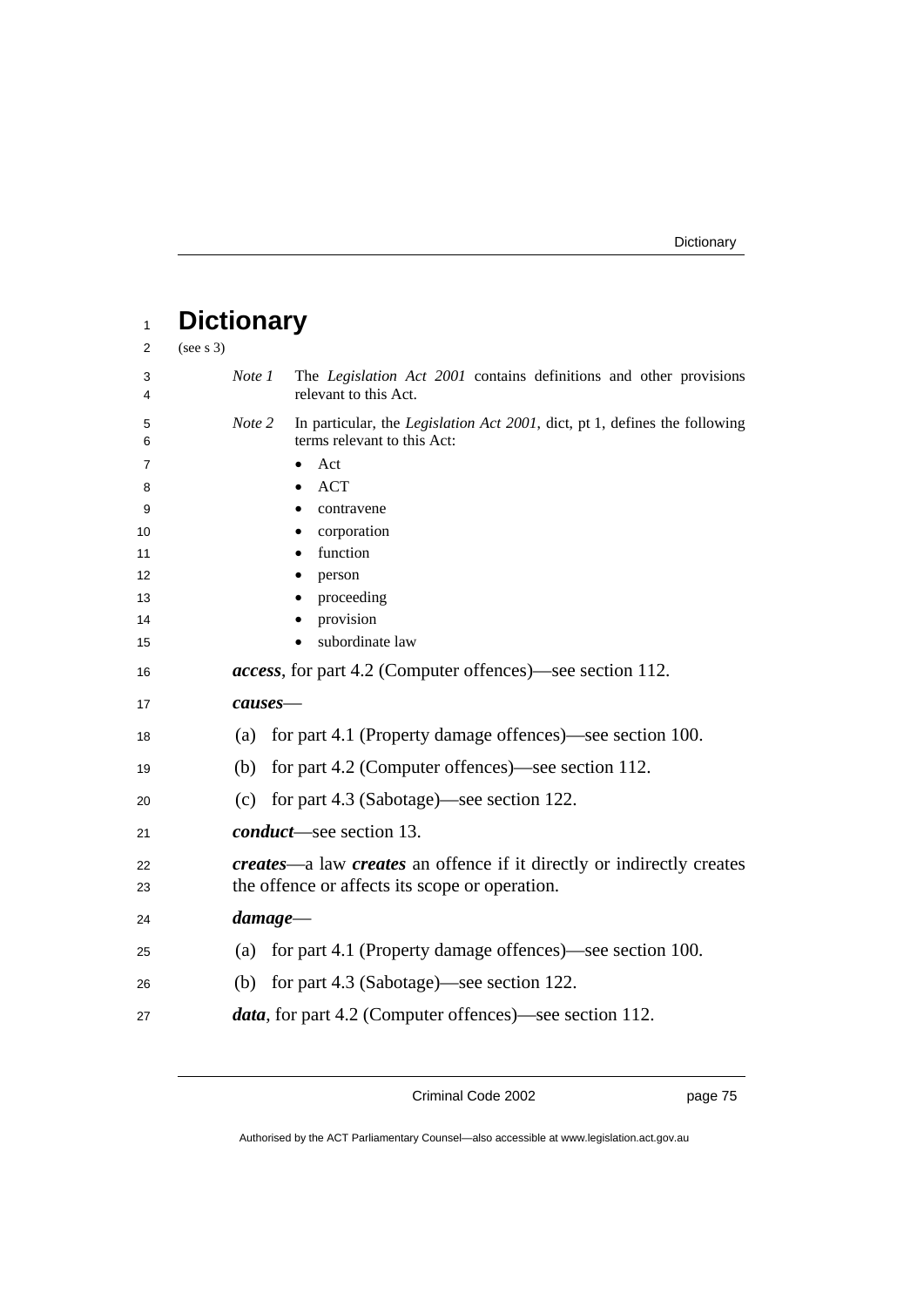#### Dictionary

| 1<br>2   | data held in a computer, for part 4.2 (Computer offences)—see<br>section 112.                         |
|----------|-------------------------------------------------------------------------------------------------------|
| 3<br>4   | data storage device, for part 4.2 (Computer offences)—see<br>section 112.                             |
| 5        | death means-                                                                                          |
| 6<br>7   | (a) the irreversible cessation of all function of a person's brain<br>(including the brain stem); or  |
| 8<br>9   | the irreversible cessation of circulation of blood in a person's<br>(b)<br>body.                      |
| 10       | <i>default application date</i> —see section 10.                                                      |
| 11<br>12 | <i>electronic communication</i> , for part 4.2 (Computer offences)—see<br>section 112.                |
| 13       | <i>employee</i> includes a servant.                                                                   |
| 14       | <i>engage in conduct</i> —see section 13.                                                             |
| 15       | <i>evidential burden</i> —see section 58 $(7)$ .                                                      |
| 16       | <i>fault element</i> —see section 17.                                                                 |
| 17       | <i>fault element of basic intent</i> —see section 30.                                                 |
| 18       | <i>immediately applied provisions</i> —see section 10.                                                |
| 19       | <i>impairment</i> , for part 4.2 (Computer offences)—see section 112.                                 |
| 20       | <i>intention</i> —see section 18.                                                                     |
| 21       | <i>intoxication</i> —see section 30.                                                                  |
| 22       | knowledge—see section 19.                                                                             |
| 23<br>24 | <b>law</b> means an Act or subordinate law, and includes a provision of an<br>Act or subordinate law. |
| 25       | <i>legal burden</i> —see section 56.                                                                  |
| 26       | <i>mental impairment</i> —see section 27.                                                             |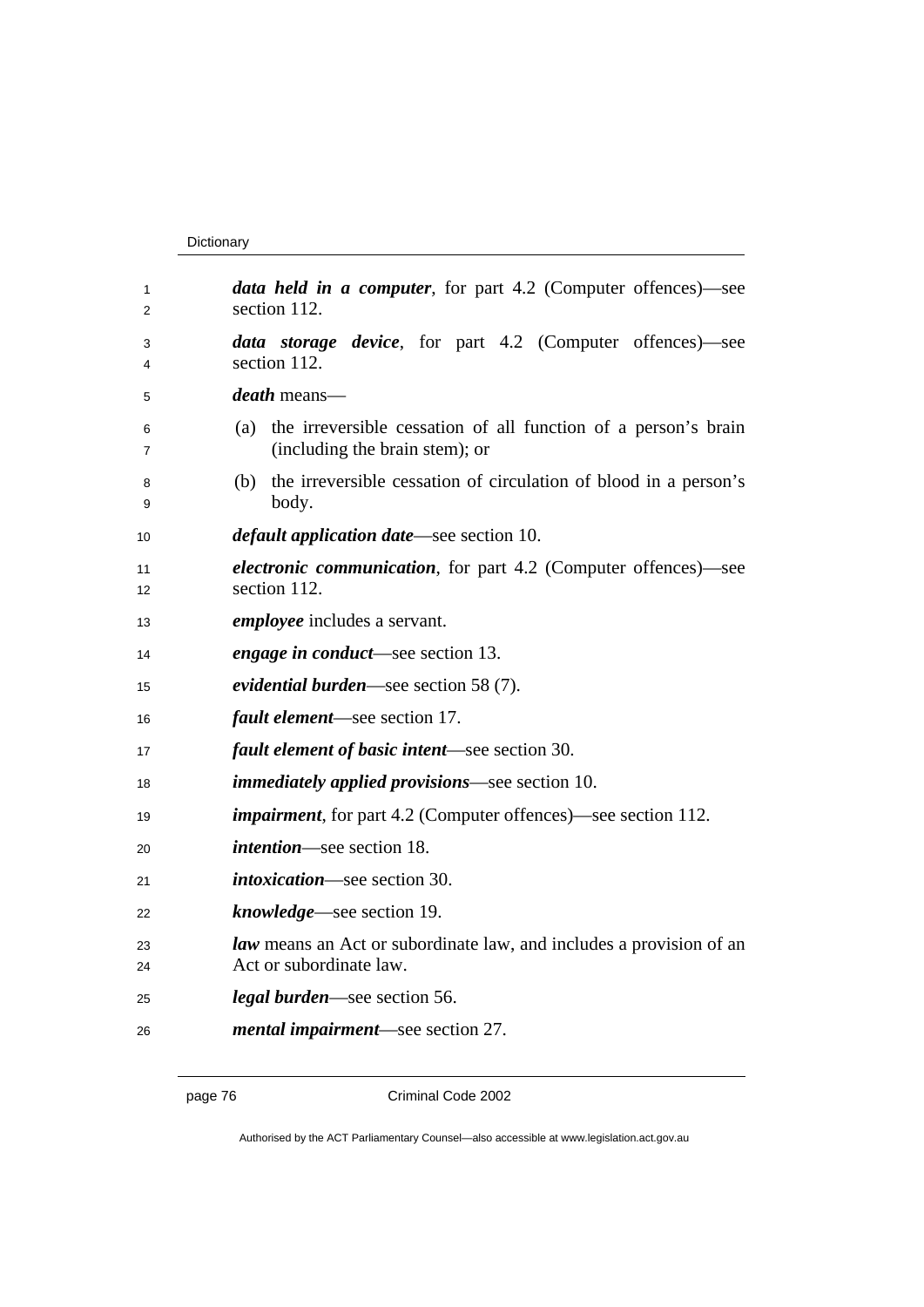| <i>modification</i> , for part 4.2 (Computer offences)—see section 112.                                                                               |
|-------------------------------------------------------------------------------------------------------------------------------------------------------|
| <i>negligent</i> —see section 21.                                                                                                                     |
| offence means an offence against a law.                                                                                                               |
| <i>physical element—see section 14.</i>                                                                                                               |
| <i>property</i> , for part 4.1 (Property damage offences)—see section 100.                                                                            |
| <i>property offence</i> , for part 4.3 (Sabotage)—see section 122.                                                                                    |
| <i>public facility</i> , for part 4.3 (Sabotage)—see section 122.                                                                                     |
| <i>reckless</i> —see section 20.                                                                                                                      |
| <b>required geographical nexus</b> , for part 2.7<br>(Geographical)<br>application)—see section 63.                                                   |
| self-induced, intoxication—see section 30.                                                                                                            |
| serious computer offence, for part 4.2 (Computer offences)—see<br>section 112.                                                                        |
| special liability provision means—                                                                                                                    |
| a provision providing that absolute liability applies to 1 or<br>(a)<br>more (but not all) of the physical elements of an offence; or                 |
| a provision providing that, in a prosecution for an offence, it is<br>(b)<br>not necessary to prove that the defendant knew something; or             |
| a provision providing that, in a prosecution for an offence, it is<br>(c)<br>not necessary to prove that the defendant knew or believed<br>something. |
| <i>unauthorised computer function</i> , for part 4.3 (Sabotage)—see<br>section 122.                                                                   |
|                                                                                                                                                       |